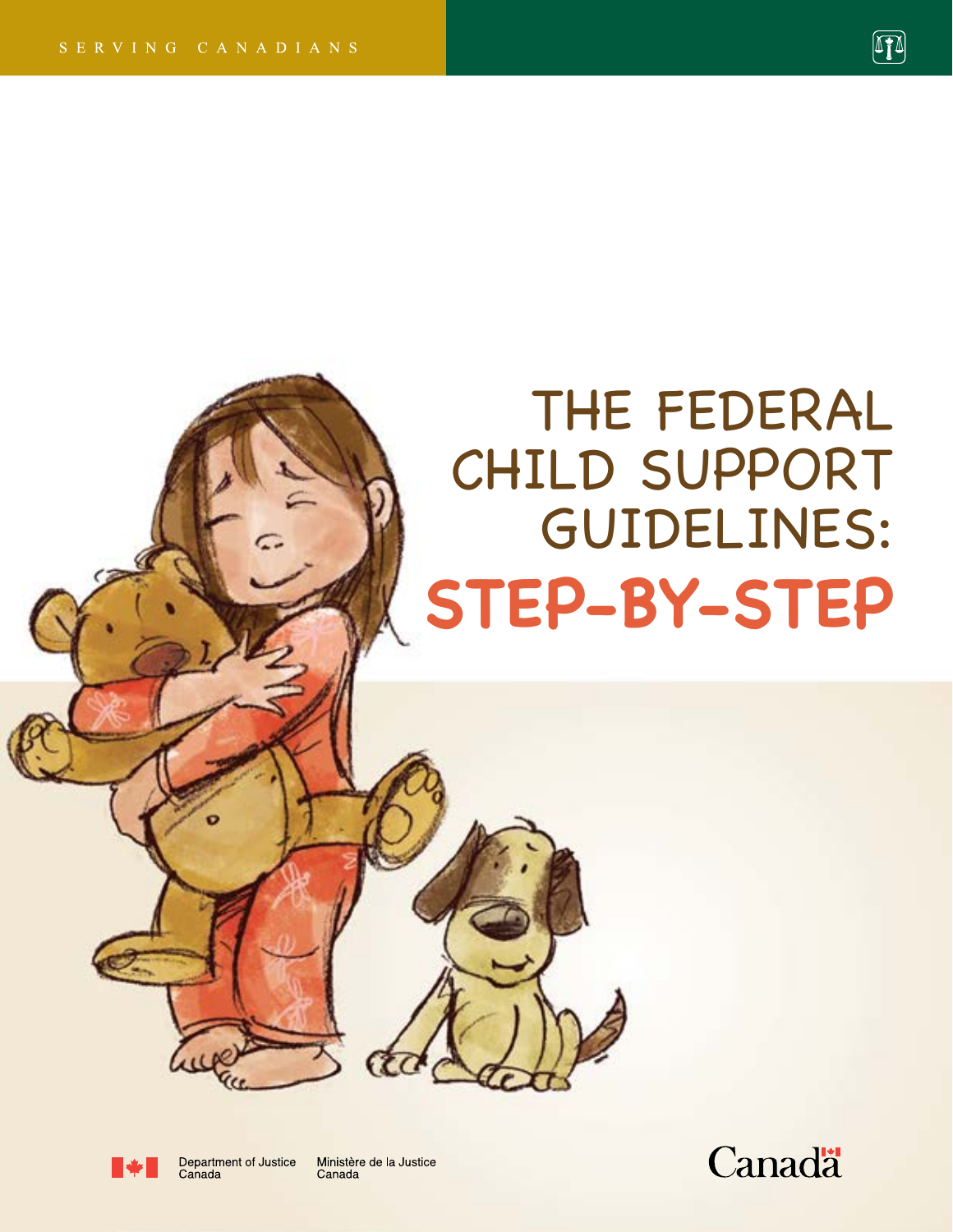## **Permission to copy**

Information contained in this publication may be reproduced, in part or in whole, and by any means, for personal or public non-commercial purposes, without charge or further permission, unless otherwise specified.

You are asked to:

- exercise due diligence in ensuring the accuracy of the materials reproduced;
- indicate both the complete title of the materials reproduced, as well as the author organization; and
- • indicate that the reproduction is a copy of an official work that is published by the Government of Canada and that the reproduction has not been produced in affiliation with, or with the endorsement of the Government of Canada.

Commercial reproduction and distribution is prohibited except with written permission from the Department of Justice Canada. For more information, please contact the Department of Justice Canada at www.justice.gc.ca.

© Her Majesty the Queen in Right of Canada, represented by the Minister of Justice and Attorney General of Canada, 2014

ISBN 978-1-100-24428-0

Cat. No. J2-196/2014E-PDF

## **Disclaimer**

This is not a legal document. It only provides general information for your convenience. Family law can be complex. You are encouraged to seek advice from a lawyer to better understand your rights and responsibilities as well as the rights of your children.

This guide has examples of ways to deal with a variety of situations. Please note that these are only examples and that you may encounter other situations.

All the child support amounts shown in the examples are based on the amounts and rules in effect when this guide was produced.

Also note that the terms used in this guide may not be exactly the same as what is used in the law or in your existing order or agreement. This is because provinces and territories may use different terms or because some of the legal terms were simplified for the purpose of this guide.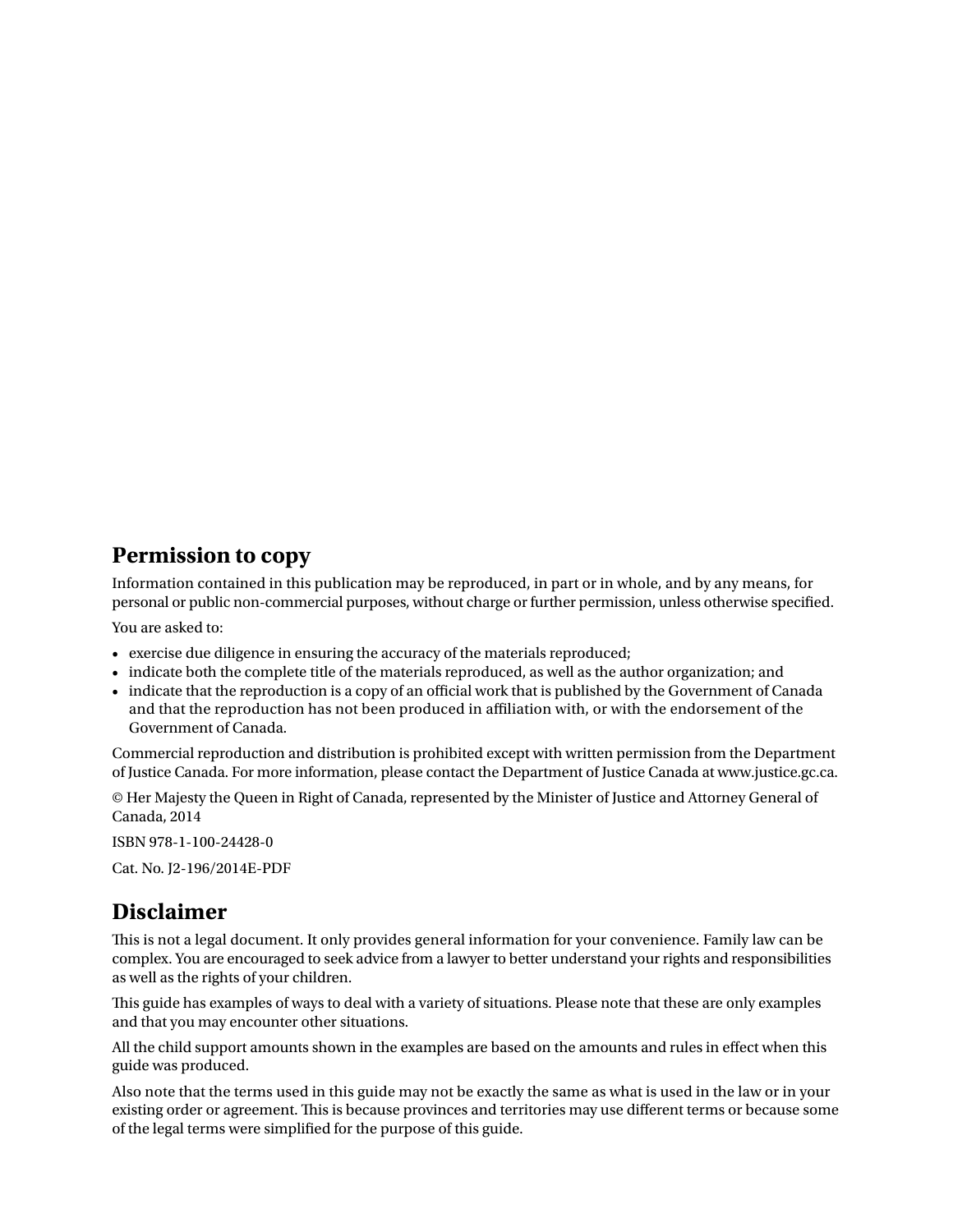# **Table of Contents**

| Step 1: Determine which guidelines apply manufactured and contact the control of the step 1: Determine which guidelines apply manufactured and the step of the step of the step of the step of the step of the step of the ste |          |
|--------------------------------------------------------------------------------------------------------------------------------------------------------------------------------------------------------------------------------|----------|
| Step 2: Determine the number of children requiring support manufactured and 12                                                                                                                                                 |          |
| Step 3: Determine the parenting arrangement 15 and 15 and 15 and 15 and 15 and 15 and 15 and 15 and 15 and 15 and 15 and 15 and 15 and 15 and 15 and 15 and 16 and 16 and 16 and 16 and 16 and 16 and 16 and 16 and 16 and 16  |          |
| Step 4: Find the right table <b>Manufacture 18</b> 18                                                                                                                                                                          |          |
| Step 5: Calculate annual income manumental and all the step 5: Calculate annual income manumental and 19                                                                                                                       |          |
| Step 6: Find the table amount <b>Exercise 2.2</b> Step 6: Find the table amount                                                                                                                                                | 23       |
|                                                                                                                                                                                                                                | 26       |
|                                                                                                                                                                                                                                | 29       |
| <b>Additional information</b>                                                                                                                                                                                                  | 31       |
|                                                                                                                                                                                                                                | 31       |
|                                                                                                                                                                                                                                | 31       |
|                                                                                                                                                                                                                                | 31<br>32 |
|                                                                                                                                                                                                                                | 32       |
|                                                                                                                                                                                                                                | 32       |
|                                                                                                                                                                                                                                |          |
| Directory of resources <b>Material Contract Contract Contract Contract Contract Contract Contract Contract Control</b>                                                                                                         |          |
| Glossary 25                                                                                                                                                                                                                    |          |
|                                                                                                                                                                                                                                | 37       |
|                                                                                                                                                                                                                                | 39       |
|                                                                                                                                                                                                                                | 39       |
| Worksheet                                                                                                                                                                                                                      |          |
|                                                                                                                                                                                                                                |          |
|                                                                                                                                                                                                                                | 46       |
|                                                                                                                                                                                                                                | 54       |
|                                                                                                                                                                                                                                |          |
|                                                                                                                                                                                                                                | 58<br>63 |
|                                                                                                                                                                                                                                | 66       |
|                                                                                                                                                                                                                                | 67       |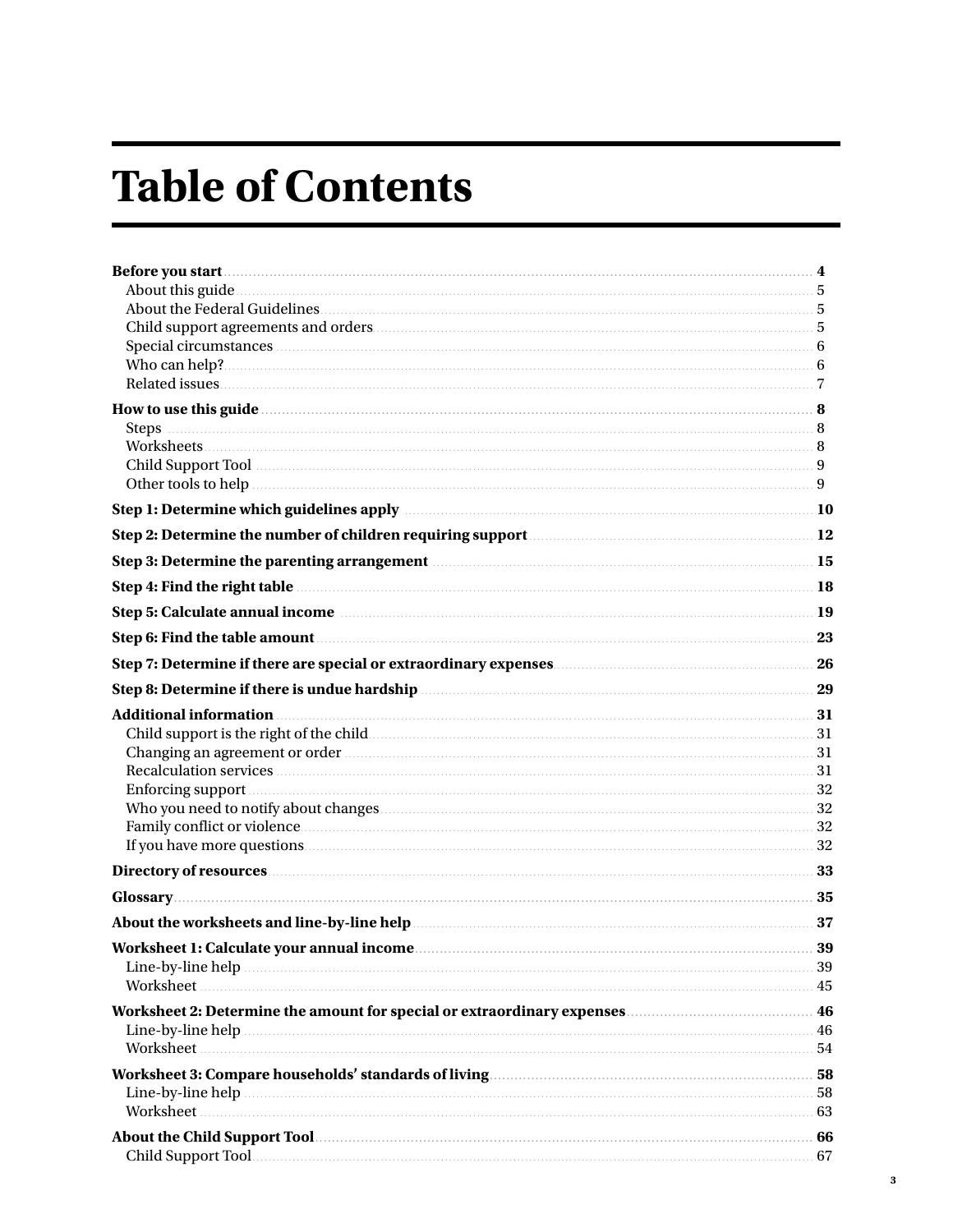## <span id="page-3-0"></span>Before you start

Going through a separation or divorce can be very difficult, both emotionally and financially. You may feel<br>Soverwhelmed about some of the decisions that you may need to make, like how you will divide your house and shared possessions, whether spousal support is needed, where your children will live, or how much financial support is needed for your children.

You may also be feeling anxious or frustrated about your financial situation. Money you once shared as a couple must now be used to cover the expenses of two households. Instead of sharing household expenses, you may each have to pay for your own housing, utilities (like telephone and electricity), groceries, transportation and other necessities of life. This may increase concerns about how you will take care of your children financially.

You may feel angry or sad about the breakup of your relationship. Working together to make practical arrangements that are in the best interests of your children may seem difficult at this point.

Knowing about your rights and responsibilities can help you make good decisions about your family. It can also help you work together to make those decisions. Your family's situation may have changed, but you are still parents and your children still need your love and support.

Your children have a legal right to financial support from both parents and you both have a legal responsibility to provide this support. Those rights and responsibilities do not end with divorce or separation. The goal of this guide is to help you make child support decisions that will help ensure that your children continue to benefit from financial support from both of you after your separation or divorce.

When you are making decisions about how to take care of your children after your separation or divorce, it is important to keep their best interests in mind. The changes taking place in your family are confusing and stressful for them too. It is important that your children not get caught in the middle. You need to protect them as best you can from any financial hardship that may result from a separation or divorce.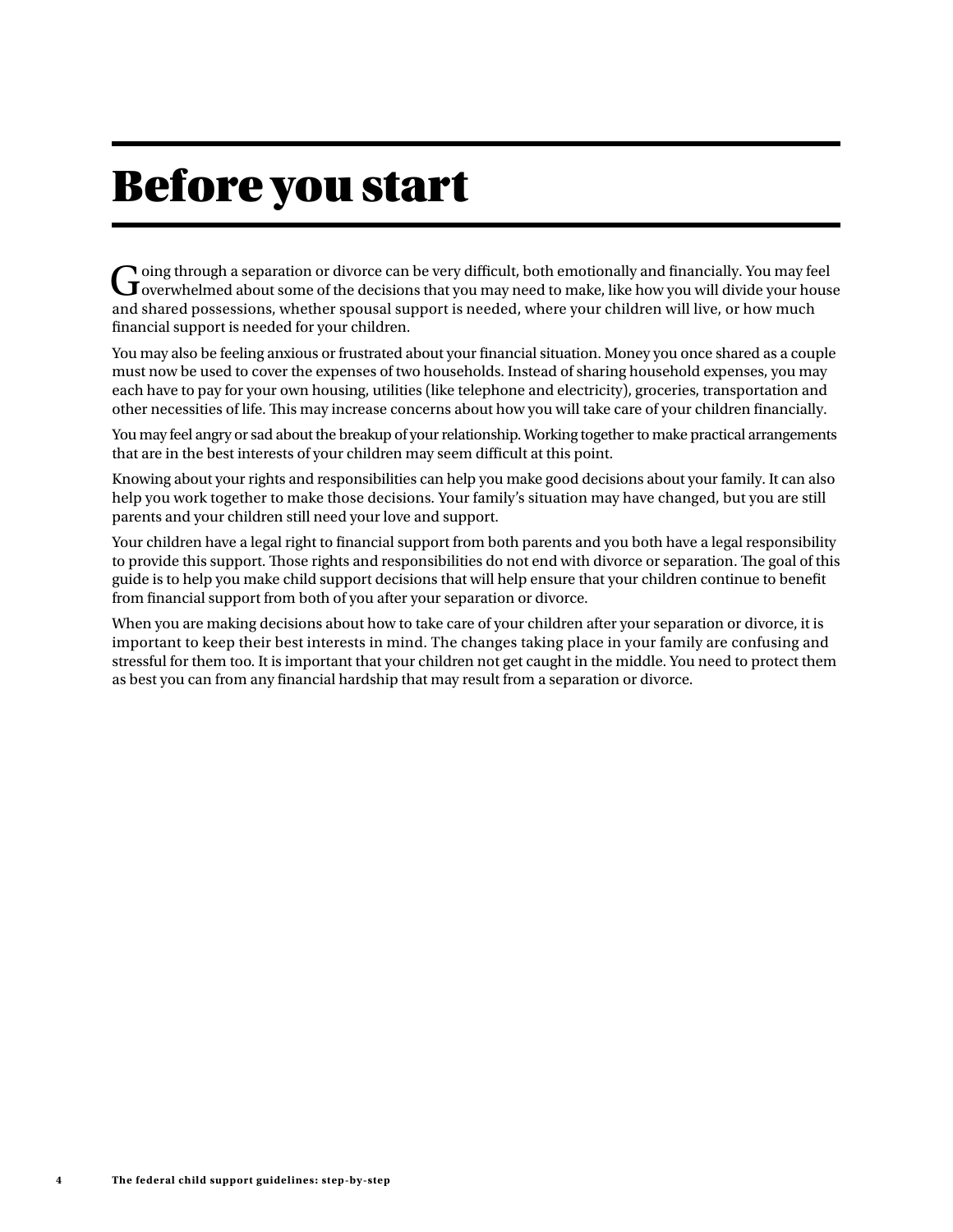## <span id="page-4-0"></span>**About this guide**

This guide has general information, instructions and worksheets, as well as other tools to help you make decisions about child support when you separate or divorce.

The guide is based on the *[Divorce Act](http://laws-lois.justice.gc.ca/eng/acts/D-3.4/index.html).* More specifically, it is based on the *[Federal Child Support Guidelines](http://laws-lois.justice.gc.ca/eng/regulations/SOR-97-175/index.html)* (Federal Guidelines), which are regulations under the *Divorce Act*.

It is important to know that there are also provincial and territorial child support guidelines. The guidelines that apply to you depend on your situation. This guide will help you figure out which guidelines apply to you. The child support laws in most provinces and territories are much like the Federal Guidelines or they may only have minor differences (except in Quebec, which has its own child support model). So, even if provincial or territorial guidelines apply in your situation, you may still find this guide helpful.

## **About the Federal Guidelines**

The Federal Guidelines are a set of rules and tables used to determine child support when parents divorce. They are the law. Their main goals are:

- to establish a fair standard of support for children so that they continue to benefit from both parents' incomes after the separation or divorce;
- to reduce conflict and tension between parents by making the calculation of child support more objective;
- to ensure that parents and children in similar situations are treated the same; and
- • to make the legal process more efficient and encourage settlements by giving courts and parents guidance about child support.

## **Child support agreements and orders**

When relationships end, many parents agree on how they will deal with child support without going to court. It is generally best for everyone, especially children, when parents can agree. Asking a judge to make the decisions can be costly, time-consuming and stressful for families.

You are encouraged to work out a child support agreement together. This guide can help you to figure out a child support agreement that will work best in your situation. It can also give you an idea of how much support a judge would likely order under the Federal Guidelines.

If you cannot agree or if you want to have your agreement put into a court order, either or both of you can apply to go to court to get a child support order.

It is a good idea to put your child support agreement in writing so that you can remember what you agreed to.

In this guide,

"**you**" generally means both you and the other parent

"**child support**" means money that one of you may have to pay to the other to continue supporting your children financially following your separation or divorce

"**paying parent**" means the parent who pays support

"**receiving parent**" means the one who receives support.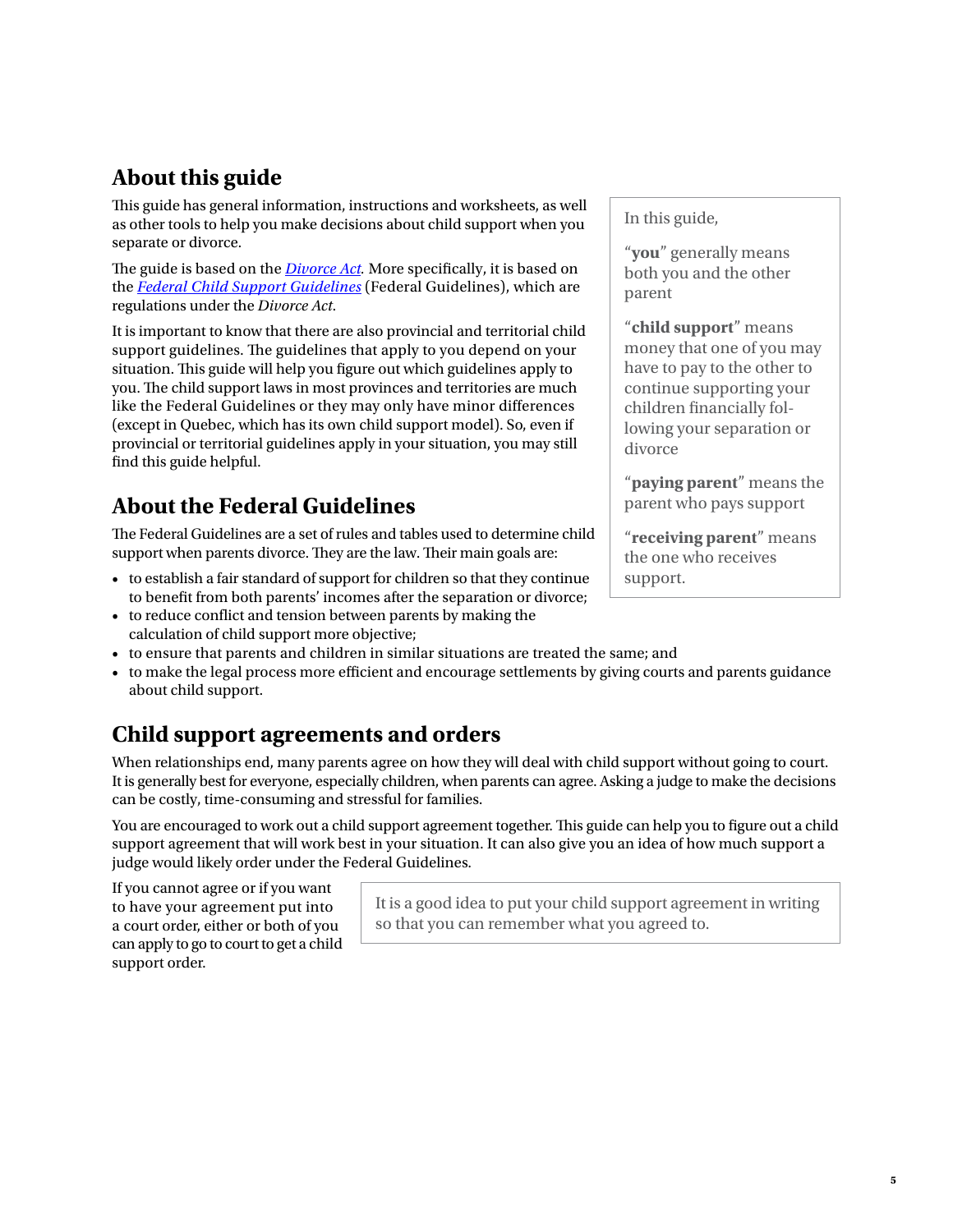## <span id="page-5-0"></span>**Special circumstances**

An order or written agreement could include special provisions that benefit your children directly or indirectly. For example, one of you might give your share of the family home to the other without compensation so the children won't have to move. You or a court would need to consider special circumstances like this to make sure the amount of child support is fair and reasonable. If applying the Federal Guidelines would result in a child support amount that is not fair in your circumstances, you or the court may decide on a different child support amount.

## **Who can help?**

There are many people who can help you reach an agreement on child support issues. For example, mediators, lawyers and accountants often work with parents. Also, every province and territory offers services for separating or divorcing parents. Some of these provincial and territorial family justice [services](http://www.justice.gc.ca/eng/fl-df/fjs-sjf/index.html) are listed on the federal Department of Justice website. You may find others on the website of your provincial or territorial Department of Justice or Attorney General.

Family law issues can be complex. A family law lawyer can give you legal advice about all the different factors that are important in your situation. The decisions you make and how your order or agreement is written can also have an impact on your taxes and what benefits you can claim. When you are trying to agree on child support or want to go to court to deal with certain issues, it is important to speak with a family law lawyer to make sure you understand:

- • your legal rights and responsibilities, and the rights of your children;
- the options for resolving differences between you and the other parent; and
- how the court system works.

*Making Plans: A guide to parenting arrangements after separation or divorce*  has more information on different ways to resolve issues without going to court.

Some provinces and territories have lawyer referral services that offer a consultation for free or at a reduced price. You may also wish to contact your local legal aid office to see if you qualify for legal aid. You can search the Internet for legal aid in your city or area for example, search "legal aid" and "Calgary." You can also look under "legal aid" in the yellow pages of your phone book.

Finally, you may want to talk to a family member or a friend you trust about how you feel. Someone who has gone through similar situations may have suggestions to help you cope with your divorce or separation.

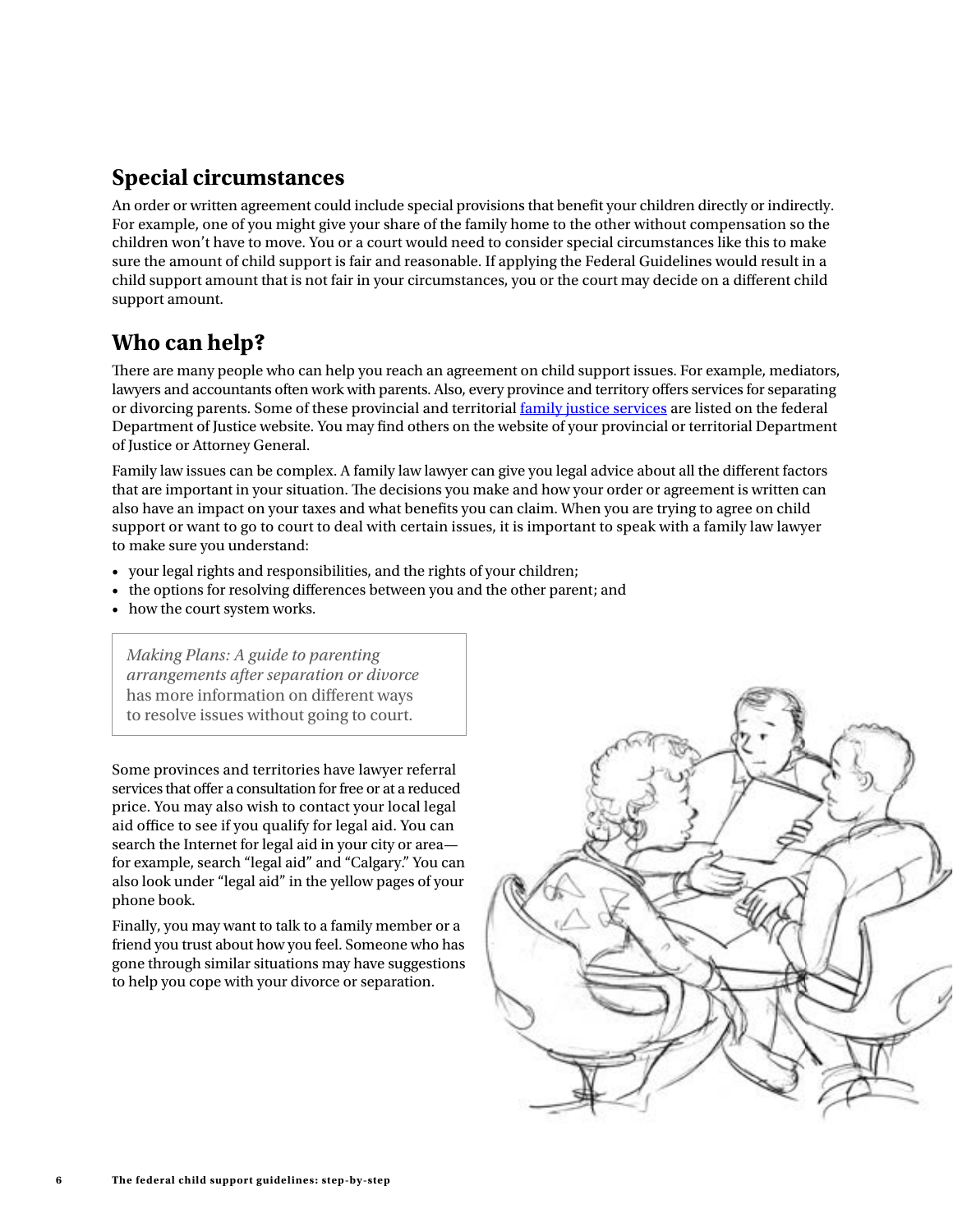## <span id="page-6-0"></span>**Related issues**

As parents, child support is just one issue you need to think about when you separate or divorce. You also need to consider issues like parenting arrangements (custody and access), spousal support and how you will divide property. The decisions you make about these issues could affect how you calculate child support.

The [Family](http://www.justice.gc.ca/eng/fl-df/index.html) Law pages of the Department of Justice website have some general information that may help you. For example, there are three online tools to help you make decisions about parenting and set up a parenting plan that will work for your family. These are:

- • *Making Plans: A guide to parenting [arrangements after separation or divorce](http://www.justice.gc.ca/eng/fl-df/parent/mp-fdp/En-Parenting_Guide.pdf)*;
- *[Parenting Plan Checklist](http://www.justice.gc.ca/eng/fl-df/parent/ppc-lvppp/index.html)*, which highlights some practical issues to consider to make sure your parenting plan is workable;
- *[Parenting Plan Tool](http://www.justice.gc.ca/eng/fl-df/parent/ppt-ecppp/Parenting_Plan_Tool.pdf)*, which has some sample clauses you can use in your parenting plan.

If you are creating a parenting plan or have already created one, you may want to keep it with your child support agreement. It is a good idea to keep all documents relating to your children together.

There are also some tools that may help your children understand and cope with your separation or divorce, including:

• a publication for children called *[What happens](http://www.justice.gc.ca/eng/rp-pr/fl-lf/famil/book-livre/pdf/book-livre.pdf)  [next? Information for kids about separation and](http://www.justice.gc.ca/eng/rp-pr/fl-lf/famil/book-livre/pdf/book-livre.pdf)  [divorce](http://www.justice.gc.ca/eng/rp-pr/fl-lf/famil/book-livre/pdf/book-livre.pdf)*; and

A parenting plan is a written document that outlines how parents will take care of their children after separation or divorce.

• an online, interactive [calendar](http://www.justice.gc.ca/eng/rp-pr/fl-lf/famil/cal/2015/2015.pdf) that your children can use to plan their activities and keep track of the time they spend with each of you. Many parents also find this calendar helpful in working out parenting plans.

Other Government of Canada websites offer information on issues that you may have to deal with when you separate or divorce. For example, separation or divorce could have an impact on your taxes. You may want to visit the Canada [Revenue](http://www.cra-arc.gc.ca/menu-eng.html) Agency website or call their information line at 1-800-959-8281 for more information about the tax consequences of separation and divorce.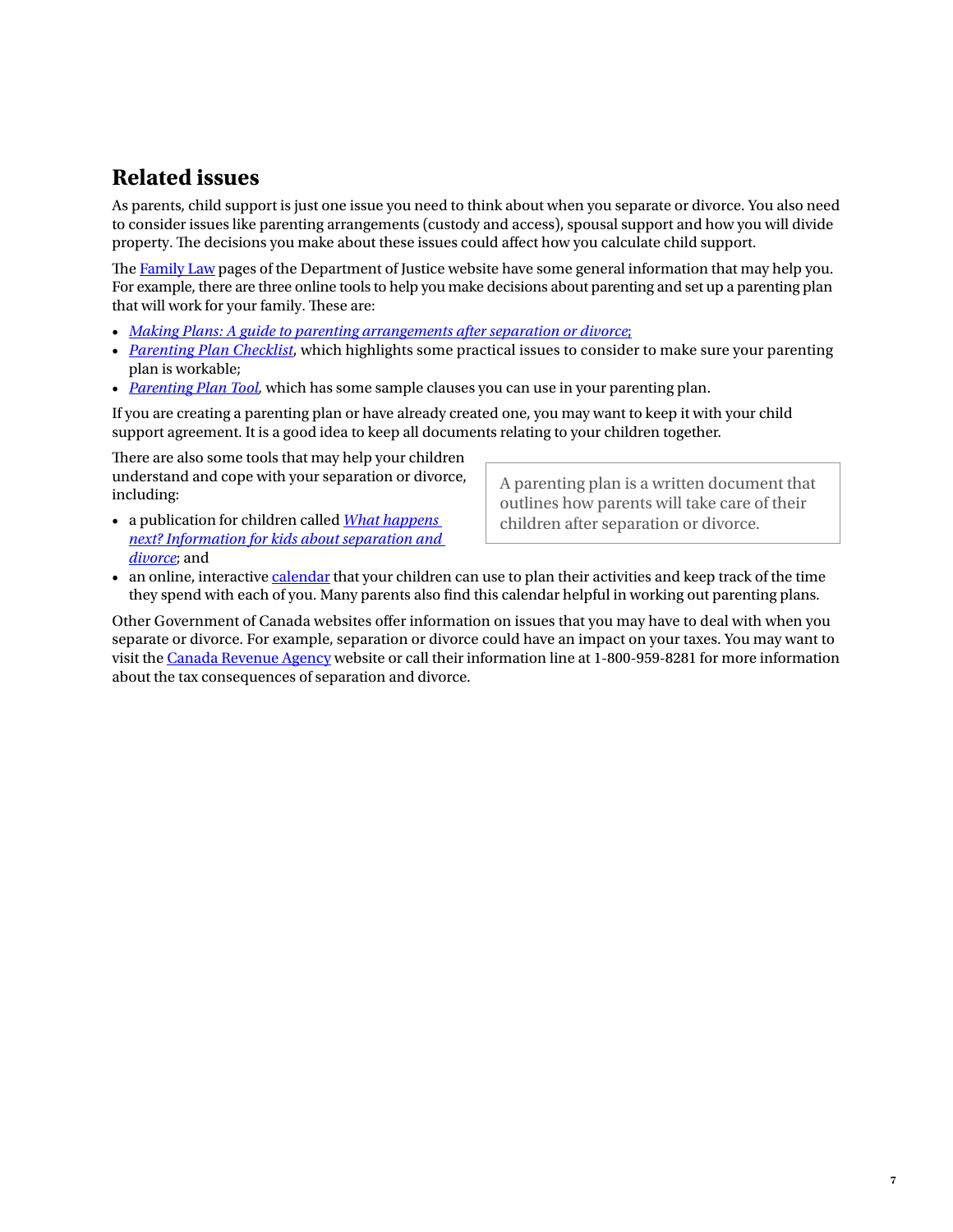# <span id="page-7-0"></span>How to use this guide

## **Steps**

The Federal Guidelines include various rules to help you calculate child support. In this guide, these rules have been divided into eight steps to make it easier for you to apply them. The eight steps are:

**STEP 1: Determine which guidelines apply**

**STEP 2: Determine the number of children requiring support**

**STEP 3: Determine the parenting arrangement** 

**STEP 4: Find the right table**

**STEP 5: Calculate annual income**

**STEP 6: Find the table amount**

**STEP 7: Determine if there are special or extraordinary expenses**

**STEP 8: Determine if there is undue hardship**

It is possible that not all steps will apply to your situation. For example, Step 7 may not apply if there are no special or extraordinary expenses. Step 8 may not apply if there is no undue hardship. But you may still find it useful to read these sections.

Each step will help you understand how to apply the Federal Guidelines to your specific situation. When going through the steps, you will need to ask yourselves some questions to determine how you prefer to deal with certain issues. You will also need to make decisions based on choices explained in the various steps. In Steps 5, 7 and 8, you may also have to do calculations.

There are **examples** showing how each step could apply.

## **Worksheets**

The guide includes worksheets to help you with the calculations in Steps 5, 7 and 8:

- Worksheet 1 to calculate income in Step 5;
- Worksheet 2 to work out the amounts for special and extraordinary expenses in Step 7;
- • Worksheet 3 to help compare standards of living described in Step 8.

Line-by-line help for each worksheet is also provided.

You may want to print the worksheets that you need and fill out the parts that apply to your situation.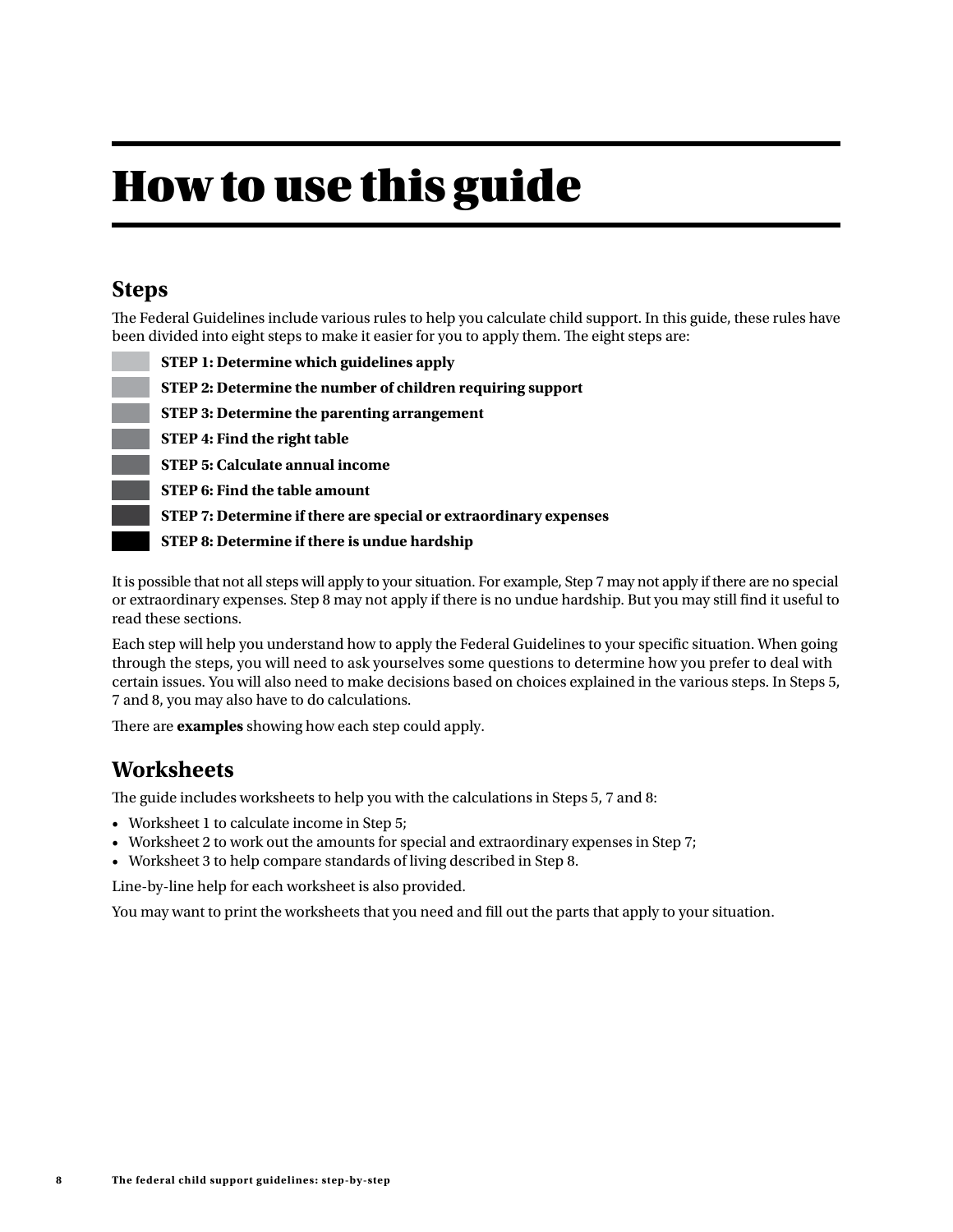## <span id="page-8-0"></span>**Child Support Tool**

The guide also includes a Child Support Tool to help you compile the information as you go through each step, including the results of any calculations you make.

This tool also provides information and tips that you may find useful in setting up your child support agreement.

The Child Support Tool is meant to be used while you go through the different steps. You may want to print the tool and insert your information directly in it. At the end of each step, there is a recap that will remind you to include your information in the tool.

If you fill out the worksheets and theChild Support Tool, it is a good idea to keep them with all your other documents relating to arrangements you made for your children.

## **Other tools to help**

You can find other tools to help you calculate child support on the Department of Justice website, including:

- • Child [Support](http://www.justice.gc.ca/eng/fl-df/child-enfant/look-rech.asp) Online Lookup to find an amount of child support set out in the tables; and
- [Simplified](http://www.justice.gc.ca/eng/fl-df/child-enfant/fcsg-lfpae/2011/index.html) Child Support Tables for each province and territory.

Other tools may become available. When they do, you will find them in the child support pages of the Department of Justice website.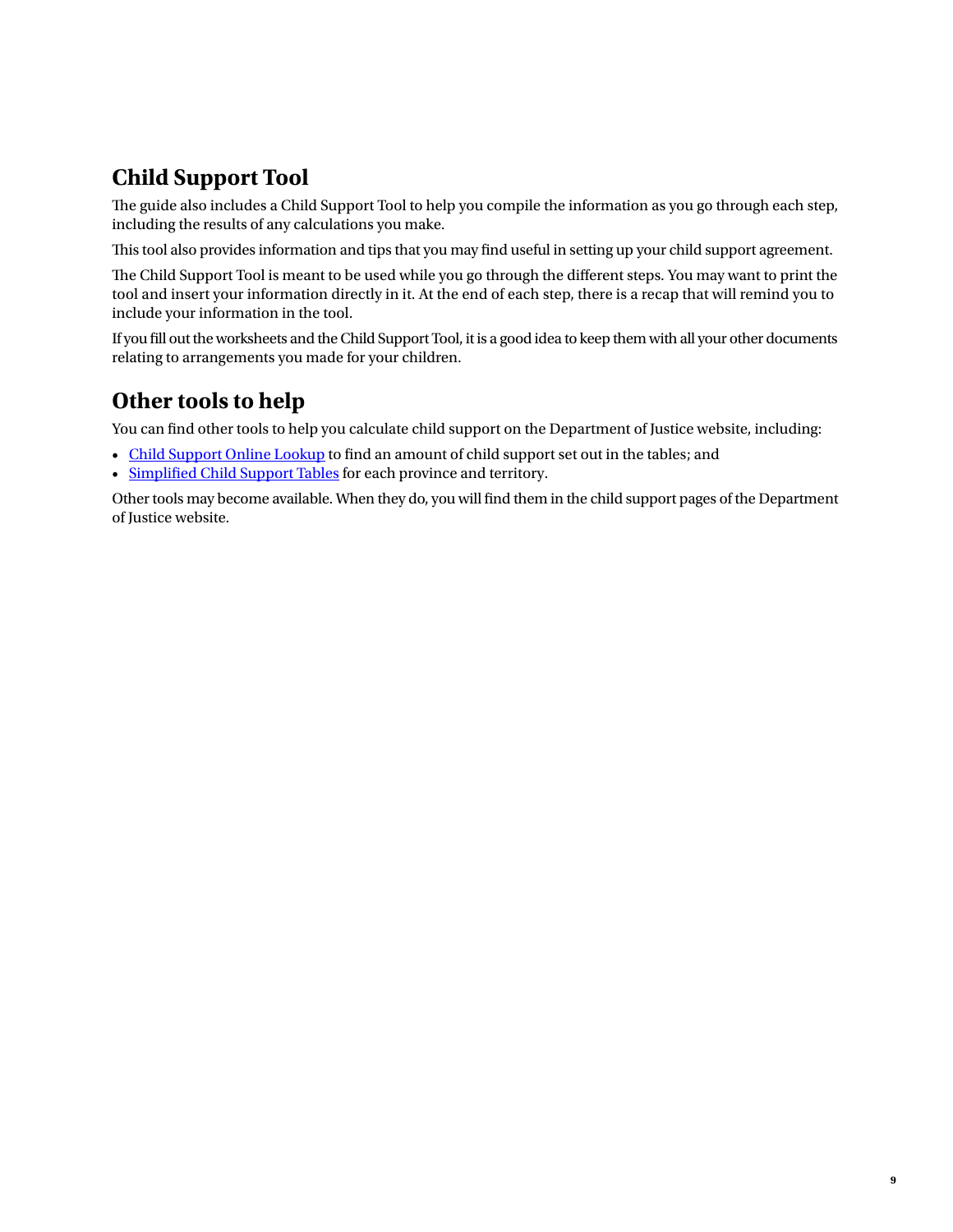### Step 1

## <span id="page-9-0"></span>Determine which guidelines apply

 $\prod$ n this first step, you will determine if federal or territorial laws apply in your situation. n this first step, you will determine if federal, provincial

In Canada, the federal, provincial and territorial governments share responsibility for family law. Some child support guidelines are under federal law, while others are under provincial or territorial laws.

Child support guidelines in most provinces and territories are a lot like the Federal Guidelines (except in Quebec), but there may be some differences. You can find information about provincial and territorial guidelines on the website of your **[provincial](http://www.justice.gc.ca/eng/contact/link-lien.html) or territorial** [government](http://www.justice.gc.ca/eng/contact/link-lien.html).

## **If you are divorced or have applied for a divorce**

The Federal Guidelines apply unless you both live in a "designated" province. There are three designated provinces: Manitoba, New Brunswick and Quebec. These provinces have made arrangements with the Government of Canada to use their own guidelines in divorce cases when both parents live there.

### **If there is no divorce**

No matter where you live in Canada, provincial or territorial guidelines apply if:

- • you were never married to each other; or
- • you are married and have separated, but neither of you has applied for a divorce.

You may have already dealt with child support issues under provincial or territorial laws before making an application under the *Divorce Act*. You may want to consult a lawyer to advise you in this situation.

The chart below may help to clarify which child support guidelines apply in your situation.

| If you are divorced or have applied for a divorce and                                               | Then                                                                                                                                                                             |
|-----------------------------------------------------------------------------------------------------|----------------------------------------------------------------------------------------------------------------------------------------------------------------------------------|
| you both live in any Canadian province or territory other than<br>Manitoba, New Brunswick or Quebec | Federal Guidelines apply.                                                                                                                                                        |
| you both live in Manitoba, New Brunswick or Quebec                                                  | provincial guidelines apply.                                                                                                                                                     |
| you live in different provinces or territories, even if one or both are<br>designated               | Federal Guidelines apply.                                                                                                                                                        |
| one of you lives in Canada and the other lives in a different country                               | Federal Guidelines generally apply if you divorce<br>under Canada's Divorce Act. In some cases, the<br>laws of the other country may apply. You may<br>want to consult a lawyer. |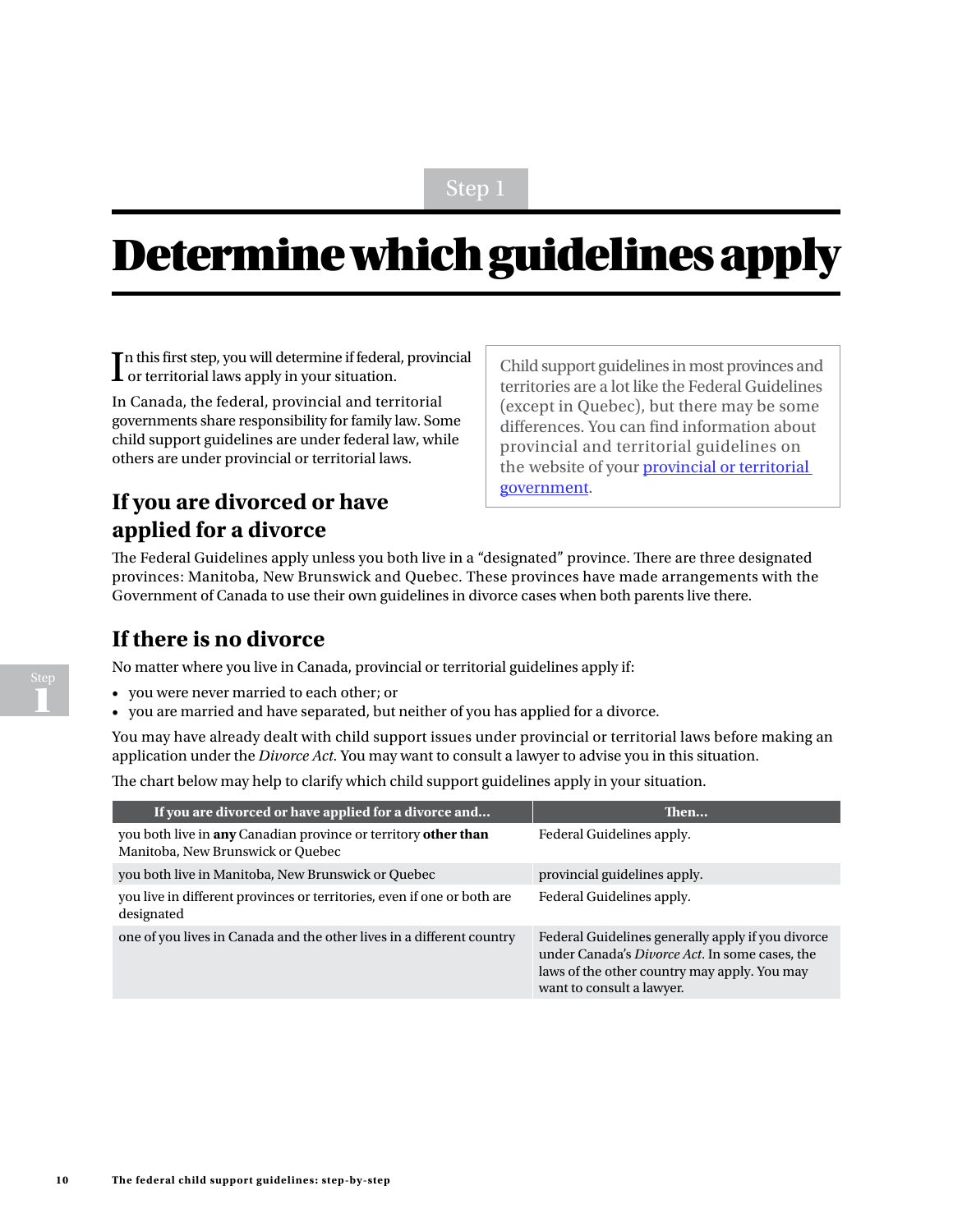| If you and the other parent                                                                                                         | Then                                        |
|-------------------------------------------------------------------------------------------------------------------------------------|---------------------------------------------|
| were never married to each other and you both live in Canada                                                                        | provincial or territorial guidelines apply. |
| are married and have separated but are not divorcing or have<br>already resolved child support under provincial or territorial laws | provincial or territorial guidelines apply. |

#### *Cho and Niral*

*Cho and Niral have decided to end their marriage and get a divorce. They and their two children, Vincent and Isi, all live in Manitoba. Since Manitoba is a designated province and both Cho and Niral live there, Manitoba's child support guidelines apply.*

#### *Sacha and Gaby*

*Sacha and Gaby have been married for 10 years. They have one child, Magda. Things are not going well in their relationship. In fact, they have been living apart for some time. Sacha lives in New Brunswick with Magda. Gaby has moved to Nova Scotia for work. They have decided to divorce. Since they live in different provinces, they apply the Federal Guidelines to determine the amount of support for Magda.*

#### Recap

You should now know which child support guidelines apply in your situation. You may want to write this down in your Child Support Tool, in section 2.

Even if provincial or territorial guidelines apply in your situation, you may still find the information in this guide useful.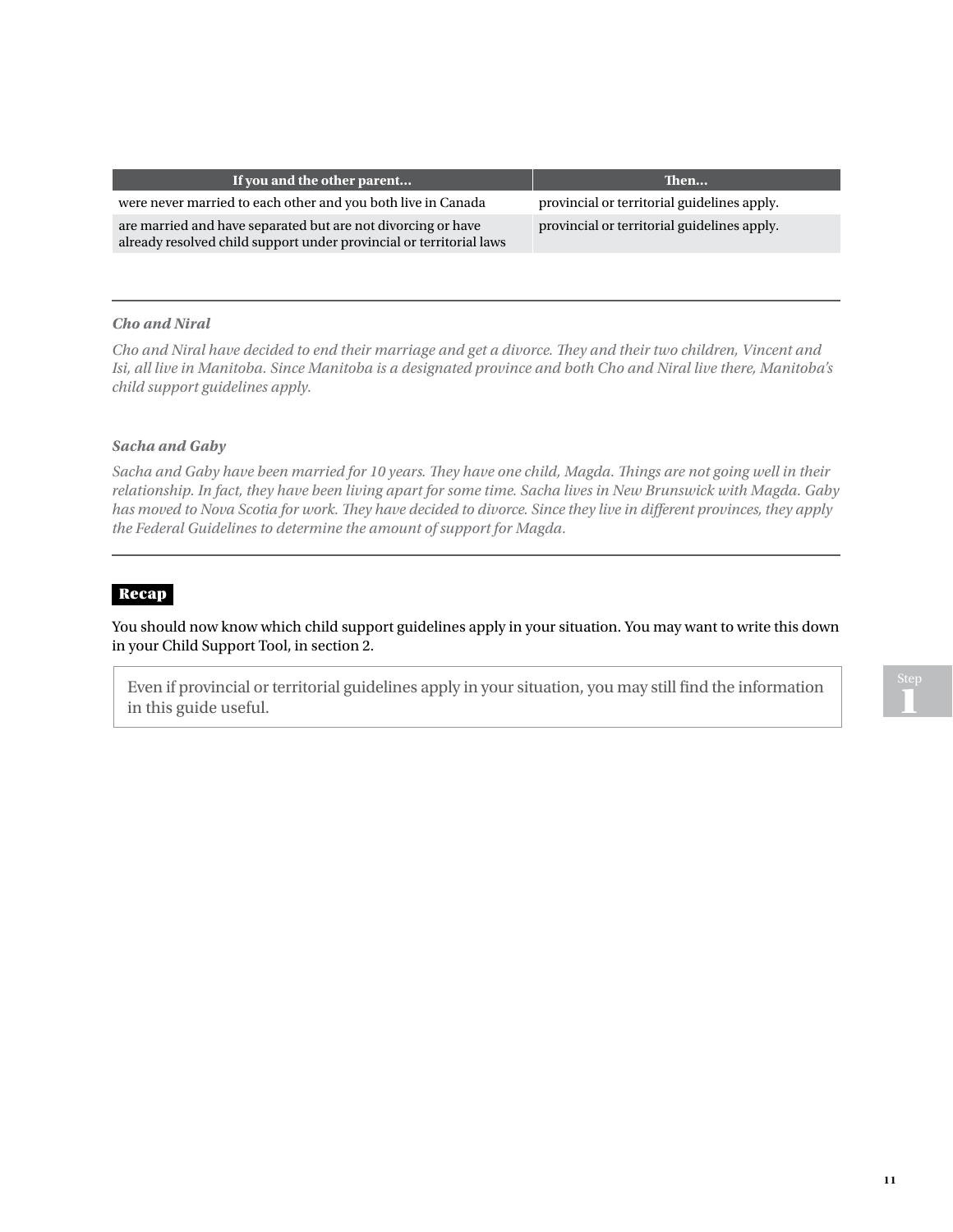## Step 2

## <span id="page-11-0"></span>Determine the number of children requiring support

This step will help you determine the number of children you will be supporting. This is important because the Federal Guidelines take into account the number of children to establish child support amounts.

The age or the situation of a child may affect the way you calculate child support.

The *Divorce Act* says that you have to support any "child of the marriage." These are children you had together during your marriage, including adopted children, who:

- • are under the age of majority and are still dependent; or
- have reached the age of majority but cannot become independent because of an illness, disability or other cause. In many cases, courts consider the pursuit of reasonable post-secondary education to be a valid "other cause."

Even if you separate or divorce, you are still parents. And, as parents, it is important that you keep supporting your children, just as you did when the family was still together.

#### *Louis and Jocelyn*

*Louis and Jocelyn have four children:* 

- • *Sam is 16.*
- • *Tom is 14.*
- • *The twins, Theo and Camille, are 20.*

*Louis and Jocelyn are divorcing. They have established that the Federal Guidelines apply to their situation. They now need to determine which of their children are "children of the marriage"*—*that is, which ones are dependent and need their financial support.* 

*Tom and Sam are both under the age of majority and are still dependent. Louis and Jocelyn have an obligation to support them.*

*Theo is married and working full-time. He is independent and is not entitled to support.*

*Camille is pursuing post-secondary education full-time in another province. She lives on campus, and both Louis and Jocelyn have been paying her tuition and living expenses. Louis and Jocelyn agree that she still depends on them and that they will continue to support her financially after the divorce until she graduates.*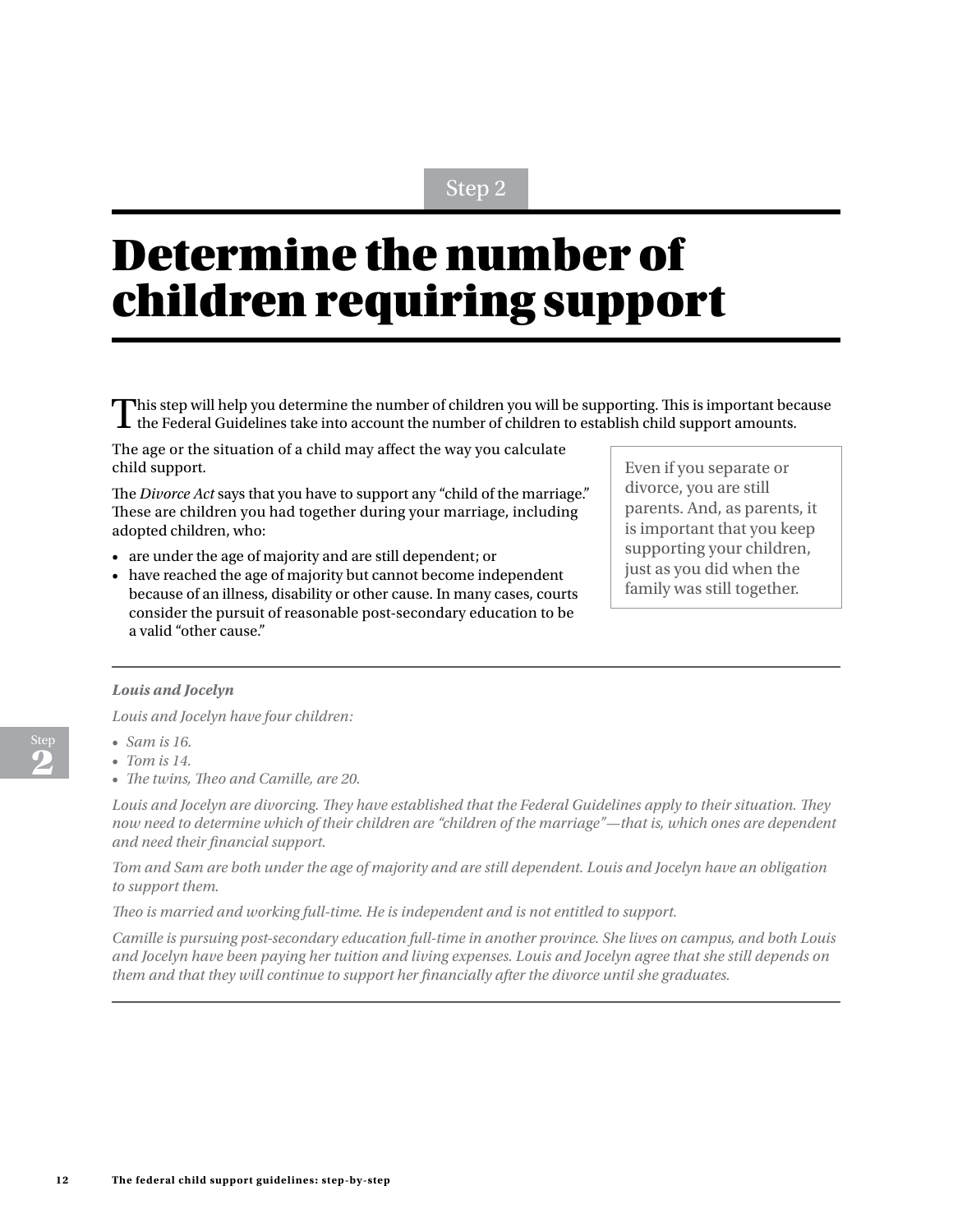## **Acting in place of a parent**

If either of you has been acting as a parent to the child of your spouse or partner—for example, some step-parents are in this situation—you or a court may decide that you should pay support forthat child. Either you orthe court would consider the duty of any other person to support the child before deciding on an appropriate child support amount.

#### *Kay*

*Kay has always been very close to her stepson, Emile. She helped raise him since marrying Emile's father, Norman, nine years ago. Emile was then two years old. He is now 11.*

*Her marriage to Norman has fallen apart and they decide to divorce. But Kay is still very attached to Emile. She does not want him to suffer financially from her break-up with Norman. She and Norman agree that she did act in place of a parent to Emile and that she will pay child support for him. Emile's birth mother, Sarah, is also paying child support for Emile each month. Kay and Norman know that they should take this into account in working out the appropriate amount of child support. They decide to ask a lawyer to help them.*



## **Child at or over the age of majority**

The Federal Guidelines set out specific rules for calculating support for a child under the age of majority. For a child at or over the age of majority, you can use the same rules. Or, if you find that this approach is not appropriate, you may agree to base the amount of support for an older child on:

- the child's needs, means and other circumstances; and
- • the ability of each of you to contribute financially.

**The age of majority is 18 years in** Alberta, Manitoba, Ontario, Prince Edward Island, Quebec, and Saskatchewan.

**The age of majority is 19 years in** British Columbia, New Brunswick, Newfoundland and Labrador, the Northwest Territories, Nova Scotia, Nunavut, and the Yukon.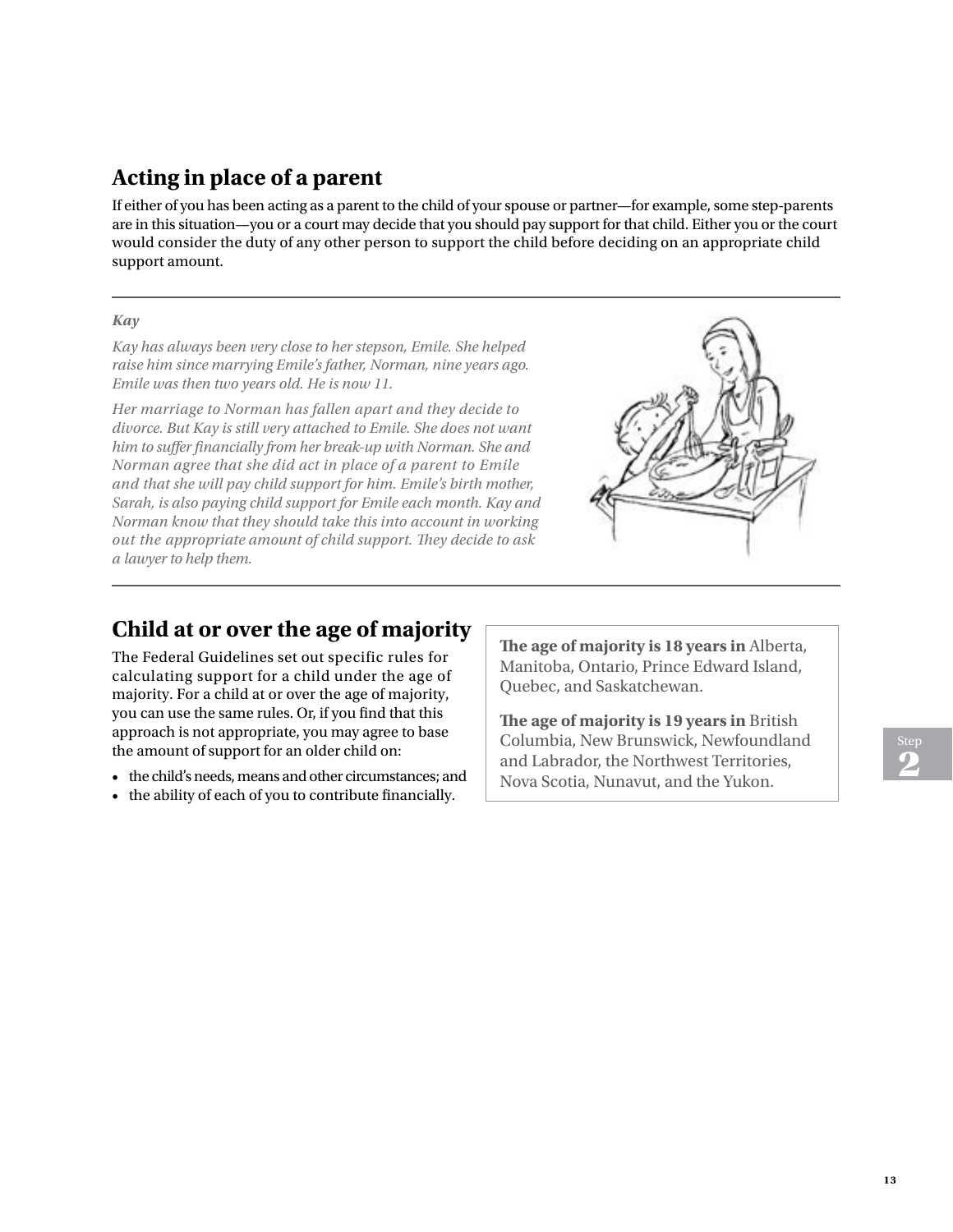#### *George and Anne*

*George and Anne are getting a divorce. They decide to use the family justice services offered by their provincial government and try mediation to come up with an agreement about the support of their 20-year-old son, Dominic.* 

*During their mediation sessions, they determine that Dominic still depends on them and that they should continue to support him while he pursues post-secondary education. They decide that the rules for a child under the age of majority are not appropriate in their situation. Instead, they look at Dominic's needs, means and other circumstances, as well as their own financial ability to contribute. They agree that some of Dominic's financial needs can be covered by the Registered Education Savings Plan they set up for him and by student loans he receives, as well as by some of the money he earns working part-time.* 

*With the help of the mediator, they then set up an appropriate child support agreement based on the ability of each of them to contribute financially to support Dominic.* 

#### Recap

You have determined:

- how many children require support;
- how many of those are children for whom one of you acted in place of a parent;
- how many of those children are under the age of majority;
- how many of those children are over the age of majority; and
- whether support for children over the age of majority will be based on:
	- the rules for children under the age of majority; or
	- on the means, needs and other circumstances of the child and the ability of each of you to contribute financially.

You may want to put the number of children requiring support into section 3 or section 10 of your Child Support Tool, as applicable.

Remember, your obligation to support your children financially does not automatically end because they have reached the age of majority.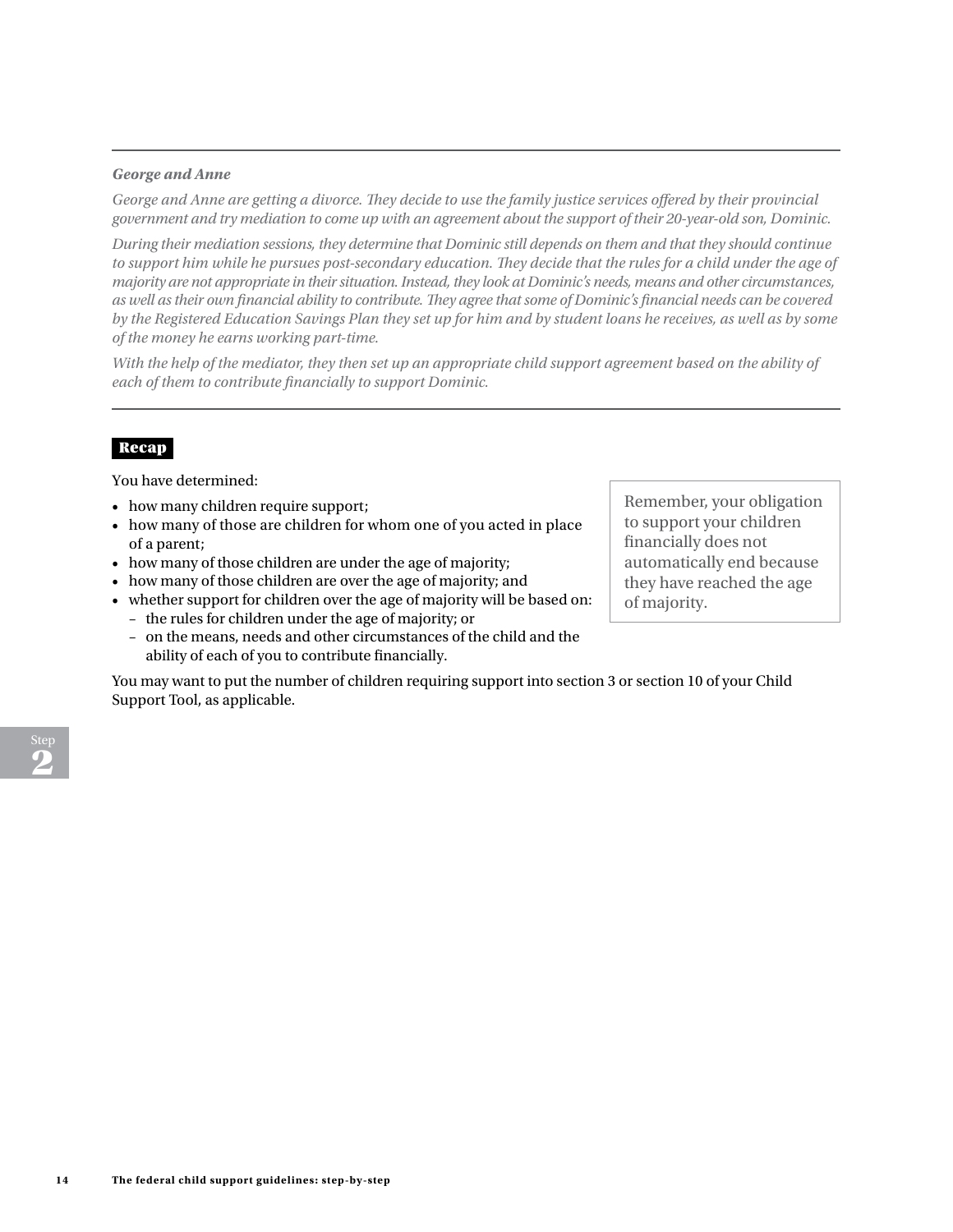### Step 3

## <span id="page-14-0"></span>**Determine the parenting arrangement**

This step will help you determine what kind of parenting arrangement you have for child support purposes. You need to go through this step because the type of parenting arrangement you have can affect the way you calculate child support under the Federal Guidelines.

The Federal Guidelines use the following three terms to describe parenting arrangements: "sole custody," "split custody" and "shared custody." **For child support purposes, these terms refer to the time the child spends with each parent. They do not refer to who has legal authority to make major decisions about the child.**

These terms may be different from the ones found in your custody order or agreement. For example, your order or agreement may use terms such as "parenting time," "parenting schedule" or "residential schedule." Even if the terms are the same, they may have a different meaning.

Please read the descriptions below carefully to find out which one fits your situation best.

## **Sole custody**

You have a sole custody arrangement if your child spends more than 60 percent of the time with one of you over the course of a year.

#### *Maria and Pedro*

*Maria and Pedro have decided to divorce. Their children, Christine and Manuel, are having a hard time coping with the idea. They are afraid of the changes it will mean in their lives.* 

*Maria and Pedro want to protect their children as much as possible. They agree that it will probably be better for Christine and Manuel to continue living in the family home with Maria. It is closer to their school and friends than the new place Pedro plans to move to. The children will spend a fair bit of time with Pedro, too, especially on weekends and holidays. But Maria and Pedro calculate that, over the entire year, the children will spend 65% of the time with Maria and 35% of the time with Pedro. This means that Maria will have sole custody for child support purposes, although they have decided that they will have joint custody for decision-making purposes. Pedro will pay support.*

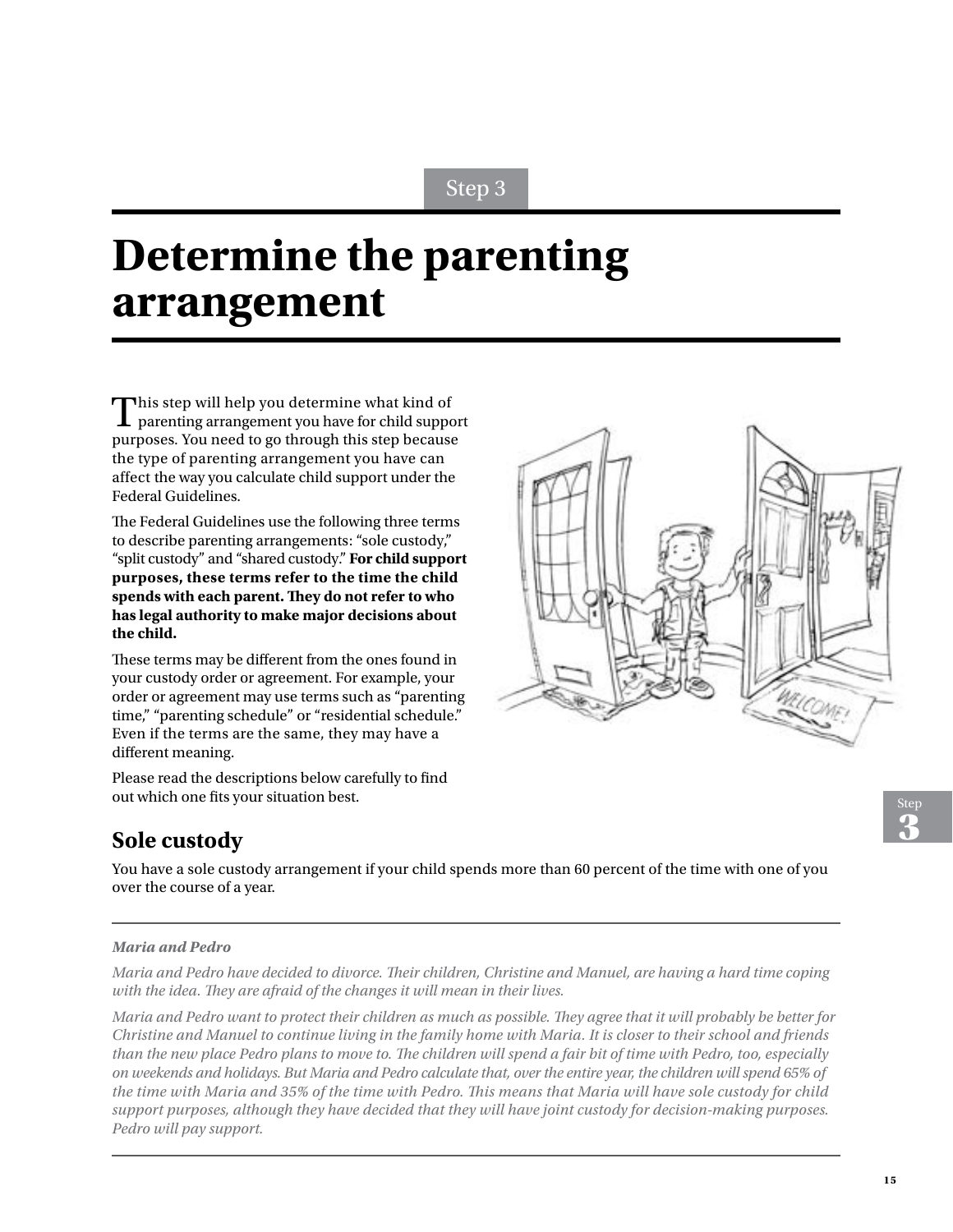## **Split custody**

You split custody of your children if:

- • you have more than one child; and
- you each have sole custody of at least one of the children.

#### *Bill and Janet*

*Bill and Janet have decided to go their separate ways and get a divorce. They are having a hard time agreeing on the parenting arrangements for their three children. But there is one thing they do agree on*—*that it is important to put their children's best interests first.* 

*They both realize that their oldest child, 15-year-old Marc, is particularly close to Bill. After discussing the issue with Marc, they all agree that it will be best for Marc to spend most of the time with his father. With the help of a mediator, Bill and Janet are also able to agree that the two youngest children, three-year-old Caroline and five-year-old Albert, will spend time mainly with Janet.* 

*In other words, Marc will spend more than 60% of the time with Bill while Caroline and Albert will spend more than 60% of the time with Janet over the course of a year. This means that Bill and Janet will each have sole custody of at least one of the children. They have a split-custody arrangement.* 

### **Shared custody**

You share custody of your children if they spend at least 40 percent of the time with each of you in a year.

#### *Malia and Emma*

*Eight-year-old twins Malia and Emma are very worried. They have just found out that their dad, Raoul, and mom, Lily, have decided to divorce and live in separate homes. Malia and Emma wonder where they will live. They are afraid that if one of their parents lives in a different house, they will hardly ever see that parent again. This happened to one of their friends at school.* 

*Raoul and Lily listen to their children's concerns. They assure Malia and Emma that they both love them very much and will always be their parents. They also explain that the children will get to live in two houses.*

*Lily and Raoul have a number of discussions and take a close look at their family's situation to come up with a plan that is workable and best for Malia and Emma. They explain to Malia and Emma that they will spend alternate weeks with each parent. They will spend one week with mom, and they will spend the next week with dad. The schedule will vary a bit sometimes. For example, in the summer, Malia and Emma will spend a complete month with each parent. But they should not worry. Mom and dad will work together to ensure that their decisions are in Malia's and Emma's best interests.* 

*Since Malia and Emma spend at least 40% of the time with each parent, Raoul and Lily have a shared-custody arrangement for child support purposes.*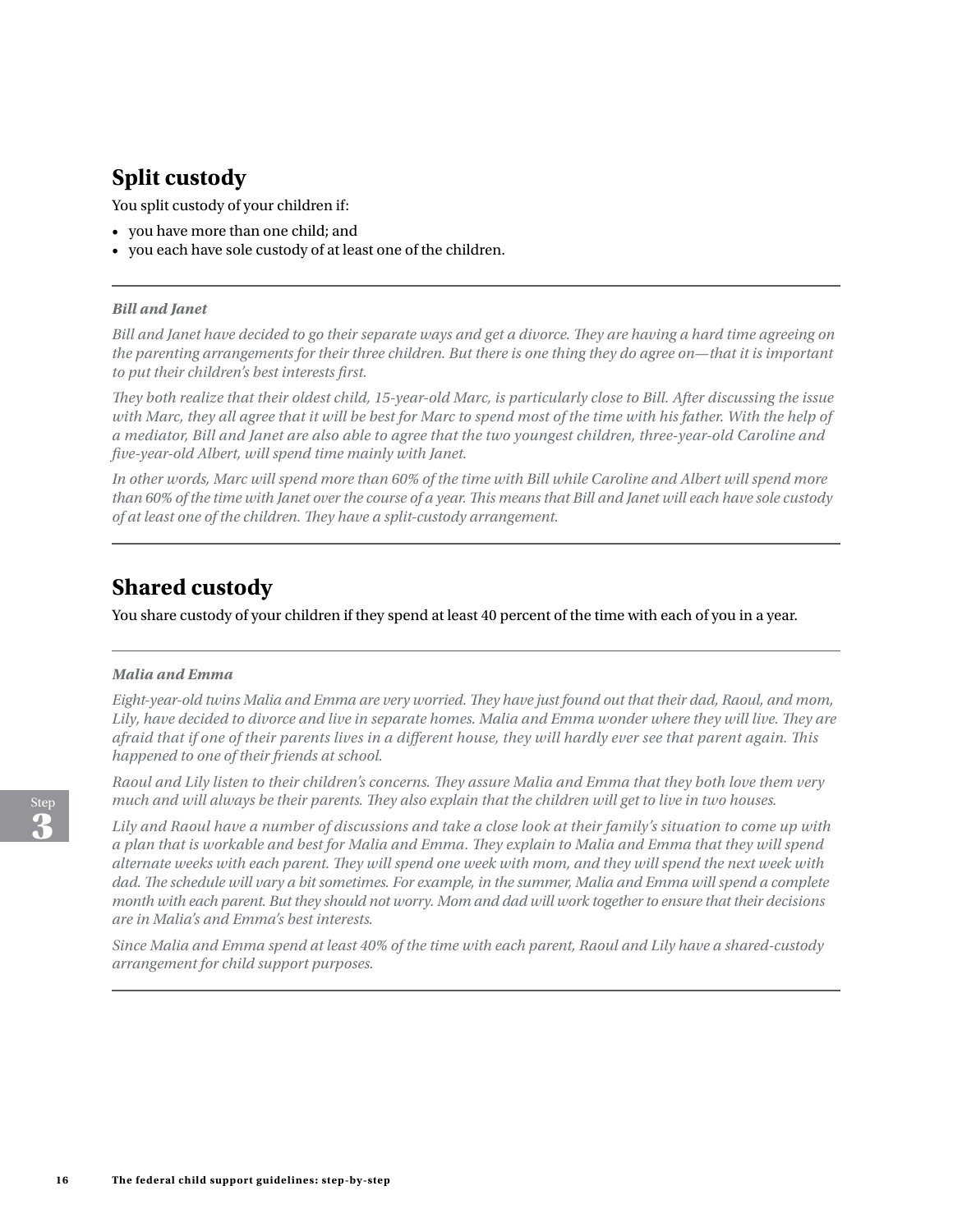## **Other arrangements**

It is possible that you will have different parenting arrangements for each child of the marriage. If that is the case, figuring out child support could be more complex and you may want to talk to a lawyer to help you with your specific situation.

Remember, the terms used here are for child support purposes. You may use different terms in your custody and access arrangements. You may find it helpful to refer to the publication *Making Plans: A guide to parenting arrangements after separation or divorce*. It has information on different types of parenting arrangements and terms that may be used.

#### Recap

You should now know the type of parenting arrangement that best describes your situation. You may want to add this information to section 4 of your Child Support Tool.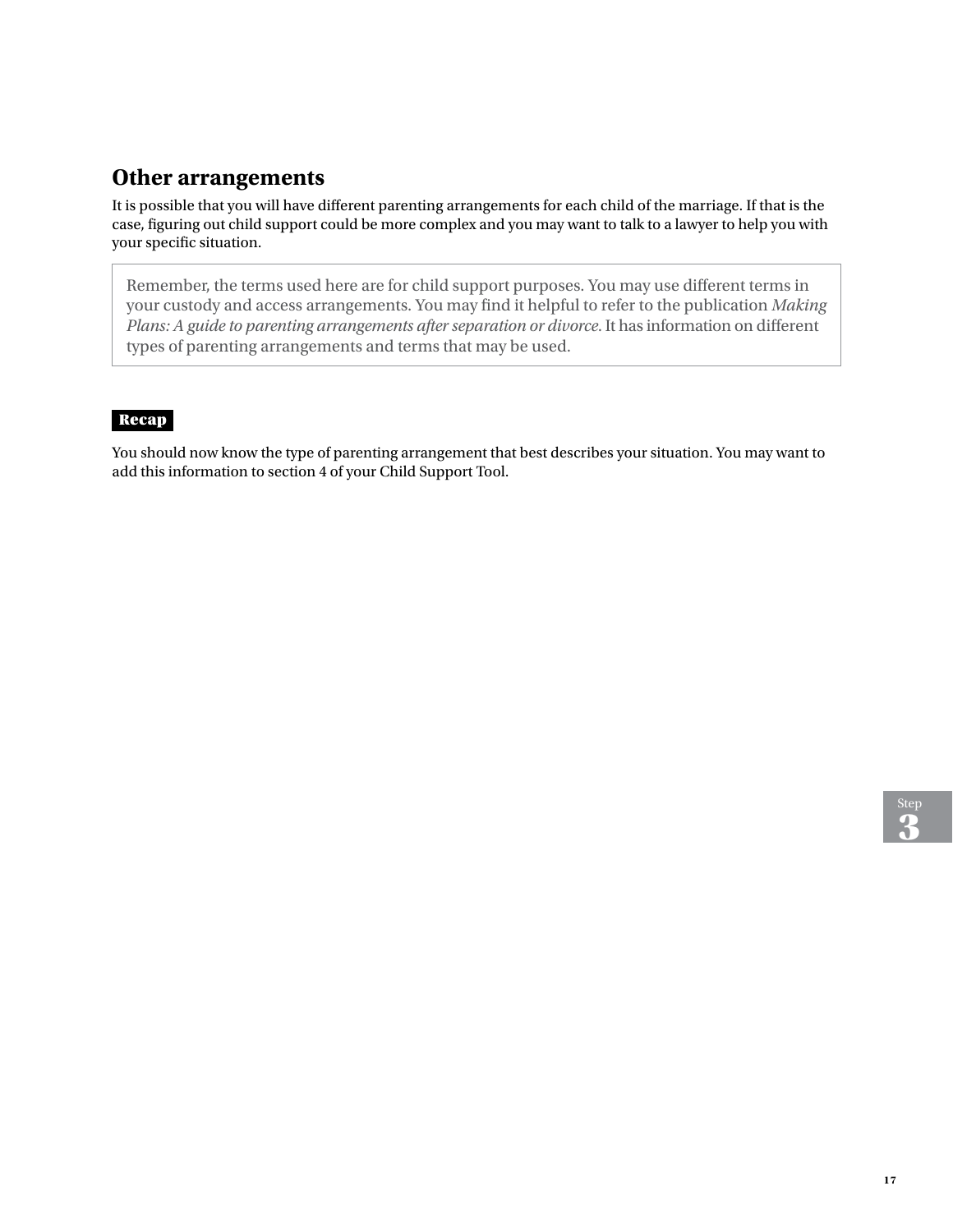### Step 4

## <span id="page-17-0"></span>Find the right table

The Federal Guidelines have [child support tables](http://www.justice.gc.ca/eng/fl-df/child-enfant/ft-tf.html) for each province and territory. In Step 1, you determined that the Federal Guidelines apply to you. In this step, you will determine which table in the Federal Guidelines applies in your situation.

The tables set out basic child support amounts that depend on the income, the number of children, and the province or territory of residence. There is a separate federal table for each province and territory. That is because the child support amounts in the tables are based partly on provincial and territorial tax rules. Since provincial and territorial tax rules are different, so are the table amounts.

Remember, if you are divorced or divorcing and you both live in a designated province, you must refer to the provincial guidelines. The Federal Guidelines apply in all other divorce cases.

The rules in provincial and territorial child support guidelines may be a bit different from those in the Federal Guidelines. But all of them, except for Quebec, use the **federal tables**, so the basic amounts are the same.

Use the chart below to see which table applies*.* In some cases, you may need to use more than one table.

| If                                                                                                                      | Then                                                                                                                                                                                                                                                             |
|-------------------------------------------------------------------------------------------------------------------------|------------------------------------------------------------------------------------------------------------------------------------------------------------------------------------------------------------------------------------------------------------------|
| you both live in the same province or territory                                                                         | use the table for that province or territory.                                                                                                                                                                                                                    |
| you live in different provinces or territories and one of you<br>has sole custody and the other parent must pay support | use the table for the province or territory where the paying<br>parent lives.                                                                                                                                                                                    |
| you live in different provinces or territories and you share<br>or split custody                                        | use the tables for both provinces or territories where you<br>reside to determine what you would each pay to the other<br>parent.                                                                                                                                |
| one of you lives outside Canada                                                                                         | use the table for the province or territory where the parent<br>in Canada lives. The laws of the other country may apply in<br>some cases. You may want to consult a lawyer. You may<br>also find information relating to interjurisdictional support<br>useful. |

#### Recap

You have now determined which table (or tables) applies in your situation. You may want to write down this information in section 5 of your Child Support Tool.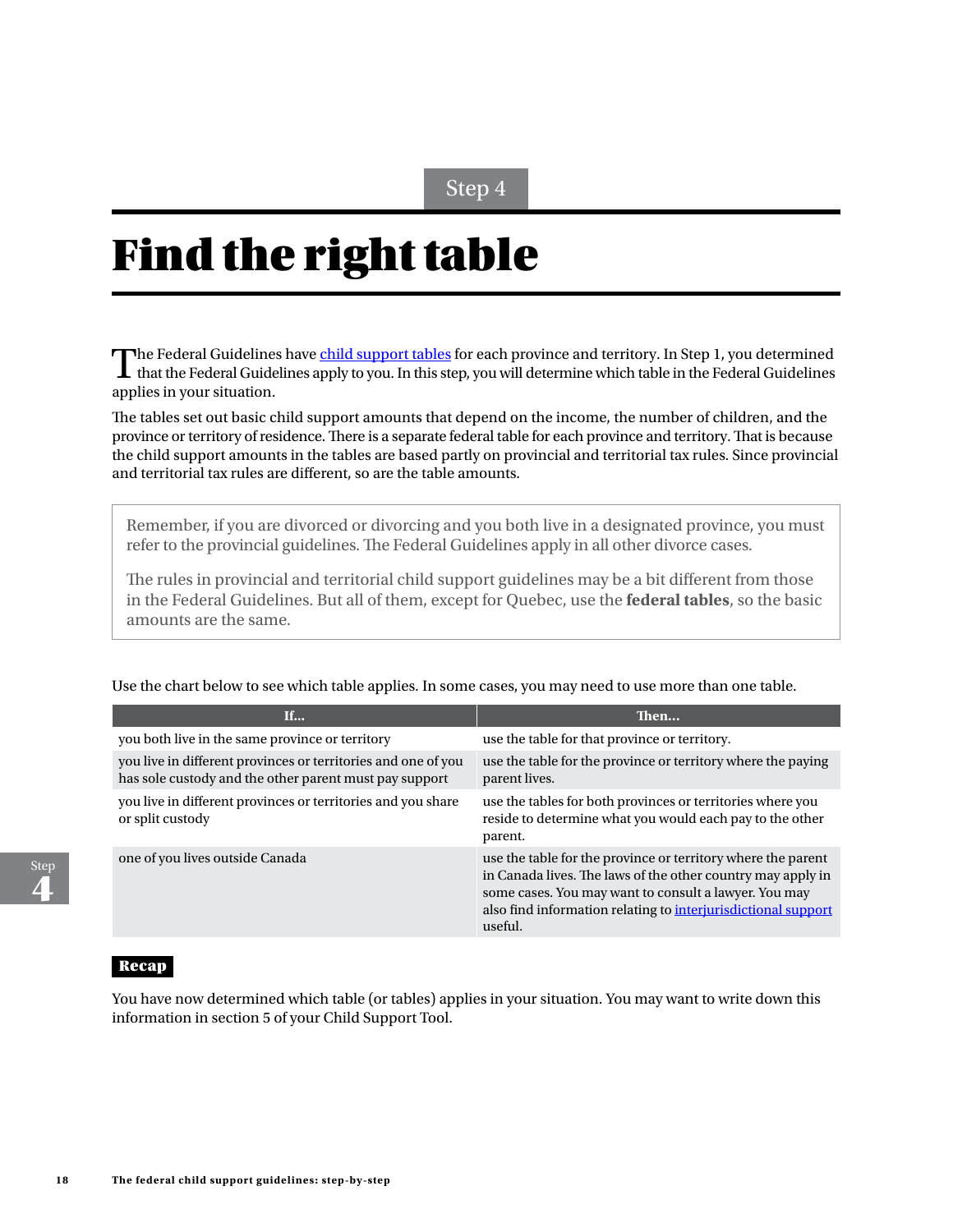## Step 5

## <span id="page-18-0"></span>Calculate annual income

This step provides information about how you calculate income for child support purposes. You can use Worksheet 1, to help you do the various calculations.

Calculating the income on which to base child support can be complicated, especially if you are self-employed or your income fluctuates a lot. It may be a good idea to get help from a third party such as an accountant or a lawyer.

## **Whose income is needed?**

In some situations, only the income of the paying parent will be required. In other cases, both parents' incomes will be needed.

You will need to calculate **both** of your incomes if:

- • you split or share custody of the children; or
- • one of you is the parent and the other acted in the place of a parent to the child; or
- there are special or extraordinary expenses; or
- • either of you has claimed undue hardship; or
- • your child is at or over the age of majority and the way you decided to calculate child support is different from the way you would calculate it if the child were under the age of majority.

Even if you only need to calculate the paying parent's income in your situation, you both have an obligation to support your children. The receiving parent is also expected to help support the children financially based on their capacity to pay.

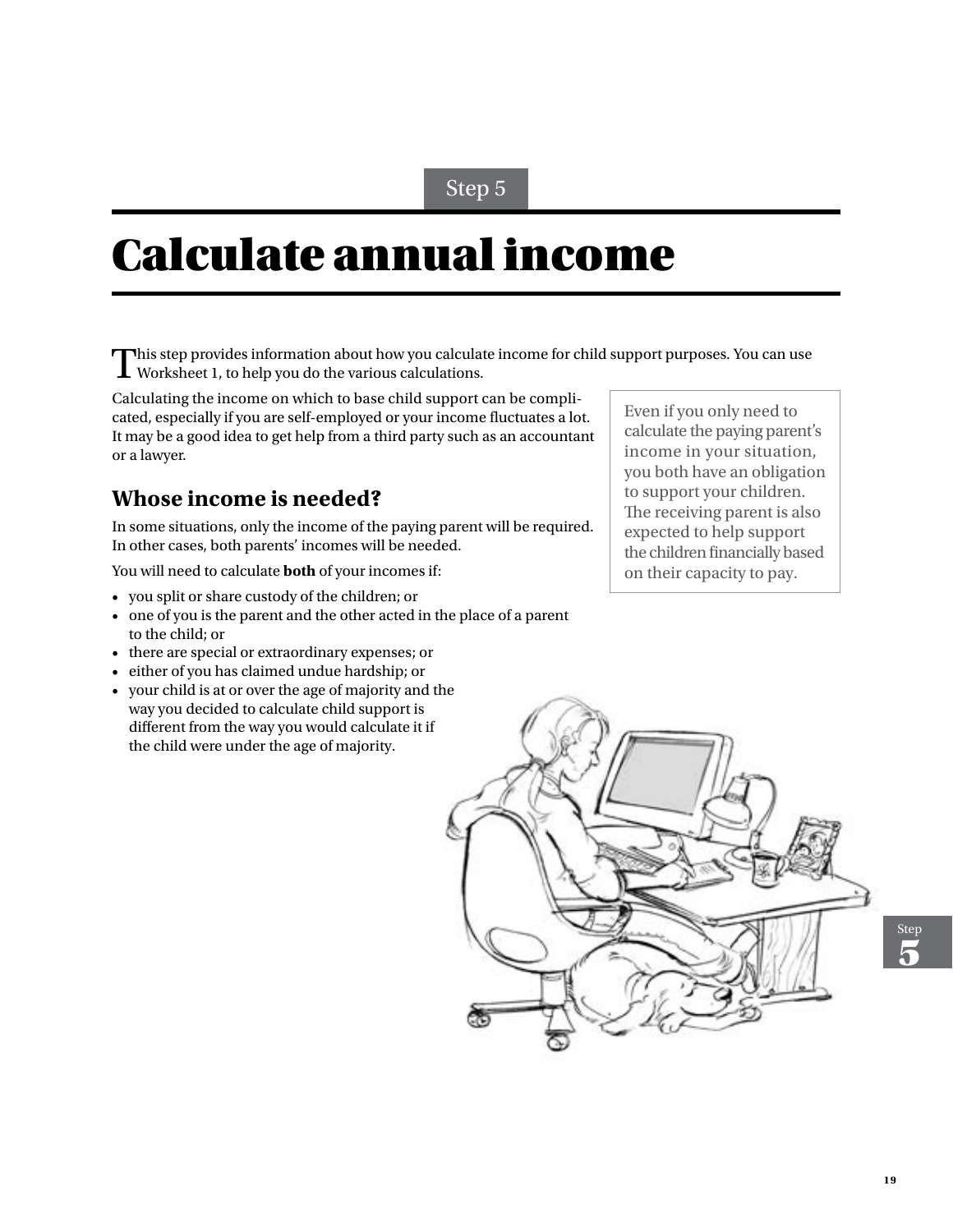If the paying parent earns more than \$150,000 per year, you *may* need to calculate both incomes. The Federal Guidelines provide two options:

1. You can use the tables to determine the child support amount for the first \$150,000. Then add the percentage listed in the tables for the portion of income over \$150,000. If you choose this option, you would only need to calculate the paying parent's income.

or

2. You can use the tables to determine the child support amount for the first \$150,000. You can then determine an amount for the portion of income over \$150,000 by looking at the condition, means, needs and other circumstances of the child and the financial ability of each of you to contribute. If you choose this option, you would need to calculate both incomes.

In some cases:

- • You may need to calculate **your child's income**—for example, if the child is over the age of majority and you are taking his or her financial means into consideration to determine a child support amount.
- • You may need to calculate the income of **every member of both households** to compare the standards of living if either of you is claiming undue hardship.

## **Information needed to prove income**

If yourincome is needed to calculate a child support amount, it is important to provide complete and up‑to‑date income information, including:

- vour income tax returns for each of the three most recent tax years; and
- the notices of assessment and reassessment from the Canada [Revenue](http://www.cra-arc.gc.ca/menu-eng.html) Agency for each of the three most recent tax years.

Depending on your situation, you may also need to share other income information such as:

- your most recent statement of earnings or pay slip, or a letter from your employer stating your salary or wages;
- • your corporation's financial statements if you are self-employed or if you control a corporation;
- information on income you received from employment insurance;
- information on income you received from workers' compensation;
- information on income you received from disability payments;
- information on income you received from social or public assistance;
- • details of any business partnerships;
- • copies of any applicable trust settlement agreements, along with the trust's three most recent financial statements;
- • information about your corporation's pre-tax income if you are a shareholder, officer or controller of a corporation.

In all cases, you must give the other parent copies of any documents you give to the court. If you live in Canada or the United States, you must provide the documents within 30 days of the application being served. If you live outside of Canada or the United States, you must provide the documents within 60 days of the application being served.

If you don't provide complete and up-to-date income information and your case goes to court, a judge can:

- • order you to provide the information;
- impose a penalty—for example, the judge may order you to pay the legal costs of the other parent, which can be very expensive;
- • "impute" the income—in other words, the judge may add an amount to set an income that is more appropriate in your circumstances.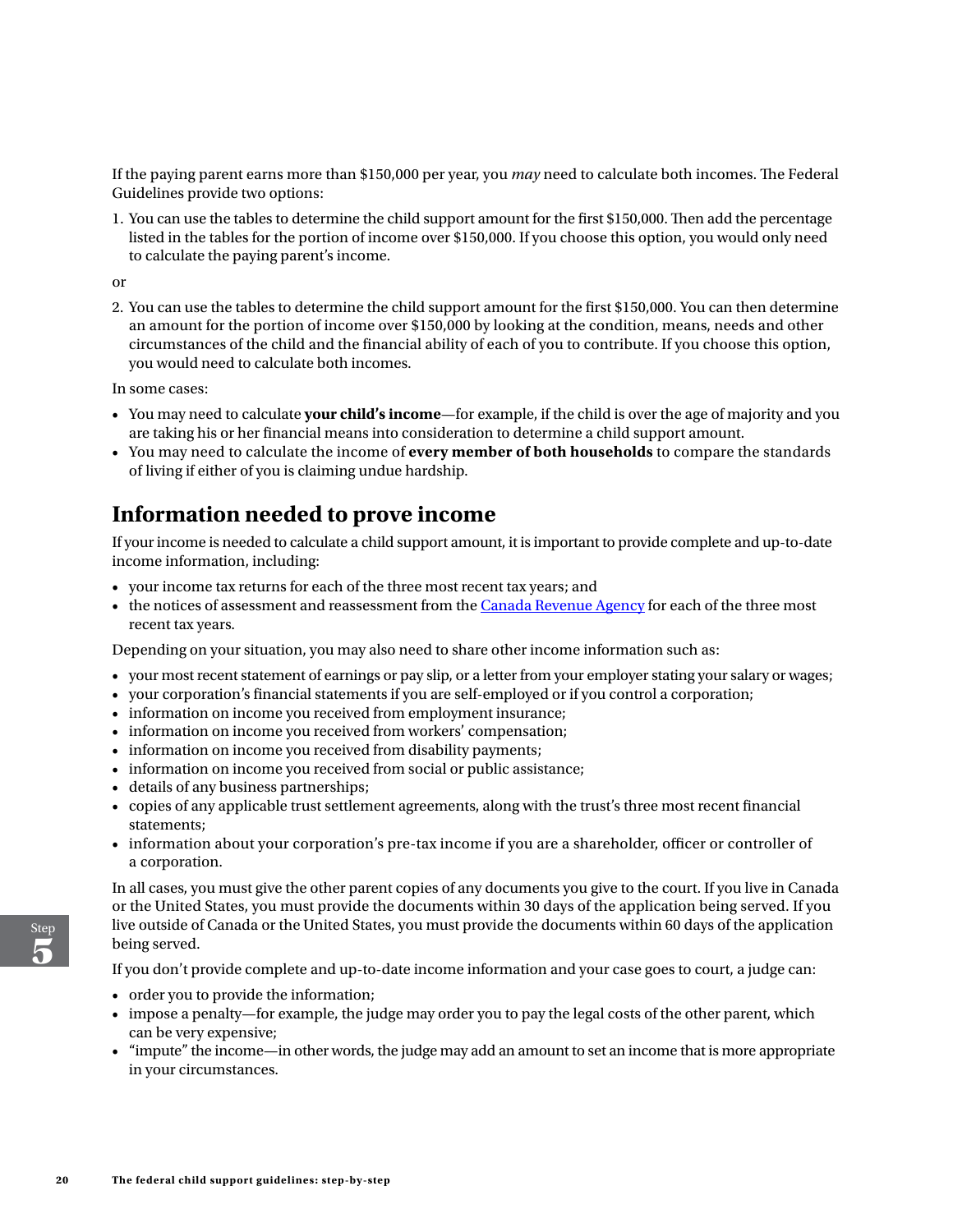## **How to calculate income**

Under the Federal Guidelines, you can do one of the following:

1. Agree in writing about your annual income.

If you both agree on an amount and you need to go to court with your case, a judge may use that amount to calculate child support if the amount seems reasonable, based on the documents required and rules found in the Federal Guidelines.

2. Apply the specific rules set out in the Federal Guidelines.

Under these rules, the total income shown on line 150 of your most recent income tax return or your notice of assessment is a good place to start.

You may need to adjust your income if, for example:

- • your income varies a lot from year to year;
- • you received a one-time payment, such as a bonus;
- you live in another country where tax rates are very different;
- you pay or receive spousal support;
- • you receive the Universal Child Care Benefit.

Worksheet 1 shows you how to adjust your income under the Federal Guidelines. The instructions for the worksheet give more information on how to calculate income in a variety of situations.

The Federal Guidelines use gross income<sup>\*</sup> because it is considered a fairer reflection of income. Net income allows many discretionary deductions that can make it difficult to set fair support. Also, the child support amounts found in the federal tables already account for taxes.

\*Gross income is a person's income before taxes and deductions.

## **Additional Information**

#### *Imputing income*

In some cases, the amount of income shown on line 150 of a tax return or notice of assessment may not be an accurate indication of available income.

In cases that go to court, a judge may need to increase the income amount in order to calculate an appropriate child support amount. This is called "imputing" income. It may happen if, for example:

- • you are deliberately underemployed or unemployed (unless the reason is related to taking care of a child, health or the pursuit of reasonable education);
- you do not have to pay income tax;
- • you do not provide accurate and up-to-date income information;
- • you live in a country where income tax rates are a lot lower than Canada's;
- • you get a large portion of your income from dividends, capital gains or other sources with a lower tax rate;
- • you are, or will be, receiving income or other benefits from a trust.

The way you calculate income for child support purposes may be different from the way you would calculate income for tax purposes.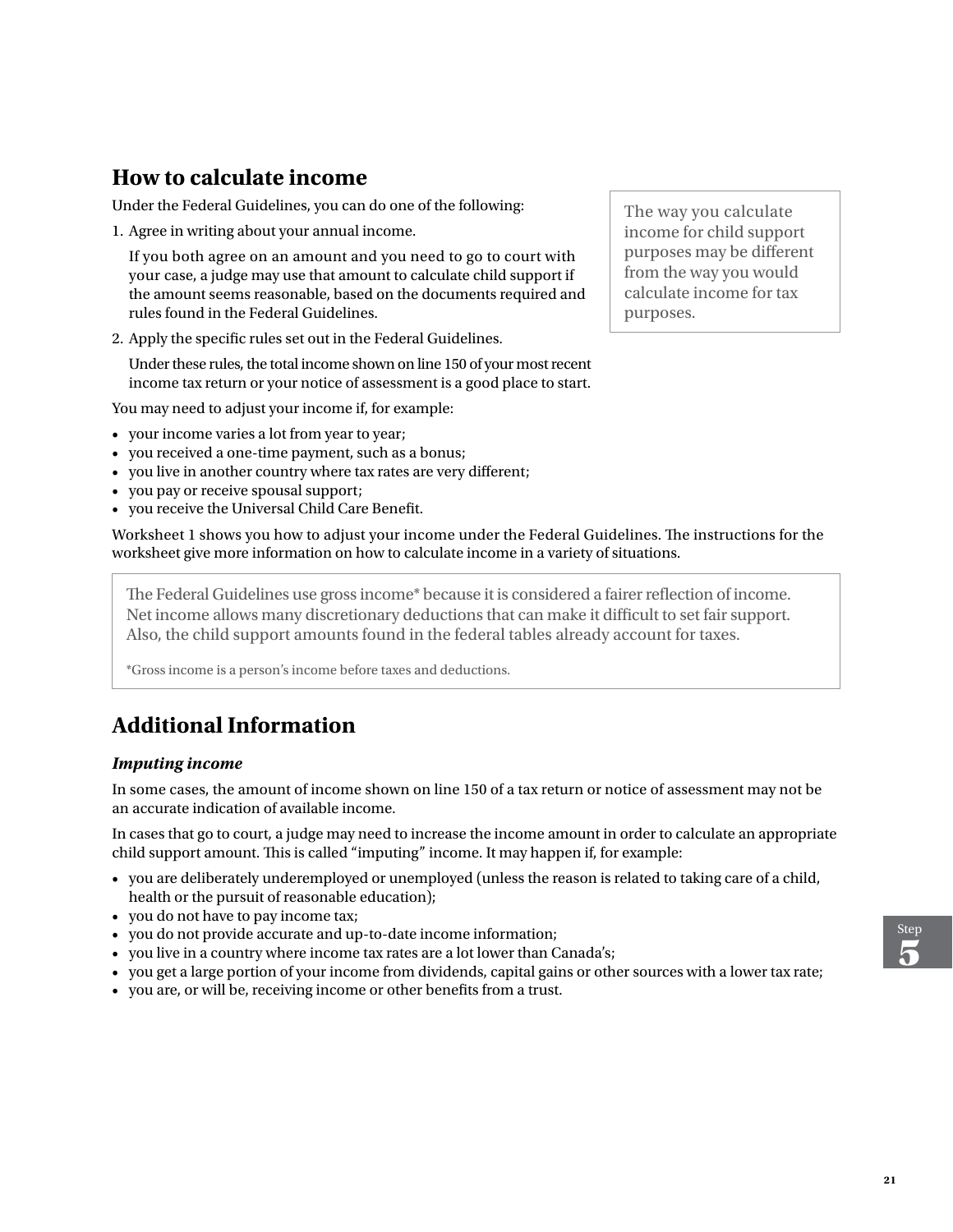#### *Continuing obligation to provide income information*

If your income was used to determine a child support amount in an order or agreement, you must continue to provide income information if the other parent asks. A request for income information must be made in writing and may be made only once a year.

It is also important that you keep each other informed of any changes to your income. This is to ensure that

Please note that you may also need to provide your income information to a recalculation service, if applicable. Recalculation services are administrative services that can adjust child support based on updated income information.

you are paying the right amount of support—not more, not less—based on accurate income information. This is also to ensure that your children continue to benefit from both incomes, even if the family is no longer together. A court could order you to make retroactive child support payments if, for example, you do not inform the other parent of changes to your income. So even if you are not

specifically asked or ordered to provide your updated income information, it is recommended that you do so.

#### *Carl and Jade*

*When Carl and Jade split up two years ago, they agreed that they would share custody of their two children, Francis and Alice. At that time, Carl's income was higher than Jade's, and they agreed in writing that Carl would pay child support to Jade. Their written agreement also required both Carl and Jade to share their income information every year.*

*Recently, the company Carl works for had to downsize. Luckily, Carl was able to stay with the company, but his salary was reduced.*



*Carl is afraid that he will no longer be able to pay the child support amount. He raises the issue with Jade. They both agree to change their child support agreement based on Carl's new income information.* 

#### Recap

You have now determined whose income is required and you have calculated the necessary incomes.

You may want to copy the results in section 6 of your Child Support Tool. If you used Worksheet 1 to calculate your income (or any other means), it is a good idea to attach it to your Child Support Tool. You may also want to include additional information in section 14 of that tool about your continuing obligation to provide income information.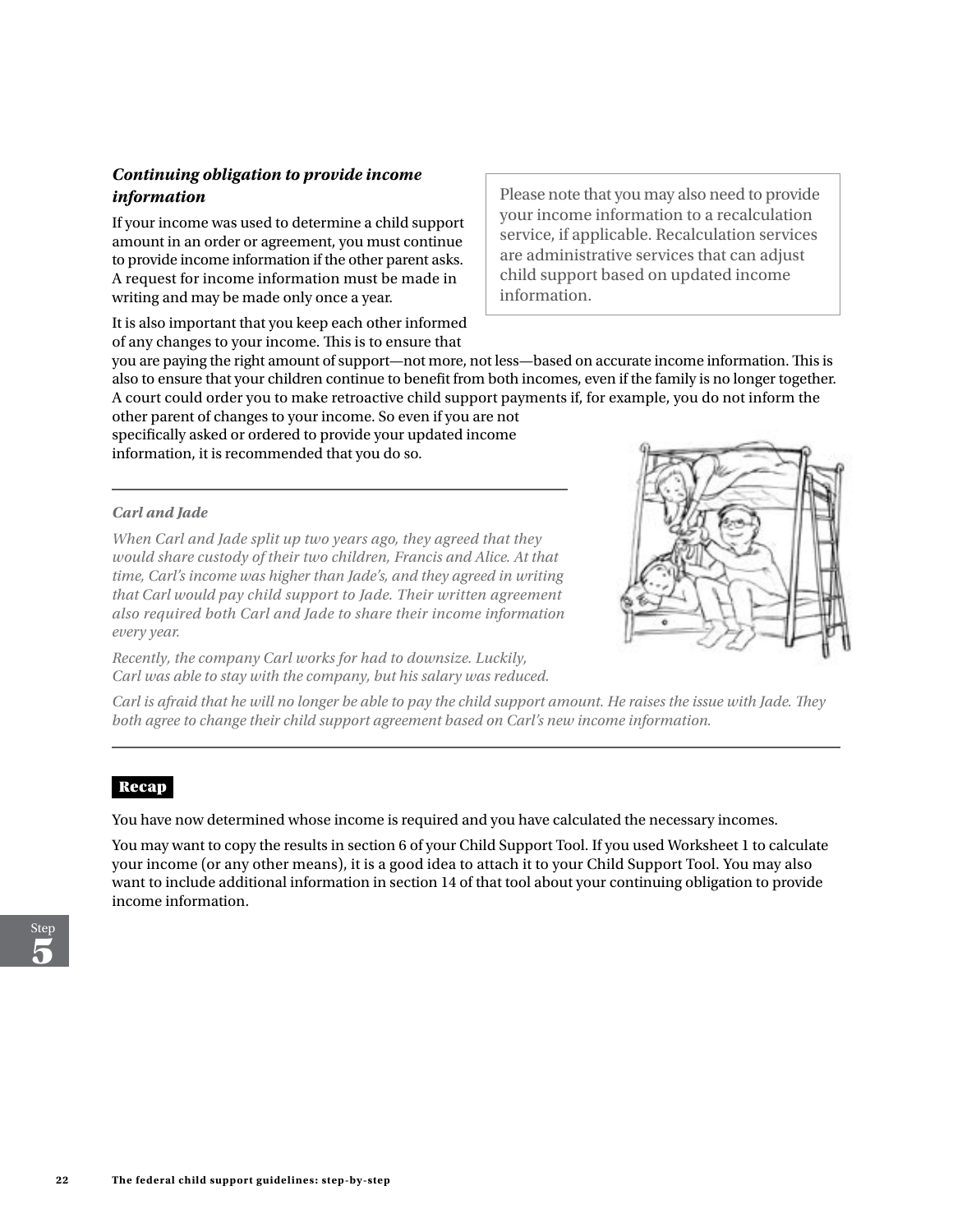### Step 6

## <span id="page-22-0"></span>Find the table amount

You have now determined how many children are being supported (Step 2), what table or tables you need to use (Step 4), and what income the amount of child support will be based on (Step 5).

Step 6 explains how to find the table amount that matches your income and the number of children being supported.

You can use the tables in the Federal [Guidelines](http://laws-lois.justice.gc.ca/eng/regulations/SOR-97-175/index.html) or you may find it easier to use the [Simplified](http://www.justice.gc.ca/eng/fl-df/child-enfant/fcsg-lfpae/2011/index.html) Tables or the [Online Lookup](http://www.justice.gc.ca/eng/fl-df/child-enfant/look-rech.asp). The Department of Justice created the simplified tables and the Online Lookup to make it easier to estimate a child support amount. However, the tables in the Federal Guidelines are the only official tables.

The basic child support amount generally depends on your parenting arrangements.

## **Sole custody**

Use the federal table for the province or territory where the paying parent lives. On that table, find the amount of support that matches the paying parent's income and the number of children being supported.

#### *Charles and Brigitte*

*When Charles moved to Manitoba for a new job, his wife, Brigitte, decided to stay in Ontario with their three children. Their marriage had been in trouble for a while, and after a year of living apart, they decided to divorce. They agreed that the children should continue living in Ontario with Brigitte and that Charles would pay child support based on the federal tables. Since Charles and Brigitte live in different provinces, they use the federal table for Manitoba, where Charles lives, to determine the basic amount of child support.*

*Charles earns \$45,000 per year. The table shows that the basic amount of child support for three children based on that income is \$816 per month.*

## **Split custody**

You will each need to check the table for the province or territory where you live to find out how much support you would pay for the children in the other parent's custody.

Once you have found the table amount that you would each pay, subtract the lower amount from the higher amount.

The amount in the table is the starting point. As will be explained in Step 7 and in Step 8, there may be an additional amount if there are special or extraordinary expenses or the amount may change if there is undue hardship.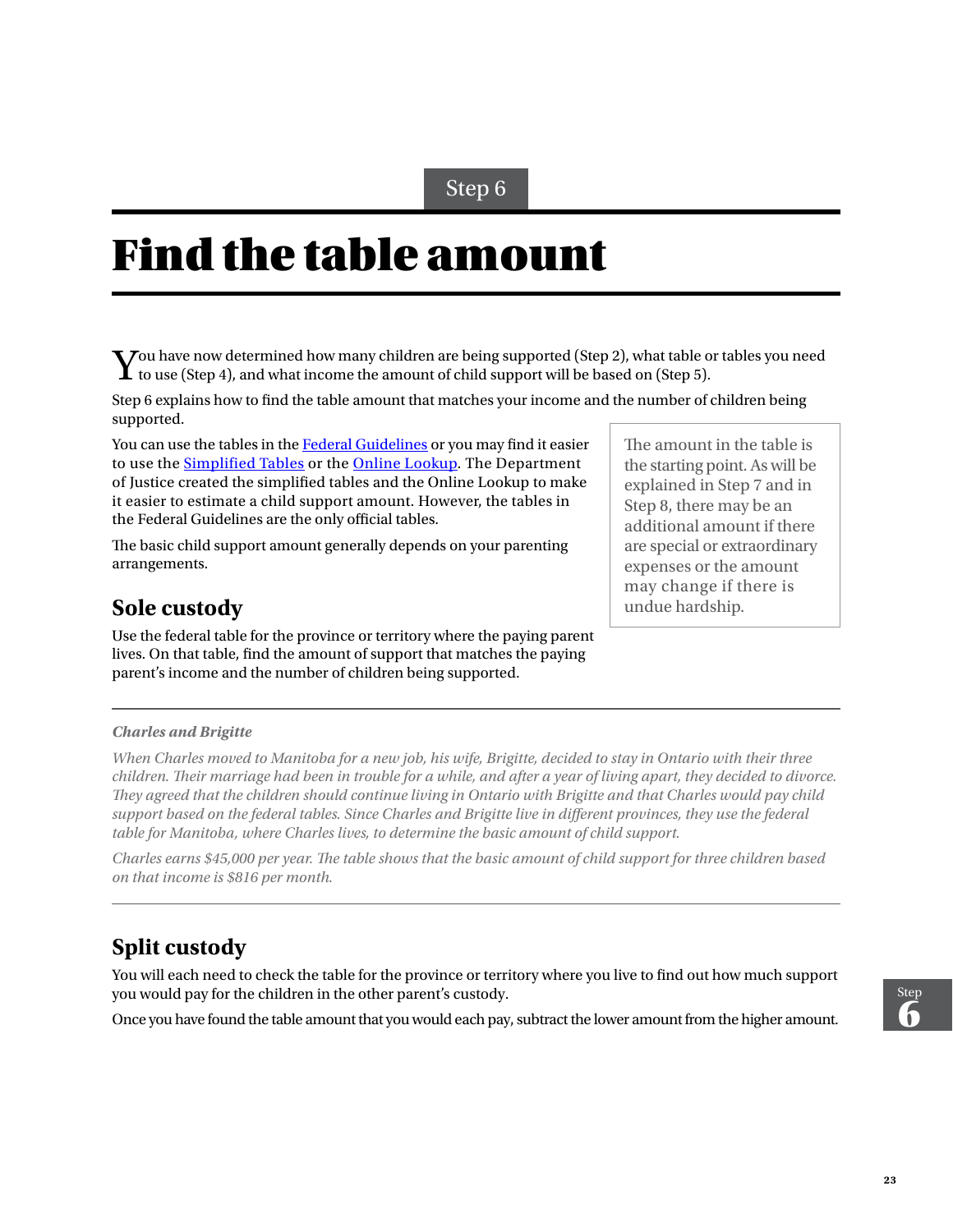#### *Raj and Isha*

*Raj and Isha have three children: a 14-year-old daughter named Dhara, a 12-year-old son named Ajay, and a 10-year-old son named Amir. The entire family was living in Prince Edward Island. But when Raj and Isha decided to divorce, Isha accepted a job in Nova Scotia.* 

*Dhara is a very talented musician and wants to make that her career. Raj and Isha decide that she would have better access to the training she needs in Halifax. So they agree that Dhara will move to Nova Scotia and live with Isha. They also agree that Ajay and Amir will stay in Prince Edward Island with Raj. In other words, Isha will have sole custody of one child, Dhara, while Raj will have sole custody of two children, Ajay and Amir, for child support purposes.* 

*They use the table for Nova Scotia to find out how much support Isha would have to pay for the two children living with Raj. It shows that, based on her income of \$27,000 per year, Isha would pay \$393 per month.* 

*They use the table for Prince Edward Island to find out how much support Raj would have to pay for the one child living with Isha. It shows that, based on his income of \$23,000 per year, he would have to pay \$173 per month.* 

*Then they subtract the lower amount from the higher amount.* 

| Isha's monthly payment: | \$393    |
|-------------------------|----------|
| Raj's monthly payment:  | $- $173$ |
| Difference:             | \$220    |

*Isha will pay Raj \$220 per month.*

## **Shared custody**

If you share custody, the rules for calculating child support are a bit different. You need to consider the amount in the tables that each of you would pay for those children if the other parent had sole custody. But you also need to consider:

- • the increased cost of shared custody; and
- the condition, means, needs and other circumstances of each parent and child.

If you share custody of your children, it does not mean that no child support is needed.

The Federal Guidelines allow some discretion about how to weigh all these factors to determine an appro-

priate child support amount. Below is just one example of how you may determine a child support amount if you share custody.

#### *Kaya and Peter*

*Kaya and Peter both live in Nunavut. Their relationship is not working and they have decided to divorce. They have agreed to share custody of their two young daughters, eight-year-old Paj and nine-year-old Anik. Kaya earns \$25,000 while Peter earns \$35,000 per year.*

*To determine a support amount, they look at the table for Nunavut to find out the amount each of them would pay to the other parent if the other parent had sole custody of both children. Based on their incomes, the table shows that Kaya would pay \$391 per month and Peter would pay \$547 per month for two children.*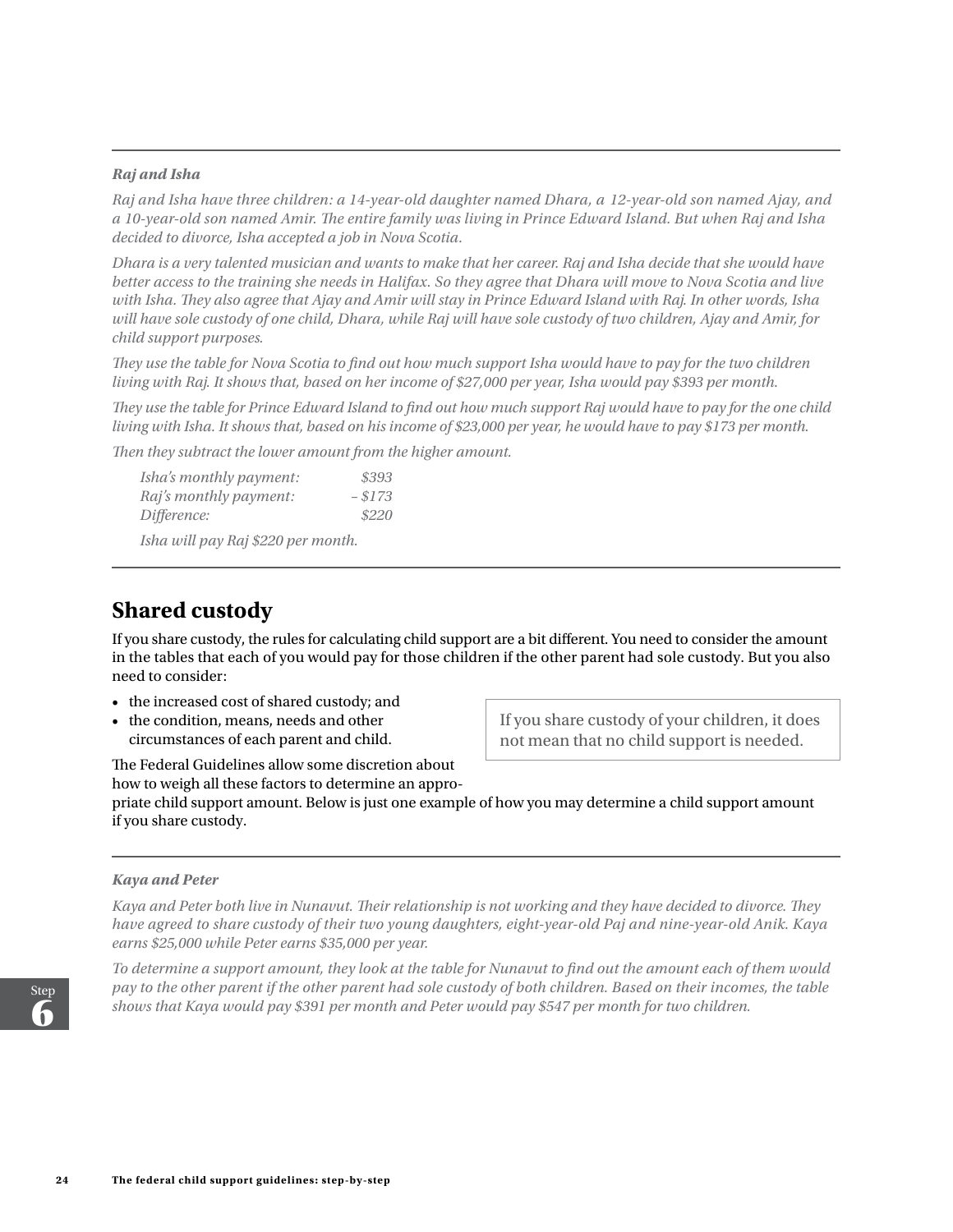*Next, they decide to subtract the lower amount from the higher amount.* 

*Peter's monthly payments: \$547 Kaya's monthly payments: – \$391 Difference: \$156*

*Kaya and Peter then look at the expenses they each expect to have to pay while the girls are spending time with them. They find that Kaya will have to pay for more expenses than Peter. They agree that it is reasonable and fair for Peter to pay an extra \$20 per month to help cover those expenses because he earns more and can take on a greater part.* 

*They agree that the amount of child support that Peter will pay each month to support Paj and Anik will be \$156 + \$20 = \$176.*

### **Income over \$150,000**

The child support tables only show an amount for the first \$150,000 of income. As explained in Step 5, you have two choices for determining how much child support should be paid on the portion of income over \$150,000:

- • you can multiply the amount of income over \$150,000 by the percentage shown in the table for the province or territory where the paying parent lives; or
- • you can agree on an additional amount of support based on the condition, means, needs and other circumstances of your children and your financial ability to contribute.

Add the table amount for the first \$150,000 of annual income to the amount determined for the portion of income over \$150,000 to get the basic child support amount.

#### *Alex and Marie*

*Alex and Marie live in Alberta. They have an 11-year-old daughter named Zoe. When Alex and Marie decided to live apart and divorce, they agreed that Zoe would live with Alex and that Marie would pay child support.* 

*Marie earns \$175,000 per year. In Alberta, the basic amount of child support that someone with an income of \$150,000 would have to pay for one child is \$1303.00 per month.* 

*Alex and Marie decide to use the percentage shown in the table for Alberta to determine how much additional support Marie should pay on the portion of income over \$150,000. The percentage for one child in Alberta is 0.90%:*

*\$175,000 – \$150,000 = \$25,000 (portion of income over \$150,000) \$25,000 x 0.0090 = \$225 (support payable on income over \$150,000) \$1303 + \$225 = \$1528 (combined total)*

*Assuming there are no other expenses, Marie will pay \$1528 per month to Alex to support Zoe.*

#### Recap

You have now determined the basic table amount for the support of your children. You may want to include<br>the relevant information in section 7 of your Child Support Tool.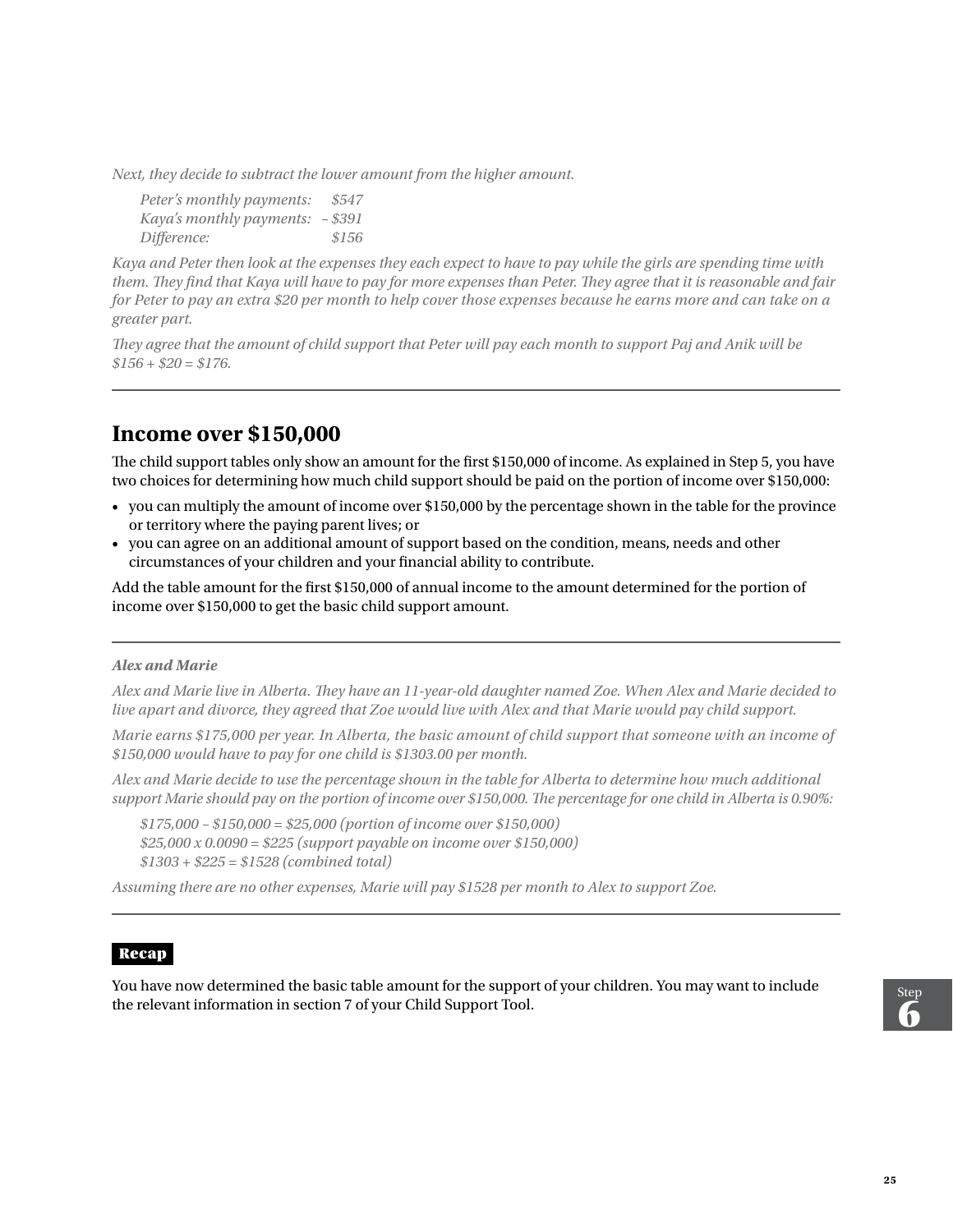## Step 7

## <span id="page-25-0"></span>Determine if there are special or extraordinary expenses

 $\mathbf{A}$ s explained in Step 6, the child support tables provide a starting<br>point. You will now need to determine whether there are any special or extraordinary expenses in your situation. If there are, you will need to determine the amount that you should add to the basic table amount. Under the Federal Guidelines, this could happen if one of you has sole custody or if you split custody. If you share custody, you can use your discretion about how you share expenses based on the conditions, means, needs and other circumstances of you and your children.

Either of you may ask for an amount for special or extraordinary expenses under the Federal Guidelines.

You can use Worksheet 2, to help you estimate an amount for special or extraordinary expenses and your share of that amount.

### **What are special or extraordinary expenses?**

The Federal Guidelines define "special or extraordinary expenses" as expenses that are:

- necessary because they are in the child's best interests; and
- • reasonable given the means of the parents and the child and in light of the family's spending patterns before the separation.

Special or extraordinary expenses are:

- • child-care expenses that you may have to pay as a result of a job, an illness, a disability, or educational requirements for employment if your child spends most of the time with you;
- the portion of your medical and dental insurance premiums that provides coverage for your child;

Step 7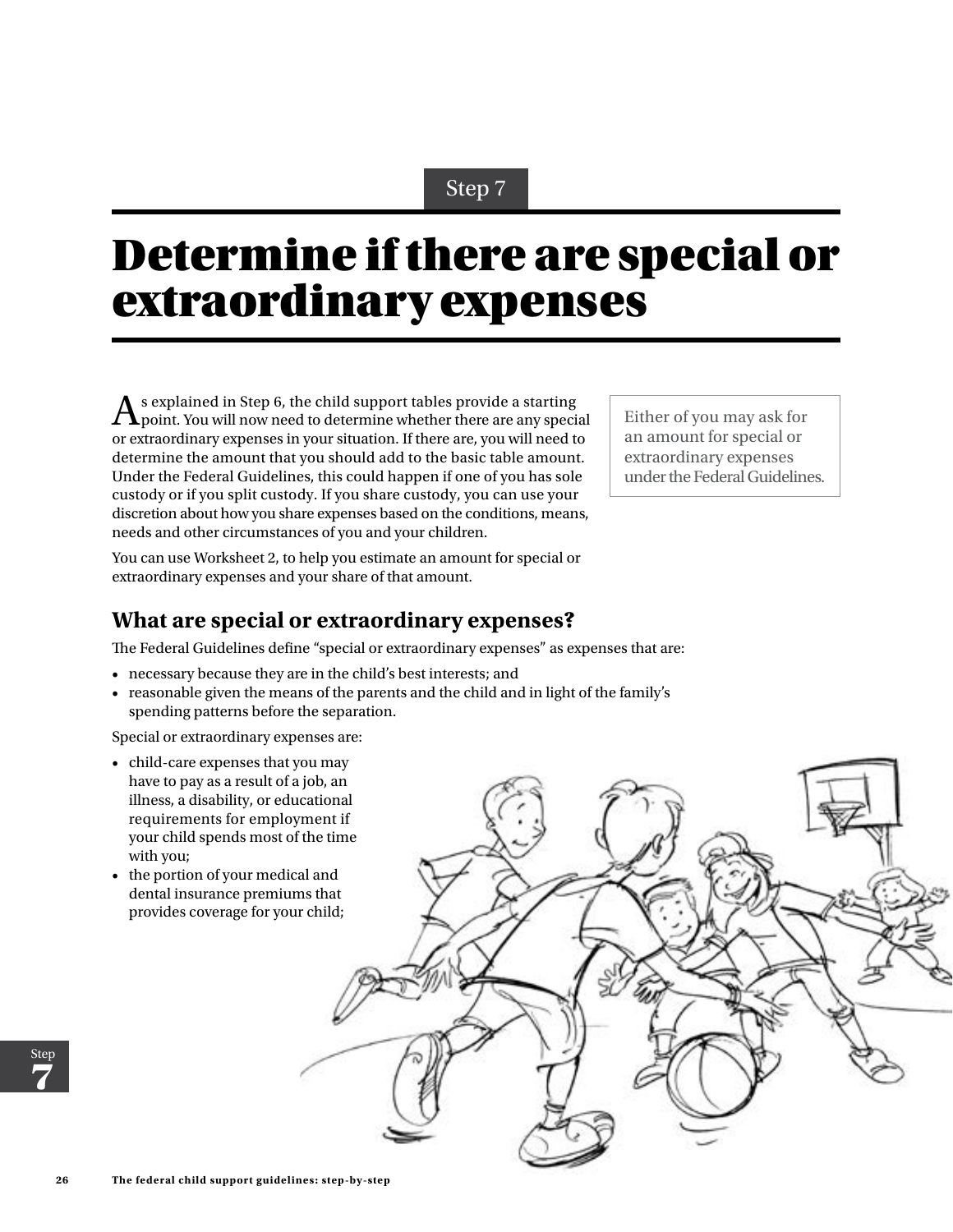- • your child's health-care needs that exceed \$100 per year if the cost is not covered by insurance (for example, orthodontics, counselling, medication or eye care);
- expenses for post-secondary education;
- • **extraordinary** expenses for your child's primary education, secondary education or any other educational programs that meet your child's particular needs; and
- • **extraordinary** expenses for your child's extracurricular activities.

An expense for education or extracurricular activities is **extraordinary** only if:

- it is more than you can reasonably pay based on your income and the amount of child support you receive; or
- it is not more than you can reasonably pay, but it is extraordinary when you take into account: – your income and the amount of child support you receive;
	- the nature and number of educational programs and extracurricular activities;
	- the overall cost of the educational programs and activities;
	- any special needs and talents of the child; and
	- any other similar factors that are considered relevant.

It is best if you agree on which special or extraordinary expenses are reasonable and necessary in your situation. You can even include expenses like university tuition that you expect to have in the future. Keep your children's best interests in mind. If you find it difficult to agree, a third party like a collaborative lawyer or a mediator may be able to help you.

## **Details to think about**

When you are setting up your child support agreement, it is also a good idea to include the particulars of each expense, such as:

- what it is for (for example, hockey, soccer, dance lessons);
- the total cost:
- how much you each will contribute to the cost;
- the date payments are due;
- any other information you think might be relevant.

This will help you to avoid misunderstandings and conflict in the future. It will also make it easier to enforce expenses if the need arises. For example, expenses can usually only be enforced when the support agreement or order includes a specific dollar amount for each expense.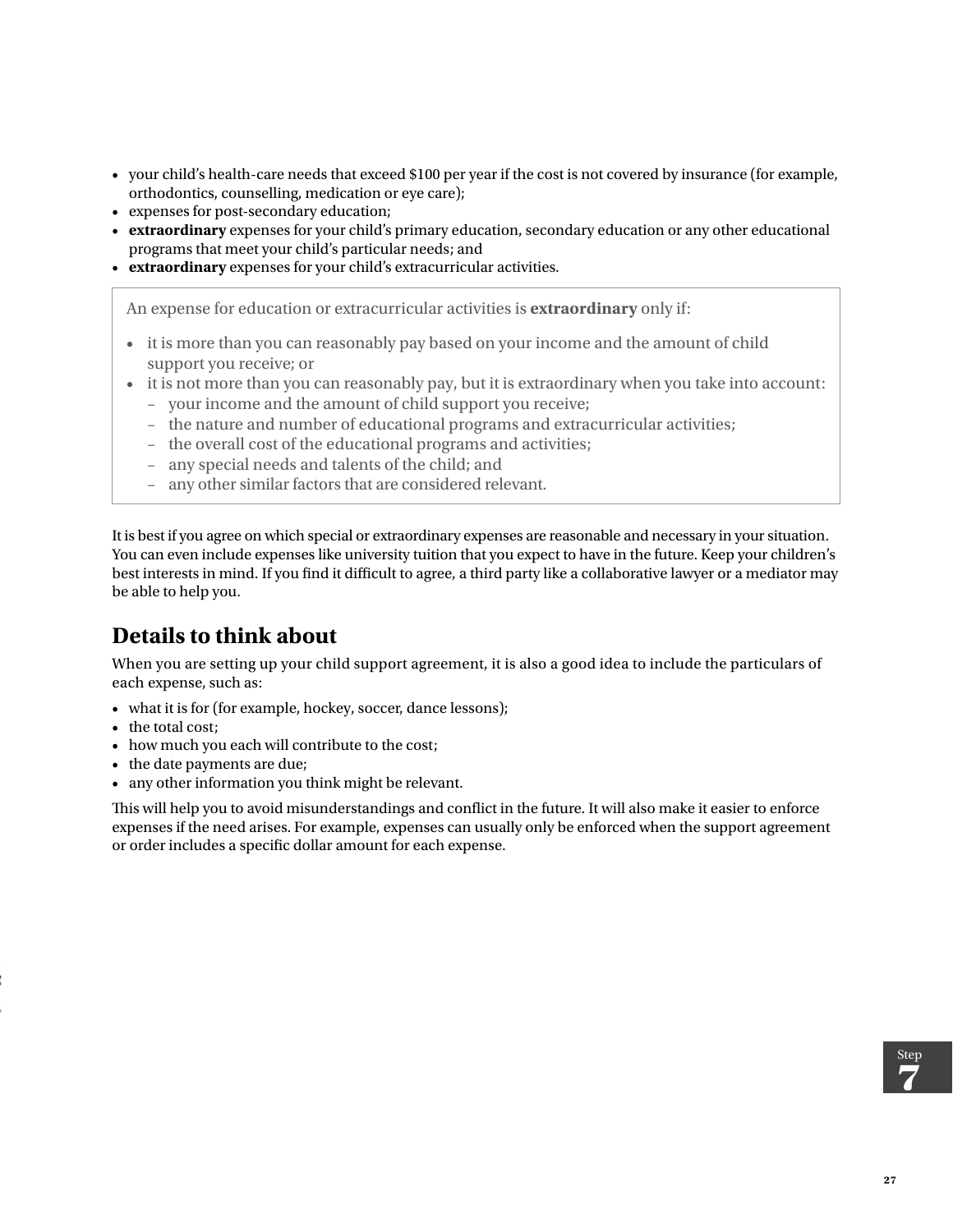## **Determining an amount and calculating your share**

As a general rule, parents share the amount determined for the expenses in proportion to their incomes. But you may agree to share the amount in a different way.

To determine a specific amount for each special or extraordinary expense, you will need to consider any subsidies, benefits or income tax deductions or credits relating to each expense and your eligibility to claim these amounts.

#### *Robert and Cora*

*Robert and Cora live in British Columbia. They have a 15-year-old daughter named Li. When Cora and Robert decided to live apart and divorce, they agreed that Li would spend most of her time with Cora and Robert would pay child support, since Robert has to travel a lot for his job.* 

*Robert earns about \$80,000 per year. The table for British Columbia shows that the basic amount of support that someone with his income would pay for one child is \$748 per month.* 

*Next, Robert and Cora determine special or extraordinary expenses for Li. Li has been taking figure-skating lessons and dreams of becoming a champion. Robert and Cora want to help her follow her dream, but it is expensive. After they take into account any income tax deductions or credits that may apply to this activity, they estimate that it costs them about \$12,000 per year to pay for lessons and rent ice time. They agree that it meets the definition of an "extraordinary expense" for an extracurricular activity and that it is reasonable given their means. Robert and Cora agree to share the expense in proportion to their incomes.*

*To determine Robert's share of the expense they first add together his annual income of \$80,000 and Cora's annual income of \$75,000 for a total of \$155,000. Next, they divide Robert's income of \$80,000 by the total combined income of* \$155,000 and multiply that amount by the annual amount of the expense: \$80,000  $\div$  \$155,000 x \$12,000 = \$6193.55. *When they divide that number by 12, they find that Robert's monthly share of this expense will be \$516.13.* 

*They add that amount to the table amount of \$748 to find the total amount of child support that Robert will pay each month: \$748 + \$516.13 = \$1,264.13.*

#### Recap

You have now determined:

- • whether you have special or extraordinary expenses that are necessary because they are in your child's best interests and reasonable in light of your means and those of the child and in light of the family's spending patterns before the separation;
- the specific dollar amount for those expenses; and
- how you will share them.

You now need to add the paying parent's share of the special or extraordinary expenses to the basic amount determined in Step 6 to find the total monthly amount of child support. You can use sections 8 and 9 of your Child Support Tool to make that calculation.

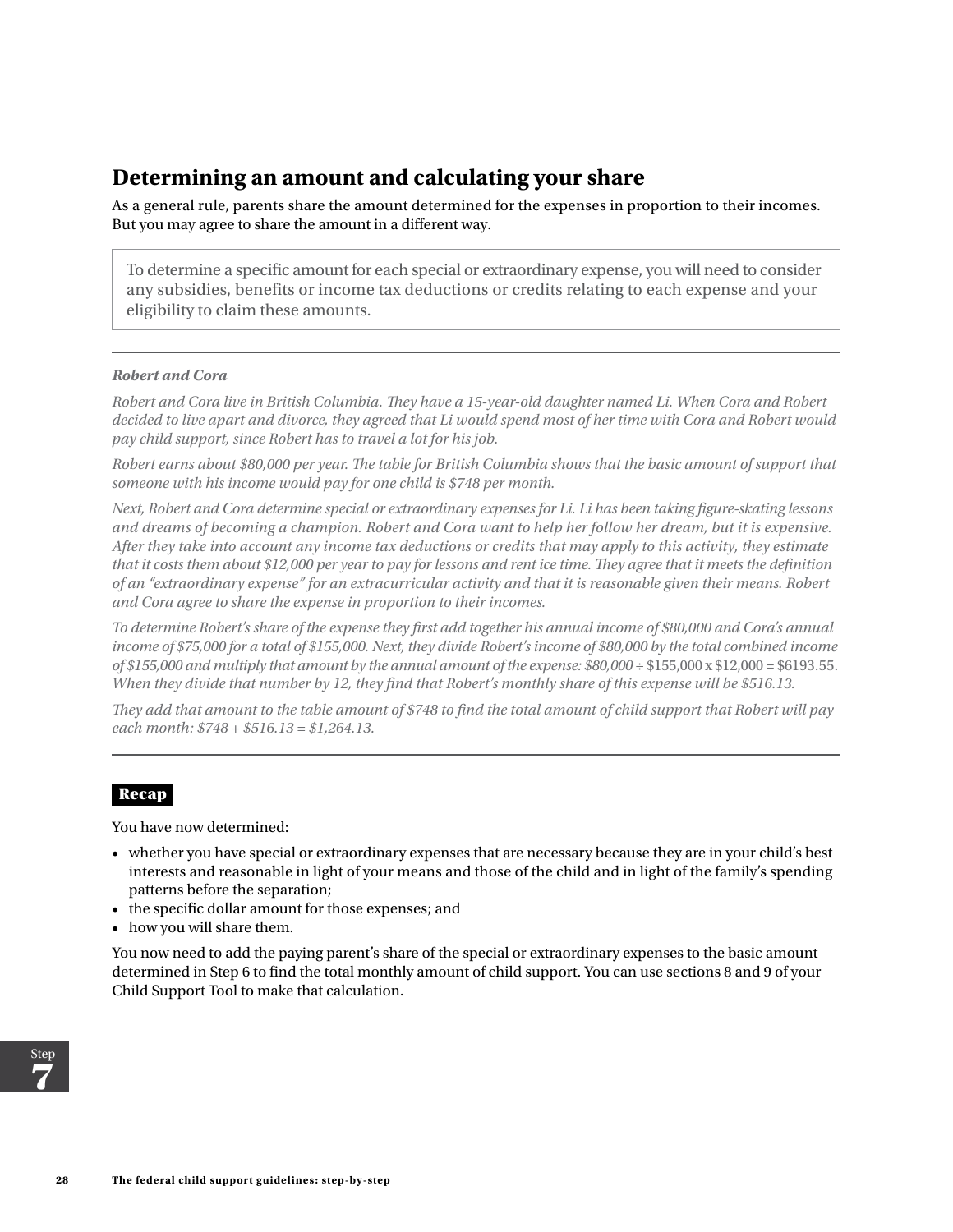## <span id="page-28-0"></span>Determine if there is undue hardship

This step will help you figure out whether there is undue hardship in your situation. Worksheet 3 can also help you with the calculation you may have to do in this step.

Sometimes the amount of child support determined under the Federal Guidelines, when combined with other circumstances, may create undue hardship for you or your child. If this happens, a different child support amount may be appropriate. Either parent can claim undue hardship.

To prove undue hardship you must show **two things**:

1. That your circumstances would make it hard to:

- pay the required amount; or
- support the child on the amount of support you receive.
- 2. That your household's standard of living is lower than the other parent's household's standard of living.

The Federal Guidelines include a list of circumstances that could cause undue hardship, such as:

- unusually high debts that you reasonably incurred to support the family before the separation or to earn a living;
- unusually high costs associated with access to your child;
- a legal duty to support a dependent child from another relationship;
- • a legal duty to support any other person, such as a former spouse or a new spouse who is too ill or disabled to be able to support himself or herself.

### **How to compare standards of living**

You can use Worksheet 3 to compare the standards of living of the two households. This worksheet is based on the standard-of-living test found in the Federal Guidelines. Or, you may decide to use other ways to compare the standards of living of your households if you think it is more appropriate in your circumstances.

If you need to go to court, the judge would likely apply the test found in the Federal Guidelines. The judge would take into account every member of both households.The judge would also considerthe income of each household member in order to compare standards of living. To be a member of your household, the person needs to live with you. For example, other members of your household may include:

- your new spouse or common-law partner;
- any children living with you, including those of your new spouse or partner;
- • any person who shares or helps reduce your living expenses (for example, if your mother lives with you, she might contribute to pay for food and household bills; or the house may be hers and you may be living there without paying rent);
- • anyone that you or any of the other persons mentioned above are legally required to support or be supported by.

Please note that there may be other circumstances not listed here that could also be considered to cause undue hardship.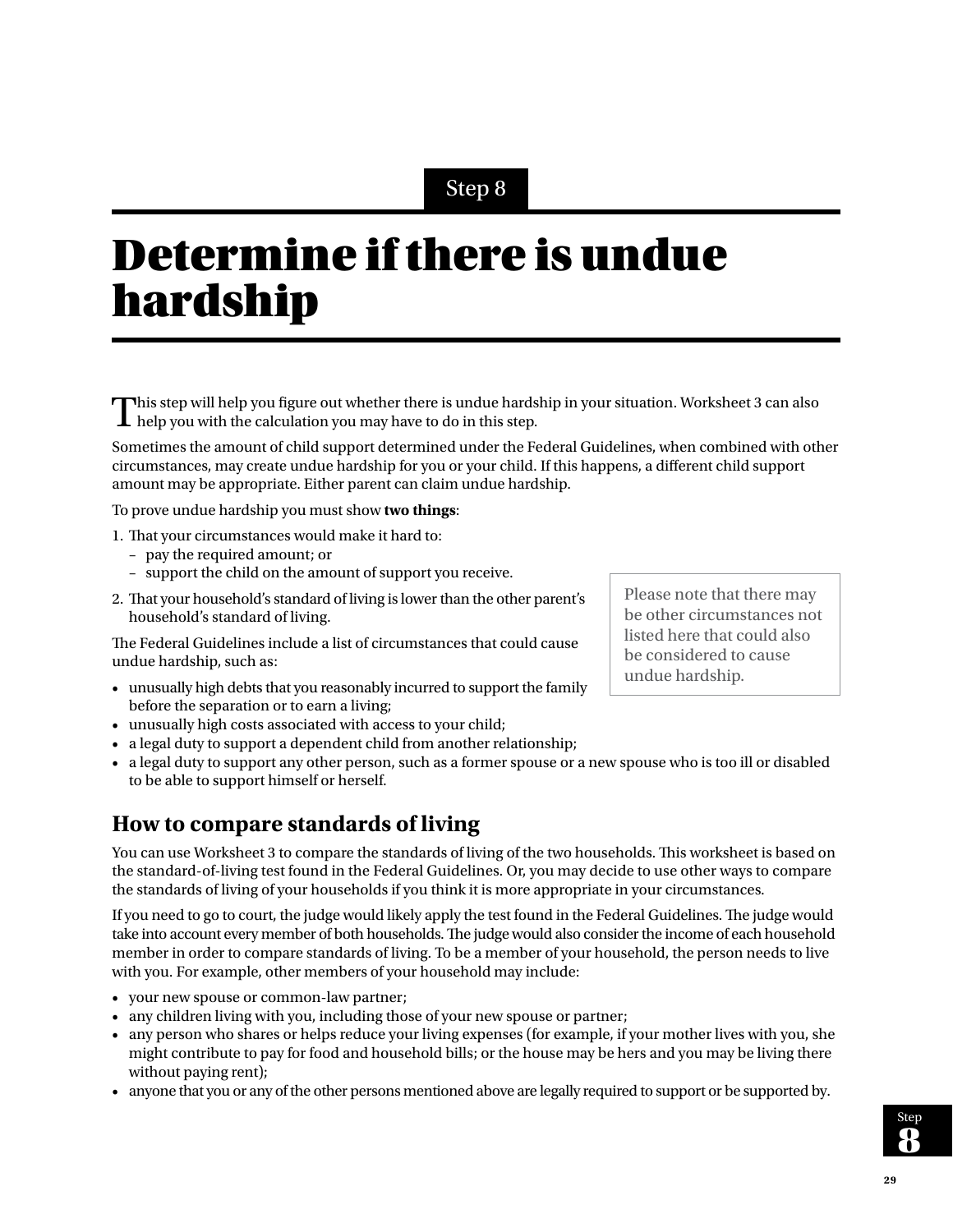The purpose of the standard-of-living test is to determine which of the two households has a higher standard of living. If the household of the parent claiming undue hardship has a higher standard of living than the other parent's household, the undue hardship claim cannot be accepted and the child support amount should not be changed.

However, if the standard of living is lowerin the household of the parent claiming undue hardship, then the undue hardship claim might be accepted and the child support amount could be changed. This amount could be higher or lower than the amount you calculated using Steps 1 to 7. However, this new amount would be based on your incomes alone.

#### Recap

You have determined whether there are circumstances that create undue hardship for either of you or for your child. You have compared the standards of living in both households.

If you found that the standard of living in the household of the parent claiming undue hardship is lower than the standard of living in the other household, you have to decide whether the amount of child support should be higher or lower and by how much. You may want to copy all this information into section 11 of your Child Support Tool.

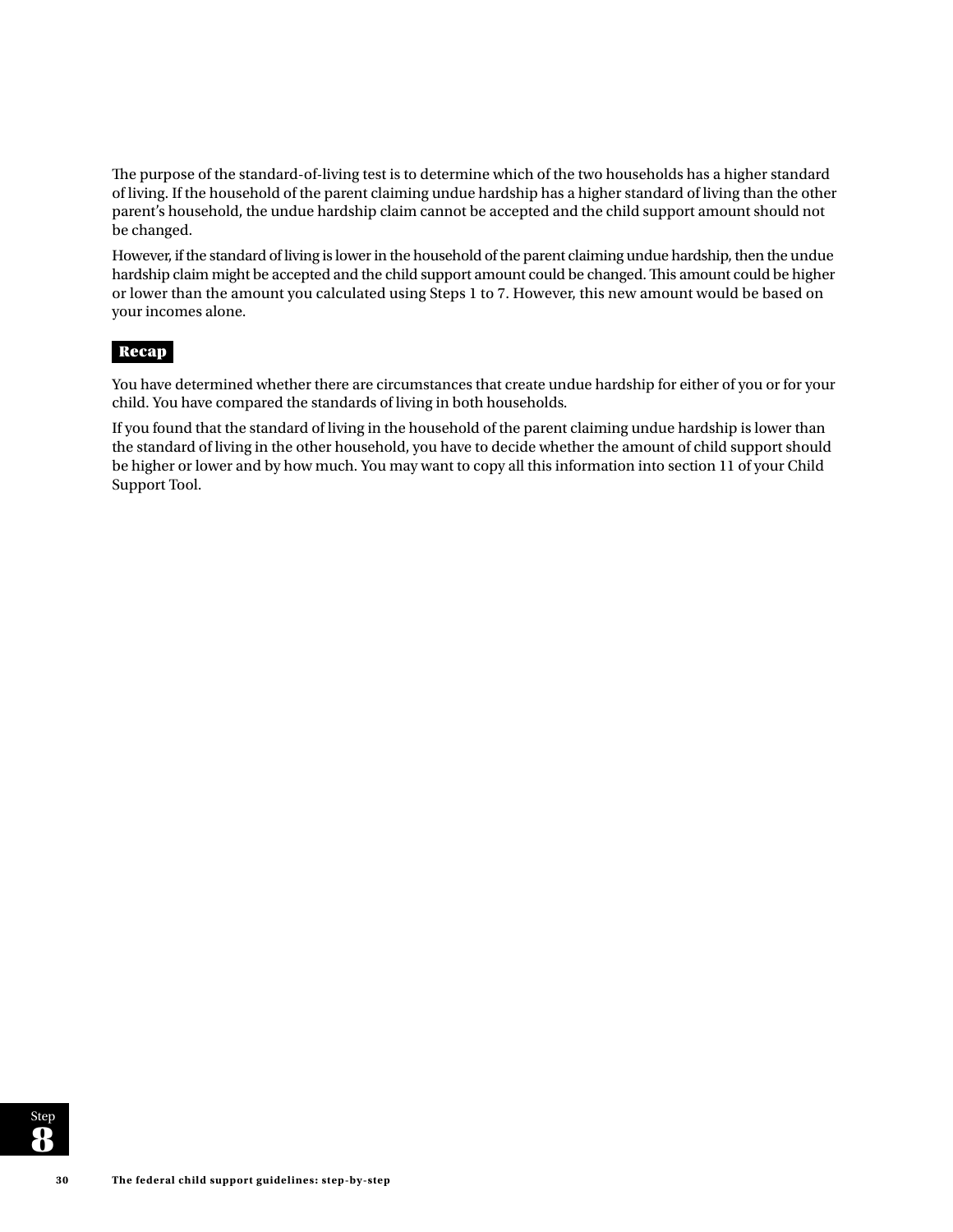# <span id="page-30-0"></span>Additional information

## **Child support is the right of the child**

As parents, you are both responsible for the support of your children and for ensuring that their best interests come first. Even if you separate or divorce, that responsibility continues. It is important for your children that

they not be put in the middle of any conflict you may have with each other and that you continue to protect them from hardship.

Once child support is set by an agreement or an order, you both have the legal obligation to comply with the terms of these documents. If you don't pay support, federal, provincial and territorial laws set out a variety of tools to enforce support.

You cannot refuse to pay child support because the other parent will not let you see your children. And you cannot refuse to let the other parent see the children because that parent is not paying child support.

## **Changing an agreement or order**

No support agreement or order can plan for everything that can happen in life. For example, your income may change, or special or extraordinary expenses may not be the same as they were when you first set up your agreement. At some point, you may need to change your support order or agreement to make sure that itremains fair. (See section 13 in the Child Support Tool for additional information.)

You can change a written agreement by yourselves if you both agree to the changes. If you find it difficult to agree, family justice [services](http://www.justice.gc.ca/eng/fl-df/fjs-sjf/index.html) such as mediation may be able to help you.

If you have a support order from a court, only a judge can change it. A judge can base the revised order on an agreement between you if it seems fair and reasonable in your situation. If there is no agreement, or if your agreement does not seem fair and reasonable, the judge would use the applicable child support guidelines to revise the order.

## **Recalculation services**

Several provinces have "recalculation services." These are administrative services that can adjust child support, either up or down, to reflect updated income information.

The Inventory of [Government-Based](http://www.justice.gc.ca/eng/fl-df/fjs-sjf/sch-rch.asp) Family Justice Services on the Department of Justice website has information on where provincial recalculation services are available and who can use those services. You may also find information on the website of your provincial or territorial government.

Some recalculation services can only work with court orders, not written agreements.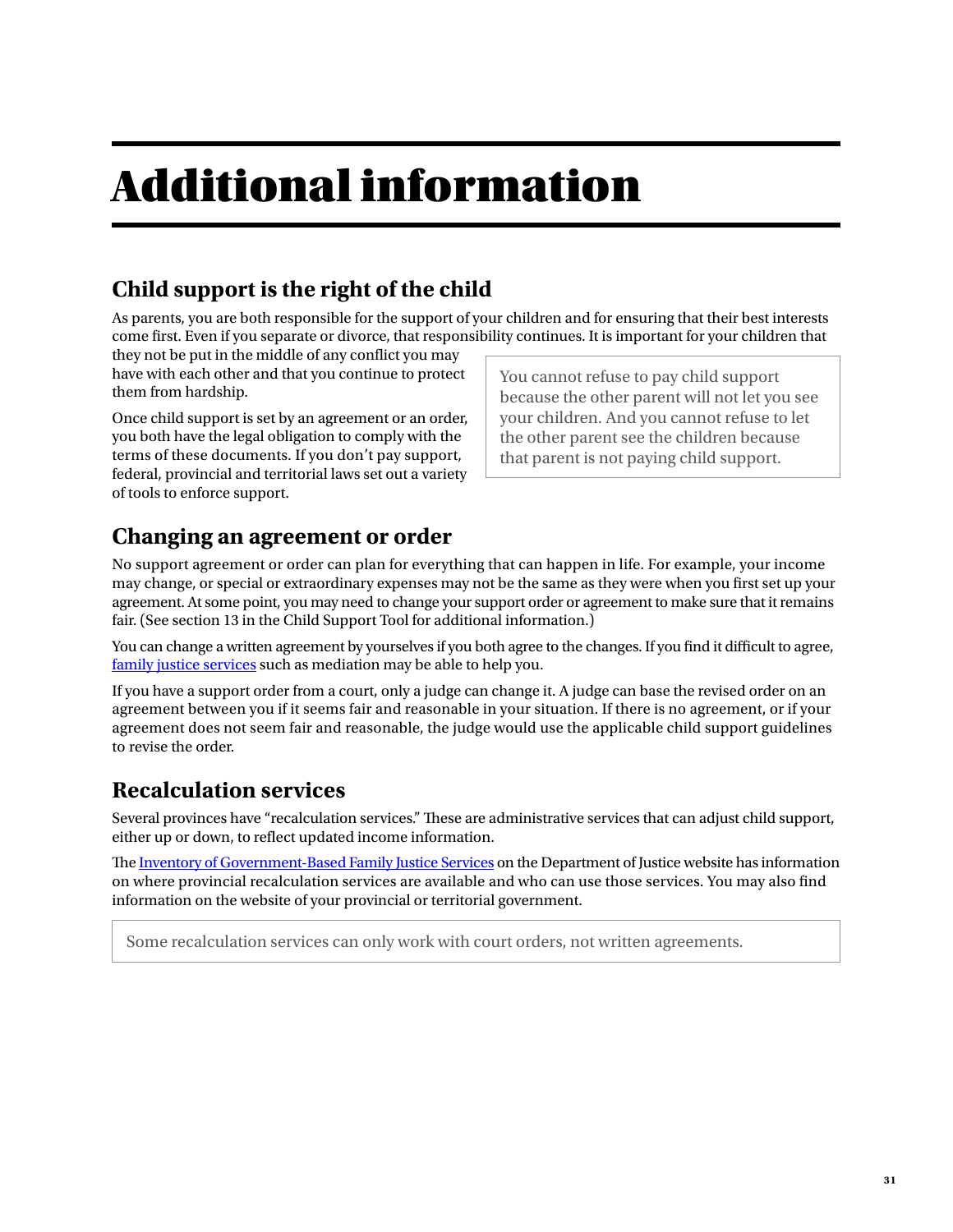## <span id="page-31-0"></span>**Enforcing support**

The provinces and territories are responsible for enforcing child support. If you need help to enforce an existing support order or a written support agreement, contact your provincial or territorial [Maintenance](http://www.justice.gc.ca/eng/fl-df/enforce-execution/provpro.html) Enforcement [Program](http://www.justice.gc.ca/eng/fl-df/enforce-execution/provpro.html). You may also find helpful information in the **[Enforcing](http://www.justice.gc.ca/eng/fl-df/enforce-execution/index.html) Support section** on the Department of Justice website.

## **Who you need to notify about changes**

If you are enrolled with a recalculation service or a Maintenance Enforcement Program in your province or territory, it is important to notify them of any changes to the agreement or order. You can find contact information forthe provincial and territorial Maintenance Enforcement Programs and recalculation services in the [Inventory](http://www.justice.gc.ca/eng/fl-df/fjs-sjf/sch-rch.asp) of [Government-Based](http://www.justice.gc.ca/eng/fl-df/fjs-sjf/sch-rch.asp) Family Justice Services.

## **Family conflict or violence**

**If you or your children are in immediate danger or need help right away, call "911". You can also call your local emergency number, usually listed at the front of the phone book.**

If you are concerned about physical, emotional or sexual abuse in your family, you may find helpful information in the Family Violence section of the Department of Justice website.

## **If you have more questions**

If you have questions this guide does not answer, you may find useful information on the Department of Justice Canada website.

You may prefer to ask your questions directly to an information officer. The Department of Justice has a Family Law Information Line at 613-946‑2222 (National Capital Region) or 1-888-373-2222.

If you prefer to ask your questions by e-mail, send them to [Fcyinfofea@justice.gc.ca](mailto:Fcyinfofea%40justice.gc.ca?subject=). It is important to note that government officials at the Department of Justice Canada cannot help resolve personal legal issues or provide legal advice to members of the public.

Remember, other people can also help. See who can help on page 6.

You can also contact a provincial or territorial public legal education and information (PLEI) organization. PLEI [organizations](http://www.justice.gc.ca/eng/contact/link-lien.html) provide information to the public about many different areas of law, including family law.

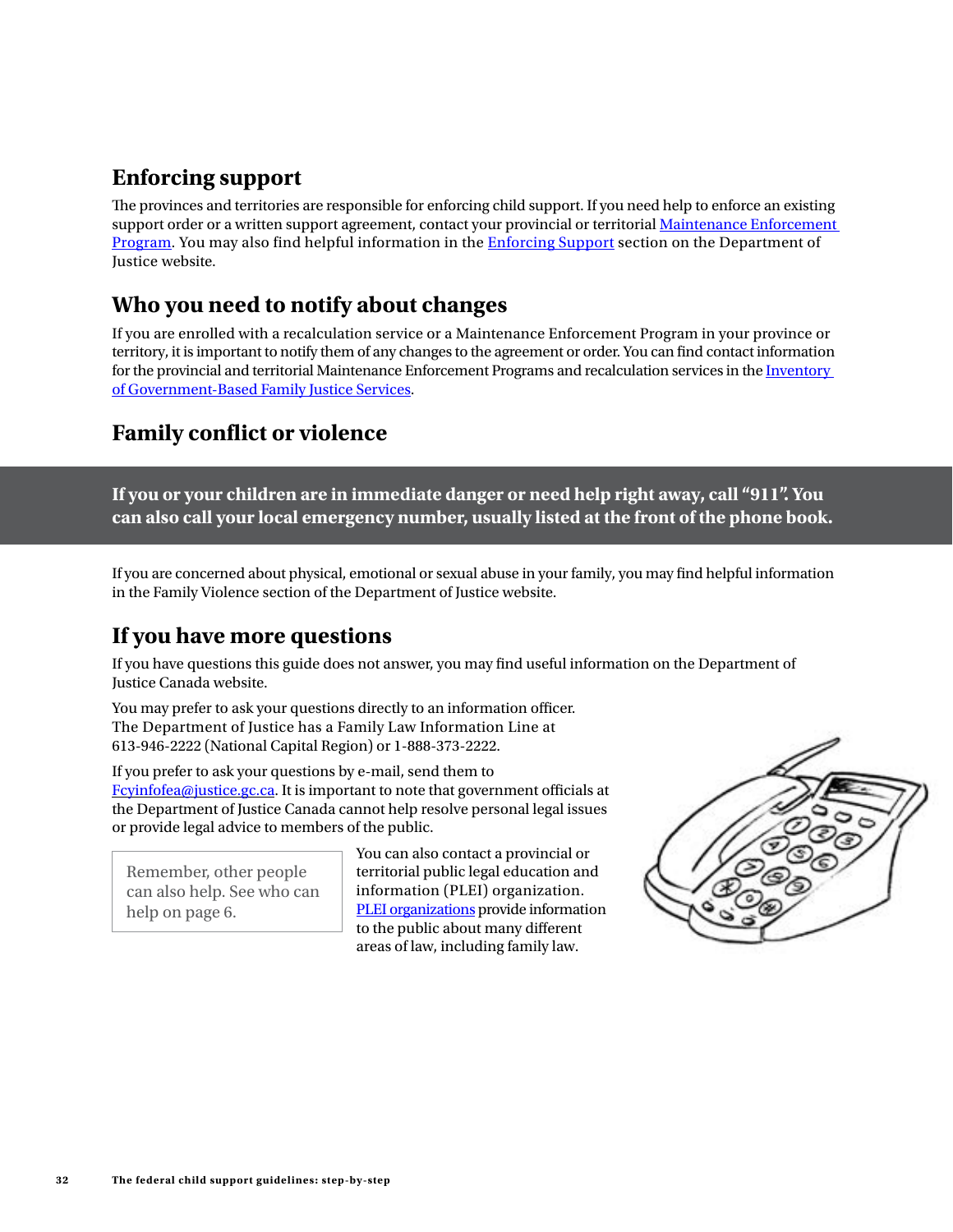# <span id="page-32-0"></span>Directory of resources

The Department of Justice website at www.justice.gc.ca has links to a variety of resources that may help you  $\blacksquare$  deal with family law issues, including child support.

If you don't have access to the Internet or if you can't find the information you need, the Department of Justice may be able to help you by providing general information or by telling you where to get the information. You can contact the Department at:

Department of Justice Canada 284 Wellington St. Ottawa, ON K1A 0H8 Toll-free: 1-888-373-2222 National Capital Region: 613-946-2222

#### **[Family Law](http://www.justice.gc.ca/eng/fl-df/index.html) in General**

You can find general information about separation and divorce by clicking on "Family Law" at the top of any Department of Justice Canada web page.

#### *[Divorce Act](http://laws-lois.justice.gc.ca/eng/acts/D-3.4/index.html)*

To download all or part of the *Divorce Act,* click on "Laws" in the top menu of any page on the Department of Justice website. Then click on "Acts" and scroll down the page until you see the title of the Act.

#### *[Federal Child Support Guidelines](http://laws-lois.justice.gc.ca/eng/regulations/SOR-97-175/index.html)* **(Federal Guidelines)**

To download all or part of the Federal Guidelines, click on "Laws" in the top menu of any page on the Department of Justice website. Then click on "Regulations" and scroll down the page until you find the title of the regulations.

#### **Provincial and Territorial Information**

To find information on mediation, recalculation services and other family justice services in your province or territory, click on "Family Law" and then "Family Justice [Services](http://www.justice.gc.ca/eng/fl-df/fjs-sjf/index.html)." Additional services may be listed on the website of your provincial or territorial Department of Justice or Attorney General.

To find contact information for your **provincial Department of Justice or Attorney General,** click on "[Helpful](http://www.justice.gc.ca/eng/contact/link-lien.html)  [Links](http://www.justice.gc.ca/eng/contact/link-lien.html)" at the bottom of any federal Department of Justice web page.

To find contact information for your provincial or territorial service responsible for **enforcing support** orders and written support agreements, click on "Family Law" at the top of any federal Department of Justice web page. Then click on "Enforcing Support," which will take you to a page with a link to [Maintenance](http://www.justice.gc.ca/eng/fl-df/enforce-execution/provpro.html) Enforcement Programs.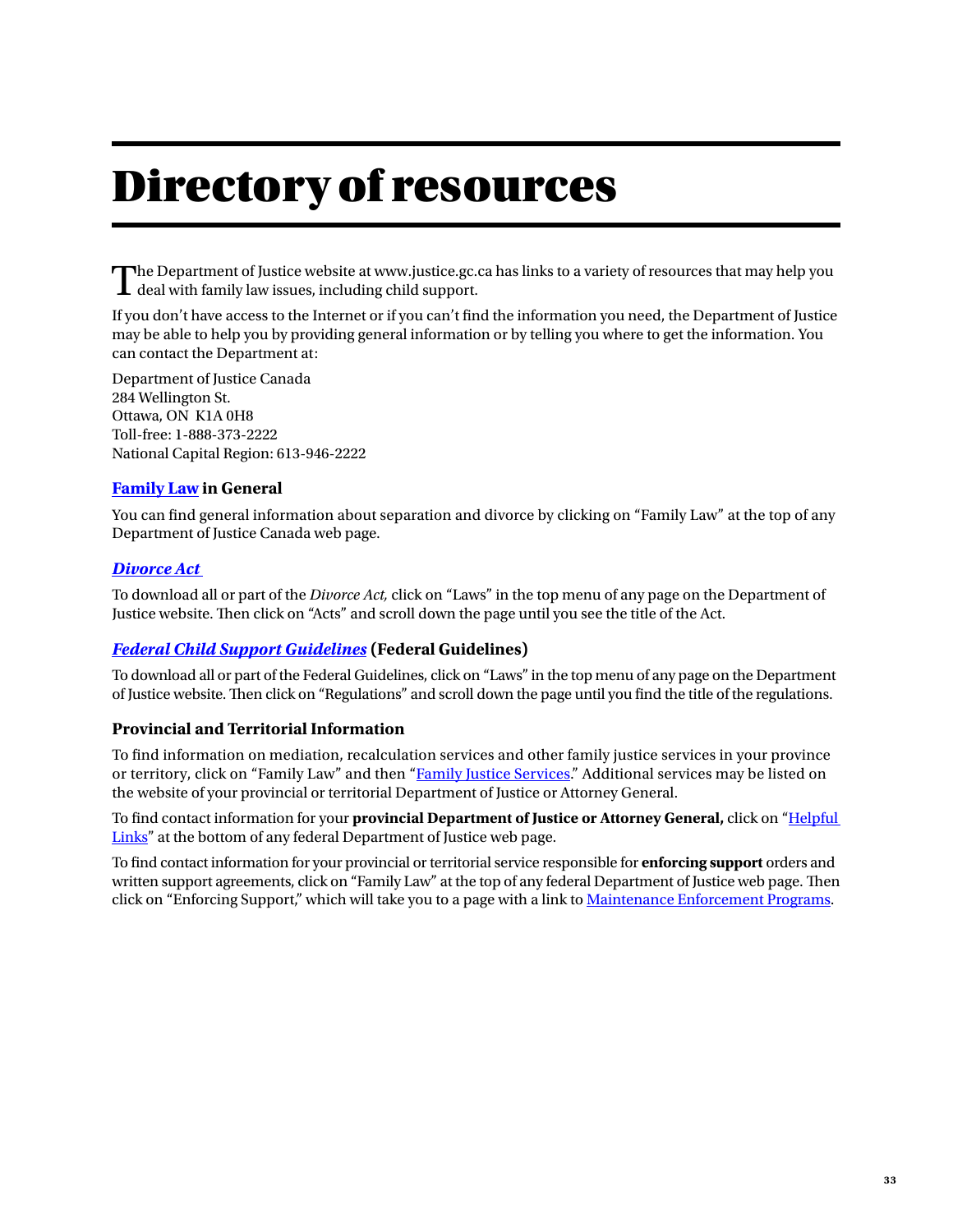#### **Legal Advice and Information**

A **lawyer referral service** or a **legal aid office** can help you get legal advice—sometimes for no fee or at a reduced fee.

You can also contact a **public legal education and information (PLEI) organization**. PLEI organizations provide information to the public about many different areas of law, including family law.

You can find contact information for lawyer referral services and PLEI organizations by clicking on "Helpful [Links](http://www.justice.gc.ca/eng/contact/link-lien.html)" at the bottom of any federal Department of Justice web page. Legal aid services in your area will probably be listed in your phone book.

Some provincial and territorial family justice services may also provide legal advice and information. See Section 2 of the *Inventory of Government-Based Family Justice Services* on the federal Department of Justice website for a brief description of various family justice services. To find the Inventory, click on "Publications" under "Family Law" on the federal Department of Justice website.

#### **Income Tax Rules**

If you have questions about taxation and support payments, you may find useful information, as well as Form P102, on the Canada Revenue Agency (CRA) website at [www.cra-arc.gc.ca](http://www.cra-arc.gc.ca/menu-eng.html). You can also contact the CRA by calling 1-800-959-8281.

#### **Child and Family Benefits**

The Canada [Revenue](http://www.cra-arc.gc.ca/menu-eng.html) Agency (CRA) administers child and family benefits, such as the Canada Child Tax Benefit, the Universal Child Care Benefit, and the Goods and Services Tax/Harmonized Sales Tax Credit.

To find out more about the benefit and credit programs the CRA administers, visit the Child and [Family](http://www.cra-arc.gc.ca/benefits/) [Benefits](http://www.cra-arc.gc.ca/benefits/) web page or call 1-800-387-1193.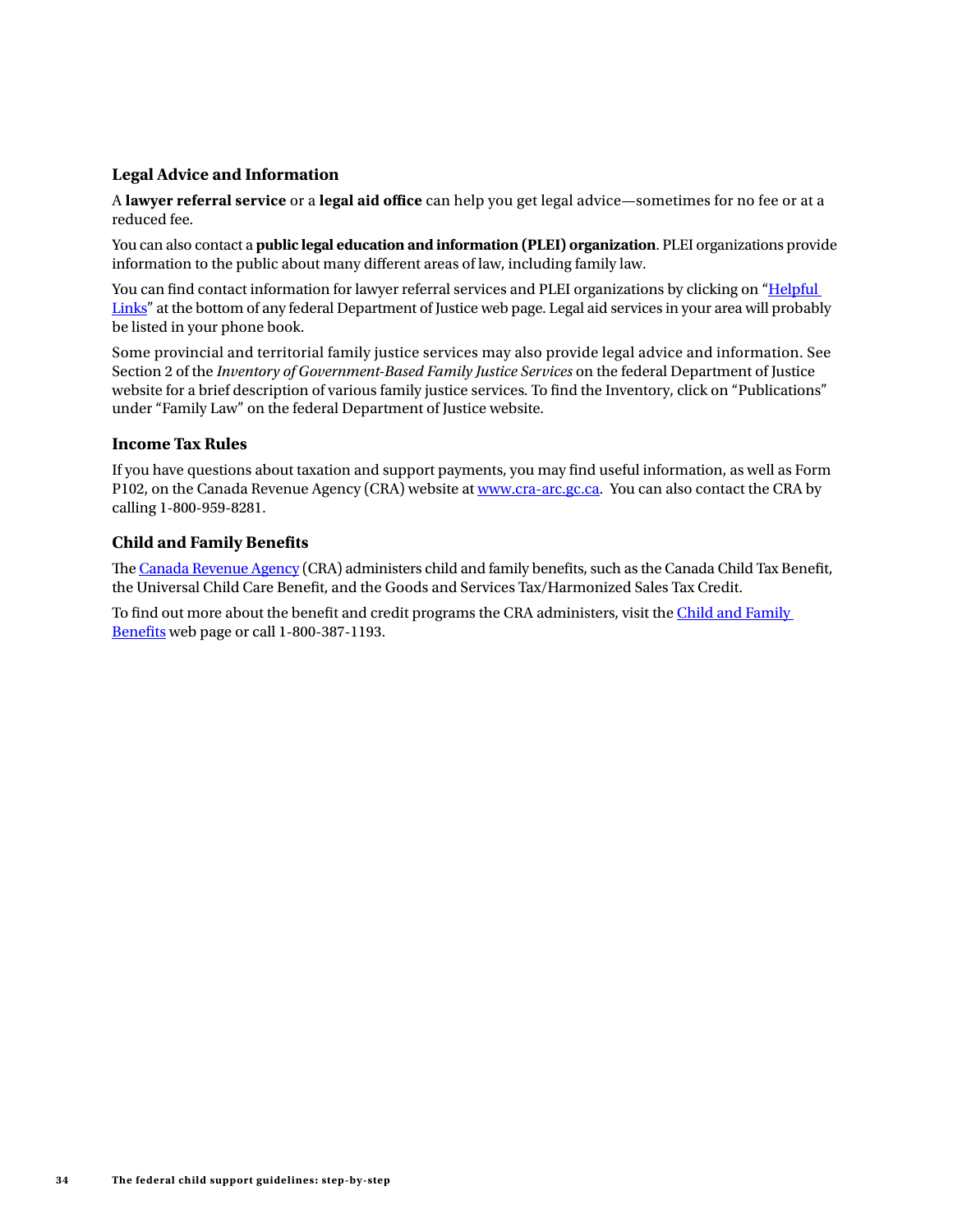## <span id="page-34-0"></span>**Glossary**

This glossary defines some terms as they are used in this publication for child support purposes. Some terms may have different meanings for other purposes.These are not legal definitions. You may wish to consult a lawyer about legal definitions of the terms.

**Age of majority** means the age when a child legally becomes an adult in the province or territory where the child lives. If the child lives outside Canada, the age of majority is presumed to be 18.

**Annual income** means the income used to calculate child support under the *Federal Child Support Guidelines*.

**Child of the marriage** means a child that spouses had together during their marriage, including an adopted child, who:

- is under the age of majority and still in the parents' charge; or
- • has reached the age of majority but cannot become independent because of an illness, disability or other cause.

It *may* also include a child of only one spouse if the other spouse acted in the place of a parent to the child during the marriage. In law, the Latin expression "*in loco parentis"* is often used to describe this concept.

**Child support** means money that one parent pays to the other parent to help support their children financially after a separation or divorce. It is also sometimes called "maintenance."

**Child support guidelines** are laws with rules and tables used to determine how much child support should be paid when parents separate or divorce.The *Federal Child Support Guidelines* are regulations under the *Divorce Act*  and apply when parents divorce. Provincial or territorial guidelines apply when there is no divorce.

**Child support tables** are tables included in federal, provincial or territorial child support guidelines. The tables set out basic child support amounts based on income. Under the Federal Guidelines, there is a separate table for each province and territory to reflect different tax rates between provinces and territories.

**Collaborative lawyers** are lawyers who work cooperatively with both parents, and with other professionals, where necessary, to help parents come to an agreement. During the collaborative process, both parents agree not to bring any court applications. There can be an incentive to come to an agreement since, if the collaborative process does not result in an agreement, the parents' lawyers cannot represent them in court and both parents would have to hire new lawyers.

**Comparison of household standards of living test** means a test that courts use when there is a claim for undue hardship in child support cases.

**Custody** means both the parenting schedule for a child and how decisions about the child will be made after separation or divorce. But for child support purposes, it means the amount of time the children spend with each parent. See also "sole custody," "shared custody," "split custody" and "parenting arrangements."

**Designated provinces** are provinces that have made arrangements with the federal government to use their own child support guidelines instead of the Federal Guidelines to determine the amount of child support when parents divorce if both parents live in that province. This means that the provinces' guidelines apply whether parents separate or divorce. Quebec, Manitoba and New Brunswick are designated provinces.

**Dispute resolution** means various ways of resolving disputes between individuals. In the family law context, there are many types of dispute resolution: negotiation, mediation, collaborative law, arbitration, going to court.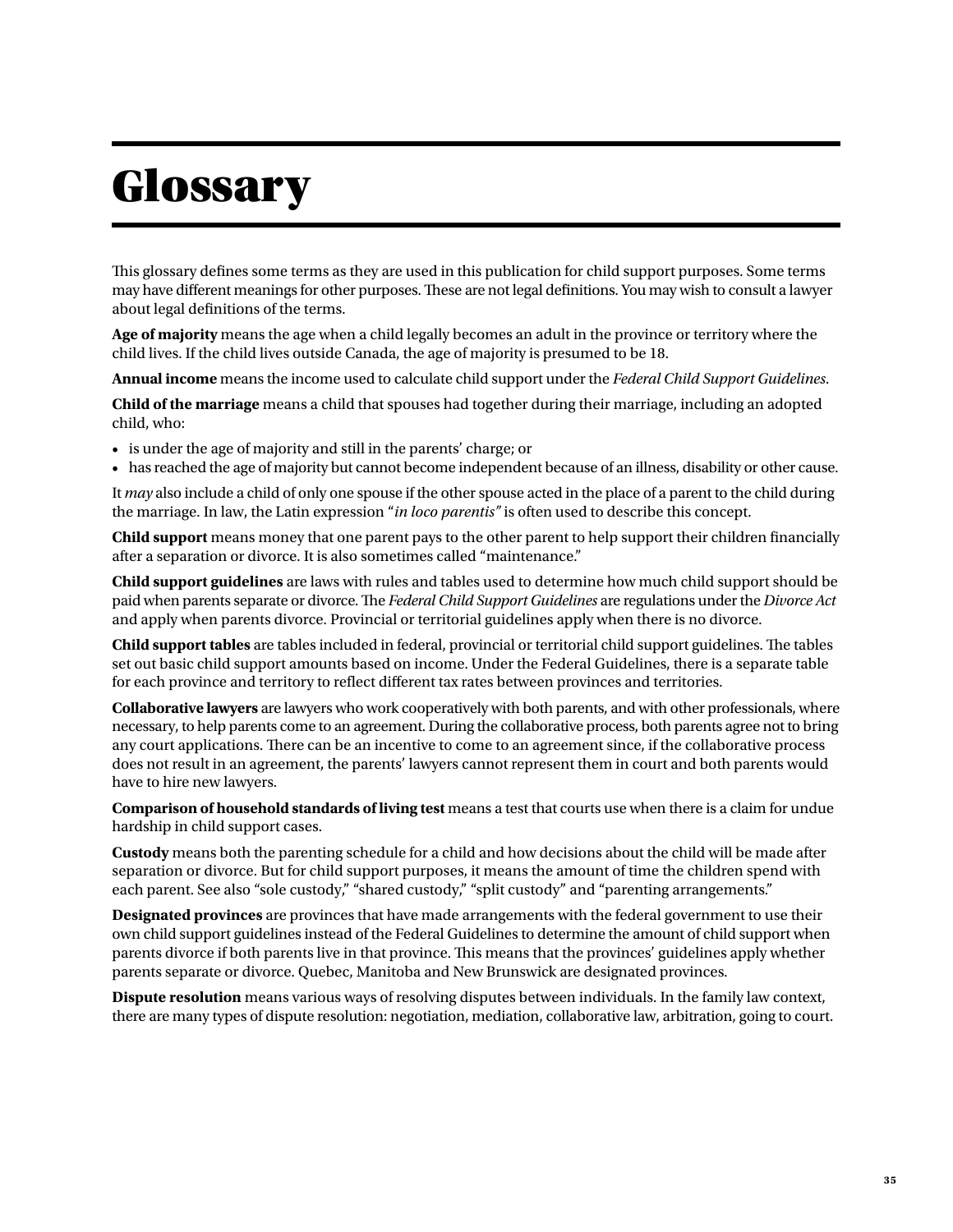**The** *Divorce Act* is the federal law that sets out the rules for legally ending a marriage.

**Family justice services** are services intended to help couples deal with separation and divorce. Some examples are mediation, parent information programs, and maintenance enforcement programs.

**Imputing income** means attributing an income to a parent when, for example, the judge does not think that the amount of income a parent claims is a fair reflection of the actual income and capacity to pay child support, or when the parent refuses to show income information when required by law to do so.

**Maintenance enforcement** means legal actions taken to compel a person to comply with support requirements set out in a court order or written agreement.

**Maintenance Enforcement Programs** are provincial and territorial programs that enforce child support obligations set out in a court order or written agreement.

**Mediation** means a process in which a neutral third party helps parents agree on issues related to separation and divorce, such as child support. Mediators are not marriage counsellors.

**Parenting arrangements** are the arrangements parents make for the care of their children after separation or divorce. These include arrangements about where the children will live and who will be responsible for making major decisions about them. Parenting arrangements are referred to as "custody" and "access" in the *Divorce Act.* 

**Paying parent** means a parent, or a spouse who has acted in the place of a parent, who has a legal duty to pay child support.

**Receiving parent** means a parent, or a spouse who acts in the place of a parent, who is legally entitled to receive child support.

**Recalculation services** are provincial services that update child support amounts set out in a support order to reflect changes in income without the need to go to court to "vary" the order. Some recalculation services also update child support amounts in written agreements that have been registered with them.

**Shared custody**, for child support purposes, means that the child spends at least 40 percent of the time with each parent over the course of a year.

**Sole custody**, for child support purposes, means that the child spends more than 60 percent of the time with one parent over the course of a year.

**Special circumstances** are provisions in a court order or written agreement that benefit a child and that need to be considered when determining child support. An example would be if the paying parent transfers part of his or her share of the family home to the other parent without compensation so the children won't have to move. In this case, parents may agree, or a court may decide, that the amount of child support should be lower than the amount determined by using the Federal Guidelines.

**Split custody**, for child support purposes, means that each parent has sole custody of at least one of the children when there is more than one child. In other words:

- • one or more children spend more than 60 percent of the time in a year with one parent; and
- • one or more children spend more than 60 percent of the time in a year with the other parent.

**Variation order** means a court order that changes some or all of the terms in an existing support order.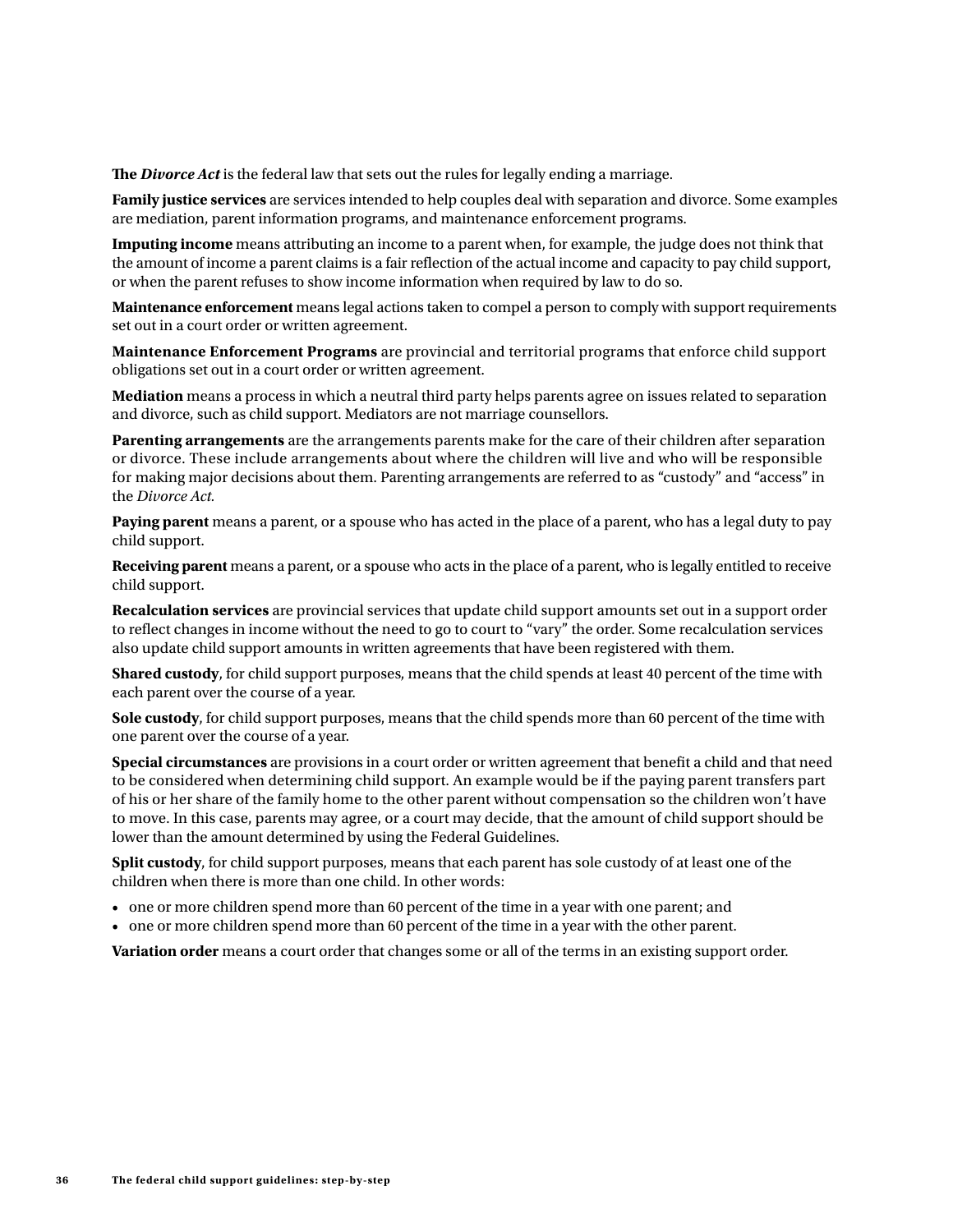# About the worksheets and line-by-line help

This guide provides three worksheets to help you with calculations you may need to make to estimate **L** a child support amount:

**WORKSHEET 1: Calculate your annual income WORKSHEET 2: Determine the amount for special or extraordinary expenses WORKSHEET 3: Compare households' standards of living** 

There is also line-by-line help explaining how to fill out each worksheet.

## **Who these worksheets apply to**

The line-by-line help often refers to "you," meaning one or both of the parents. But you may also need to complete worksheets for other people, such as your children, if you need their income to determine an amount. In such cases, you should fill out one worksheet per person.

## **You may not need to use all of the worksheets**

Use only the ones that apply to your situation. For example, you would use Worksheet 2 only if you determined in Step 7 of the guide that there were special or extraordinary expenses.

## **Use only the parts of the worksheet that apply to you**

Each worksheet has many lines to cover various possibilities. Some of the lines may not apply to your situation, so you will not need to fill them out.

## **Keep all documents together**

It is a good idea to keep the worksheets you fill out with other documents that relate to arrangements you made for your children, such as your final child support agreement. Keeping records of your calculations and of the decisions you made during that process can be helpful if, for example, you need or want to change your agreement later on.

## **You can look up definitions of income tax terms**

The worksheets often refer to income tax terms used by the Canada [Revenue](http://www.cra-arc.gc.ca/menu-eng.html) Agency (CRA) and to specific lines found in your T1 Income Tax and Benefits Return (which is referred as "return" in these worksheets) or your notice of assessment or notice of reassessment. You may want to refer to the *[General Income Tax and Benefit](http://www.cra-arc.gc.ca/formspubs/menu-eng.html)  [Guide](http://www.cra-arc.gc.ca/formspubs/menu-eng.html)* located on the CRA's website if you are not sure what those terms mean. You can also contact the CRA's individual income tax enquiries line at 1-800-959-8281.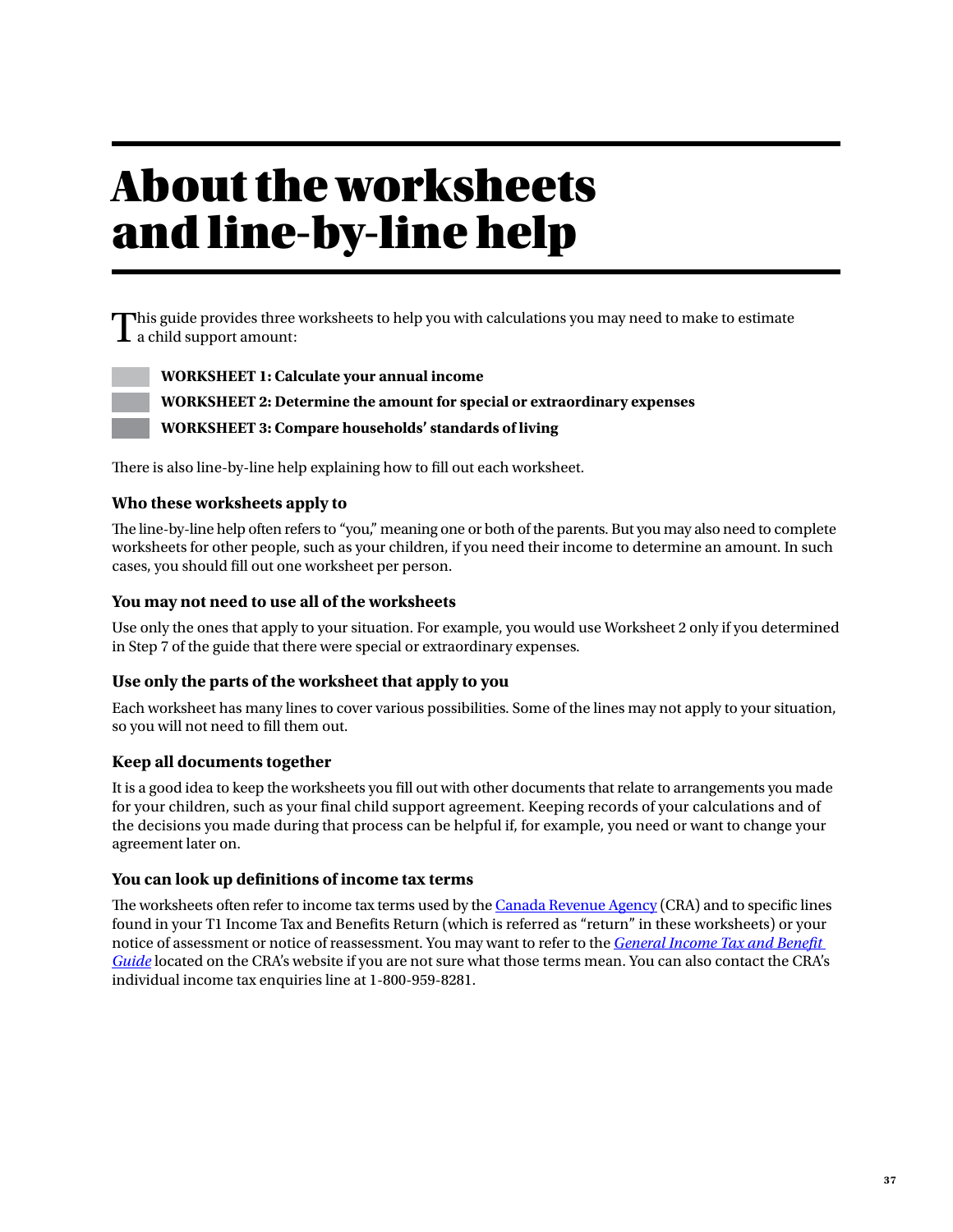## **In this document**

Your "Total income" is the number found on line 150 of your T1 General form issued by the CRA. However, please note that total income is just the first step in determining the "annual income" amount used to calculate child support under the Federal Guidelines.

## **Remember, other people can help**

If you have difficulties with the worksheets (or with any other child support issue), you may want to get help from a third party, such as a family law lawyer or an accountant. Provinces and territories also have family justice services that could help you or point you in the right direction. If you cannot agree on certain issues, you can try using alternative dispute resolution mechanisms or ask a judge to make the decisions for you. Going to court, however, can be costly, time-consuming, and stressful for everyone. It is generally best for everyone—especially children—when parents can agree.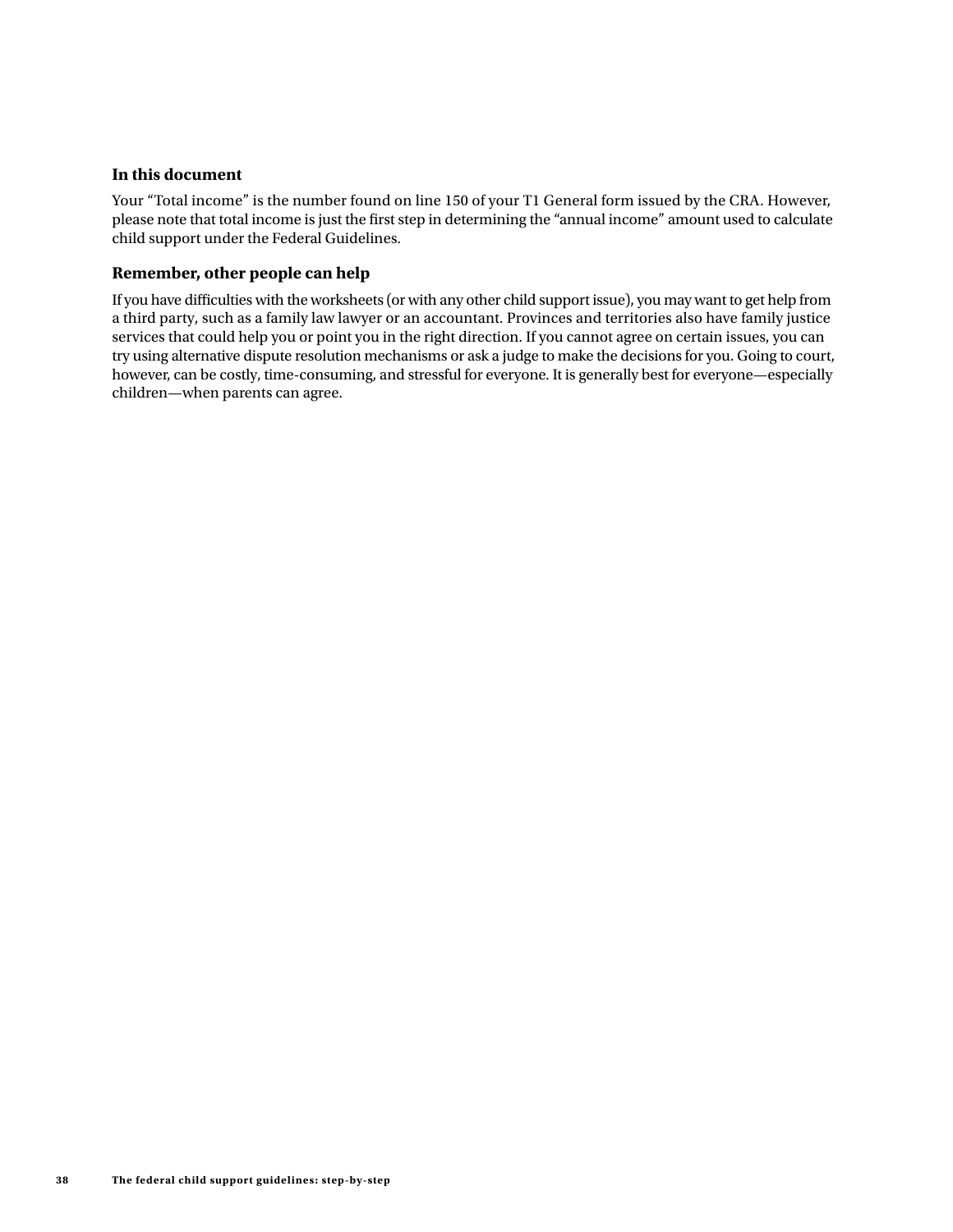# Worksheet 1: Calculate your annual income

# **Line-by-line help**

In Step 5, you determined whose income needs to be calculated.<br>Worksheet 1 is based on the *Federal Child Support Guidelines* Worksheet 1 is based on the *Federal Child Support Guidelines* (Federal Guidelines) and will help you do the calculations.

Depending on your situation, you may need to calculate one parent's income only or both. In other situations, you may also need to calculate the income of the child or of another member of your household. It is best to use a separate worksheet for each person whose income needs to be calculated.

## **How annual income is calculated under the Federal Guidelines**

As a general rule, to calculate income for child support, you must identify the updated amounts related to the sources of income used to calculate your "Total income" on line 150 of the T1 General Form issued by the Canada Revenue Agency. You can find that information on your *T1 Income Tax and Benefit Return* or your notice of assessment or most recent notice of reassessment (if applicable) issued by the CRA. If you do not have a copy of those documents, you should contact the CRA's individual income tax enquiries line at 1-800-959-8281. You may also find it helpful to refer to the *[General Income Tax and Benefit Guide](http://www.cra-arc.gc.ca/E/pub/tg/5000-g/README.html)* located on the CRA's website.

In certain situations, you may need to use a different amount from the one on line 150 of your return, notice of assessment or reassessment (if applicable)—for example, if you are self-employed, a director, officer or shareholder of a corporation, or if your income has various patterns and is not always consistent.

To determine the total income used to calculate child support, you may also need to adjust your annual income based on Schedule III of the Federal Guidelines. The line-by-line help for this worksheet provides additional information about the various adjustments.

Remember, as explained in Step 5, you may both agree, in writing, about your annual income.

1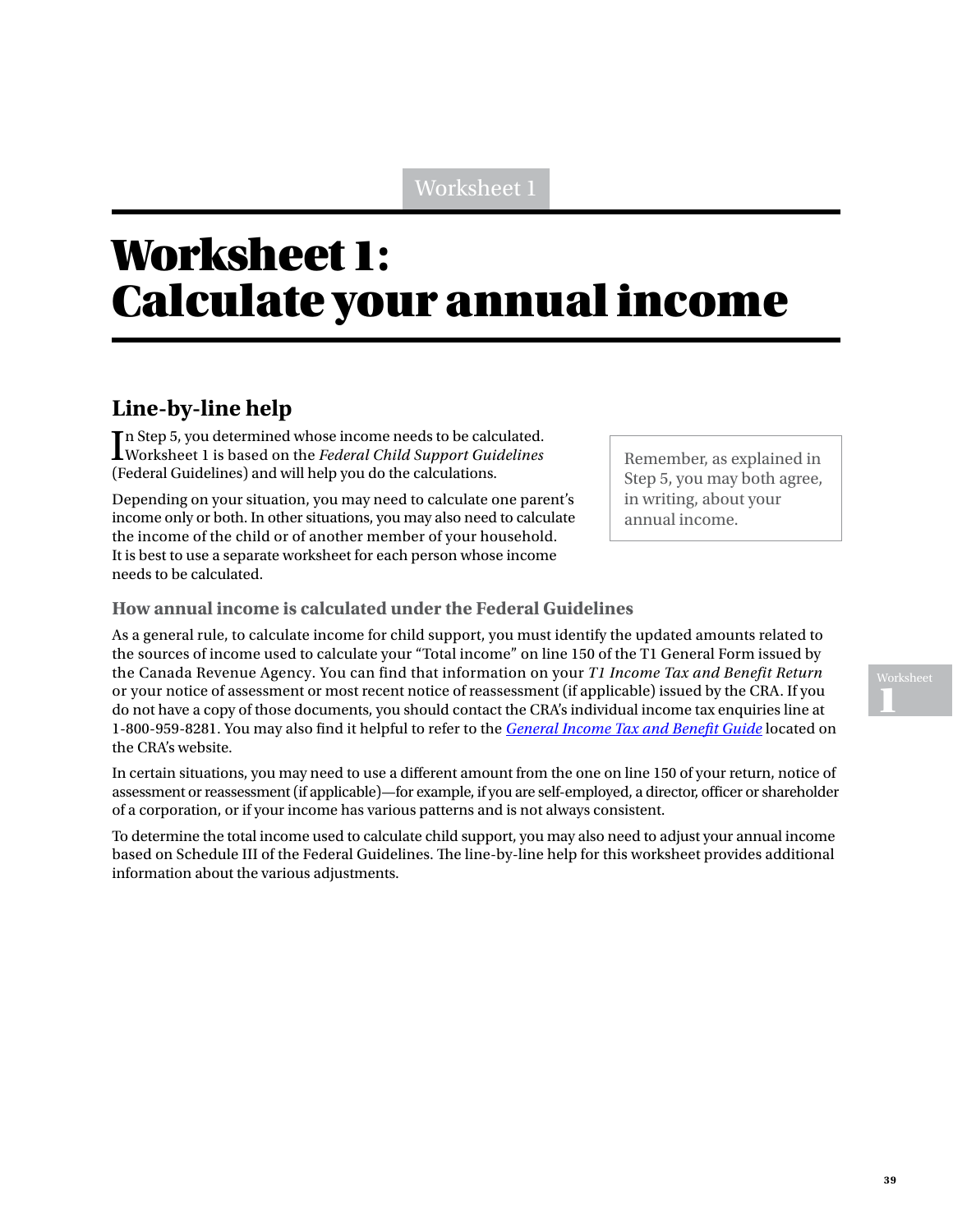## **Documents you need**

Step 5 in the guide lists the kind of information and documents that you may need to calculate your annual income. You may not need all of those documents to complete Worksheet 1 or you may need more. Your employment situation could have an impact on how you adjust your income and the number and kind of documents needed to make those adjustments—for example, if you own a corporation, are self-employed, or are a seasonal worker.

You will need at least the following documents to complete Worksheet 1:

- • your tax return and related schedules for each of the three most recent taxation years; and
- • notices of assessment and reassessment issued by the CRA for each of the three most recent taxation years.

It is important that the information used be accurate and up-to-date. This is to help ensure that your calculations are based on a true picture of your current situation and your financial ability to contribute.

## **Total income before adjustments**

## **Line 1 – total income**

Write down your total income on this line:

- • You can use the amount of total income on line 150 of your most recent return or your notice of assessment issued by the CRA if it accurately reflects your current income; or
- • Line 150 in those documents might not accurately and fairly reflect your current income or include all the money available to you for child support purposes. Depending on the reason forthis, you may wish to consider one or more of the following options:
	- – If your income fluctuates a lot from year to year, then you may need to calculate the average of your income over the last three years.
	- If your income has gone up or down since you filed your last return, then it would be better to use pay slips and other records of income to find your most recent income information.
	- – If you received a one-time or infrequent amount (for example, a bonus) that is not reflected in line 150 of your return, then you may want to include all or part of that amount to ensure that it is the fairest determination of your income.
	- If you have incurred a non-recurring capital or business investment loss, then you may want to adjust the loss to arrive at an appropriate amount to ensure that it is the fairest determination of your income.
	- – If you are a director, officer or shareholder of a corporation and your return does not fairly reflect all the money available to you for child support, then you would need to consider various factors and include the following in your income:
		- all or part of the corporation's gross income for the most recent taxation year (such as income before deducting payments for salaries, wages, management fees and similar expenses); or
		- what you would earn if you were being paid for the services you provide to the corporation (as long as that amount is less than the corporation's pre-tax income).
	- – If line 150 in your most recent return or notice of assessment includes pension or RRSP income, then you may need to adjust that income. You cannot deduct the amount you put into an RRSP or any other pension plan from the amount of income used to calculate child support. However, if you withdraw money once or rarely from a plan, including an RRSP, you or a court may decide that it is a non-recurring amount that should not count as income to determine child support. These matters should be decided case by case, and you may wish to get advice from a family law lawyer.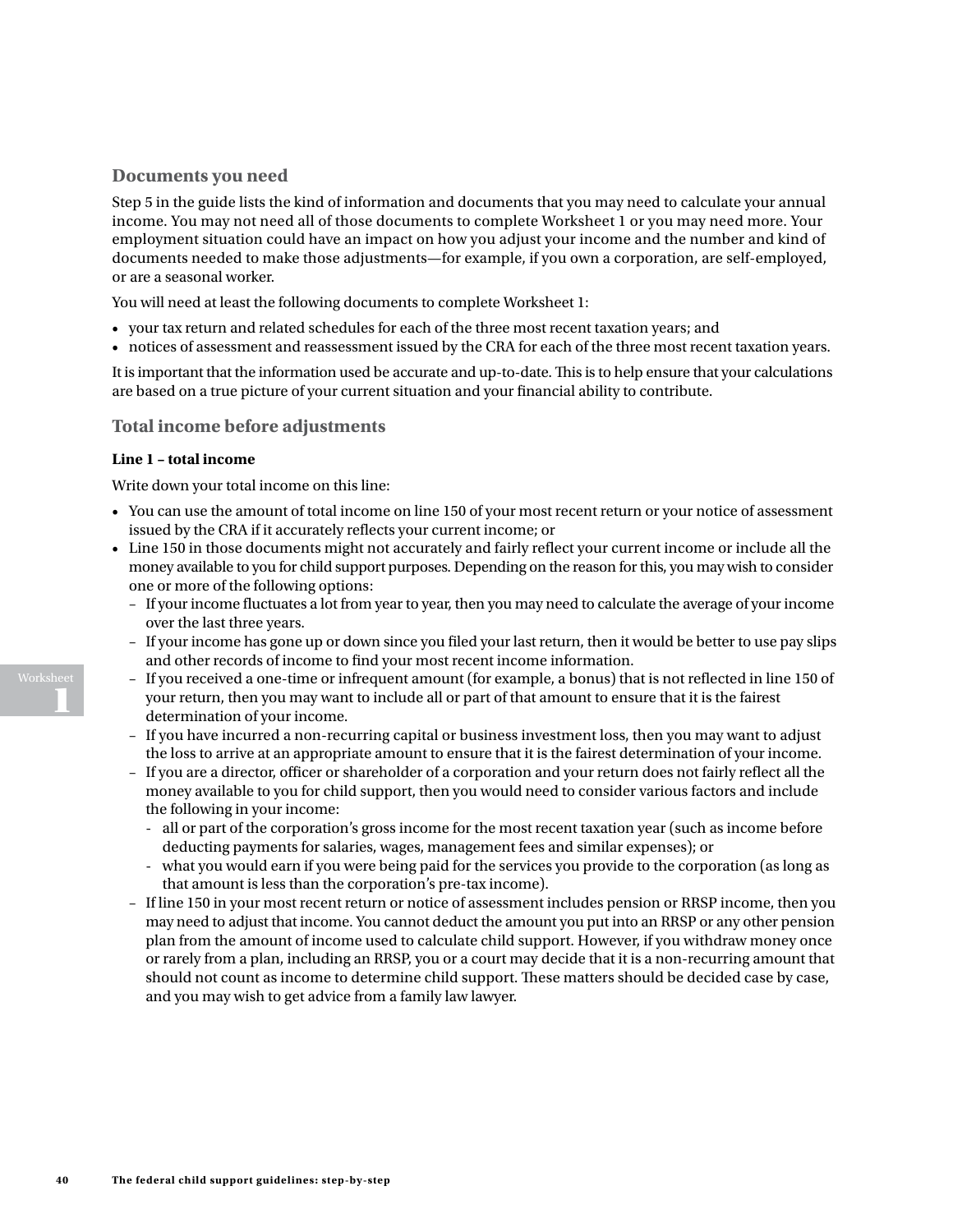## **Adjustments to total income (use annual amounts)**

## **Deductions**

## **Line 2 – taxable child support received**

If you receive child support based on an order or agreement made **before** May 1, 1997\*, it is generally income that is taxable. You are required to report this child support amount at line 128 (Support payments received) of your return.

If the amount you wrote on line 1 of this worksheet includes taxable child support, enter on this line the child support amount reported at line 128 of your return.

Please note that line 128 of your return includes both taxable child and spousal support, if any. You can only deduct on this line of the worksheet the portion that relates to taxable child support.

\*The way child support is taxed was changed in 1997. These changes apply to child support amounts set out in court orders or written agreements made on or after May 1, 1997. Under these rules, a person who pays child support does not claim the amount of child support paid as a deduction, and the person who receives child support does not include the amount of child support received as income.

If you have a child support order or written agreement made before May 1, 1997, you have three options:

- 1. Do nothing: after looking at your amount to determine if it is still appropriate, you can agree not to change your existing child support order or agreement.
- 2. Change the court order or written agreement: you can agree to change the child support amount and get a new court order or negotiate a new written agreement which will then be based on the current tax rules.
- 3. Change the way child support payments are treated for tax purposes: you can agree to keep the amount of child support the same and simply change how it is treated for tax purposes by both signing and filing Canada Revenue Agency Form T1157, *Election for Child Support Payments*, with the CRA.This action does not change any terms of your pre-May 1, 1997, court order or written agreement, except for the way the payments are treated for tax purposes.

You may want to refer to the *Support Payments Guide* found on the CRA website for more information about the different tax rules for orders or agreement made before May 1, 1997.

## **Line 3 – spousal support received from the other parent**

Spousal payments received under a written agreement or court order are generally income that is taxable. This income is required to be reported at line 128 (Support payments received) of your return.

If this applies to you and the total income amount you wrote on line 1 of this worksheet includes spousal support, enter the spousal support amount you received from the other parent on this line.

Please note that both taxable child and spousal support are reported at line 128 of your return. You can only deduct on this line the portion that relates to spousal support received from the other parent.

## **Line 4 – Universal Child Care Benefit (UCCB)**

You need to report UCCB payments (line 117 of your return) as income for tax purposes, but this income is treated differently for child support purposes. If the total annual income you put on line 1 of this worksheet includes UCCB payments that you received for any child during the year, you can deduct that amount on this line of the worksheet.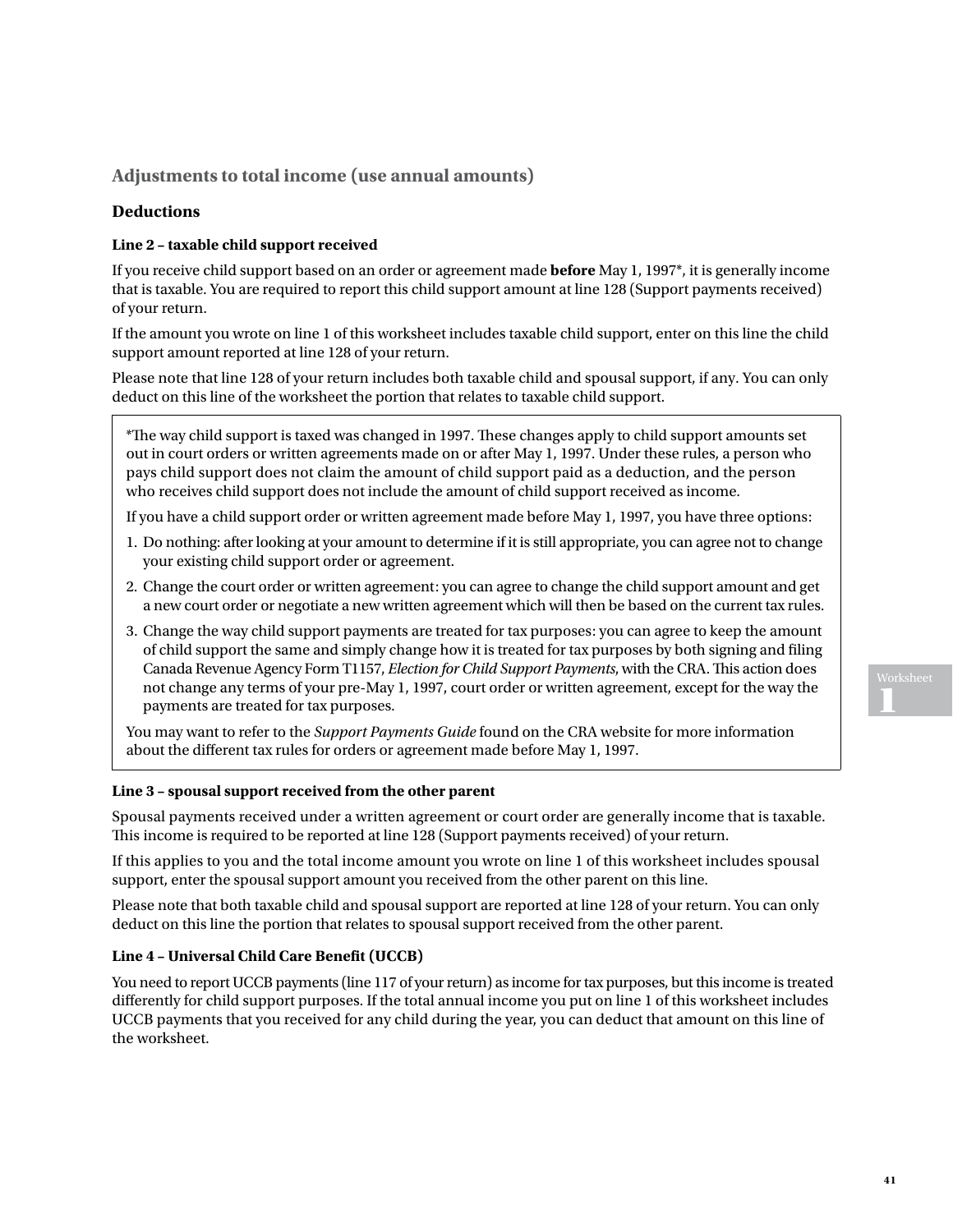## **Line 5 – split-pension amount**

Enter the amount of eligible pension income that your spouse or common-law partner transferred to you and that you reported on line 116 (Split-pension amount) of your return if that amount is included in your total income you put on line 1 of this worksheet.

## **Line 6 – employment expenses**

Enter on this line the total amount of annual union, professional or like dues that are shown on line 212 of your return and other employment expenses shown on line 229 of your return.

## **Line 7 – social assistance received for other members of the household**

If a portion of the family assistance you received was for other family members, you can deduct that portion from your total income. You cannot deduct any social assistance that was solely for your benefit.

To determine how much of the social assistance payments you can deduct:

- • Look at line 145 of your return to find the total amount of social assistance payments you received during the year. Line 145 includes the amount received for you and for other family members.
- • Next, identify what portion of that amount is for other family members. If you are not sure how much that is, you may want to contact the social assistance office. You may also find social assistance rate tables on the websites of provincial or territorial departments responsible for social assistance.
- • Finally, enter on this line of the worksheet the amount that was for other family members determined from the bullet above.

## **Line 8 – excess portion of dividends from taxable Canadian corporations**

Find line 120 of your return and copy the amount listed there to this line: (A)\_\_\_\_\_\_\_\_.

Next, determine the total amount of dividends received (usually found on your T5 slips). Copy that amount to this line:  $(B)$ \_\_\_\_\_\_\_.

Finally, subtract the amount on line B from the amount on line A to calculate the excess portion. Copy the result on this line of the worksheet.

## **Line 9 – actual business investment losses**

Enter on this line the amount of business investment losses you suffered during the year. This amount is shown on line 228 of your return.

## **Line 10 – carrying charges**

1

Enter on this line the carrying charges and interest expenses that you paid and that would be deductible under the *Income Tax Act*. This amount is shown on line 221 of your return.

#### **Line 11 – prior-period earnings**

This line relates to transitional rules for off-calendar fiscal periods. These rules no longer apply. The Federal Guidelines have not yet been amended to reflect this change.

#### **Line 12 – partnership or sole proprietorship income**

If you earned income through a partnership or a sole proprietorship, deduct any amount included in your income that is required by the partnership or sole proprietorship for capitalization purposes. Enter the result on this line.

#### **Line 13 – total deductions from income**

To calculate all of the deductions that you can make to your total income, add up all the above deductions that apply to you and enter the total on this line.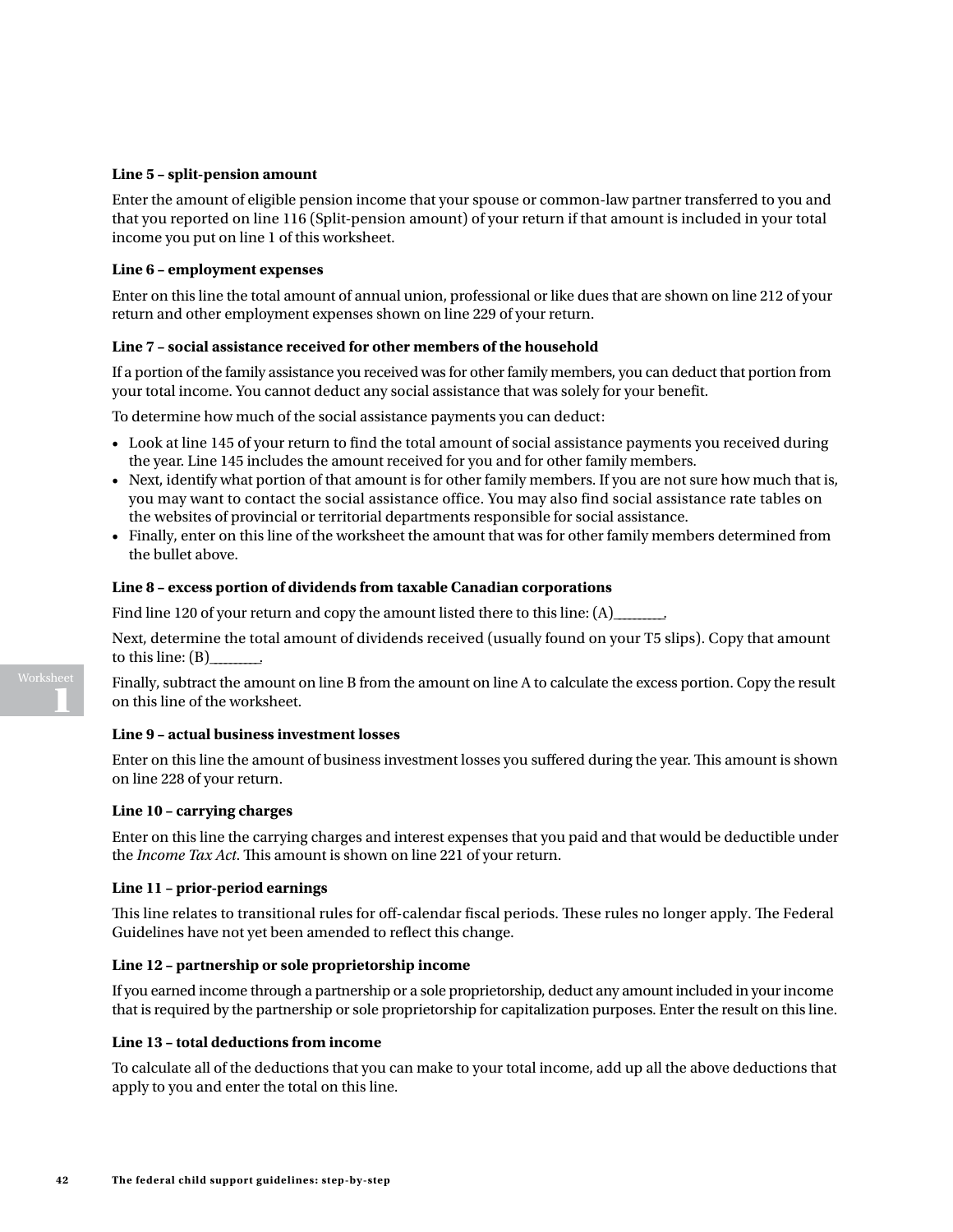1

## **Additions**

## **Line 14 – capital gains and capital losses**

You must replace the taxable capital gains that you realized in a year by the actual amount of capital gains you realized in excess of your actual capital losses in that year.

There are two kinds of capital gains:

- • Recurring: a recurring capital gain has an ongoing effect on your income—for example, if you regularly buy and sell stocks.
- • Non-recurring: a non-recurring capital gain is a rare, or even a once-in-a-lifetime event—for example, when you sell a cottage.

In most cases, if you have recurring capital gains, you must take into account the entire amount, as the amount on line 1 of this worksheet includes only taxable capital gains. If you have non-recurring capital gains, the amount you include on this worksheet may be excluded from this calculation.

To calculate the necessary adjustment to reflect the entire amount of capital gains that you must include, do the following:

- • First, find your total capital gains on line 197 of "Schedule 3–Capital Gains (or Losses)" of your return. The amount on line 197 (Schedule 3 – income tax return) equals the total of capital gains for the year minus any capital losses. If this amount is zero or less, copy "0" to this line.
- Then, find your reported taxable capital gains on line 127 of your return.
- • Finally, subtract the amount found on line 127 of yourreturn from the amount found on line 197 of Schedule 3.

## **Line 15 – net self-employment income**

If you are self-employed and you have a business relationship with an individual like a family member (called a non-arm's-length relationship), include on this line any income amount for salaries, benefits, wages, management fees or other payments paid to, or on behalf of, the other person.

You don't need to include the amount if it is reasonable and it was necessary for you to have paid the amount to earn the self-employment income.

## **Line 16 – capital cost allowance for property**

If your return includes a deduction for capital cost allowance for real property (e.g. buildings), you will need to enter that amount on this line.

## **Line 17 – employee stock options with a Canadian-controlled private corporation**

Benefits from a stock option are generally included in an individual's employment income in the year in which he or she sells or exercises the option. However, where the corporation that issued the stock option is a Canadian-controlled private corporation, the individual does not have to include the benefit in income until he or she disposes of the shares which were acquired with the stock option.

You are required to enter an amount on this line where you have exercised a stock option to purchase shares of a Canadian-controlled private corporation (or a publicly traded corporation that is subject to the same tax treatment regarding stock options as a Canadian-controlled private corporation).

You need to put "0" on this line if you sold the shares in the same year you exercised the stock options to obtain the shares. Otherwise, to calculate the employee stock option benefit to be included:

- • first, find the total value of shares acquired by stock option (you can multiply the number of shares by the market value of one of them);
- • subtract from that amount the total amount that you paid for the stock options and the shares.

The result is the stock option benefit.

Enter the amount on this line of the worksheet.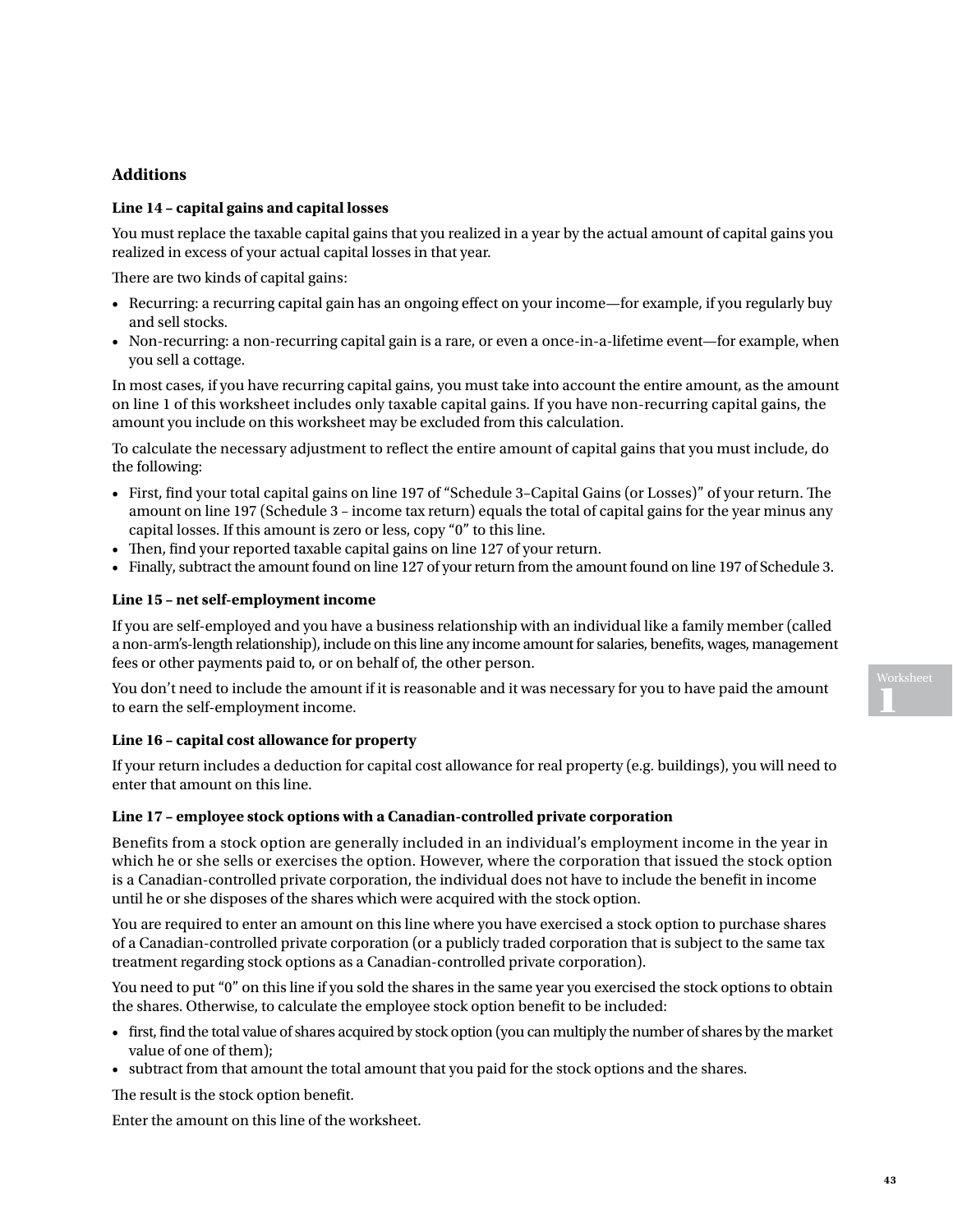## **Line 18 – total additions to income**

Add all the additions listed above and include the total on this line.

## **Annual income**

1

## **Line 19 – annual income for child support purposes**

First, subtract the total amount of deductions on line 13 from your total income on line 1. Then, you need to add the total amount of additions to that calculation. The result is your annual income for child support purposes.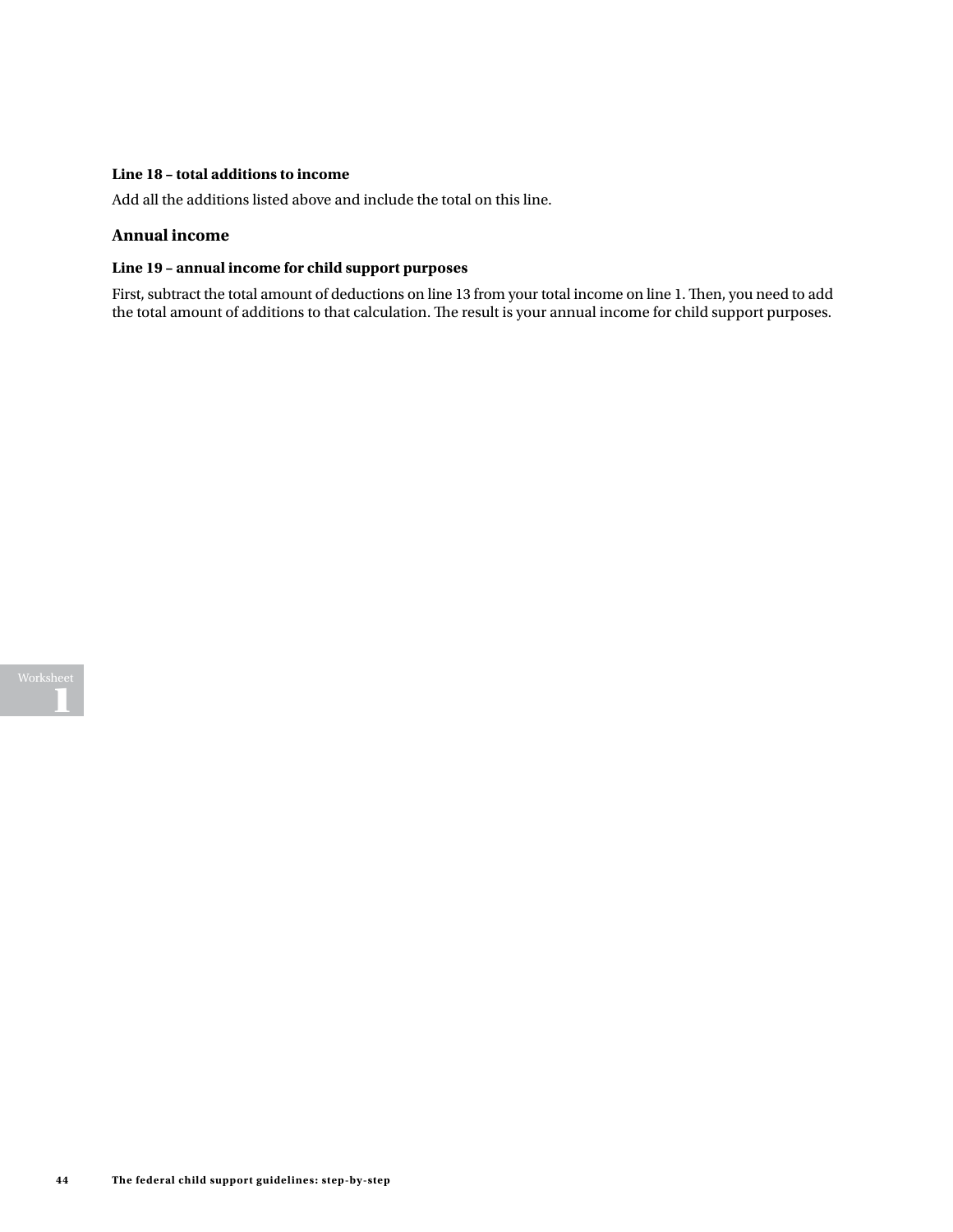# **Worksheet 1: Calculate your annual income**

You can use this worksheet to estimate the annual income of anyone whose income is needed to determine a child support amount (Step 5). If you need to calculate the income of more than one person, use a separate worksheet for each person. Fill out only the parts that apply.

You can use line-by-line help to help you fill out this worksheet.

## This worksheet is to calculate the income of:

(Name)

The person is:  $\Box$  paying parent  $\Box$  receiving parent  $\Box$  other household member

**Note:** if you and the other parent agree on the annual income that would be considered appropriate, write that amount on line 19, without filling out any other lines on this worksheet.

| Total income before adjustments                                                          |  |           |       |  |
|------------------------------------------------------------------------------------------|--|-----------|-------|--|
| Line 1: Total income                                                                     |  |           |       |  |
| Adjustments to total income (use annual amounts)                                         |  |           |       |  |
| <b>Deductions</b>                                                                        |  |           |       |  |
| Line 2: Taxable child support received                                                   |  |           |       |  |
| Line 3: Spousal support received from the other parent                                   |  |           |       |  |
| Line 4: Universal Child Care Benefit (UCCB)                                              |  |           |       |  |
| Line 5: Split-pension amount                                                             |  |           |       |  |
| Line 6: Employment expenses                                                              |  |           |       |  |
| Line 7: Social assistance received for other members of the<br>household                 |  |           |       |  |
| Line 8: Excess portion of dividends from taxable Canadian<br>corporations                |  |           | Works |  |
| Line 9: Actual business investment losses                                                |  |           |       |  |
| Line 10: Carrying charges                                                                |  |           |       |  |
| Line 11: Prior-period earnings                                                           |  | <b>NA</b> |       |  |
| Line 12: Partnership or sole proprietorship income                                       |  |           |       |  |
| Line 13: Total deductions from income<br>(add lines 2 through 12)                        |  |           |       |  |
| <b>Additions</b>                                                                         |  |           |       |  |
| Line 14 Capital gains and capital losses                                                 |  |           |       |  |
| Line 15: Net self-employment income                                                      |  |           |       |  |
| Line 16: Capital cost allowance for property                                             |  |           |       |  |
| Line 17: Employee stock options with a Canadian-controlled<br>private corporation        |  |           |       |  |
| Line 18: Total additions to income<br>(add lines 14 to 17)                               |  |           |       |  |
| Line 19: Annual income for child support purposes<br>(line 1 minus line 13 plus line 18) |  |           |       |  |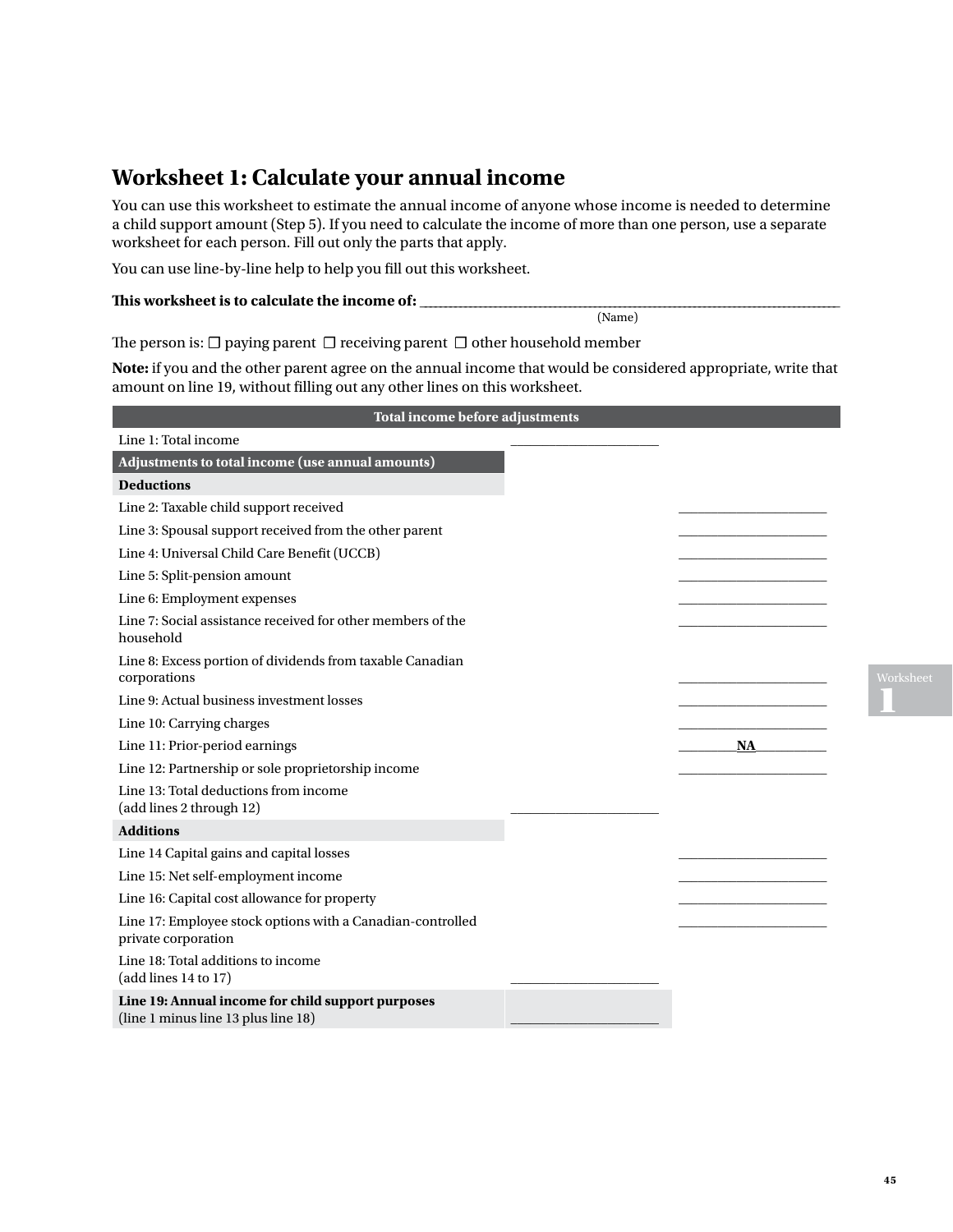## Worksheet 2

# Worksheet 2: Determine the amount for special or extraordinary expenses

# **Line-by-line help**

In Step 7, you have determined that there are special or extraordinary expenses in your situation. You can now use Worksheet 2 to help you: now use Worksheet 2 to help you:

- calculate the amounts of special or extraordinary expenses;
- estimate your share of those expenses in proportion to your income; and
- determine the amount that you would need to add to the child support amount for special or extraordinary expenses.

You can use Worksheet 2 if you have sole- or split-custody arrangements. If you share custody, there is some discretion about how you will determine child support. You will need to take into account additional factors, like the increased costs of shared custody and the child's needs to determine an appropriate amount. But you may still find this worksheet helpful to get an idea of the total amount you have to spend to meet your child's needs and the ability of each of you to contribute to the expenses.

You may agree to share the expenses in a different way. If that is the case, you can still use parts of this worksheet and just skip the lines that do not apply to you. It is a good idea to include information about the way you decided to share expenses in your Child Support Tool as well as in your agreement.

It is best that you determine a specific amount for each special or extraordinary expense and the portion that each of you will pay. If your case is registered with a Maintenance Enforcement Program, your agreement or order will need to specify the dollar amount to be paid towards the special or extraordinary expenses so that these expenses can be enforced, if the need arises.

## **Have your information ready**

To calculate your respective shares of special or extraordinary expenses, you will need both of your incomes. This means that you each have to fill out a Worksheet 1.

To complete Worksheet 2, you should have on hand your completed Worksheet 1 and the same income information and documents you used when filling out Worksheet 1.

Special or extraordinary expenses have to be net amounts. So, you will also need information about any subsidies, benefits or income tax deductions or credits relating to each expense. If it is hard for you to find this information, you may want to consult the CRA's website or contact the CRA's individual income tax enquiries line at 1-800-959-8281.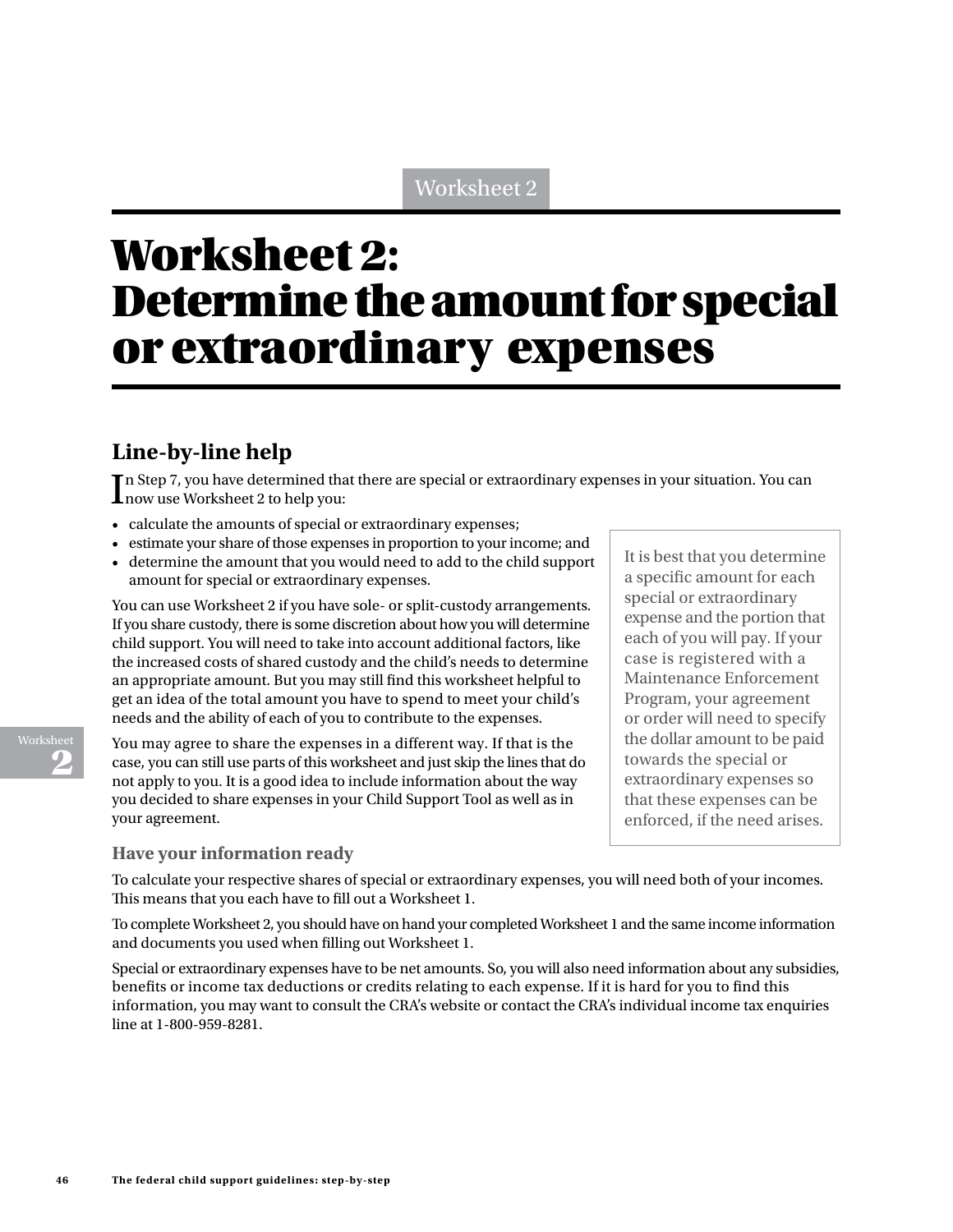When you fill out Worksheet 2, you may need to adjust the income you calculated using Worksheet 1. This is because spousal support and the Universal Child Care Benefit are treated differently when considering special or extraordinary expenses.

## **N ot all parts may apply**

This worksheet is separated into four parts: A, B, C, D. Everyone should complete parts A and B. You will also have to complete part C or D, depending on your parenting arrangement. You will find more information in the line-by-line help dealing with these parts.

As with the other worksheets, not all lines in each part will apply to your situation. You can just skip those.

This worksheet has several columns. If you are calculating special or extraordinary expenses for a number of children, use a separate column for each child.

## **Part A: Total annual amount that you both spend on special or extraordinary expenses**

In this part, you will calculate the total amount you both spend on special or extraordinary expenses for your children in one year.

## **Line 20 – child-care expenses**

If the child spends most of the time with you, enter on this line all child-care expenses that you incur due to your job, an illness, a disability, training or education for employment. Child-care expenses for other reasons cannot be included.

## **Line 21 – medical and dental insurance premiums for the child**

If you pay premiums into a medical or dental insurance plan for a child's benefit, then the portion of your contribution to the plan on behalf of your child is an eligible special expense. Enter that amount on this line. If the other parent also pays premiums into a plan for the child, add your contributions together and copy the total on this line.

## **Line 22 – health-related expenses**

Some children require health care that is paid for by a parent and not by a provincial or territorial public health plan or private insurance. When this health care costs more than \$100 per year, after deducting any amounts received from an insurance plan, it may be considered a special expense. Health-care costs that might be considered special expenses include orthodontic treatment, speech therapy, prescription drugs, glasses, contact lenses, hearing aids, physiotherapy, occupational therapy and professional counselling provided by a psychologist, social worker or psychiatrist.

If this applies to you, add together the amount you each pay for health-related special expenses and copy the total amount on this line.

## **Line 23 – extraordinary expenses for primary or secondary education**

If you have extraordinary expenses for primary or secondary school, or for any other educational programs that meet your child's particular needs, put the total of the amounts paid for such expenses on this line.

## **Line 24 – post-secondary education expenses**

On this line, copy the total of any amounts paid by either of you for your child's post-secondary education.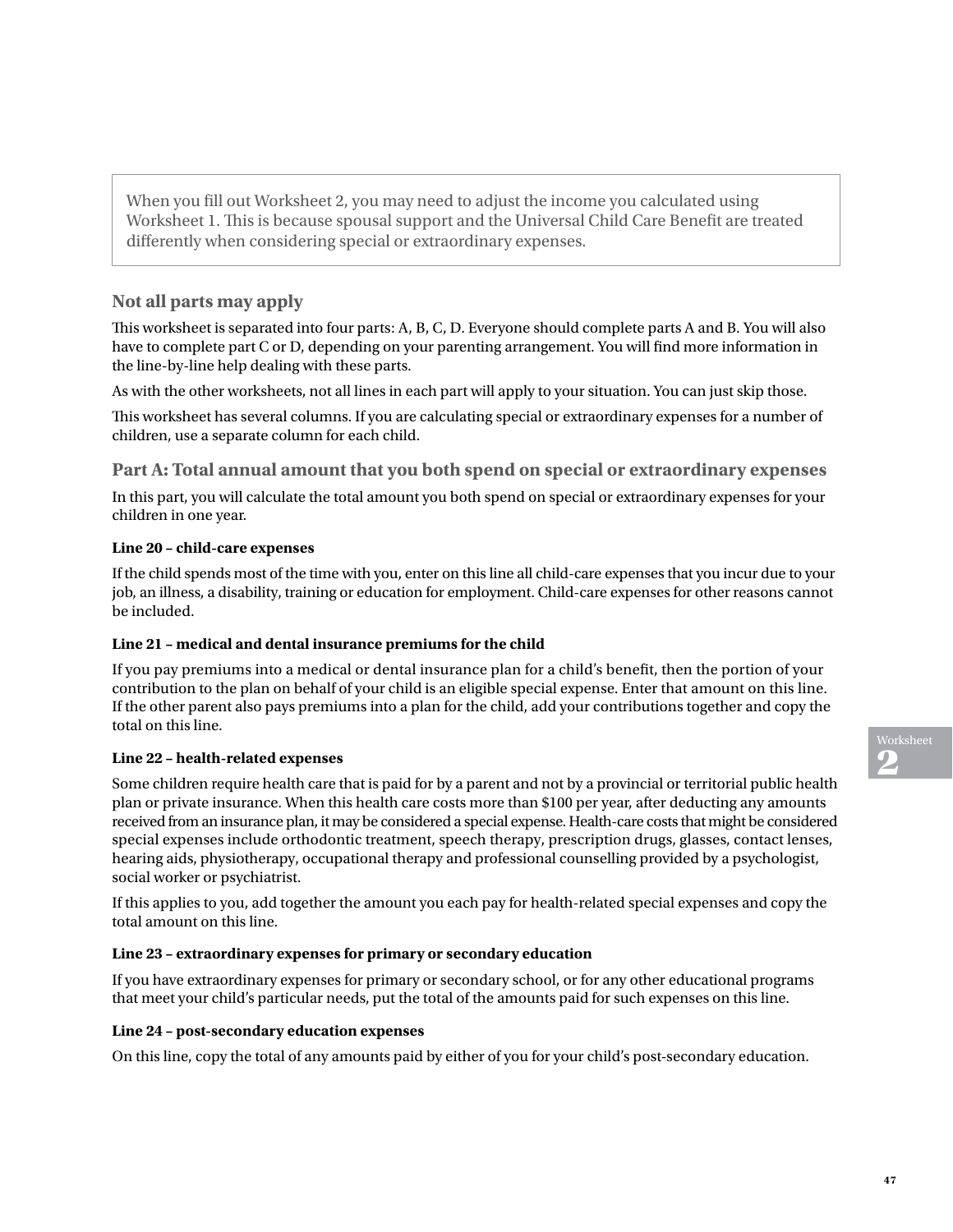## **Line 25 – extraordinary expenses for extracurricular activities**

On this line, copy the total amount paid by either of you for any extraordinary expenses for your child's extracurricular activities.

## **Line 26 – total annual amounts of special or extraordinary expenses spent on each child**

Add lines 20 to 25 for each child and copy the total on this line, in the appropriate column.

## **Line 27 – total annual amount spent by both of you on special or extraordinary expenses for all children**

Add the amounts in all columns (child A to D) for line 26 to get the total amount spent by both of you on special or extraordinary expenses for all your children. Write the result on this line.

## **Part B: Total amount of special or extraordinary expenses that you have to share**

In part A, you determined the total amount that you both spend on special or extraordinary expenses for your children. According to the Federal Guidelines, this amount needs to be adjusted to take into account, for example, various contributions, subsidies and tax rules that may have an impact on the final amount that you will share. Part B will help you determine the total amount of special or extraordinary expenses that you will end up sharing.

## **Line 28 – contributions and subsidies from other sources for each child (per year)**

One of you or your child may receive a contribution towards a special or extraordinary expense from different sources. For example a service organization might pay part of the costs of your child's hearing aid or a postsecondary school might offer your child a scholarship to help to pay tuition costs.

Copy on this line all the amounts you or your children received or are entitled to receive for special or extraordinary expenses.

It is important to note that the Universal Child Care Benefit (UCCB) is taken into account in your income. So, do not include the UCCB to determine the amount to put on this line.

## **Line 29 – amounts contributed by child for special or extraordinary expenses (per year)**

Your child may pay part of a special or extraordinary expense. For example, your child may have a part-time job to help pay for tuition.

Copy on this line, in the appropriate column, the amounts that your children contribute towards a special or extraordinary expense.

## **Line 30 – amount received for each child**

Add lines 28 and 29 for each child. Copy the totals in each column.

## **Line 31 – total amount received for special or extraordinary expenses**

Add all columns for line 30 and copy the total on this line.

## **Line 32 – total amount of income tax relief and benefit implications for both parents**

## **A: calculate the total amount of tax relief**

You may be eligible to claim a deduction (D) and/or non-refundable tax credits (NRTC) for certain child-related expenses. This may reduce the amount of income tax you have to pay, which is called tax relief. You will need to subtract the amount of this tax relief when you calculate the total cost of special or extraordinary expenses.

If you have agreed that your children's income should be used to determine the amount of special or extraordinary expenses that relates to them, you may want to complete Worksheet 1 to estimate their income.

Worksheet 2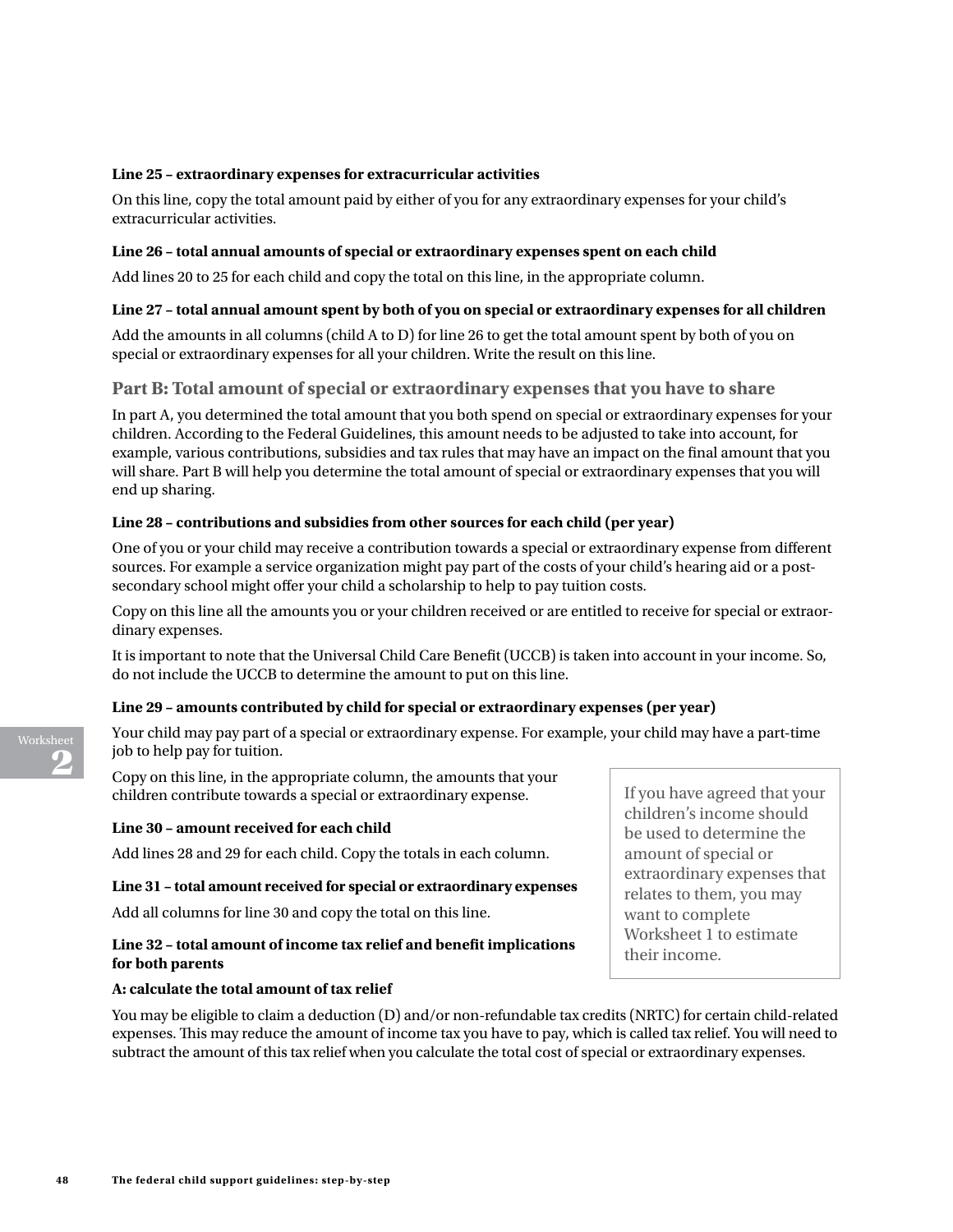Types of child-related expenses that may qualify for tax relief include:

- child-care expenses (line 214 of your return D);
- tuition, education, and textbook amounts transferred from a child to a parent (line 324 of your return NRTC);
- children's fitness amount (line 365 of your return NRTC);
- • children's arts amount (line 370 of your return NRTC); and
- • medical expenses (line 332 of your return NRTC).

You need to estimate the amount of tax relief you each get for expenses relating to the children. Only do this calculation when one of you is claiming or intends to claim the expense on a return.

One way to find out the amount of tax relief for child-related expenses is by filling out an income tax return. Please note that this would be for your use only; you do not need to submit them to the CRA.

In some families, only one of you will have amounts on lines 214, 324, 365, 370, and/or 332 of a return. In other families, both of you will have amounts on one or more of these lines in your respective returns.

You may both wish to follow these suggestions to estimate the tax relief amount for each of you:

It is important to note that there are specific tax rules about who is eligible to claim certain credits or benefits. For more information on these, refer to the *General Income Tax and Benefit Guide* located on the CRA website.

- 1. Use a blank income tax return to simulate two situations. Complete the first tax return with the appropriate amounts entered on lines 214, 324, 365, 370 and 332, if applicable, to calculate the tax that would be payable at line 435.
- 2. Next, complete the income tax return again leaving lines 214, 324, 365 and/or 370 blank and reduce the amount on line 332 by the amount spent on the child. Calculate the tax that would be payable at line 435.
- 3. Now, you need to compare the two tax amounts. Subtract the amount of tax payable when special or extraordinary expenses have been included in the return from the amount of tax payable when no special or extraordinary expenses were taken into account. The difference is the amount of that parent's tax relief.

Enter the total amount of tax relief for both parents on the following line A.

Line A:

## **B: calculate the increase in federal and provincial benefits (not included on tax return)**

Because special or extraordinary expense deductions (for example, child care expenses) may lower your net income, any benefits that you receive may increase. For example the lower your net income is, the higher the National Child Benefit and some provincial benefits may be.

Compare the net incomes from steps 1 and 2 above. If they are the same, you do not need to complete this section. If the net incomes are different, calculate the benefits receivable for each net income. Enter the total for both of you on the following line B.

Line B:

Add lines A and B above to find the total tax and benefit implications. Copy the result of your calculations on line 32 in this worksheet.

## **Line 33 – total amount to help pay for special or extraordinary expenses**

Add lines 31 and 32 to get the total amount received to help pay for special or extraordinary expenses and copy the result on this line.

## **Line 34 – total amount of special or extraordinary expenses that you have to share**

Deduct line 33 from line 27 to get the total amount of special or extraordinary expenses that you have to share and copy the amount on this line.

2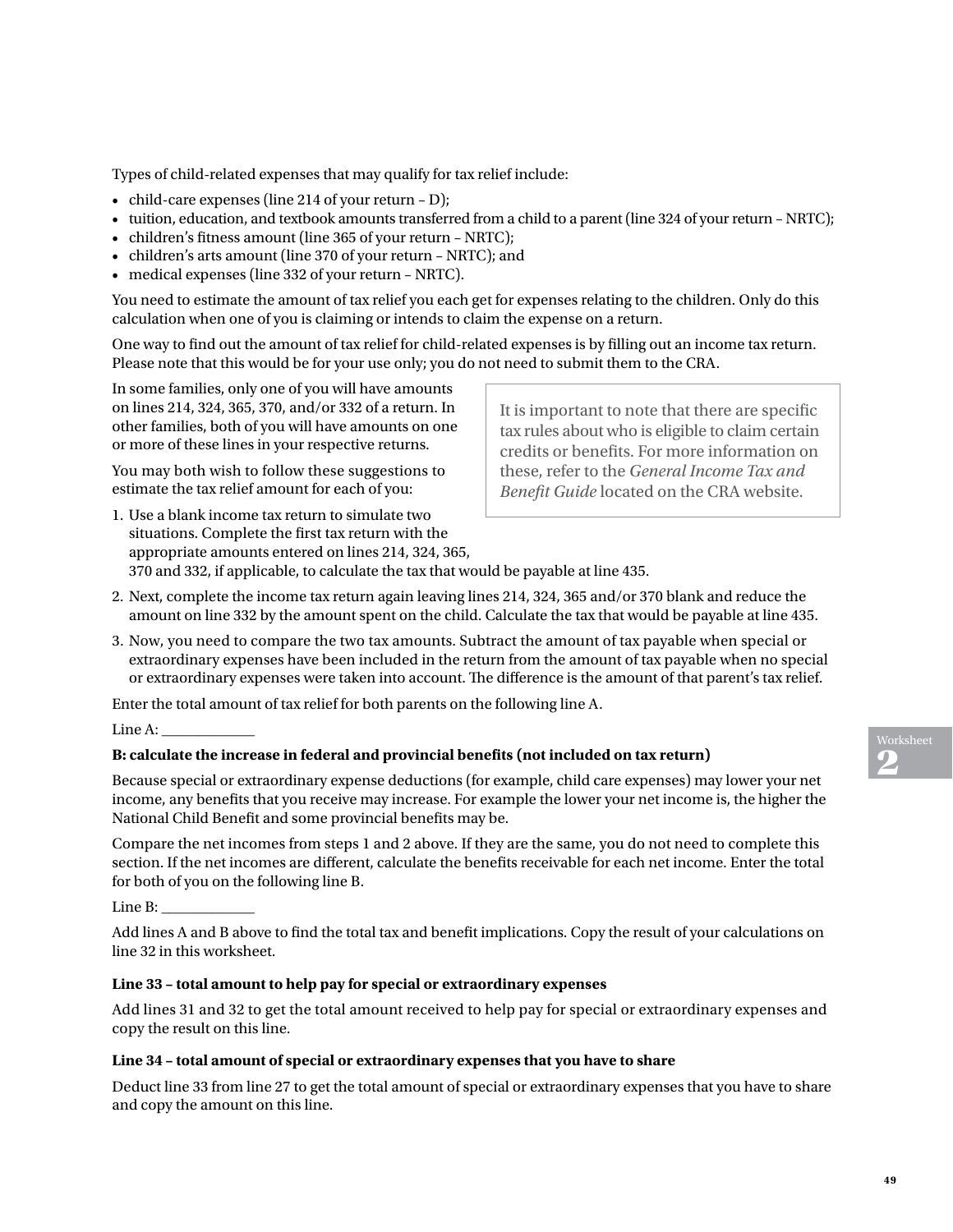## **Parts C and D**

Part C and part D help you calculate the portion of the special or extraordinary expenses that you should each pay in a sole- or split-custody arrangement.

Remember, if certain lines do not apply to your situation, you should just skip them. For example, if neither of you pays spousal support to the other parent, skip the lines dealing with spousal support.

Spousal support is money that is paid by one spouse to the other spouse after the relationship has ended. You may want to visit the Department of Justice Canada website for more information.

| If you have a                               | Then             |
|---------------------------------------------|------------------|
| sole-custody arrangement for your children  | fill out part C. |
| split-custody arrangement for your children | fill out part D. |

## **Part C: Sole custody – paying parent's share of special or extraordinary expenses**

## **Line 35 – annual income**

Both of you will need to provide income information. You should each fill out Worksheet 1 first, and then copy the amount shown on line 19 of that worksheet on this line, in the appropriate column. Or, if you both agree on an income amount, you can put that amount in the applicable column.

## **Additions**

## **Line 36 – Universal Child Care Benefit (UCCB) received for children for whom you are requesting special or extraordinary expenses**

You may have deducted the UCCB when you used Worksheet 1 to calculate your annual income. You can do that because the UCCB is not considered as income when you determine a child support amount. But when you calculate special or extraordinary expenses, you need to put back into your income the amount of UCCB received for the child whose expenses you are calculating. Write the amount on this line.

If someone else in your household claimed the UCCB for that child for tax purposes, you should determine that amount and include it on this line.

If you are considering special or extraordinary expenses for more than one child for whom you receive the UCCB, add all UCCB amounts.

#### **Line 37 – spousal support received from the other parent**

If one of you receives spousal support from the other, copy the amount in the column that applies to the parent who receives that spousal support. In many cases, the amount of spousal support received will be in the "Receiving parent" column. However, sometimes the parent who has custody of the children, and receives child support for them pays spousal support to the other parent.

In that case only, the amount of spousal support received will be in the "Paying parent" column. Whatever your situation, the amount of spousal support received should appear in only one of the two columns for this line.

#### **Line 38 – annual income before deduction**

Add lines 35 to 37 in each column to get the annual income before deduction for each of you and enter the total in each column on this line.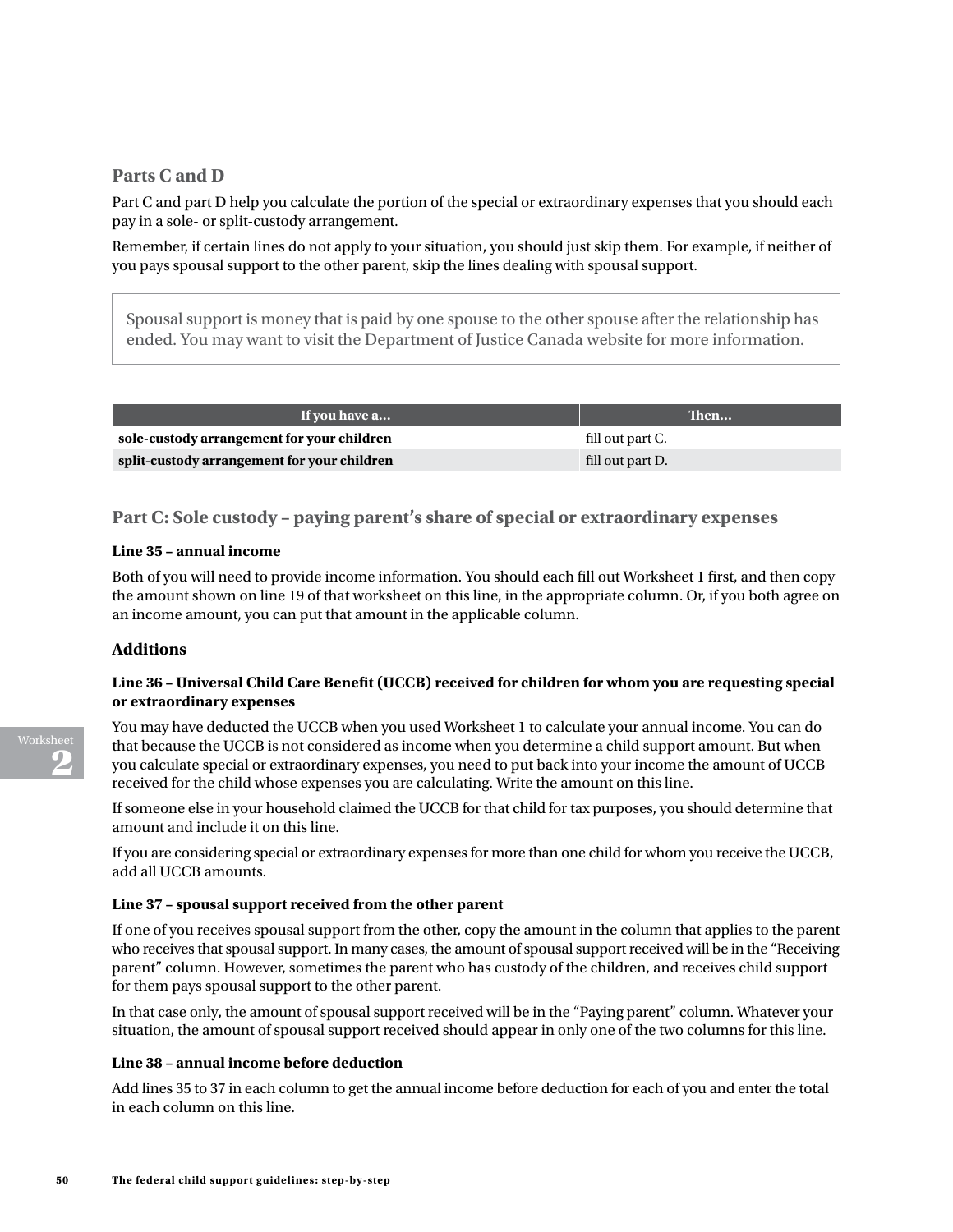## **Line 39 – spousal support paid to the other parent**

Copy on this line the amount of spousal support that one of you pays or will pay to the other parent. The amount of spousal support paid should appear in only one of the two columns for this line.

## **Line 40 – annual income after deduction**

Subtract line 39 from line 38 to determine your annual income after deduction and enter the result on this line.

## **Line 41 – your combined total annual income for purposes of sharing special or extraordinary expenses**

To find your total annual income amount to calculate each of your share of special or extraordinary expenses, add the amounts on line 40 for the paying parent and the receiving parent. Copy the result on this line.

## **Line 42 – your respective proportion of total annual income**

The purpose of this calculation is to find out what proportion of the total annual income you each earn. You will need to divide your respective incomes on line 40 by the total income on line 41. The number you will get will usually be in decimal form, such as 0.66. Make sure you divide the smaller number by the larger number.

Write the result on this line for each of you.

## **Line 43 – your respective share of special or extraordinary expenses**

To calculate your respective share of special or extraordinary expenses, multiply line 42 for each of you by the actual cost of special or extraordinary expenses on line 34. Copy the result on this line for each of you. Please make sure that the amounts on this line are dollar amounts, not proportions.

## **Line 44 – cost of special or extraordinary expenses paid directly by the paying parent**

The paying parent may be paying some special or extraordinary expenses directly. For instance, the paying parent may give an orthodontist a series of post-dated cheques to cover orthodontic work on a child for a year or pay tuition directly to a university.

When a paying parent is paying some special or extraordinary expenses directly, then the total payments can be subtracted from the special or extraordinary expenses that will be added to the basic child support amount paid to the receiving parent.

Copy on this line the real (net) amount of special or extraordinary expenses that the paying parent pays directly. Remember that the paying parent may receive tax relief for paying some special or extraordinary expenses.

## **Line 45 – annual amount of all special or extraordinary expenses payable by the paying parent**

Line 43 minus line 44 in the paying parent's column gives you the annual amount of special or extraordinary expenses that the paying parent will pay to the receiving parent. You can copy the total to this line.

## **Line 46 – monthly amount of all special or extraordinary expenses payable by the paying parent**

You can divide line 45 by 12 to find out how much the paying parent will pay each month to the receiving parent to share the costs of the children's special or extraordinary expenses. You can copy the total on this line.

You can add the amount of all special or extraordinary expenses payable by the paying parent to the basic child support amount determined using Step 6 of this guide and copied in your Child Support Tool. This will give you the total child support amount that the paying parent should pay.

There may be tax implications linked to the way you pay special or extraordinary expenses. You may want to visit the CRA's website for more information.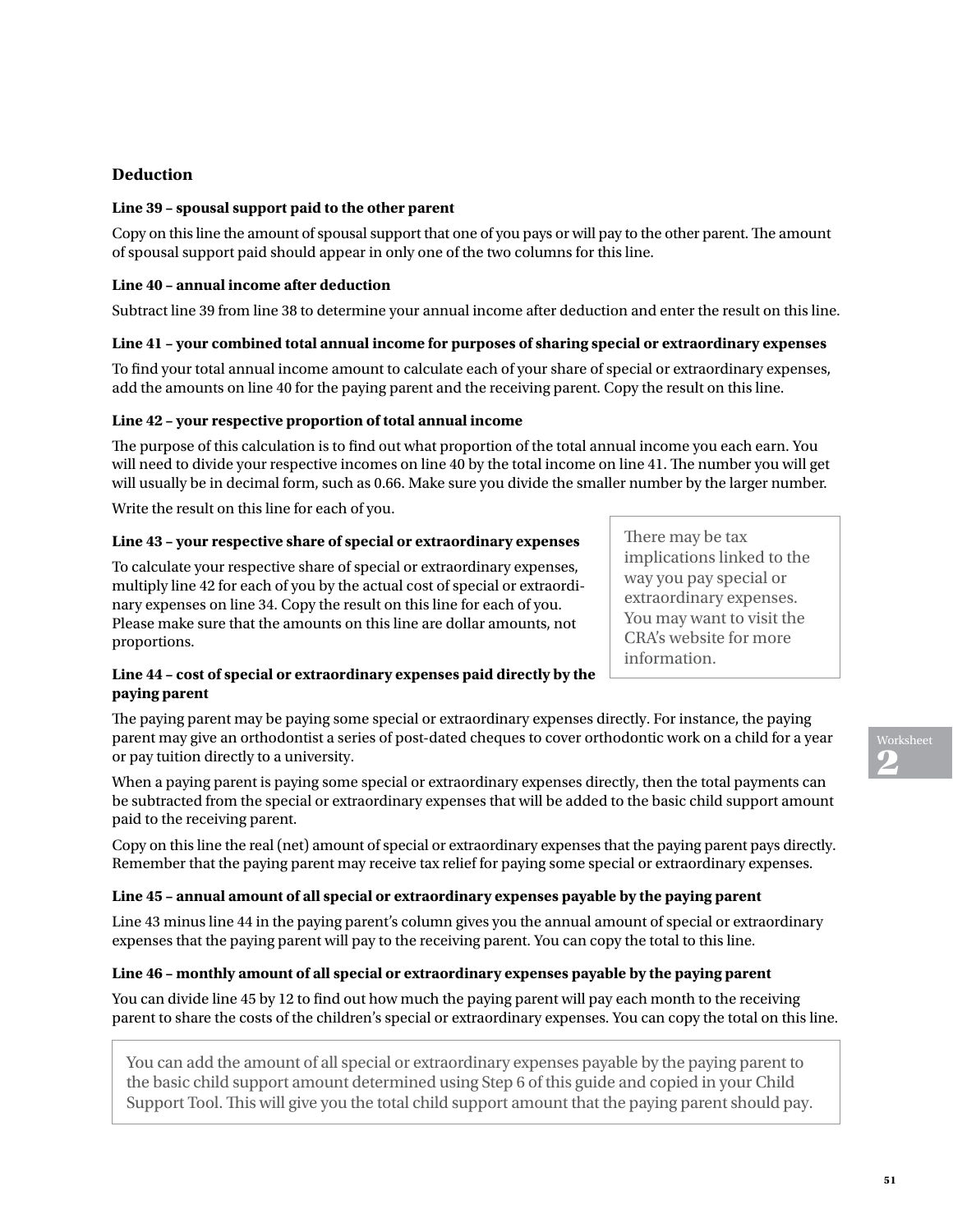## **Part D: Split custody – your respective share of special or extraordinary expenses**

Part D helps you calculate your income and the portion of the special or extraordinary expenses that you would each pay in a split-custody arrangement.

## **Line 35 – annual income**

Both of you will need to provide income information. You should each fill out Worksheet 1 first, and then copy the amount shown on line 19 of that worksheet here. Or, if you both agree on an income amount, you can put that amount in the applicable column.

Remember, in a split-custody arrangement, at least one child spends most of the time with you and at least one other child spends most of the time with the other parent.

## **Additions**

## **Line 36 – Universal Child Care Benefit (UCCB) received for children for whom special or extraordinary expenses are requested**

You may have deducted the UCCB when you used Worksheet 1 to calculate your annual income. You can do that because the UCCB is not considered as income when you determine a child support amount. But when you calculate special or extraordinary expenses, you need to put back in your income the amount of UCCB received for the child whose expenses you are calculating. Write the amount on this line.

If someone else in your household claimed the UCCB for that child for tax purposes, you should determine that amount and include it on this line.

If you are considering special or extraordinary expenses for more than one child living with you most of the time and for whom you receive the UCCB, add back in all UCCB amounts and enter the total on this line.

## **Line 37 – spousal support received from the other parent**

Copy on this line the amount of spousal support that one of you receives from the other parent. The amount of spousal support received should appear in only one of the two columns.

## **Line 38 – annual income before deductions**

Add lines 35 to 37 in each column to get the annual income before deductions for each of you and enter the total in each column on this line.

## **Deduction**

## **Line 39 – spousal support paid to the other parent**

Copy on this line the amount of spousal support that one of you pays or will be paying to the other parent. The amount of spousal support paid should appear in only one of the two columns for this line.

## **Line 40 – annual income after deduction**

Subtract line 39 from line 38 to determine your annual income after deduction and enter the result on this line.

## **Line 41 – your combined total annual income for purposes of sharing special or extraordinary expenses**

To find your total annual income amount to calculate each of your share of special or extraordinary expenses, add lines 40 for parent A and parent B and copy the result on this line.

## **Line 42 – your respective proportion of total annual income**

The purpose of this calculation is to find out what proportion of the total annual income you each earn. You will need to divide your respective incomes on line 40 by the total income on line 41. The number you will get will usually be in decimal form, such as 0.66. Make sure you divide the smaller number by the larger number.

Write the result on this line for each of you.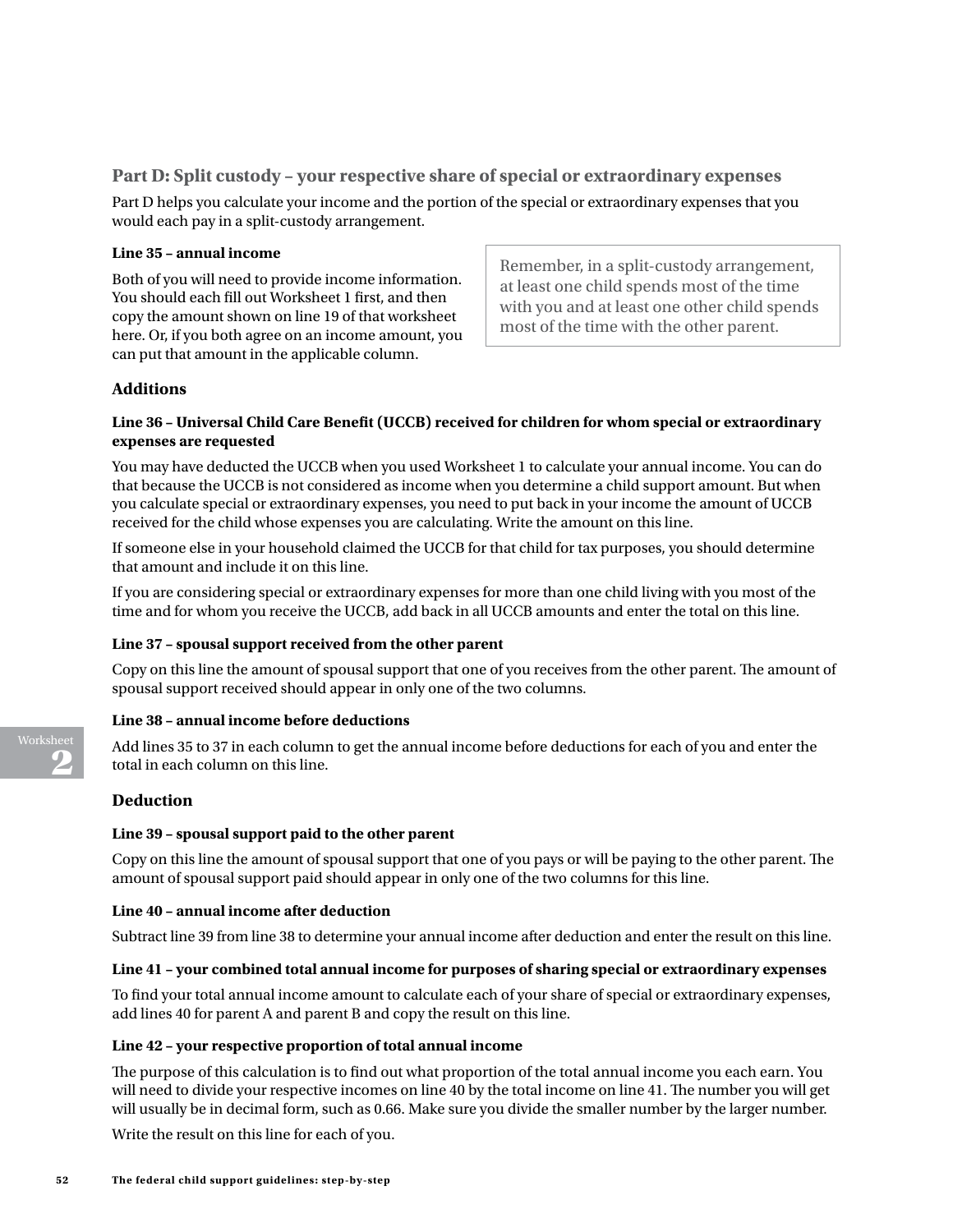## **Line 43 – your respective share of special or extraordinary expenses**

To calculate your respective share of special or extraordinary expenses, multiply line 42 for each of you by the actual cost of special or extraordinary expenses on line 34 and copy the result on this line for each of you. Please make sure that the amounts on this line are dollar amounts, not proportions.

## **Line 44 – total cost of special or extraordinary expenses that you pay directly**

Either of you may be paying some special or extraordinary expenses directly. For instance, one of you may give an orthodontist a series of post-dated cheques to cover orthodontic work on a child for a year or pay tuition directly to a university.

When a parent is paying some special or extraordinary expenses directly, then the total payments can be subtracted from the special or extraordinary expenses that will be added to the basic child support amount. Copy on this line the real (net) amount of special or extraordinary expenses

that each of you is paying directly for children that live with either of you for most of the time.

Remember that you may receive tax relief for paying some special or extraordinary expenses.

## **Line 45 – annual amount of all special or extraordinary expenses payable by each parent**

Line 43 minus line 44 gives you the annual amount of special or extraordinary expenses that you will each pay. Enter the result on this line.

## **Line 46 – monthly amount of all special or extraordinary expenses payable by each parent**

Divide line 45 by 12 to find out how much you will pay each month to share the costs of the children's special or extraordinary expenses. You can copy the total on this line.

In Step 6, you determined each of your basic child support amount. You can add to those amounts your respective portion of special or extraordinary expenses. Then subtract the lower amount from the higher amount to determine the total child support. The parent with the higher amount generally pays the difference to the other parent. You may want to copy this information into the Child Support Tool.

There may be tax implications linked to the way you pay special or extraordinary expenses. You may want to visit the CRA's website for more information.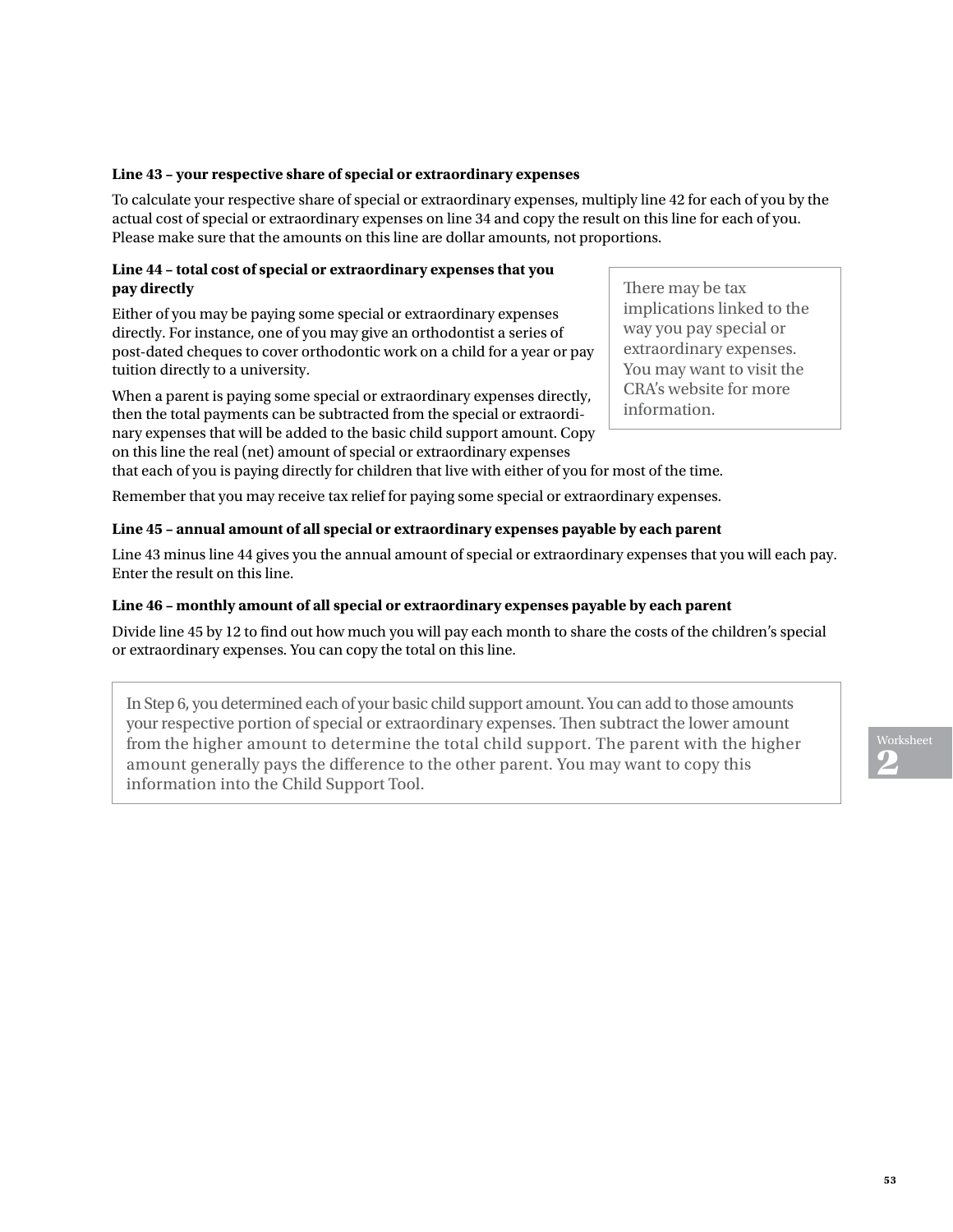# **Worksheet 2: Determine the amount for special or extraordinary expenses**

You can use this Worksheet to help you estimate your share of special or extraordinary expenses to add to your child support amount.

**Note:** not all parts of this worksheet will apply to your situation. You may want to read the line-by-line help to help you fill out the appropriate lines.

For each child, write the total annual amount paid for any of the following expenses. Put the cost per child for each applicable expense in the chart below.

## **Part A: Total annual amount that you both spend on special or extraordinary expenses**

| Special or extraordinary expenses                                                                                                                   | Child A | Child B | Child C | <b>Child D</b> |
|-----------------------------------------------------------------------------------------------------------------------------------------------------|---------|---------|---------|----------------|
| Line 20: Child-care expenses                                                                                                                        |         |         |         |                |
| Line 21: Medical and dental insurance<br>premiums for the child                                                                                     |         |         |         |                |
| Line 22: Health-related expenses                                                                                                                    |         |         |         |                |
| Line 23: Extraordinary expenses for primary<br>or secondary education                                                                               |         |         |         |                |
| Line 24: Post-secondary education expenses                                                                                                          |         |         |         |                |
| Line 25: Extraordinary expenses for<br>extracurricular activities                                                                                   |         |         |         |                |
| Line 26: Total annual amounts of special or<br>extraordinary expenses spent on each child<br>(add lines 20 to 25 in each column)                    |         |         |         |                |
| Line 27: Total annual amount spent by both<br>of you on special or extraordinary expenses<br>for all children<br>(add line 26 for child $A,B,C,D$ ) |         |         |         |                |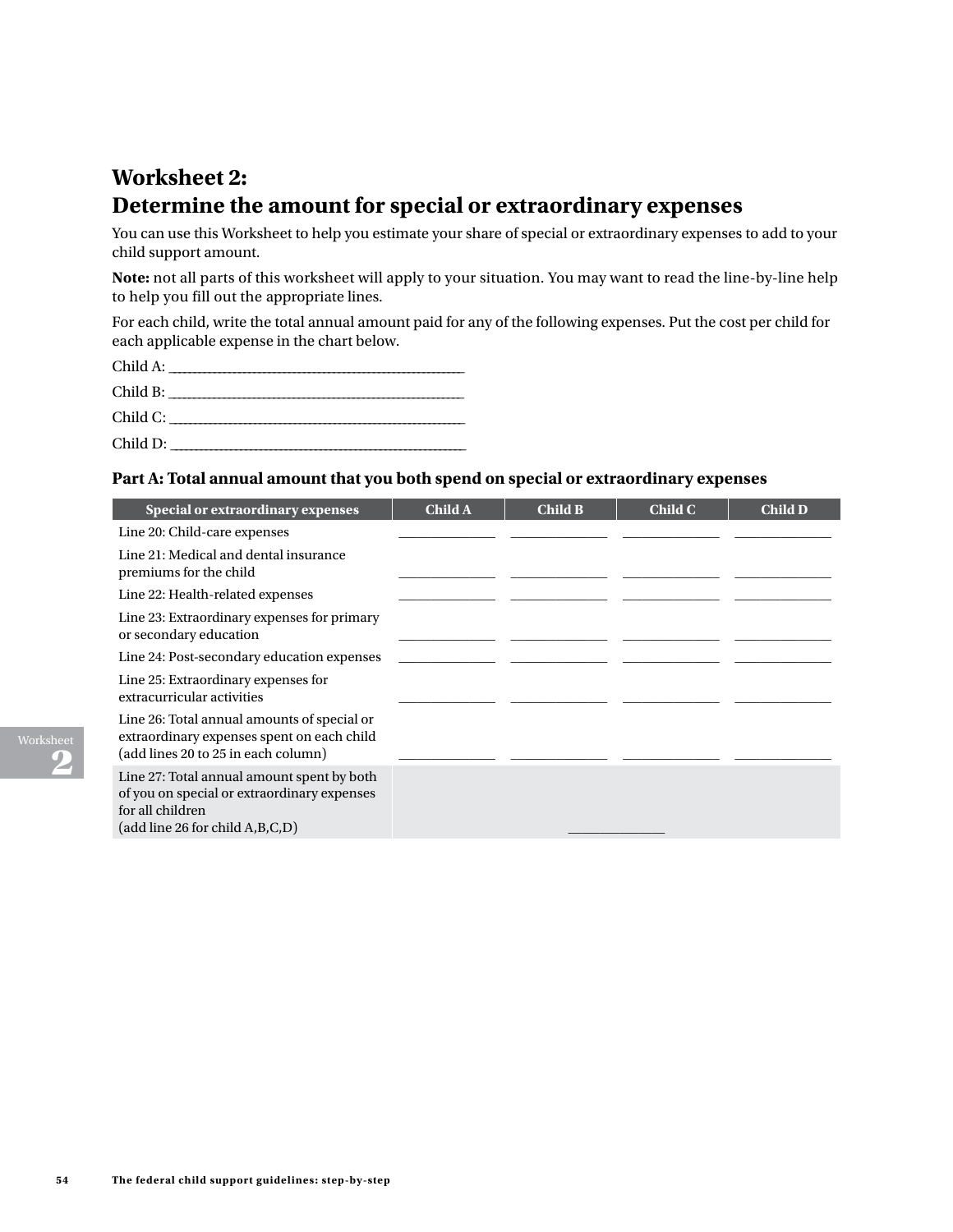## **Part B: Total amount of special or extraordinary expenses that you and the other parent have to share**

|                                                                                                                                                  | <b>Child A</b> | <b>Child B</b> | <b>Child C</b> | Child D |
|--------------------------------------------------------------------------------------------------------------------------------------------------|----------------|----------------|----------------|---------|
| Line 28: Contributions and subsidies from<br>other sources for each child (per year)                                                             |                |                |                |         |
| Line 29: Amounts contributed by child for<br>special or extraordinary expenses (per year)                                                        |                |                |                |         |
| Line 30: Amount received for each child<br>(add lines 28 and 29 in each column)                                                                  |                |                |                |         |
| Line 31: Total amount received for special or<br>extraordinary expenses for all children<br>$(\text{add line } 30 \text{ for child A, B, C, D})$ |                |                |                |         |
| Line 32: Total amount of income tax relief<br>and benefit implications for both parents                                                          |                |                |                |         |
| Line 33: Total amount to help pay for special<br>or extraordinary expenses<br>(add lines 31 and 32)                                              |                |                |                |         |
| Line 34: Total amount of special or extraordi-<br>nary expenses that you have to share<br>(line 27 minus line 33)                                |                |                |                |         |

Worksheet 2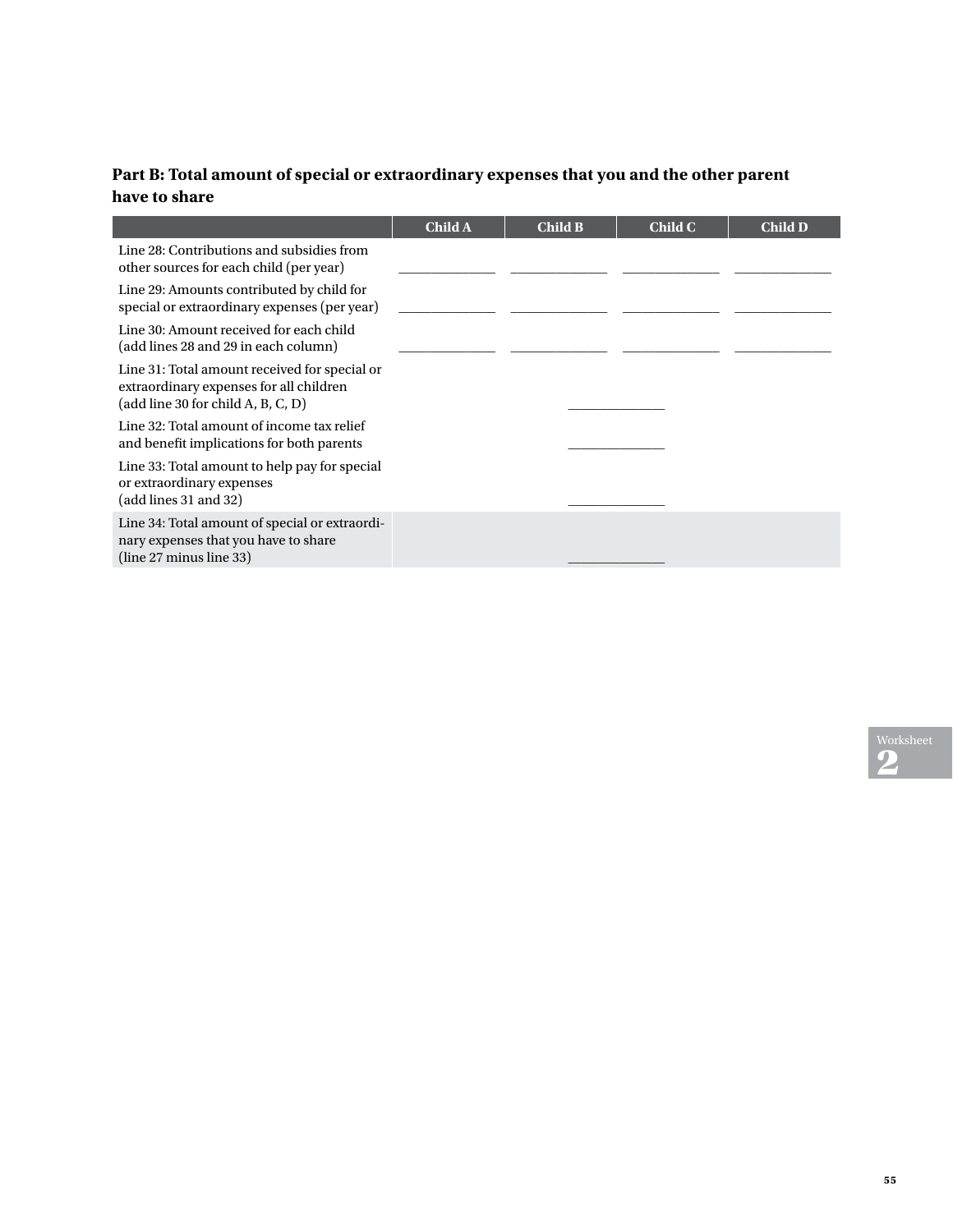## **Part C: Sole custody – paying parent's share of special or extraordinary expenses**

**Note:** part C uses the terms "paying parent" and "receiving parent": **paying parent** means the parent who will be paying child support; **receiving parent** means the one who will be receiving child support. These terms can apply to either of you.

The paying parent is: \_\_\_\_\_\_\_\_\_\_\_\_\_\_\_\_\_\_\_\_\_\_\_\_\_\_\_\_\_\_\_\_\_\_\_\_\_\_\_\_\_\_\_\_\_\_\_\_\_\_\_\_\_\_\_\_\_\_\_

| The receiving parent is: |  |
|--------------------------|--|
|--------------------------|--|

|                                                                                                                                                                                                     | <b>Paying parent</b> | <b>Receiving parent</b> |
|-----------------------------------------------------------------------------------------------------------------------------------------------------------------------------------------------------|----------------------|-------------------------|
| Line 35: Annual income<br>(from Worksheet 1, line 19)                                                                                                                                               |                      |                         |
| <b>Additions</b>                                                                                                                                                                                    |                      |                         |
| Line 36: UCCB received for children for whom you are requesting special<br>or extraordinary expenses                                                                                                |                      |                         |
| Line 37: Spousal support received from the other parent                                                                                                                                             |                      |                         |
| Line 38: Annual income before deduction<br>(add lines 35, 36 and 37 in each column)                                                                                                                 |                      |                         |
| <b>Deduction</b>                                                                                                                                                                                    |                      |                         |
| Line 39: Spousal support paid to the other parent                                                                                                                                                   |                      |                         |
| Line 40: Annual income after deduction<br>(line 38 minus line 39 in each column)                                                                                                                    |                      |                         |
| Line 41: Your combined total annual income for purposes of sharing<br>special or extraordinary expenses<br>(add lines 40 for the paying parent and the receiving parent)                            |                      |                         |
| Line 42: Your respective proportion of total annual income<br>(divide line 40 by line 41 in each column - the result will usually be in<br>decimal form $-$ e.g. 0.66.)                             |                      |                         |
| Line 43: Your respective share of special or extraordinary expenses<br>(multiply line 34 by line 42 in each column)                                                                                 |                      |                         |
| Line 44: Cost of special or extraordinary expenses paid directly by paying<br>parent (if applicable)                                                                                                |                      |                         |
| Line 45: Annual amount of all special or extraordinary expenses payable<br>by the paying parent<br>(line 43 minus line 44)                                                                          |                      |                         |
| Line 46: Monthly amount of all special or extraordinary expenses<br>payable by the paying parent<br>(divide line 45 by 12)<br>Note: this amount is added to the basic monthly child support amount. |                      |                         |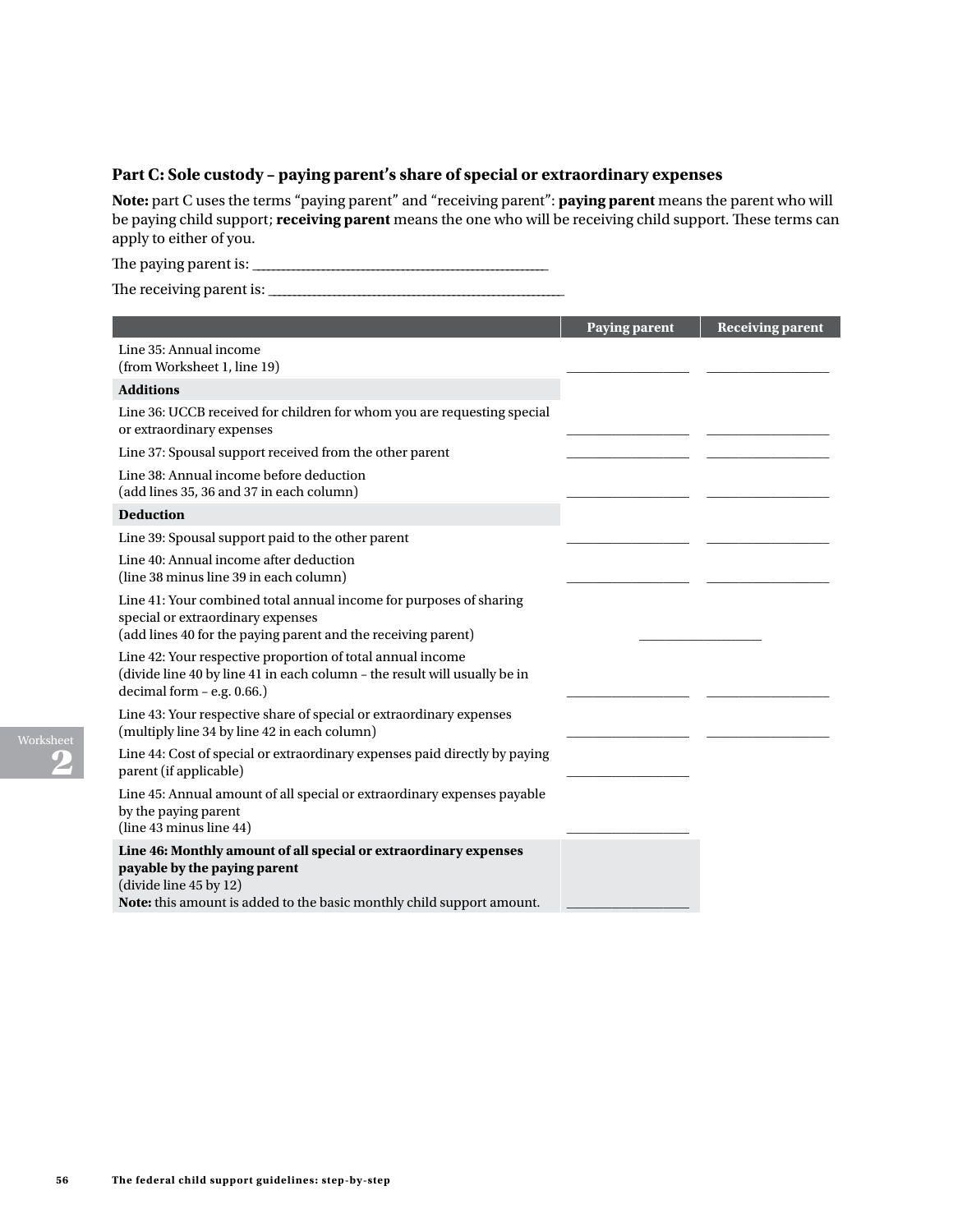## **Part D: Split custody – your respective share of special or extraordinary expenses**

**Note:** part D uses the terms **parent A** and **parent B** to help both of you keep track of your information. These terms could apply to either of you. Just make sure you use the same term for the same parent all the way through.

Parent A is:

Parent B is: \_\_\_\_\_\_\_\_\_\_\_\_\_\_\_\_\_\_\_\_\_\_\_\_\_\_\_\_\_\_\_\_\_\_\_\_\_\_\_\_\_\_\_\_\_\_\_\_\_\_\_\_\_\_\_\_\_\_\_

|                                                                                                                                                                                                                 | <b>Parent A</b> | <b>Parent B</b> |
|-----------------------------------------------------------------------------------------------------------------------------------------------------------------------------------------------------------------|-----------------|-----------------|
| Line 35: Annual income<br>(from Worksheet 1, line 19)                                                                                                                                                           |                 |                 |
| <b>Additions</b>                                                                                                                                                                                                |                 |                 |
| Line 36: UCCB received for children for whom special or extraordinary<br>expenses are requested                                                                                                                 |                 |                 |
| Line 37: Spousal support received from the other parent                                                                                                                                                         |                 |                 |
| Line 38: Annual income before deduction<br>(add lines 35, 36 and 37 in each column)                                                                                                                             |                 |                 |
| <b>Deduction</b>                                                                                                                                                                                                |                 |                 |
| Line 39: Spousal support paid to the other parent                                                                                                                                                               |                 |                 |
| Line 40: Annual income after deduction<br>(line 38 minus line 39 in each column)                                                                                                                                |                 |                 |
| Line 41: Your combined total annual income for purposes of sharing<br>special or extraordinary expenses<br>(add lines 40 for parent A and parent B)                                                             |                 |                 |
| Line 42: Your respective proportion of total annual income<br>(for parent A: divide line 40 by line 41 and for parent B: divide line 40 by<br>line 41. The result will usually be in decimal form - e.g. 0.66.) |                 |                 |
| Line 43: Your respective share of special or extraordinary expenses<br>(multiply line 34 by line 42 in each column)                                                                                             |                 |                 |
| Line 44: Total cost of special or extraordinary expenses that you pay<br>directly (if applicable)                                                                                                               |                 |                 |
| Line 45: Annual amount of all special or extraordinary expenses payable<br>by each parent<br>(line 43 minus line 44 in each column)                                                                             |                 |                 |
| Line 46: Monthly amount of all special or extraordinary expenses<br>payable by each parent<br>(divide line 45 by 12 for each parent)<br>Note: this amount is added to the basic monthly child support amount.   |                 |                 |

Worksheet 2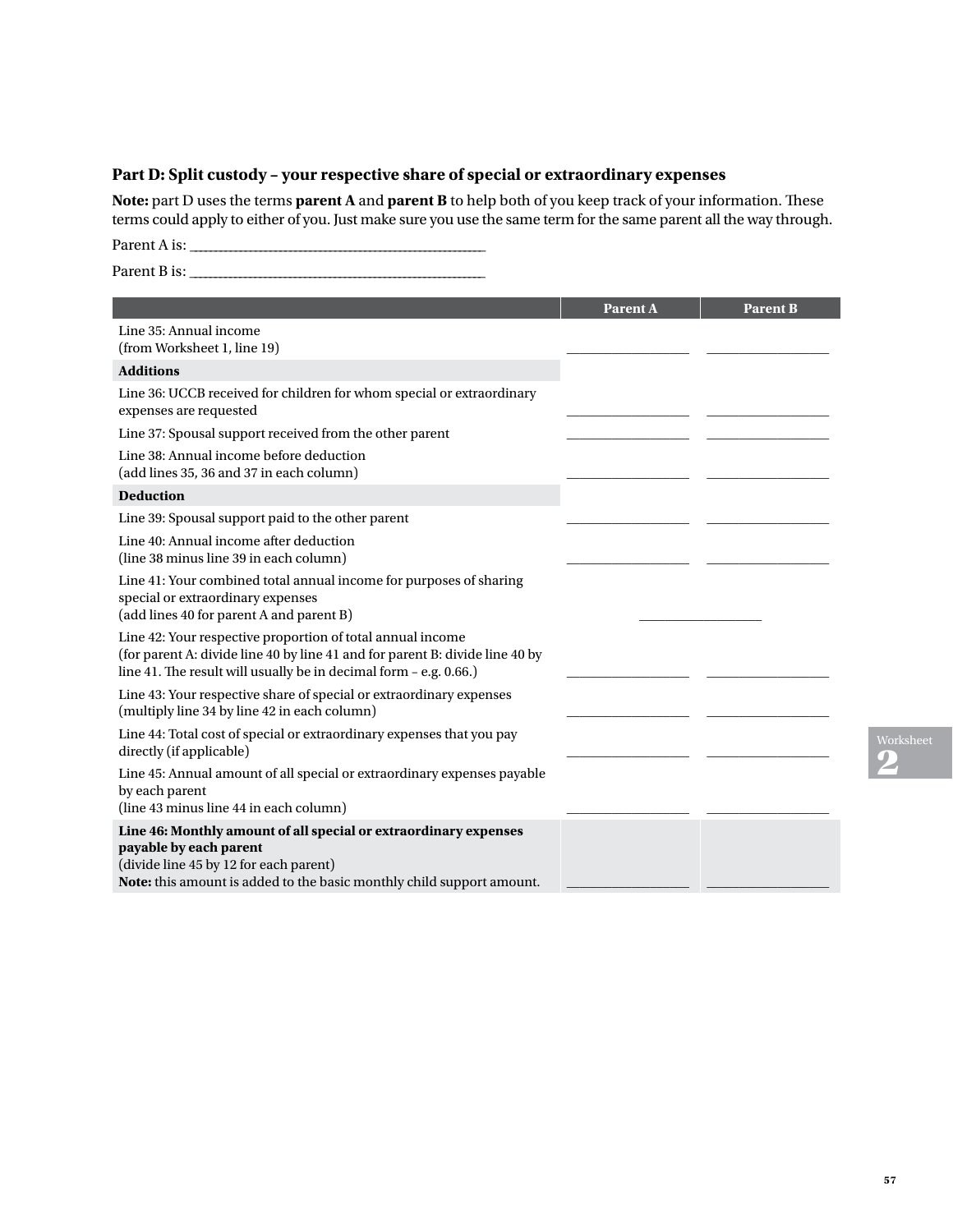## Worksheet 3

# Worksheet 3: Compare households' standards of living

## **Line-by-line help**

s indicated in Step 8, either of you can ask for a change in the child support amount if the amount would  $A<sub>create</sub>$  undue hardship for you or for a child.

To determine undue hardship under the *Federal Child Support Guidelines*, you need to compare the standards of living in both households. To do this, you need to:

- 1. calculate the income of every member of both households;
- 2. adjust each person's income according to the rules set out in the Federal Guidelines; and

Undue hardship refers to excessive financial difficulties.

3. calculate the household income ratio.

A claim for undue hardship can only be accepted if the parent making the claim can show that their household's standard of living is not higher than the standard of living in the household of the other parent.

You can use Worksheet 1 to calculate the income of each member of your household. But you will probably need to make some adjustments to those incomes for undue hardship purposes. This is because the objective of the undue hardship test is to give a complete and accurate picture of the standard of living for each household. Worksheet 3 will help you make those adjustments and calculate the household income ratio.

Remember, Worksheet 3 provides one way to calculate the standards of living for the two households. You may decide to use another way to compare the standards of living of your households if you think it is more appropriate in your circumstances.

## **Have your information ready**

Since the comparison of your households' standards of living is based largely on income, have on hand the same income information and/or documents that you needed to calculate your income in Worksheet 1. A completed Worksheet 1 for each of you, as well as for any other income earning member of your household will be important for your calculations.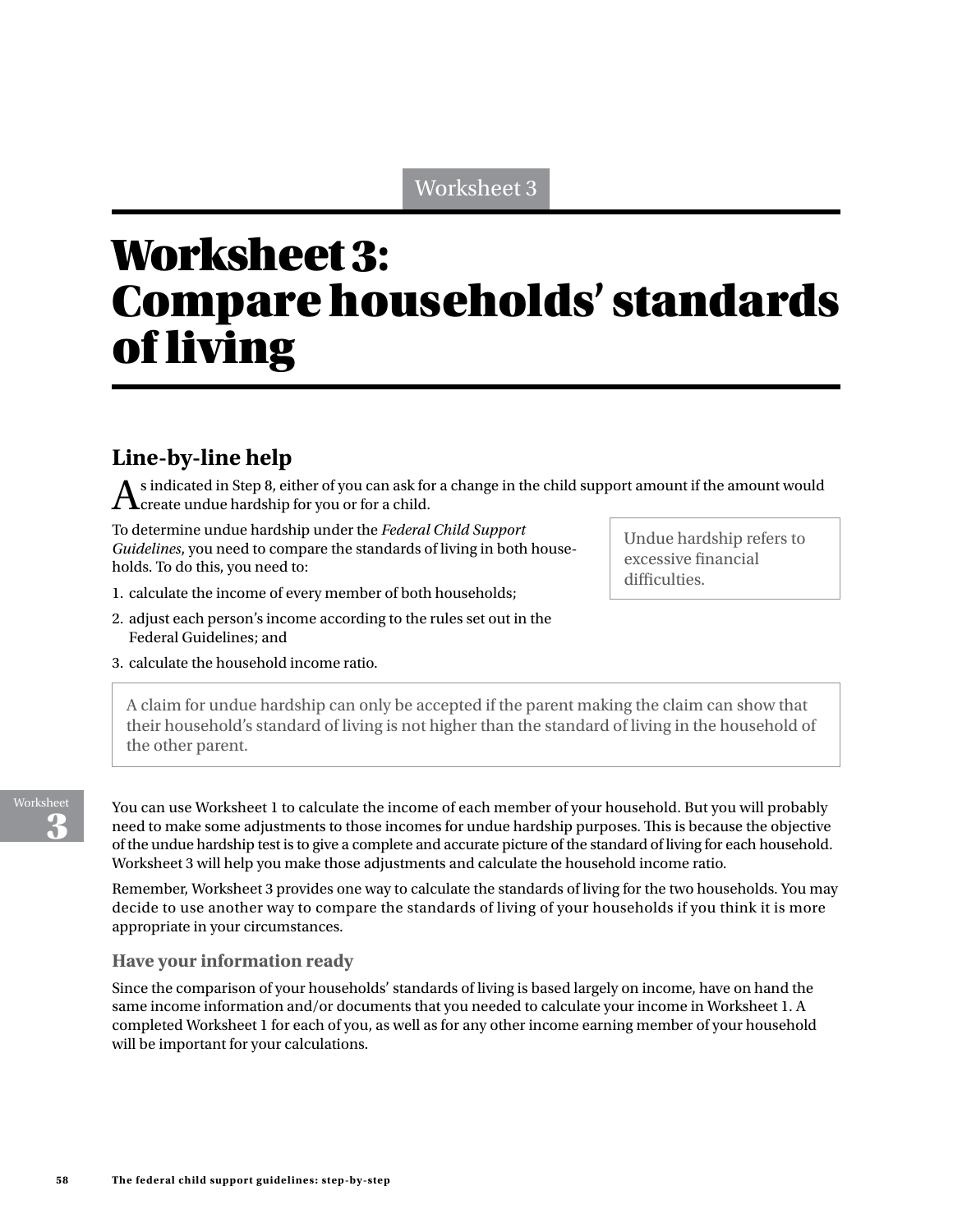**How to use this worksheet**

This worksheet uses the terms **parent A** and **parent B** to help both of you keep track of your information. These terms could apply to either of you.There are two parts to Worksheet 3. You can use part A for parent A's household and part B for parent B's household. These terms could apply to either of you. Just make sure you use the same term for the same parent all the way through.

Not all lines will apply to your situation. You can just skip those. Parts A and B each have separate columns that you can use for each member of the household. If there are more than three income earners in either household, you can print off another copy of Worksheet 3 and attach the two together.

**Annual income for undue hardship purposes**

## **Line 47 – annual income**

Copy on this line the annual income from line 19 on Worksheet 1 for each income-earning member of your household. Use a separate column for each household member.

## **Line 48 – Universal Child Care Benefit (UCCB)**

Enter on this line the amount of UCCB that any member of your household received for any child, if deducted on line 4 of Worksheet 1.

## **Line 49 – spousal support received from the other parent**

If you receive spousal support from the other parent, put the amount here. You can find this amount on line 3 of Worksheet 1.

## **Line 50 – federal taxes payable**

If your most recent return or notice of assessment represents an accurate and up-to-date report on current income, deductions and credits, enter the amount of federal tax payable from line 420 of your return or notice of assessment on this line.

If your income, deductions or credits have changed since your last return was filed and assessed, you will need to calculate the revised amount of federal taxes payable. This can be done by filling in the revised income, deductions and credit amounts on a return. (You do not need to send this return to anyone. It is just to help you with these calculations.)

This will help you calculate the amounts to enter on lines 50 and 51. Use pay slips or other income records to update the income amount to use for the tax return.

When you have completed this return, enter the amount appearing on line 420 of the return on this line.

**Note:** The figure on line 420 of the return does not apply to Quebec residents. Refer to the *[General Income Tax](http://www.cra-arc.gc.ca/formspubs/menu-eng.html)  [and Benefit Guide](http://www.cra-arc.gc.ca/formspubs/menu-eng.html)* for information on how to calculate actual federal taxes payable. For example, consider how the Quebec abatement will affect federal taxes.

## **Line 51 – provincial or territorial taxes payable**

Enter the amount of provincial or territorial taxes payable from line 428 of your return on this line.

**Note:** The figure on line 428 of the return does not apply to most Quebec residents. Refer to the Quebec income tax return (and, if applicable, line 428 on the return) to calculate actual provincial taxes payable. Please review the notes for line 50 about using the most up-to-date income information.

## **Line 52 – EI premiums payable**

Enter the amount of premiums paid under the *[Employment Insurance Act](http://www.cra-arc.gc.ca/tx/hm/menu-eng.html)* from line 312 of Schedule 1 of your return (from Box 18 on all T4 slips) on this line of the worksheet. Please review the notes for line 50 about using the most up-to-date information.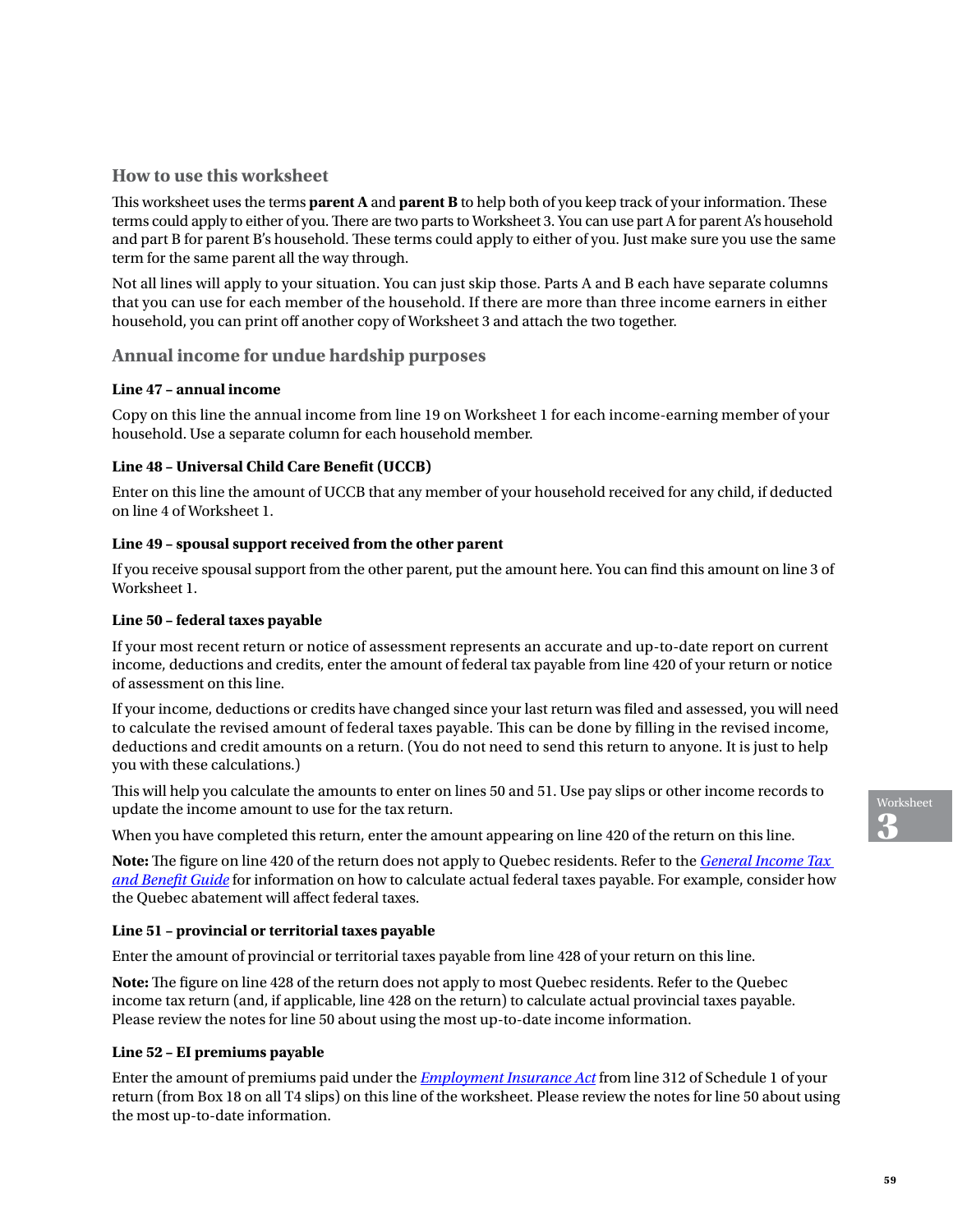## **Line 53 – CPP and QPP premiums payable**

Write the amount of contributions made to the Canada Pension Plan and Quebec Pension Plan from lines 308 and 310 of Schedule 1 of your return (from Box 16 and Box 17 on all T4 slips and in accordance with Schedule 8 of your return) on this line. Please review the notes for line 50 about using the most up-to-date information.

## **Line 54 – total taxes and premium payable**

Add lines 50, 51, 52 and 53 and enter the total on this line, for each applicable column.

## **Line 55 – annual income to compare standards of living**

Add lines 47, 48, 49 and subtract line 54, then enter the result on this line for each applicable column.

**Adjustments to annual income to compare standards of living**

## **Deductions**

## **Line 56 – annual amount related to undue hardship**

You figured out circumstances causing undue hardship in Step 8 of this guide. Now, you need to figure out how much those circumstances are costing you annually. Include the amount on this line.

This line applies only to a parent who is claiming undue hardship. It does not apply to other household members.

If both of you are claiming undue hardship, both of you could have an amount on this line, in parts A and B of this worksheet.

Do not include on this line an amount for supporting a second family. The costs for this second family are taken into account in the low-income measures amount that will be included on line 65.

## **Line 57 – annual amount of child support you would pay to the other parent**

This is the basic child support amount that either of you would pay the other under the Federal Guidelines if there were no claim for undue hardship. For the purposes of this line, you must enter the annual amount, not the monthly amount.

**Note:** Line 57 applies only to the parents.

## **Line 58 – annual amount of child and spousal support you and any other household member pay**

This line represents the total amount that you and any other household member pay for child support or spousal support under a court order or written separation agreement.

Do not include any amount if line 56 already includes this support, or if the amount of support includes child support payable for a child for whom the amount on line 57 is calculated.

## **Line 59 – total deductions**

For you, add lines 56, 57 and 58, and enterthe total on this line. For any other household member, copy the amount from line 58 to this line.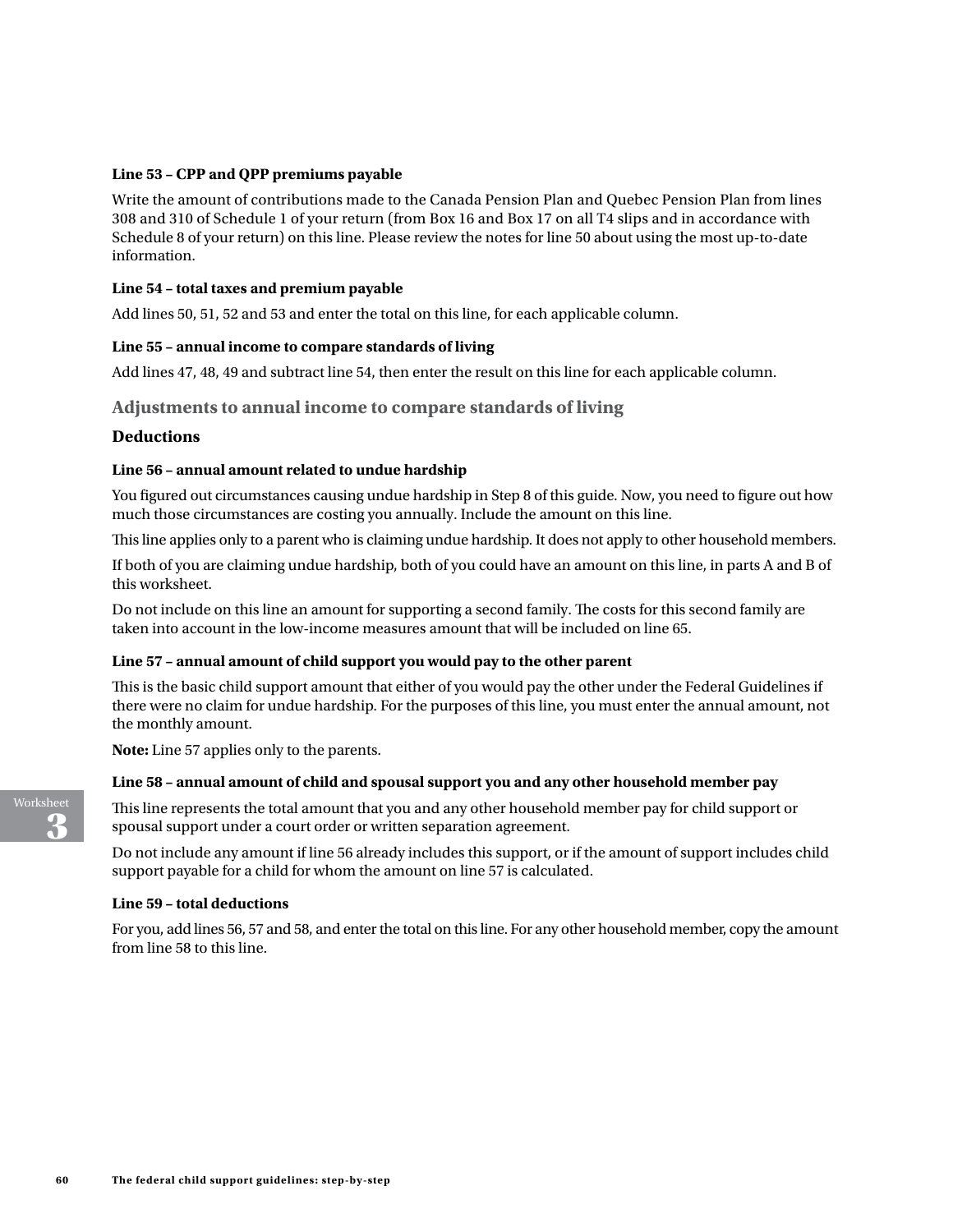## **Additions**

## **Line 60 – annual amount of child support you would receive from the other parent**

This is the amount that you would receive from the other parent under the Federal Guidelines if there were no undue hardship claim. Forthe purposes of this line, be sure you enterthe annual amount, not the monthly amount.

## **Line 61 – annual amount of child support received by you or any other household member for another child**

Enter the annual amount that you and any other household members receive for child support under a court order or a written separation agreement. Do not enter an amount for any children who are included in the amount on line 60.

## **Line 62 – total additions**

For you, add lines 60 and 61 and write the total on this line. For any other household member, copy the amount from line 61 to this line.

**Calculate the household income ratio**

## **Line 63 – adjusted annual income to compare standards of living**

Before comparing standards of living, you need to adjust annual income. To do so, subtract line 59 from line 55 and add line 62. Write the result for each of you on this line in the applicable column.

## **Line 64 – total annual income for all household members**

Add the amounts on line 63 for each member of the household and copy the total on this line. This line shows the total amount of adjusted annual income for all members of a household.

Before you compare standards of living, you must take into account this total amount of adjusted annual income in relation to the size of your household.

## **Line 65 – low-income measures amount**

The Federal Guidelines provide a low-income measures chart (with figures from Statistics Canada) that gives the minimum after-tax cost to run a household, according to the number of adults and children. You will need to determine the low-income measure amount for both households. To do so:

1. Figure out the total number of adults and children in each household. You have to count all the adults and children in the household, even if they have no income.

For example:

- parent A's household: two children and one adult;
- parent B's household: three children and two adults.
- 2. For parent A: find the appropriate line in the low-income measures chart for that parent's household size and write the corresponding amount on this line 65 in part A.

Since parent A's household has two children and one adult member, you would look under the heading "Three persons, 1 adult and 2 children" and write \$17,649 on line 65.

## 3. For parent B: do the same to find the appropriate line in the low-income measures chart for that parent's household size and write the corresponding amount on this line 65 in part B.

Since parent B's household has two children and two adult members, you would look under the heading "Four persons, 2 adult and 2 children" and write \$20,764 on line 65.

Worksheet 3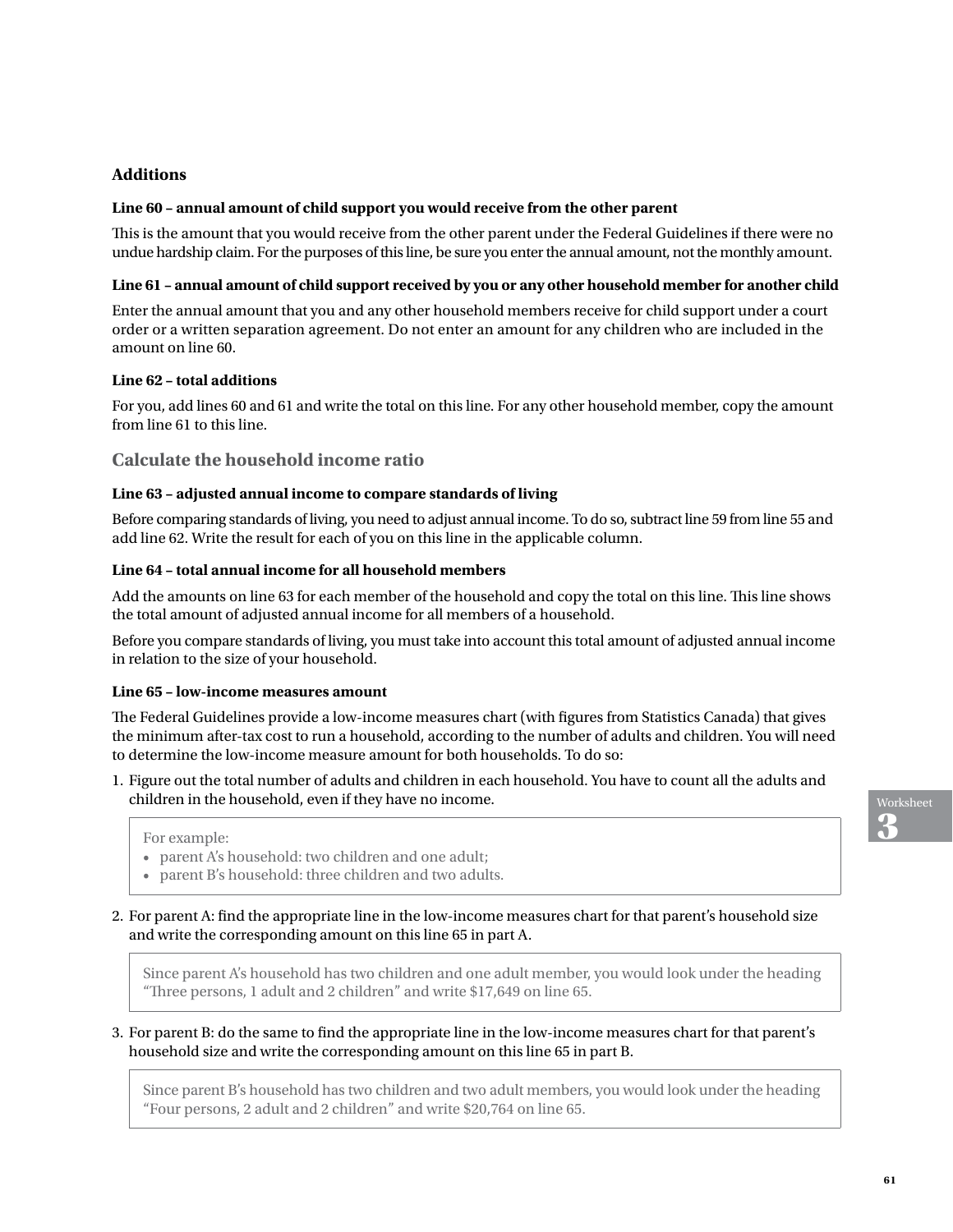## **Line 66 – household income ratio**

In parts A and B, divide line 64 by line 65 and write the result on this line.

The household with the smaller number on line 66 is the household with the lower standard of living. For example if the standard of living of parent A's household is 1.33 and the standard of living of parent B's household is 1.55, the first household has the lower standard of living.

If the parent claiming undue hardship lives in the household with the higher standard of living, the child support cannot be changed.

If the parent claiming undue hardship lives in the household with the lower standard of living and the other parent or the judge agrees that there is undue hardship, then the parents or the judge can change the child support amount that would otherwise be payable under the Federal Guidelines.

| <b>Low-income Measures</b> |                                      |                         |                                      |  |
|----------------------------|--------------------------------------|-------------------------|--------------------------------------|--|
| <b>Household Size</b>      | Low-income<br><b>Measures Amount</b> | <b>Household Size</b>   | Low-income<br><b>Measures Amount</b> |  |
| One person                 |                                      | <b>Two persons</b>      |                                      |  |
| 1 adult                    | \$10,382                             | 2 adults                | \$14,535                             |  |
|                            |                                      | 1 adult and 1 child     | \$14,535                             |  |
| Three persons              |                                      | <b>Four persons</b>     |                                      |  |
| 3 adults                   | \$18,688                             | 4 adults                | \$22,840                             |  |
| 2 adults and 1 child       | \$17,649                             | 3 adults and 1 child    | \$21,802                             |  |
| 1 adult and 2 children     | \$17,649                             | 2 adults and 2 children | \$20,764                             |  |
|                            |                                      | 1 adult and 3 children  | \$20,764                             |  |
| <b>Five persons</b>        |                                      | Six persons             |                                      |  |
| 5 adults                   | \$26,993                             | 6 adults                | \$31,145                             |  |
| 4 adults and 1 child       | \$25,955                             | 5 adults and 1 child    | \$30,108                             |  |
| 3 adults and 2 children    | \$24,917                             | 4 adults and 2 children | \$29,070                             |  |
| 2 adults and 3 children    | \$23,879                             | 3 adults and 3 children | \$28,031                             |  |
| 1 adult and 4 children     | \$23,879                             | 2 adults and 4 children | \$26,993                             |  |
|                            |                                      | 1 adult and 5 children  | \$26,993                             |  |
| <b>Seven persons</b>       |                                      | <b>Eight persons</b>    |                                      |  |
| 7 adults                   | \$34,261                             | 8 adults                | \$38,413                             |  |
| 6 adults and 1 child       | \$33,222                             | 7 adults and 1 child    | \$37,375                             |  |
| 5 adults and 2 children    | \$32,184                             | 6 adults and 2 children | \$36,337                             |  |
| 4 adults and 3 children    | \$31,146                             | 5 adults and 3 children | \$35,299                             |  |
| 3 adults and 4 children    | \$30,108                             | 4 adults and 4 children | \$34,261                             |  |
| 2 adults and 5 children    | \$29,070                             | 3 adults and 5 children | \$33,222                             |  |
| 1 adult and 6 children     | \$29,070                             | 2 adults and 6 children | \$32,184                             |  |
|                            |                                      | 1 adult and 7 children  | \$32,184                             |  |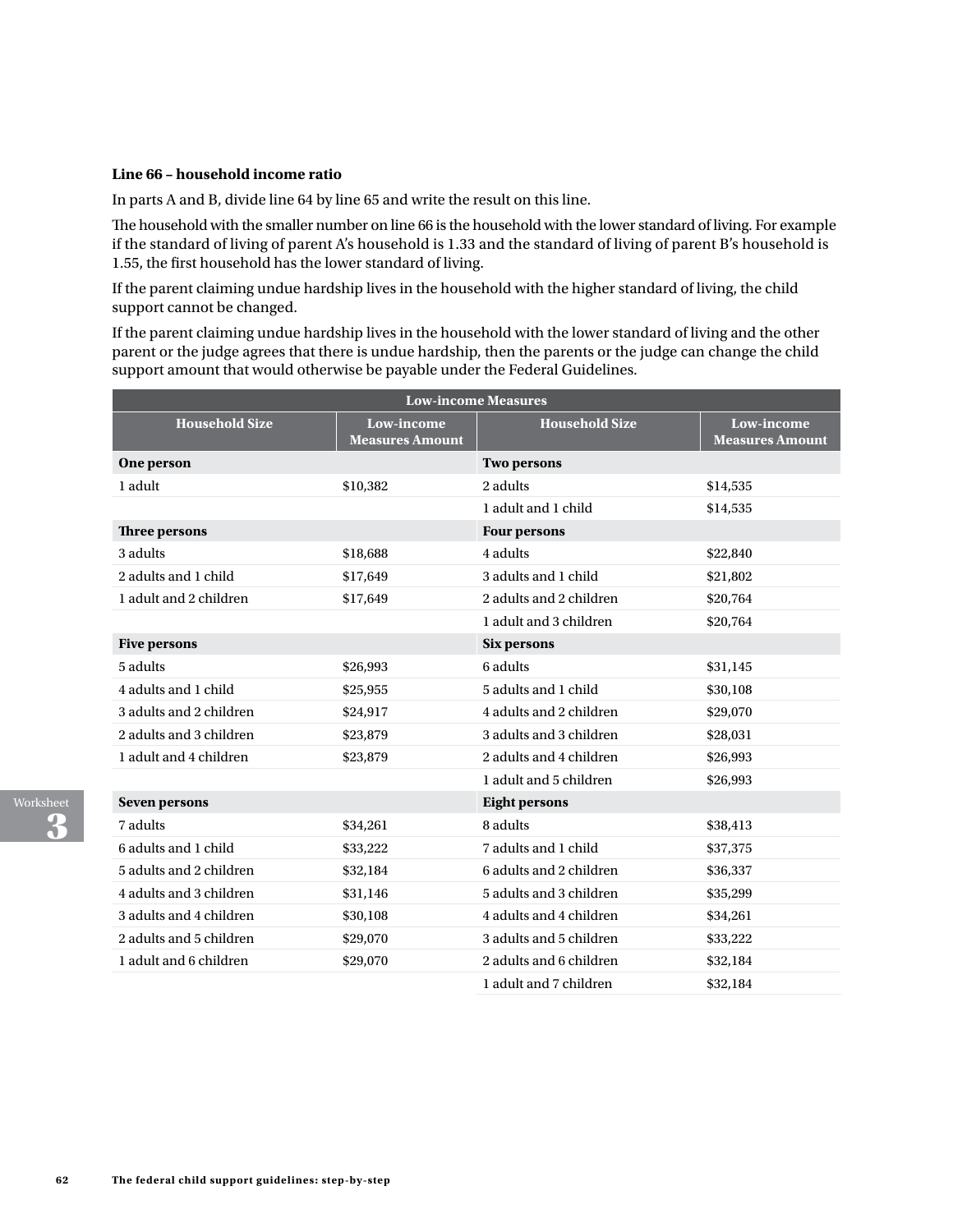# **Worksheet 3: Compare households' standards of living**

You can use this worksheet to help you compare your households' standards of living if there is a claim for undue hardship. It is possible that not all parts of this worksheet will apply to your situation.

You can use the line-by-line help to help you fill out this worksheet.

**Note:** This worksheet uses the terms **parent A** and **parent B** to help both of you keep track of your information. These terms could apply to either of you.

Parent A is: \_\_\_\_\_\_\_\_\_\_\_\_\_\_\_\_\_\_\_\_\_\_\_\_\_\_\_\_\_\_\_\_\_\_\_\_\_\_\_\_\_\_\_\_\_\_\_\_\_\_\_\_\_\_\_\_\_\_\_

Parent B is: \_\_\_\_\_\_\_\_\_\_\_\_\_\_\_\_\_\_\_\_\_\_\_\_\_\_\_\_\_\_\_\_\_\_\_\_\_\_\_\_\_\_\_\_\_\_\_\_\_\_\_\_\_\_\_\_\_\_\_

## **Part A: Establish the household standard of living for parent A's household**

|                                                                                                                                            | Parent A | <b>Other house-</b><br>hold member<br>(if any)<br>Name: | <b>Other house-</b><br>hold member<br>(if any)<br>Name: |
|--------------------------------------------------------------------------------------------------------------------------------------------|----------|---------------------------------------------------------|---------------------------------------------------------|
| Line 47: Annual income<br>(from Worksheet 1, line 19)                                                                                      |          |                                                         |                                                         |
| Line 48: Universal Child Care Benefit (UCCB), if deducted on<br>Worksheet 1. line 3                                                        |          |                                                         |                                                         |
| Line 49: Spousal support received from the other parent                                                                                    |          |                                                         |                                                         |
| Line 50: Federal taxes payable                                                                                                             |          |                                                         |                                                         |
| Line 51: Provincial or territorial taxes payable                                                                                           |          |                                                         |                                                         |
| Line 52: EI premiums payable                                                                                                               |          |                                                         |                                                         |
| Line 53: CPP and QPP premiums payable                                                                                                      |          |                                                         |                                                         |
| Line 54: Total taxes and premiums payable<br>(add lines 50, 51, 52 and 53)                                                                 |          |                                                         |                                                         |
| Line 55: Annual income to compare standards of living<br>(add lines 47, 48, 49 and deduct line 54)                                         |          |                                                         |                                                         |
| Adjustments to annual income to compare standards<br>of living                                                                             |          |                                                         |                                                         |
| <b>Deductions</b>                                                                                                                          |          |                                                         |                                                         |
| Line 56: Annual amount related to undue hardship (parent A)                                                                                |          |                                                         |                                                         |
| Line 57: Annual amount of child support you would pay to the<br>other parent                                                               |          |                                                         |                                                         |
| Line 58: Annual amount of child and spousal support you and<br>any other household member pay                                              |          |                                                         |                                                         |
| Line 59: Total deductions<br>(for parent A, add lines 56, 57 and 58. For any other household<br>member copy amount on line 58 to line 59.) |          |                                                         |                                                         |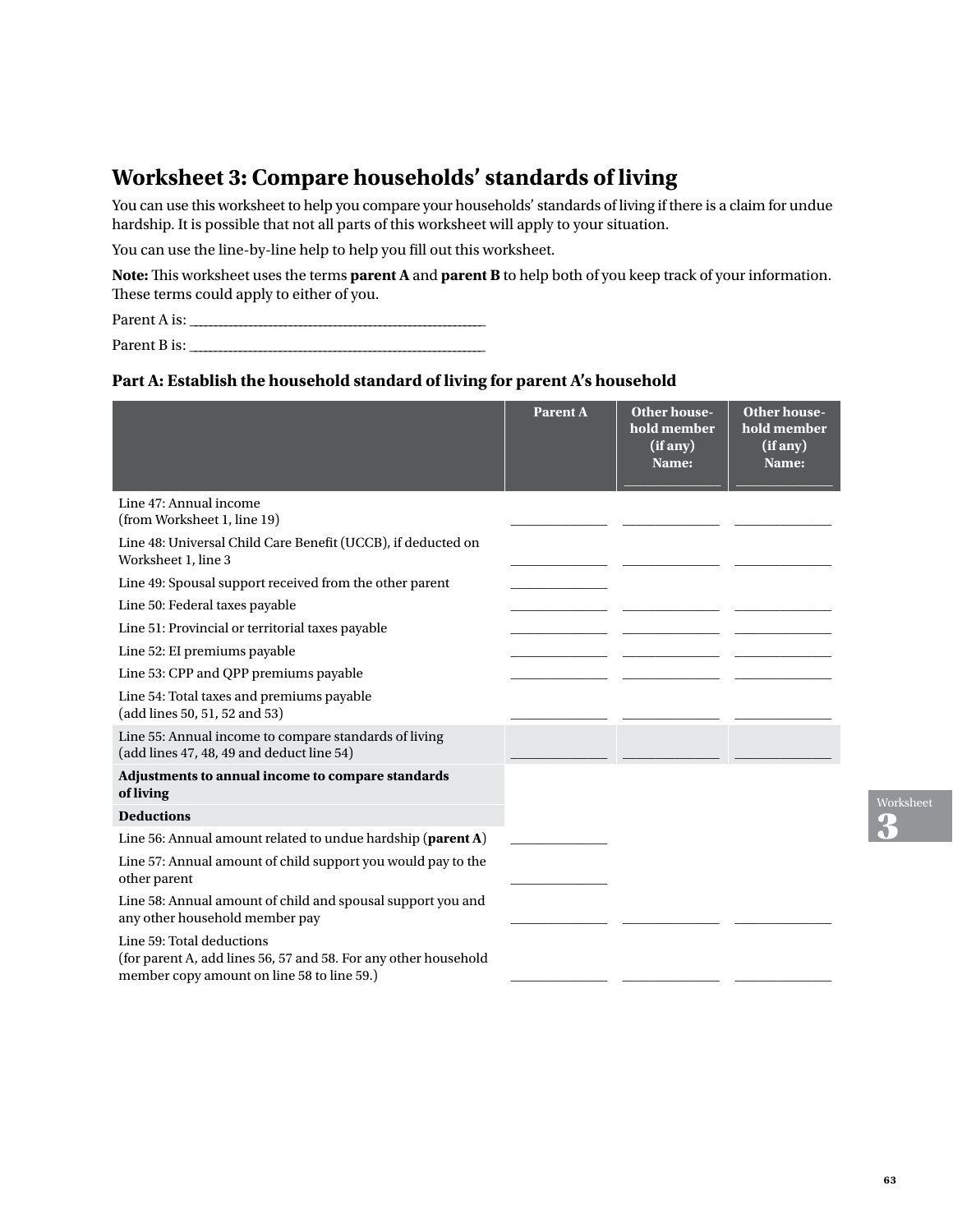## **Additions**

| Line 60: Annual amount of child support you would receive<br>from the other parent                                                    |
|---------------------------------------------------------------------------------------------------------------------------------------|
| Line 61: Annual amount of child support received by you or any<br>other household member for another child                            |
| Line 62: Total additions<br>(for parent A, add lines 60 and 61. For any other household<br>member copy amount on line 61 to line 62.) |
| Calculate household income ratio                                                                                                      |
| Line 63: Adjusted annual income to compare standards of living<br>(line 55 minus line 59 plus line 62)                                |
| Line 64: Total annual income for all members of parent A's<br>household<br>(add line 63 in each column)                               |
| Line 65: Low-income measures amount for parent A's<br>household                                                                       |
| Line 66: Parent A's household income ratio<br>(divide line 64 by line 65)                                                             |

## **Part B: Establish the household standard of living for parent B's household**

|                                                                                                    | <b>Parent B</b> | Other house-<br>hold member<br>(if any)<br>Name: | Other house-<br>hold member<br>(if any)<br>Name: |
|----------------------------------------------------------------------------------------------------|-----------------|--------------------------------------------------|--------------------------------------------------|
| Line 47: Annual income<br>(from Worksheet 1, line 19)                                              |                 |                                                  |                                                  |
| Line 48: Universal Child Care Benefit (UCCB), if deducted on<br>Worksheet 1, line 3                |                 |                                                  |                                                  |
| Line 49: Spousal support received from the other parent                                            |                 |                                                  |                                                  |
| Line 50: Federal taxes payable                                                                     |                 |                                                  |                                                  |
| Line 51: Provincial or territorial taxes payable                                                   |                 |                                                  |                                                  |
| Line 52: EI premiums payable                                                                       |                 |                                                  |                                                  |
| Line 53: CPP and QPP premiums payable                                                              |                 |                                                  |                                                  |
| Line 54: Total taxes and premiums payable<br>(add lines 50, 51, 52 and 53)                         |                 |                                                  |                                                  |
| Line 55: Annual income to compare standards of living<br>(add lines 47, 48, 49 and deduct line 54) |                 |                                                  |                                                  |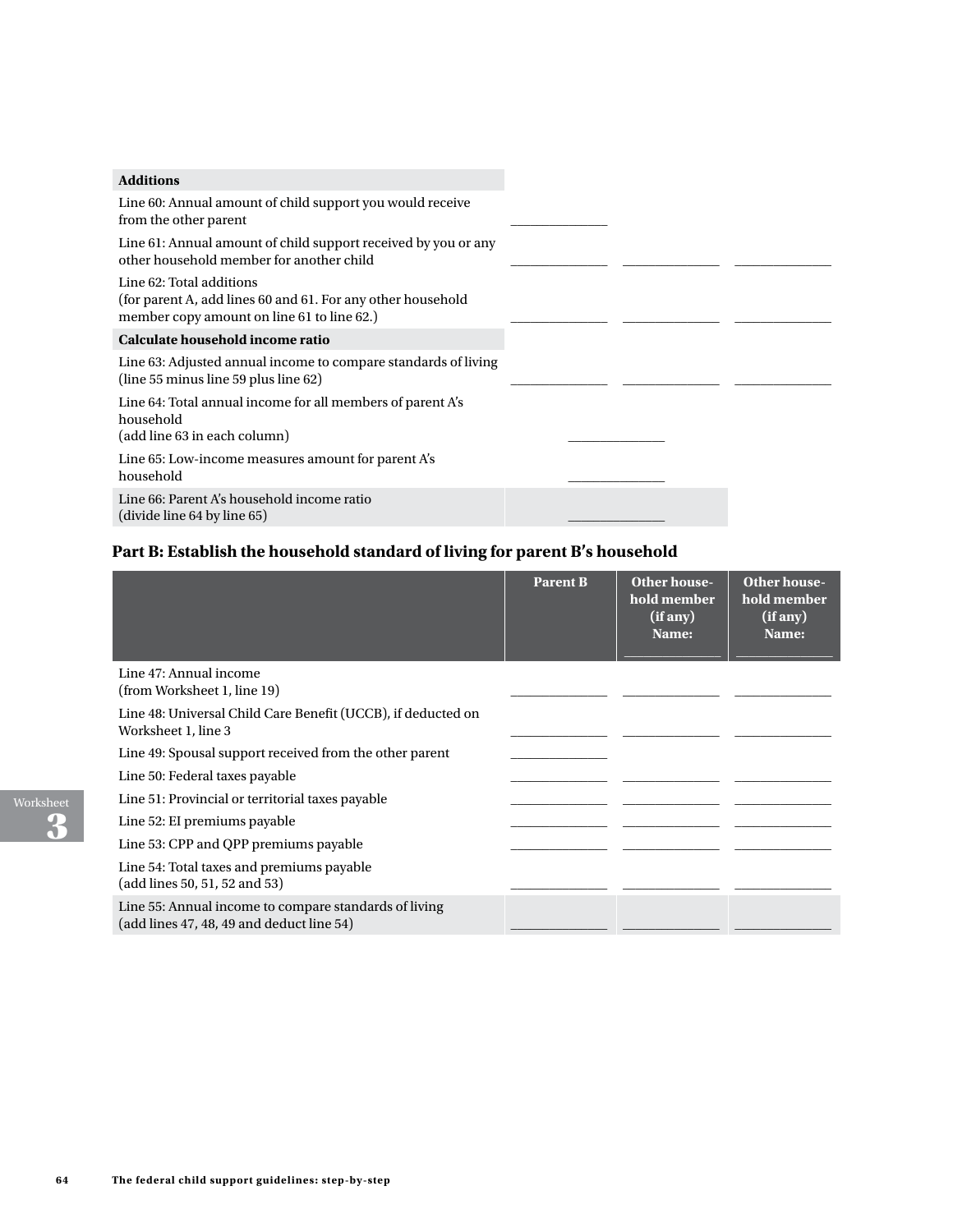| Adjustments to annual income to compare standards<br>of living                                                                             |  |
|--------------------------------------------------------------------------------------------------------------------------------------------|--|
| <b>Deductions</b>                                                                                                                          |  |
| Line 56: Annual amount related to undue hardship (parent B)                                                                                |  |
| Line 57: Annual amount of child support that you would pay to<br>the other parent under the Federal Guidelines                             |  |
| Line 58: Annual amount of child and spousal support you and<br>any other household member pay                                              |  |
| Line 59: Total deductions<br>(for parent B, add lines 56, 57 and 58. For any other household<br>member copy amount on line 58 to line 59.) |  |
| <b>Additions</b>                                                                                                                           |  |
| Line 60: Annual amount of child support you would receive<br>from the other parent under the Federal Guidelines                            |  |
| Line 61: Annual amount of child support received by you or any<br>other household member for another child                                 |  |
| Line 62: Total additions<br>(for parent B, add lines 60 and 61. For any other household<br>member copy amount on line 61 to line 62.)      |  |
| Calculate household income ratio                                                                                                           |  |
| Line 63: Adjusted annual income to compare standards of living<br>(line 55 minus line 59 plus line 62)                                     |  |
| Line 64: Total annual income for all members of parent B's<br>household (add line 63 in each column)                                       |  |
| Line 65: Low-income measures amount for parent B's<br>household                                                                            |  |
| Line 66: Parent B's household income ratio<br>(divide line 64 by line 65)                                                                  |  |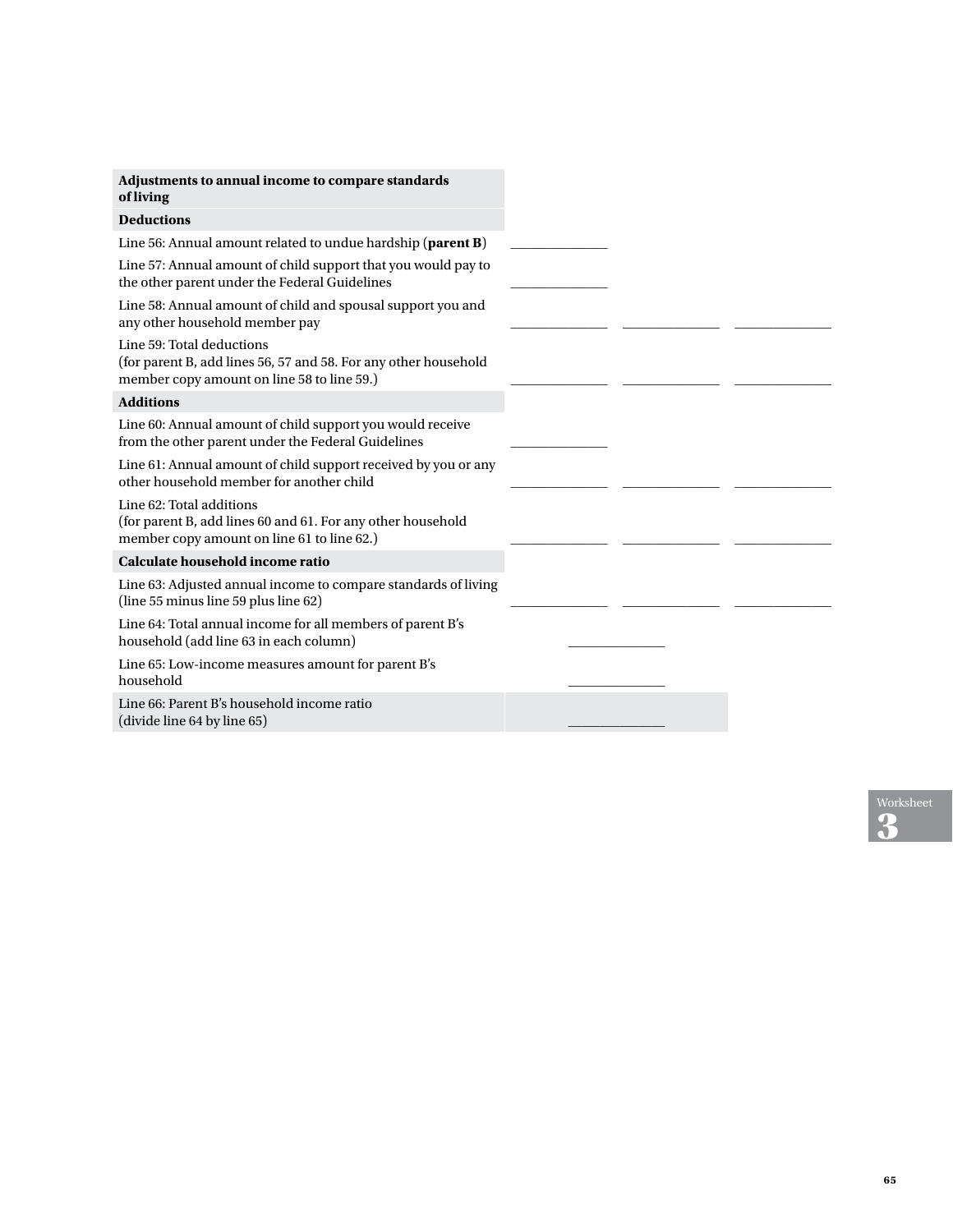# **About the Child Support Tool**

You can use this Child Support Tool to:

- keep a record of your findings and decisions as you go through Steps 1 to 8 of this guide; and
- help you determine what information to include in your agreement.

The tool provides several examples based on information that courts must include in support orders issued under the Federal Guidelines. It also provides examples based on situations that you may want to address.

The tool may not cover all the issues you want to address in your child support agreement. Some examples may not apply to you. It is simply meant to help guide your thinking and discussions. The important thing is to have an agreement that works for your family's unique situation.

You will remember that there are three worksheets in this guide that you can use to help you with some calculations. If you use the worksheets, you can copy your results in this tool. You can also attach a copy of your completed worksheets to the tool. It is a good idea to keep these documents together. This allows you to keep a record of how you arrived at certain results.

Only complete the sections in this tool that apply to your situation. In some sections, there are a number of options to choose from. You may want to check the box that best describes your situation. Feel free to add notes in each section of this tool.

It is a good idea to ask a lawyer to review your agreement before you finalize and sign it. This will help to ensure that you don't miss anything important and that your rights and your children's rights are protected.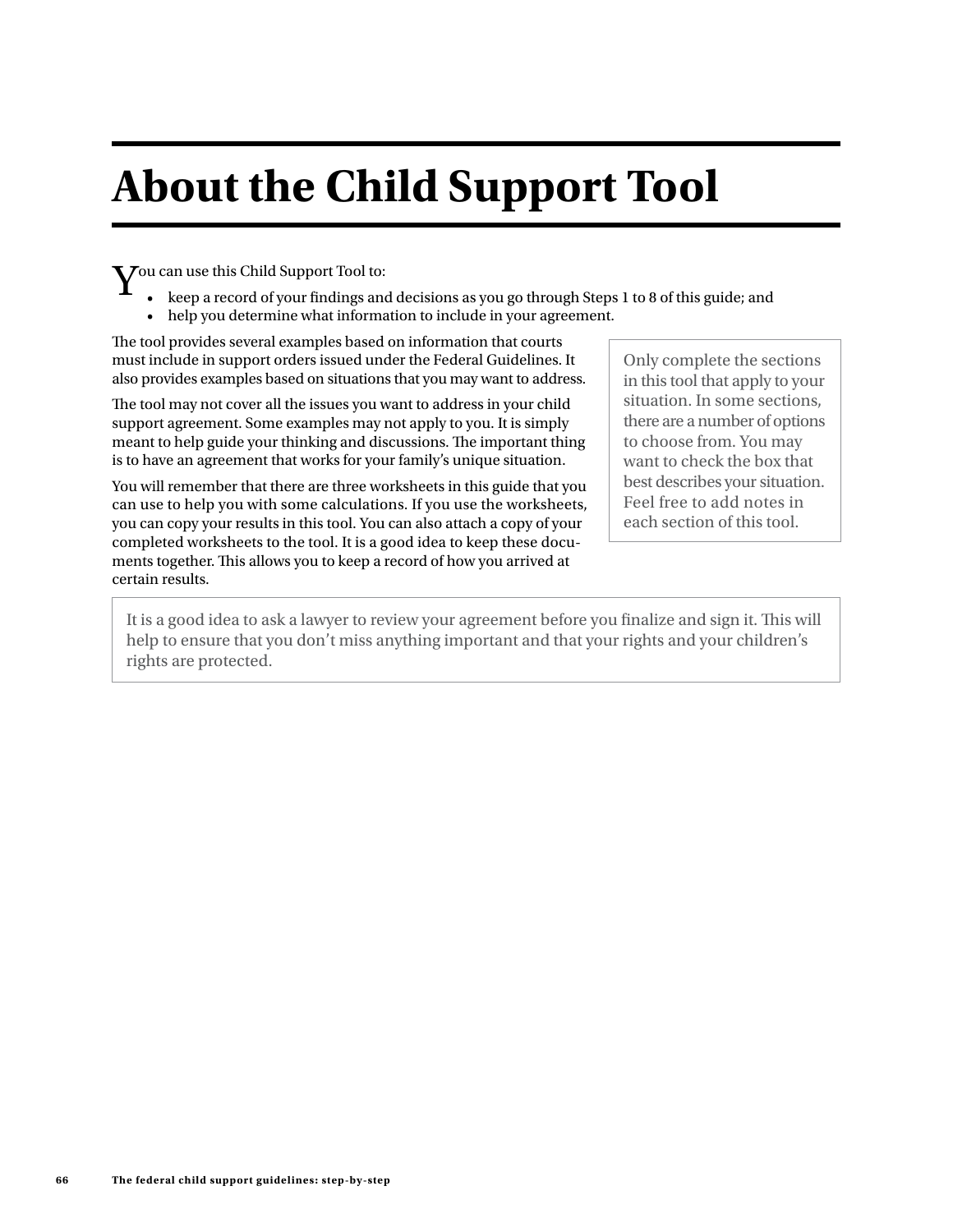# **Child Support Tool**

**DATE:** \_\_\_\_\_\_\_\_\_\_\_\_\_\_\_\_\_\_\_\_\_\_\_\_\_\_\_\_\_\_\_\_\_\_\_\_\_\_\_\_\_\_\_\_\_\_\_\_\_\_\_\_\_\_\_\_\_\_\_

## **1. Names of parents and province or territory of residence**

| Parent $A^T$<br>______ |  |
|------------------------|--|
|------------------------|--|

Province or territory of residence:

Parent B:

Province or territory of residence:

*Notes:* \_\_\_\_\_\_\_\_\_\_\_\_\_\_\_\_\_\_\_\_\_\_\_\_\_\_\_\_\_\_\_\_\_\_\_\_\_\_\_\_\_\_\_\_\_\_\_\_\_\_\_\_\_\_\_\_\_\_\_\_\_\_\_\_\_\_\_\_\_\_\_\_\_\_\_\_\_\_\_\_\_\_\_\_\_\_\_\_\_\_\_\_\_\_\_

## **2. Applicable child support guidelines**

(Refer to Step 1: Determine which guidelines apply)

- □ Federal Guidelines, or
- $\Box$  Provincial or territorial child support guidelines

Specify the province or territory: \_\_\_\_\_\_\_\_\_\_\_\_\_\_\_\_\_\_\_\_\_\_\_\_\_\_\_\_\_\_\_\_\_\_\_\_\_\_\_\_\_\_\_\_\_\_\_\_\_\_\_\_\_\_\_\_\_\_\_

*Notes:* \_\_\_\_\_\_\_\_\_\_\_\_\_\_\_\_\_\_\_\_\_\_\_\_\_\_\_\_\_\_\_\_\_\_\_\_\_\_\_\_\_\_\_\_\_\_\_\_\_\_\_\_\_\_\_\_\_\_\_\_\_\_\_\_\_\_\_\_\_\_\_\_\_\_\_\_\_\_\_\_\_\_\_\_\_\_\_\_\_\_\_\_\_\_\_

## **3. Name and birth date of each child for whom child support will be paid**

(Refer to Step 2: Determine the number of children requiring support)

Include the names and birth dates of each child you will be supporting and identify how they are treated for child support purposes. If you have more than four children to support, add lines at the end of this section.

 $\_$  , and the set of the set of the set of the set of the set of the set of the set of the set of the set of the set of the set of the set of the set of the set of the set of the set of the set of the set of the set of th

\_\_\_\_\_\_\_\_\_\_\_\_\_\_\_\_\_\_\_\_\_\_\_\_\_\_\_\_\_\_\_\_\_\_\_\_\_\_\_\_\_\_\_\_\_\_\_\_\_\_\_\_\_\_\_\_\_\_\_\_\_\_\_\_\_\_\_\_\_\_\_\_\_\_\_\_\_\_\_\_\_\_\_\_\_\_\_\_\_\_\_\_\_\_\_\_\_\_\_\_\_

| Name:                                       | Birth Date: |
|---------------------------------------------|-------------|
| This child is under the age of majority; or |             |

- $\Box$  This child is at or over the age of majority and:
	- $\Box$  we will treat this child as a child under the age of majority for calculating support; or
	- $\Box$  we will look at the child's needs, means and other circumstances, and the ability of each of us to contribute financially to determine support.

- $\Box$  Parent A acted in place of a parent to this child; or
- $\Box$  Parent B acted in place of a parent to this child.

|          | Birth Date:<br>Name: $\frac{1}{\sqrt{1-\frac{1}{2}}}\cdot\frac{1}{\sqrt{1-\frac{1}{2}}}\cdot\frac{1}{\sqrt{1-\frac{1}{2}}}\cdot\frac{1}{\sqrt{1-\frac{1}{2}}}\cdot\frac{1}{\sqrt{1-\frac{1}{2}}}\cdot\frac{1}{\sqrt{1-\frac{1}{2}}}\cdot\frac{1}{\sqrt{1-\frac{1}{2}}}\cdot\frac{1}{\sqrt{1-\frac{1}{2}}}\cdot\frac{1}{\sqrt{1-\frac{1}{2}}}\cdot\frac{1}{\sqrt{1-\frac{1}{2}}}\cdot\frac{1}{\sqrt{1-\frac{1}{2}}}\cdot\frac{1}{\sqrt{1-\frac{1}{2}}$ |
|----------|-------------------------------------------------------------------------------------------------------------------------------------------------------------------------------------------------------------------------------------------------------------------------------------------------------------------------------------------------------------------------------------------------------------------------------------------------------|
| $\Box$   | This child is under the age of majority; or                                                                                                                                                                                                                                                                                                                                                                                                           |
| LΙ       | This child is at or over the age of majority and:                                                                                                                                                                                                                                                                                                                                                                                                     |
|          | we will treat this child as a child under the age of majority for calculating support; or                                                                                                                                                                                                                                                                                                                                                             |
|          | we will look at the child's needs, means and other circumstances, and the ability of each of us to<br>contribute financially to determine support.                                                                                                                                                                                                                                                                                                    |
| $\sim$ r |                                                                                                                                                                                                                                                                                                                                                                                                                                                       |

- or
- $\Box$  Parent A acted in place of a parent to this child; or
- $□$  Parent B acted in place of a parent to this child.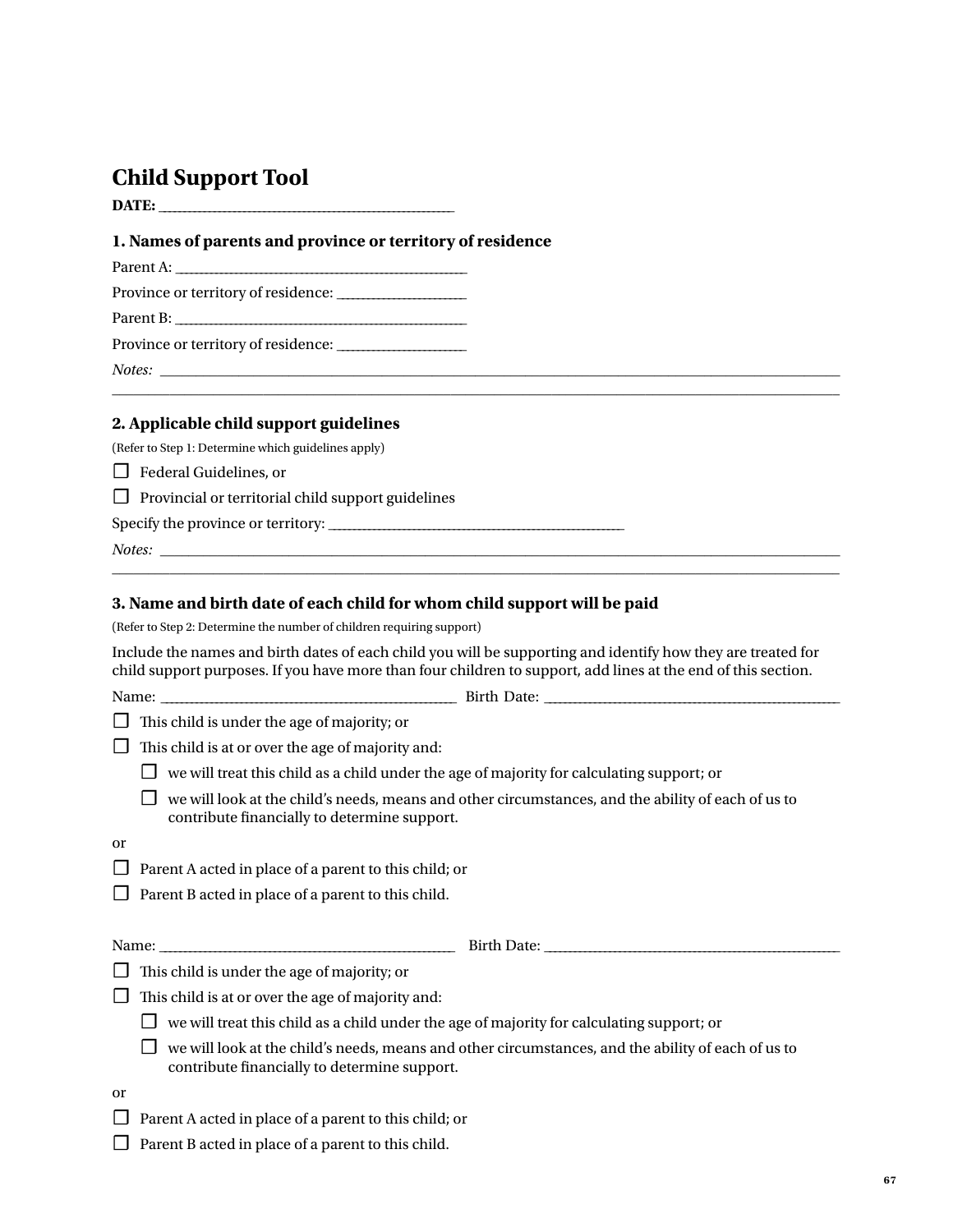|                                                   | Name:                                                                                                                                              |  |
|---------------------------------------------------|----------------------------------------------------------------------------------------------------------------------------------------------------|--|
|                                                   | This child is under the age of majority; or                                                                                                        |  |
| This child is at or over the age of majority and: |                                                                                                                                                    |  |
|                                                   | we will treat this child as a child under the age of majority for calculating support; or                                                          |  |
|                                                   | we will look at the child's needs, means and other circumstances, and the ability of each of us to<br>contribute financially to determine support. |  |
| or                                                |                                                                                                                                                    |  |
|                                                   | Parent A acted in place of a parent to this child; or                                                                                              |  |
|                                                   | Parent B acted in place of a parent to this child.                                                                                                 |  |
|                                                   |                                                                                                                                                    |  |
|                                                   |                                                                                                                                                    |  |
|                                                   | This child is under the age of majority; or                                                                                                        |  |
|                                                   | This child is at or over the age of majority and:                                                                                                  |  |
|                                                   | we will treat this child as a child under the age of majority for calculating support; or                                                          |  |
|                                                   | we will look at the child's needs, means and other circumstances, and the ability of each of us to<br>contribute financially to determine support. |  |
| or                                                |                                                                                                                                                    |  |
|                                                   | Parent A acted in place of a parent to this child; or                                                                                              |  |
|                                                   | Parent B acted in place of a parent to this child.                                                                                                 |  |
|                                                   |                                                                                                                                                    |  |
|                                                   |                                                                                                                                                    |  |
|                                                   | ,我们也不会有什么。""我们的人,我们也不会有什么?""我们的人,我们也不会有什么?""我们的人,我们也不会有什么?""我们的人,我们也不会有什么?""我们的人                                                                   |  |
|                                                   | ,我们也不会有什么。""我们的人,我们也不会有什么?""我们的人,我们也不会有什么?""我们的人,我们也不会有什么?""我们的人,我们也不会有什么?""我们的人                                                                   |  |
|                                                   |                                                                                                                                                    |  |
|                                                   |                                                                                                                                                    |  |

 $\_$  , and the set of the set of the set of the set of the set of the set of the set of the set of the set of the set of the set of the set of the set of the set of the set of the set of the set of the set of the set of th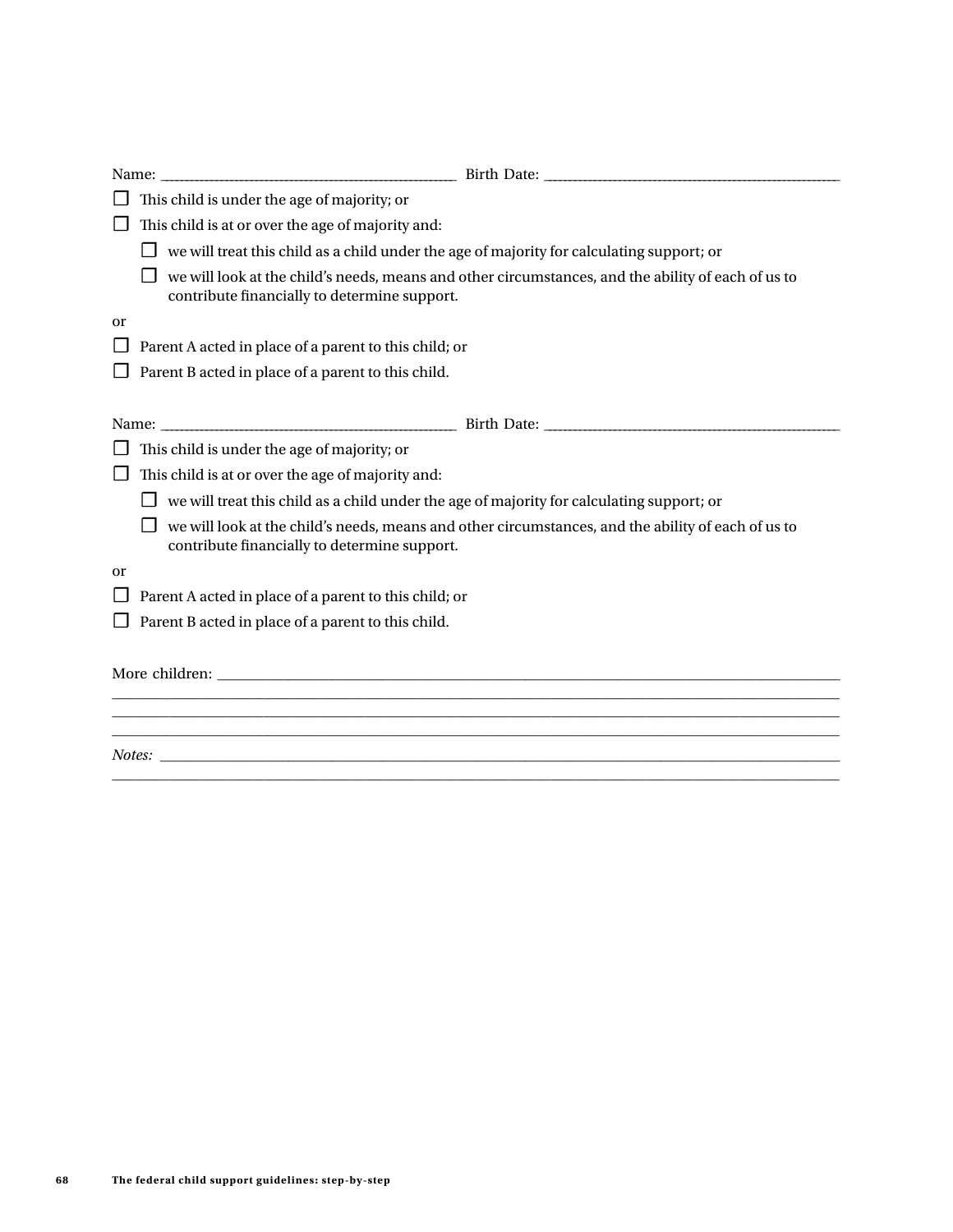## **4. Type of parenting arrangement**

| (Refer to Step 3: Determine the parenting arrangement)                                                                                                                                               |
|------------------------------------------------------------------------------------------------------------------------------------------------------------------------------------------------------|
| Parent A has sole custody                                                                                                                                                                            |
| <sub>or</sub>                                                                                                                                                                                        |
| Parent B has sole custody                                                                                                                                                                            |
| <sub>or</sub>                                                                                                                                                                                        |
| We share custody                                                                                                                                                                                     |
| The children are living with parent A: __________% of the time.<br>$\mathbf{I}$                                                                                                                      |
| The children are living with parent B: __________% of the time.<br>ΙI                                                                                                                                |
| <sub>or</sub>                                                                                                                                                                                        |
| We split custody                                                                                                                                                                                     |
| Parent A has sole custody of (names of children):                                                                                                                                                    |
|                                                                                                                                                                                                      |
| Parent B has sole custody of (names of children):                                                                                                                                                    |
| the control of the control of the control of the control of the control of<br><u> 1989 - Johann Stoff, deutscher Stoffen und der Stoffen und der Stoffen und der Stoffen und der Stoffen und der</u> |
| or                                                                                                                                                                                                   |
| We have different custody arrangements for each child (please describe):                                                                                                                             |
|                                                                                                                                                                                                      |
|                                                                                                                                                                                                      |
|                                                                                                                                                                                                      |
|                                                                                                                                                                                                      |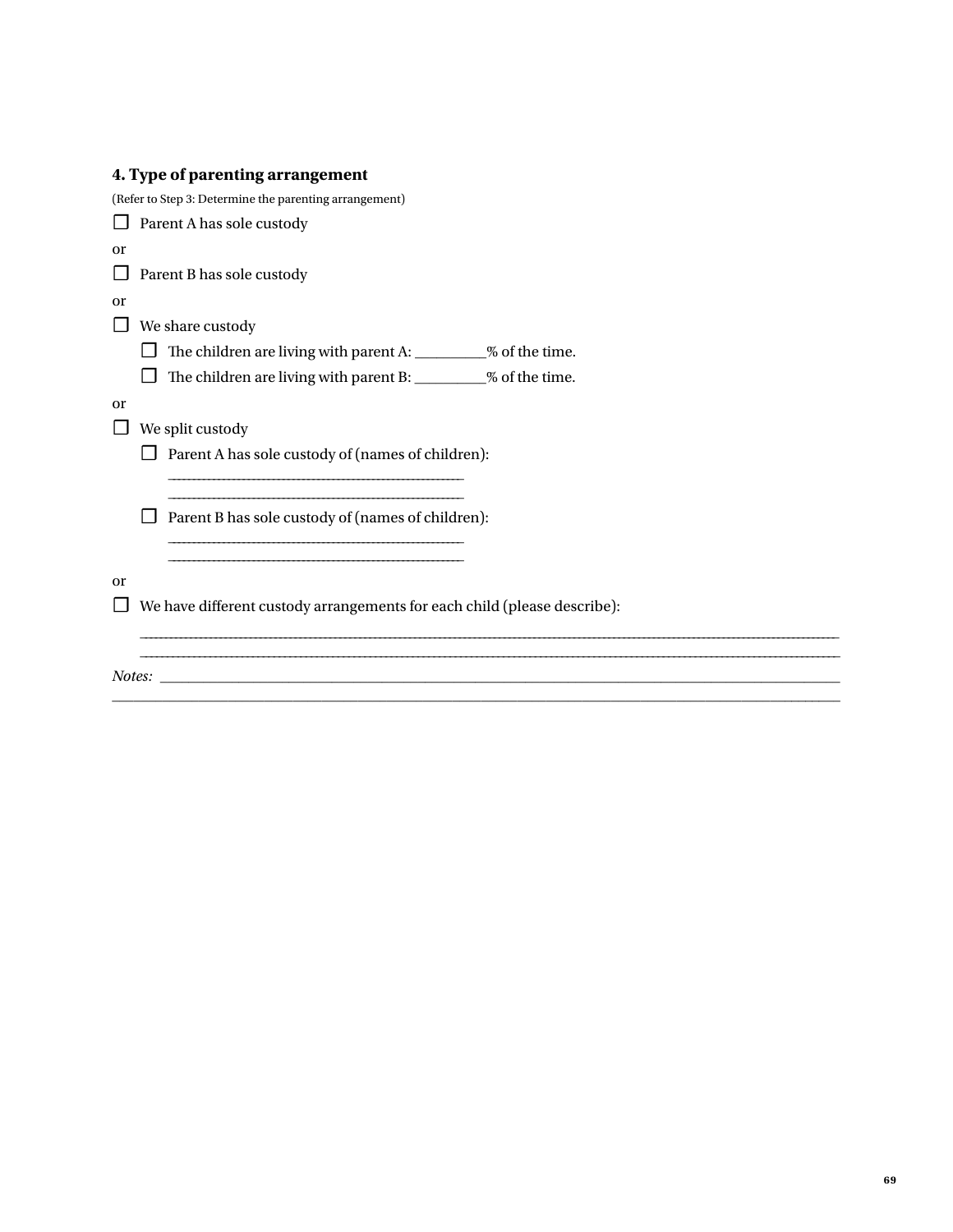| 5. Applicable child support tables |  |  |  |  |  |  |
|------------------------------------|--|--|--|--|--|--|
|------------------------------------|--|--|--|--|--|--|

(Refer to Step 4: Find the right table)

| $\Box$ We use the table for the following province or territory: |  |
|------------------------------------------------------------------|--|
|                                                                  |  |

 $\Box$  The applicable tables are:

For parent A, we use the table for the following province or territory: \_\_\_\_\_\_\_\_\_\_\_\_\_\_\_\_\_\_\_\_\_\_\_\_\_\_\_\_\_\_\_\_\_\_\_\_\_\_\_\_\_\_\_\_\_\_\_\_

| For parent B, we use the table for the following province or territory: |  |
|-------------------------------------------------------------------------|--|
|-------------------------------------------------------------------------|--|

\_\_\_\_\_\_\_\_\_\_\_\_\_\_\_\_\_\_\_\_\_\_\_\_\_\_\_\_\_\_\_\_\_\_\_\_\_\_\_\_\_\_\_\_\_\_\_\_\_\_\_\_\_\_\_\_\_\_\_\_\_\_\_\_\_\_\_\_\_\_\_\_\_\_\_\_\_\_\_\_\_\_\_\_\_\_\_\_\_\_\_\_\_\_\_\_\_\_\_\_\_\_\_\_\_\_\_\_\_\_\_\_\_\_\_\_\_\_\_\_\_\_\_\_\_\_\_\_\_\_\_\_\_\_\_\_\_\_\_\_\_\_\_\_\_

*Notes:* \_\_\_\_\_\_\_\_\_\_\_\_\_\_\_\_\_\_\_\_\_\_\_\_\_\_\_\_\_\_\_\_\_\_\_\_\_\_\_\_\_\_\_\_\_\_\_\_\_\_\_\_\_\_\_\_\_\_\_\_\_\_\_\_\_\_\_\_\_\_\_\_\_\_\_\_\_\_\_\_\_\_\_\_\_\_\_\_\_\_\_\_\_\_\_\_\_\_\_\_\_\_\_\_\_\_\_\_\_\_\_\_\_\_\_\_\_\_\_\_\_\_\_\_\_\_\_\_\_\_\_\_\_\_\_\_\_

or

## **6. Income determination**

(Refer to Step 5: Calculate annual income)

 $\Box$  We agree, in writing, that our annual income is:

Parent A (if applicable): \$

| Parent B (if applicable): \$ |  |
|------------------------------|--|
|------------------------------|--|

| ٠<br>۰.<br>$\sim$ | w |
|-------------------|---|
|                   |   |

| $\Box$ We have used Worksheet 1 to calculate each person's income. |
|--------------------------------------------------------------------|
| (Attach a separate worksheet to this tool for each person whose    |
| income you calculated.)                                            |
|                                                                    |

Parent A's income (if applicable): \$

Parent B's income (if applicable): \$

Other person:

Name: \_\_\_\_\_\_\_\_\_\_\_\_\_\_\_\_\_\_\_\_\_\_\_\_\_\_\_\_\_\_\_\_\_\_\_\_\_\_\_\_\_\_\_\_\_\_\_\_\_\_\_\_\_\_\_\_\_\_\_

The person is (e.g. child, new partner): \_\_\_\_\_\_\_\_\_\_\_\_\_\_\_\_\_\_\_\_\_\_\_\_\_\_\_\_\_\_\_\_\_\_\_\_\_\_\_\_\_\_\_\_\_\_\_\_\_\_\_\_\_\_\_\_\_\_\_

Income: \$ \_\_\_\_\_\_\_\_\_\_\_\_\_\_\_\_\_\_

*Notes:* \_\_\_\_\_\_\_\_\_\_\_\_\_\_\_\_\_\_\_\_\_\_\_\_\_\_\_\_\_\_\_\_\_\_\_\_\_\_\_\_\_\_\_\_\_\_\_\_\_\_\_\_\_\_\_\_\_\_\_\_\_\_\_\_\_\_\_\_\_\_\_\_\_\_\_\_\_\_\_\_\_\_\_\_\_\_\_\_\_\_\_\_\_\_\_\_\_\_\_\_\_\_\_\_\_\_\_\_\_\_\_\_\_\_\_\_\_\_\_\_\_\_\_\_\_\_\_\_\_\_\_\_\_\_\_\_\_

**Remember**, depending on the case, you may need to calculate the income of:

- only one of you
- • both of you
- another person, such as your child.

**70 The federal child support guidelines: step-by-step**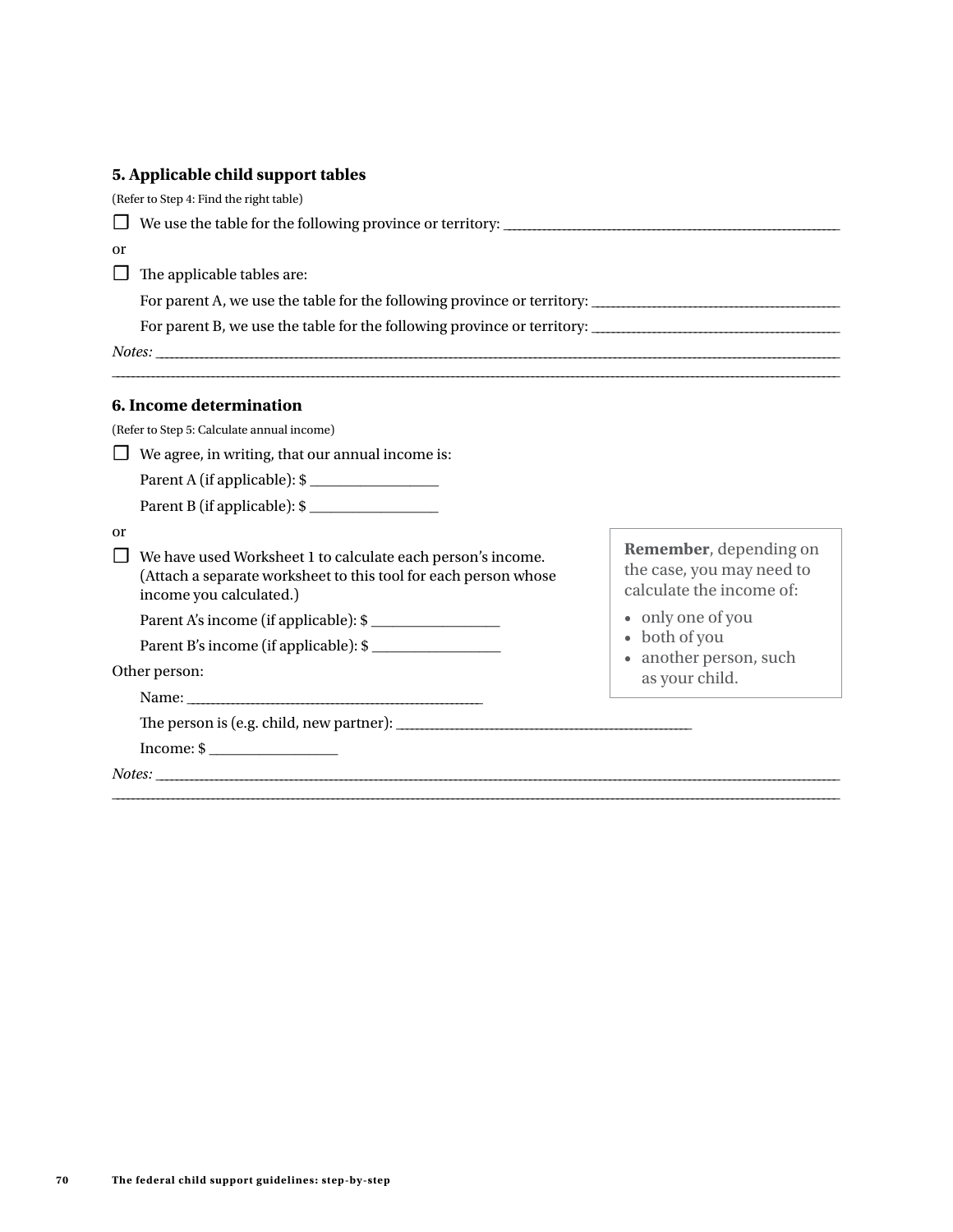## **7. Basic child support amount (per month)**

(Refer to Step 6: Find the table amount)

You can use this section to include information about the basic monthly child support amount determined for your specific custody arrangement. The basic child support amount could be the table amount for the total number of children needing support or another amount, if applicable.

## *If either of you has an income over \$150, 000 per year*

If one or both of you have an annual income over \$150,000, please refer to the bottom of this section for help to determine the child support amount that would apply to you. That amount can then be added under the appropriate parenting arrangement below.

## *Acting in place of a parent*

If one of you acted in place of a parent to a child, do not count that child in this section but refer to section 10 in this tool.

## ☐ **Sole custody**

- (i) Table amount (or another amount if applicable) for children under the age of majority, and for children over the age of majority whom you are treating as if they were under the age of majority for child support purposes: \$
- (ii) Amount for children over the age of majority if you are basing the amount on the condition, means, needs and other circumstances of the children and your financial ability to contribute\*: \$

**Remember**, you need to consider your parenting arrangements to determine how to calculate child support. If one of you has sole custody, then you only need to find the table amount for the other parent. If you share or split custody, you need to find the table amount that applies to each of you, based on your incomes and situation.

\*You may want to include information about the condition, means, needs and other circumstances you considered in establishing the amount:  $\Box$  . The contribution of the contribution of the contribution of the contribution of the contribution of the contribution of the contribution of the contribution of the contribution of the contribution of the contributi

 $\Box$  . The contribution of the contribution of the contribution of the contribution of the contribution of the contribution of the contribution of the contribution of the contribution of the contribution of the contributi

(iii) Basic child support amount (add amounts at (i) and (ii), if any): \$

## ☐ **Split custody**

Table amount (or another amount if applicable) that **parent A** would pay for children in parent B's custody:

- (i) Table amount (or another amount if applicable) for children under the age of majority and for children over the age of majority whom you are treating as if they were under the age of majority for child support purposes: \$ \_\_\_\_\_\_\_\_\_\_\_\_\_\_\_\_\_\_
- (ii) Amount for children over the age of majority if you are basing the amount on the condition, means, needs and other circumstances of the children and your financial ability to contribute\*:  $\frac{3}{2}$

\*You may want to include information about the condition, means, needs and other circumstances you considered in establishing the amount:  $\_$  ,  $\_$  ,  $\_$  ,  $\_$  ,  $\_$  ,  $\_$  ,  $\_$  ,  $\_$  ,  $\_$  ,  $\_$  ,  $\_$  ,  $\_$  ,  $\_$  ,  $\_$  ,  $\_$  ,  $\_$  ,  $\_$  ,  $\_$  ,  $\_$  ,  $\_$  ,  $\_$  ,  $\_$  ,  $\_$  ,  $\_$  ,  $\_$  ,  $\_$  ,  $\_$  ,  $\_$  ,  $\_$  ,  $\_$  ,  $\_$  ,  $\_$  ,  $\_$  ,  $\_$  ,  $\_$  ,  $\_$  ,  $\_$  ,

 $\_$  ,  $\_$  ,  $\_$  ,  $\_$  ,  $\_$  ,  $\_$  ,  $\_$  ,  $\_$  ,  $\_$  ,  $\_$  ,  $\_$  ,  $\_$  ,  $\_$  ,  $\_$  ,  $\_$  ,  $\_$  ,  $\_$  ,  $\_$  ,  $\_$  ,  $\_$  ,  $\_$  ,  $\_$  ,  $\_$  ,  $\_$  ,  $\_$  ,  $\_$  ,  $\_$  ,  $\_$  ,  $\_$  ,  $\_$  ,  $\_$  ,  $\_$  ,  $\_$  ,  $\_$  ,  $\_$  ,  $\_$  ,  $\_$  ,

(iii) Basic child support amount parent A would pay for children in parent B's custody (add amount you copied at  $(i)$  and the amount you copied at  $(ii)$ , if any):  $\$ 

and

Table amount (or another amount if applicable) **parent B** would pay for children in parent A's custody:

(i) Table amount (or another amount if applicable) for children under the age of majority and for children over the age of majority whom you are treating as if they were under the age of majority for child support purposes: \$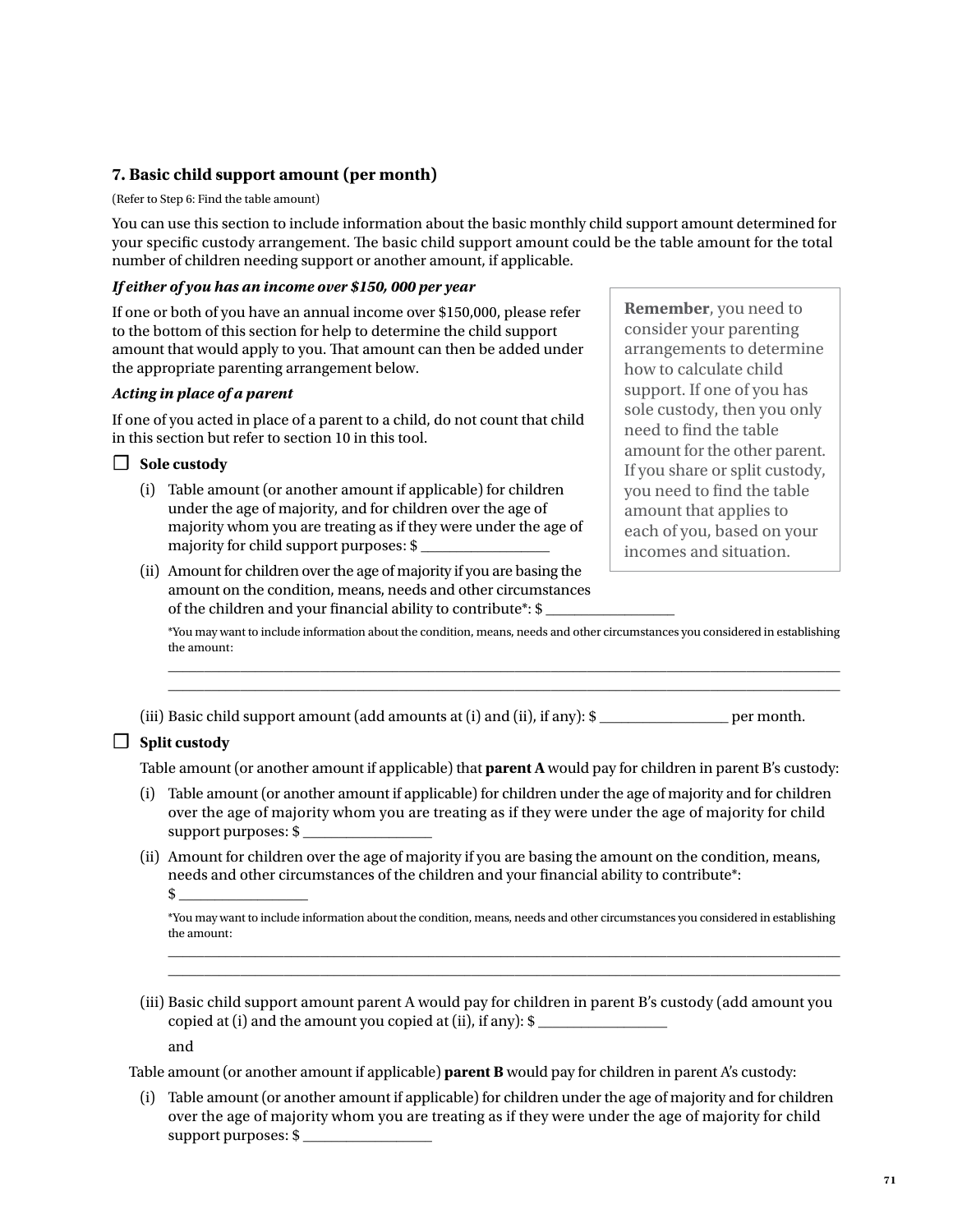(ii) Amount for children over the age of majority if you are basing the amount on the condition, means, needs and other circumstances of the children and your financial ability to contribute\*:  $\frac{\text{S}}{\text{S}}$ 

\*You may want to include information about the condition, means, needs and other circumstances you considered in establishing the amount:

 $\mathcal{L}_\mathcal{L} = \{ \mathcal{L}_\mathcal{L} = \{ \mathcal{L}_\mathcal{L} = \{ \mathcal{L}_\mathcal{L} = \{ \mathcal{L}_\mathcal{L} = \{ \mathcal{L}_\mathcal{L} = \{ \mathcal{L}_\mathcal{L} = \{ \mathcal{L}_\mathcal{L} = \{ \mathcal{L}_\mathcal{L} = \{ \mathcal{L}_\mathcal{L} = \{ \mathcal{L}_\mathcal{L} = \{ \mathcal{L}_\mathcal{L} = \{ \mathcal{L}_\mathcal{L} = \{ \mathcal{L}_\mathcal{L} = \{ \mathcal{L}_\mathcal{$  $\_$  ,  $\_$  ,  $\_$  ,  $\_$  ,  $\_$  ,  $\_$  ,  $\_$  ,  $\_$  ,  $\_$  ,  $\_$  ,  $\_$  ,  $\_$  ,  $\_$  ,  $\_$  ,  $\_$  ,  $\_$  ,  $\_$  ,  $\_$  ,  $\_$  ,  $\_$  ,  $\_$  ,  $\_$  ,  $\_$  ,  $\_$  ,  $\_$  ,  $\_$  ,  $\_$  ,  $\_$  ,  $\_$  ,  $\_$  ,  $\_$  ,  $\_$  ,  $\_$  ,  $\_$  ,  $\_$  ,  $\_$  ,  $\_$  ,

(iii) Basic child support amount parent B would pay for children in parent A's custody (add amount you copied at  $(i)$  and the amount you copied at  $(ii)$ , if any):  $\$ 

Basic amount for split-custody arrangement (deduct the lowest amount from the highest amount in (iii) for parent A and parent B): \$ \_\_\_\_\_\_\_\_\_\_\_\_\_\_\_\_\_\_\_\_ per month.

## ☐ **Shared custody**

- (i) Table amount for parent A:  $\frac{1}{2}$
- (ii) Table amount for parent  $B:$  \$
- (iii) Amount for increased costs of shared custody and the conditions, means, needs and other circumstances of each of you and your children\*: \$

\*You may want to include information about the conditions, means, needs and other circumstances you considered in establishing the amount:  $\Box$  . The contribution of the contribution of the contribution of the contribution of the contribution of the contribution of the contribution of the contribution of the contribution of the contribution of the contributi

 $\Box$  . The contribution of the contribution of the contribution of the contribution of the contribution of the contribution of the contribution of the contribution of the contribution of the contribution of the contributi

Basic child support amount for shared custody arrangement (consider amounts you included at (i), (ii) and  $(iii)$ :  $\quad \text{per month.}$ 

## *Determining a basic amount when a parent whose income is needed for child support purposes has an income over \$150,000*

If you determined that the income of a parent is more than \$150,000 a year, you made some choices in Steps 5 and 6 of the guide to calculate the child support amount. You can use the following to help you with your calculation. If both of your incomes are needed (for example, if you split or share custody), and you both earn more than \$150,000, you will need to repeat the calculation for parent A and for parent B. You can copy the result under the appropriate custody arrangement in the first part of this section.

☐ Parent A has an income over \$150,000

- (i) Table amount for the first  $$150,000$  of income:  $$$
- (ii) For the portion of income over \$150,000, we chose one of the following:
	- $\Box$  to multiply that portion of income by the percentage shown in the table for the province or territory where the parent lives. The result is: \$
	- $\Box$  to base the additional amount of support on the condition, means, needs and other circumstances of the children and our financial ability to contribute. The result is: \$

Basic child support amount (add the table amount for the first \$150,000 (i) of annual income to the amount determined for the portion of income over \$150,000 (ii)): \$

☐ Parent B has an income over \$150,000

- (i) Table amount for the first  $$150,000$  of income:  $$$
- (ii) For the portion of income over \$150,000, we chose one of the following:
	- $\Box$  to multiply that portion of income by the percentage shown in the table for the province or territory where the parent lives. The result is: \$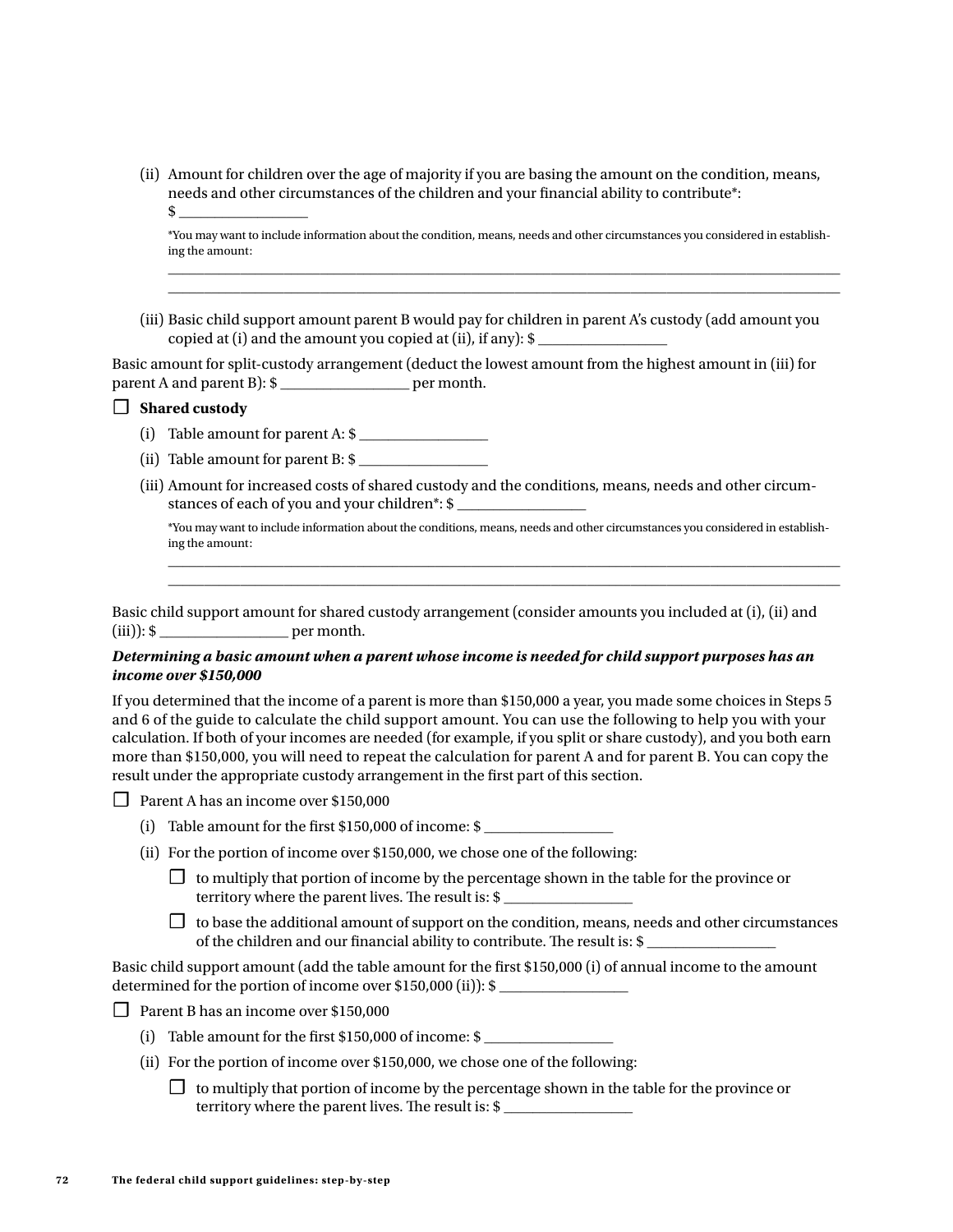$\Box$  to base the additional amount of support on the condition, means, needs and other circumstances of the children and our financial ability to contribute. The result is: \$

Basic amount (add the table amount for the first \$150,000 of annual income in (i) to the amount determined for the portion of income over  $$150,000$  in (ii)):  $$$ 

*Notes*: \_\_\_\_\_\_\_\_\_\_\_\_\_\_\_\_\_\_\_\_\_\_\_\_\_\_\_\_\_\_\_\_\_\_\_\_\_\_\_\_\_\_\_\_\_\_\_\_\_\_\_\_\_\_\_\_\_\_\_\_\_\_\_\_\_\_\_\_\_\_\_\_\_\_\_\_\_\_\_\_\_\_\_\_\_\_\_\_\_\_\_\_\_\_\_

\_\_\_\_\_\_\_\_\_\_\_\_\_\_\_\_\_\_\_\_\_\_\_\_\_\_\_\_\_\_\_\_\_\_\_\_\_\_\_\_\_\_\_\_\_\_\_\_\_\_\_\_\_\_\_\_\_\_\_\_\_\_\_\_\_\_\_\_\_\_\_\_\_\_\_\_\_\_\_\_\_\_\_\_\_\_\_\_\_\_\_\_\_\_\_\_\_\_\_\_\_

#### **8. Special or extraordinary expenses**

(Refer to Step 7: Determine if there are special or extraordinary expenses)

You may be using or have used Worksheet 2 to calculate special or extraordinary expenses and to determine how you will share the payments. Attach the filled-out worksheet(s) to this tool.

We have the following special or extraordinary expenses:

 $\Box$  Special expenses for child care

Total monthly amount: \$

 $\Box$  Special expenses for medical and dental insurance premiums Total monthly amount: \$

 $\Box$  Special expenses for health care needs

Total monthly amount: \$

| $\Box$ Extraordinary expenses for extracurricular activities |
|--------------------------------------------------------------|
| Total monthly amount: \$                                     |

**Remember**, the expenses should take into account any subsidies, benefits, tax deductions or credits relating to a specific amount.

☐ Extraordinary expenses for primary or secondary education or other educational programs Total monthly amount: \$

- $\Box$  Special expenses for post-secondary education
	- Total monthly amount: \$

The total **monthly** amount for all special or extraordinary expenses is: \$

The total **annual** amount for special or extraordinary expenses is (multiply monthly amount by 12):

# $\frac{1}{2}$   $\frac{1}{2}$   $\frac{1}{2}$   $\frac{1}{2}$   $\frac{1}{2}$   $\frac{1}{2}$   $\frac{1}{2}$   $\frac{1}{2}$   $\frac{1}{2}$   $\frac{1}{2}$   $\frac{1}{2}$   $\frac{1}{2}$   $\frac{1}{2}$   $\frac{1}{2}$   $\frac{1}{2}$   $\frac{1}{2}$   $\frac{1}{2}$   $\frac{1}{2}$   $\frac{1}{2}$   $\frac{1}{2}$   $\frac{1}{2}$   $\frac{1}{2}$

### *Sharing of expenses*

☐ We have decided to share the annual amount of special or extraordinary expenses in proportion to our incomes; or

 \_\_\_\_\_\_\_\_\_\_\_\_\_\_\_\_\_\_\_\_\_\_\_\_\_\_\_\_\_\_\_\_\_\_\_\_\_\_\_\_\_\_\_\_\_\_\_\_\_\_\_\_\_\_\_\_\_\_\_\_\_\_\_\_\_\_\_\_\_\_\_\_\_\_\_\_\_\_\_\_\_\_\_\_\_\_\_\_\_\_\_\_\_\_\_\_\_\_\_\_\_\_\_\_\_\_\_\_\_\_\_\_\_\_\_\_\_\_\_\_\_\_\_\_\_\_\_\_\_\_\_\_\_\_\_\_\_\_\_\_ \_\_\_\_\_\_\_\_\_\_\_\_\_\_\_\_\_\_\_\_\_\_\_\_\_\_\_\_\_\_\_\_\_\_\_\_\_\_\_\_\_\_\_\_\_\_\_\_\_\_\_\_\_\_\_\_\_\_\_\_\_\_\_\_\_\_\_\_\_\_\_\_\_\_\_\_\_\_\_\_\_\_\_\_\_\_\_\_\_\_\_\_\_\_\_\_\_\_\_\_\_\_\_\_\_\_\_\_\_\_\_\_\_\_\_\_\_\_\_\_\_\_\_\_\_\_\_\_\_\_\_\_\_\_\_\_\_\_\_\_

\_\_\_\_\_\_\_\_\_\_\_\_\_\_\_\_\_\_\_\_\_\_\_\_\_\_\_\_\_\_\_\_\_\_\_\_\_\_\_\_\_\_\_\_\_\_\_\_\_\_\_\_\_\_\_\_\_\_\_\_\_\_\_\_\_\_\_\_\_\_\_\_\_\_\_\_\_\_\_\_\_\_\_\_\_\_\_\_\_\_\_\_\_\_\_\_\_\_\_\_\_

 $\Box$  We have decided to share the expenses in the following way:

**Parent A**'s share of annual special or extraordinary expenses is:

- \$ \_\_\_\_\_\_\_\_\_\_\_\_\_\_\_\_\_\_ per year. The amount per month is (divide annual amount by 12):
- \$ \_\_\_\_\_\_\_\_\_\_\_\_\_\_\_\_\_\_ per month.

**Parent B**'s share of annual special or extraordinary expenses is:

- \$ \_\_\_\_\_\_\_\_\_\_\_\_\_\_\_\_\_\_ per year. The amount per month is (divide annual amount by 12):
- \$ \_\_\_\_\_\_\_\_\_\_\_\_\_\_\_\_\_\_ per month.

*Notes:* \_\_\_\_\_\_\_\_\_\_\_\_\_\_\_\_\_\_\_\_\_\_\_\_\_\_\_\_\_\_\_\_\_\_\_\_\_\_\_\_\_\_\_\_\_\_\_\_\_\_\_\_\_\_\_\_\_\_\_\_\_\_\_\_\_\_\_\_\_\_\_\_\_\_\_\_\_\_\_\_\_\_\_\_\_\_\_\_\_\_\_\_\_\_\_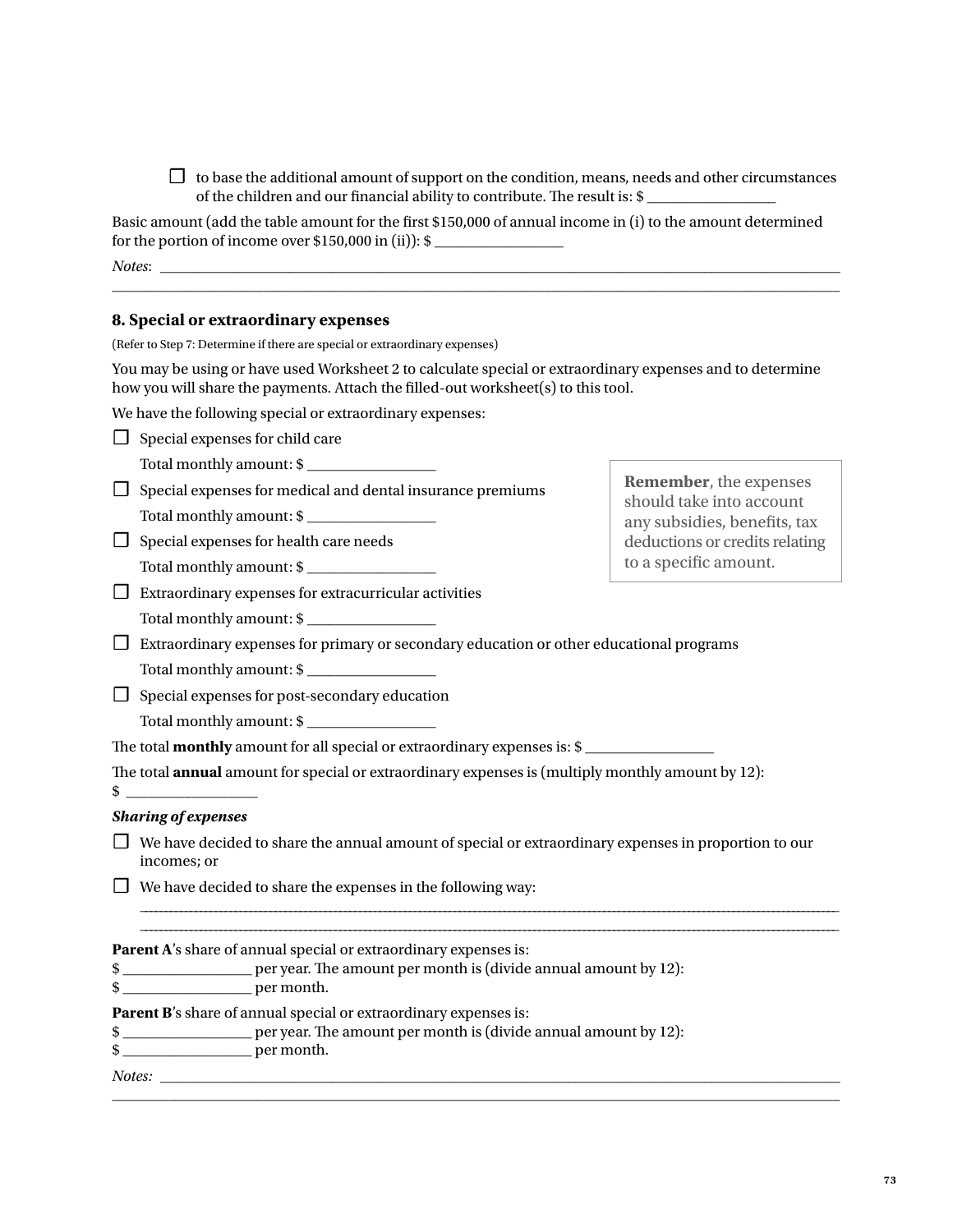### **9. Total child support amount**

#### ☐ **Sole custody**

To determine the total amount of child support that will be paid for your children each month, add the monthly amount for special or extraordinary expenses you included in section 8 of this tool to the basic monthly child support amount you included in section 7 of this tool:

| Basic monthly child support amount                                                                                                                         | $\frac{1}{2}$ |  |
|------------------------------------------------------------------------------------------------------------------------------------------------------------|---------------|--|
| Monthly amount for special or extraordinary expenses                                                                                                       |               |  |
| Total monthly child support amount                                                                                                                         |               |  |
| <b>Split custody</b>                                                                                                                                       |               |  |
| If you split custody of your children, add the special or extraordinary expenses you included in section 8 to<br>each of your basic child support amounts: |               |  |
| Parent A:                                                                                                                                                  |               |  |
| Basic monthly child support amount                                                                                                                         | $\frac{1}{2}$ |  |
| Monthly amount for special or extraordinary expenses                                                                                                       | $+$ \$        |  |
| Total monthly child support amount                                                                                                                         |               |  |
| Parent B:                                                                                                                                                  |               |  |
| Basic monthly child support amount                                                                                                                         | $\frac{1}{2}$ |  |
| Monthly amount for special or extraordinary expenses                                                                                                       |               |  |
| Total monthly child support amount                                                                                                                         |               |  |
| Then deduct the layer emount from the higher emount. The recult is $\mathfrak{C}$ and $\mathfrak{p}$ are month and                                         |               |  |

Then deduct the lower amount from the higher amount. The result is \$ will be paid by:

\_\_\_\_\_\_\_\_\_\_\_\_\_\_\_\_\_\_\_\_\_\_\_\_\_\_\_\_\_\_\_\_\_\_\_\_\_\_\_\_\_\_\_\_\_\_\_\_\_\_\_\_\_\_\_\_\_\_\_\_\_\_\_\_\_\_\_\_\_\_\_\_\_\_\_\_\_\_\_\_\_\_\_\_\_\_\_\_\_\_\_\_\_\_\_\_\_\_\_\_\_

- $\Box$  Parent A to parent B
- $\Box$  Parent B to parent A
- *Notes:* \_\_\_\_\_\_\_\_\_\_\_\_\_\_\_\_\_\_\_\_\_\_\_\_\_\_\_\_\_\_\_\_\_\_\_\_\_\_\_\_\_\_\_\_\_\_\_\_\_\_\_\_\_\_\_\_\_\_\_\_\_\_\_\_\_\_\_\_\_\_\_\_\_\_\_\_\_\_\_\_\_\_\_\_\_\_\_\_\_\_\_\_\_\_\_

#### **10. Child for whom either of you acted in the place of a parent**

(Refer to Step 2: Determine the number of children requiring support)

If you decided that support will be paid for a child for whom either of you acted in the place of a parent, you can determine an appropriate child support amount by taking into account what the Federal Guidelines say and the legal obligation of any other person to support that child.

\_\_\_\_\_\_\_\_\_\_\_\_\_\_\_\_\_\_\_\_\_\_\_\_\_\_\_\_\_\_\_\_\_\_\_\_\_\_\_\_\_\_\_\_\_\_\_\_\_\_\_\_\_\_\_\_\_\_\_\_\_\_\_\_\_\_\_\_\_\_\_\_\_\_\_\_\_\_\_\_\_\_\_\_\_\_\_\_\_\_\_\_\_\_\_\_\_\_\_\_\_\_\_\_\_\_\_\_\_\_\_\_\_\_\_\_\_\_\_\_\_\_\_\_\_\_\_\_\_\_\_\_\_\_\_\_\_\_

Did you consider the obligation of another person to support the child?

| ×<br>۰.<br>.,<br>۰. |
|---------------------|
|---------------------|

Name of that person: \_\_\_\_\_\_\_\_\_\_\_\_\_\_\_\_\_\_\_\_\_\_\_\_\_\_\_\_\_\_\_\_\_\_\_\_\_\_\_\_\_\_\_\_\_\_\_\_\_\_\_\_\_\_\_\_\_\_\_

What is theirlegal obligation to support the child: \_\_\_\_\_\_\_\_\_\_\_\_\_\_\_\_\_\_\_\_\_\_\_\_\_\_\_\_\_\_\_\_\_\_\_\_\_\_\_\_\_\_\_\_\_\_\_\_\_\_\_\_\_\_\_\_\_\_\_\_\_\_\_\_\_\_\_\_\_\_\_\_\_\_\_

Amount paid (or to be paid) by that person for the support of the child: \$

 $\Box$  No

Child support amount that must be paid by the person who acted in place of a parent: \$ per month.

\_\_\_\_\_\_\_\_\_\_\_\_\_\_\_\_\_\_\_\_\_\_\_\_\_\_\_\_\_\_\_\_\_\_\_\_\_\_\_\_\_\_\_\_\_\_\_\_\_\_\_\_\_\_\_\_\_\_\_\_\_\_\_\_\_\_\_\_\_\_\_\_\_\_\_\_\_\_\_\_\_\_\_\_\_\_\_\_\_\_\_\_\_\_\_\_\_\_\_\_\_\_\_\_\_\_\_\_\_\_\_\_\_\_\_\_\_\_\_\_\_\_\_\_\_\_\_\_\_\_\_\_\_\_\_\_\_\_\_\_\_\_\_\_

*Notes:* \_\_\_\_\_\_\_\_\_\_\_\_\_\_\_\_\_\_\_\_\_\_\_\_\_\_\_\_\_\_\_\_\_\_\_\_\_\_\_\_\_\_\_\_\_\_\_\_\_\_\_\_\_\_\_\_\_\_\_\_\_\_\_\_\_\_\_\_\_\_\_\_\_\_\_\_\_\_\_\_\_\_\_\_\_\_\_\_\_\_\_\_\_\_\_\_\_\_\_\_\_\_\_\_\_\_\_\_\_\_\_\_\_\_\_\_\_\_\_\_\_\_\_\_\_\_\_\_\_\_\_\_\_\_\_\_\_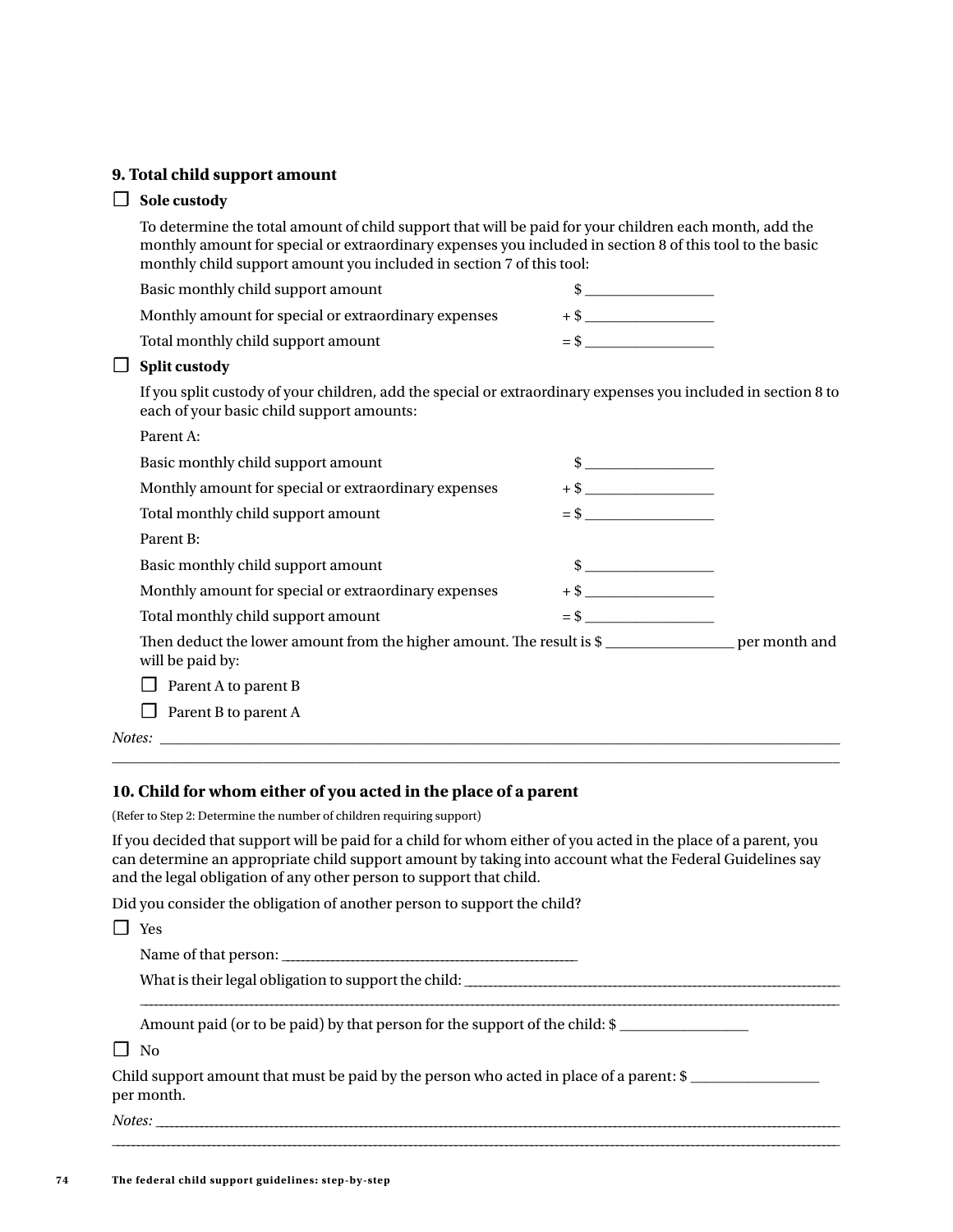### **11. Undue hardship**

(Refer to Step 8: Determine if there is undue hardship)

If you used Worksheet 3 to compare the standards of living in both households, attach the completed worksheet(s) to this tool.

 $\Box$  Parent A claimed undue hardship based on the following circumstance:

- $\Box$  unusually high debts that were reasonably incurred to support the family before the separation or to earn a living;
- $\Box$  unusually high costs associated with access to the child;
- $\Box$  a legal duty to support a dependent child from another relationship;
- $\Box$  a legal duty to support any other person—for example, a former spouse or a new spouse who is too ill or disabled to be able to support himself or herself;
- ☐ other (please identify): \_\_\_\_\_\_\_\_\_\_\_\_\_\_\_\_\_\_\_\_\_\_\_\_\_\_\_\_\_\_\_\_\_\_\_\_\_\_\_\_\_\_\_\_\_\_\_\_\_\_\_\_\_\_\_\_\_\_\_

 $\Box$  Parent B claimed undue hardship based on the following circumstance:

- $\Box$  unusually high debts that were reasonably incurred to support the family before the separation or to earn a living;
- $\Box$  unusually high costs associated with access to the child;
- $\Box$  a legal duty to support a dependent child from another relationship;
- $\Box$  a legal duty to support any other person—for example, a former spouse or a new spouse who is too ill or disabled to be able to support himself or herself;
- ☐ other (please identify): \_\_\_\_\_\_\_\_\_\_\_\_\_\_\_\_\_\_\_\_\_\_\_\_\_\_\_\_\_\_\_\_\_\_\_\_\_\_\_\_\_\_\_\_\_\_\_\_\_\_\_\_\_\_\_\_\_\_\_
- $\Box$  We found that the household standard of living of the parent claiming undue hardship is lower than the household standard of living of the other parent and we have decided to set the child support amount at:  $\frac{1}{2}$
- or
- 
- $\Box$  We found that the household standard of living of the parent claiming undue hardship is higher than the household standard of living of the other parent, so no changes will be made to the child support amount.

\_\_\_\_\_\_\_\_\_\_\_\_\_\_\_\_\_\_\_\_\_\_\_\_\_\_\_\_\_\_\_\_\_\_\_\_\_\_\_\_\_\_\_\_\_\_\_\_\_\_\_\_\_\_\_\_\_\_\_\_\_\_\_\_\_\_\_\_\_\_\_\_\_\_\_\_\_\_\_\_\_\_\_\_\_\_\_\_\_\_\_\_\_\_\_\_\_\_\_\_\_

*Notes:* \_\_\_\_\_\_\_\_\_\_\_\_\_\_\_\_\_\_\_\_\_\_\_\_\_\_\_\_\_\_\_\_\_\_\_\_\_\_\_\_\_\_\_\_\_\_\_\_\_\_\_\_\_\_\_\_\_\_\_\_\_\_\_\_\_\_\_\_\_\_\_\_\_\_\_\_\_\_\_\_\_\_\_\_\_\_\_\_\_\_\_\_\_\_\_

#### **12. Child support payments – date and format**

 $\Box$  The child support will be paid every month.

Date on which the first child support payment will be made: \_\_\_\_\_\_\_\_\_\_\_\_\_\_\_\_\_\_\_\_\_\_\_\_\_\_\_\_\_\_\_\_\_\_\_\_\_\_\_\_\_\_\_\_\_\_\_\_\_\_\_\_\_\_\_\_\_\_\_\_

and

Day of the month on which all subsequent payments will be made: \_\_\_\_\_\_\_\_\_\_\_\_\_\_\_\_\_\_\_\_\_\_\_\_\_\_\_\_\_\_\_\_\_\_\_\_\_\_\_\_\_\_\_\_\_\_\_\_\_\_\_

\*Depending on your situation, you may decide that the child support should be paid either as a lump sum or more often than once a month. You may want to consult a lawyer to determine what is the best option for you.

\_\_\_\_\_\_\_\_\_\_\_\_\_\_\_\_\_\_\_\_\_\_\_\_\_\_\_\_\_\_\_\_\_\_\_\_\_\_\_\_\_\_\_\_\_\_\_\_\_\_\_\_\_\_\_\_\_\_\_\_\_\_\_\_\_\_\_\_\_\_\_\_\_\_\_\_\_\_\_\_\_\_\_\_\_\_\_\_\_\_\_\_\_\_\_\_\_\_\_\_\_

*Notes:* \_\_\_\_\_\_\_\_\_\_\_\_\_\_\_\_\_\_\_\_\_\_\_\_\_\_\_\_\_\_\_\_\_\_\_\_\_\_\_\_\_\_\_\_\_\_\_\_\_\_\_\_\_\_\_\_\_\_\_\_\_\_\_\_\_\_\_\_\_\_\_\_\_\_\_\_\_\_\_\_\_\_\_\_\_\_\_\_\_\_\_\_\_\_\_

**Sections 1 to 12 above follow the Federal Guidelines and the requirements to include specific information in a child support order. But many child support agreements and orders also include other information.**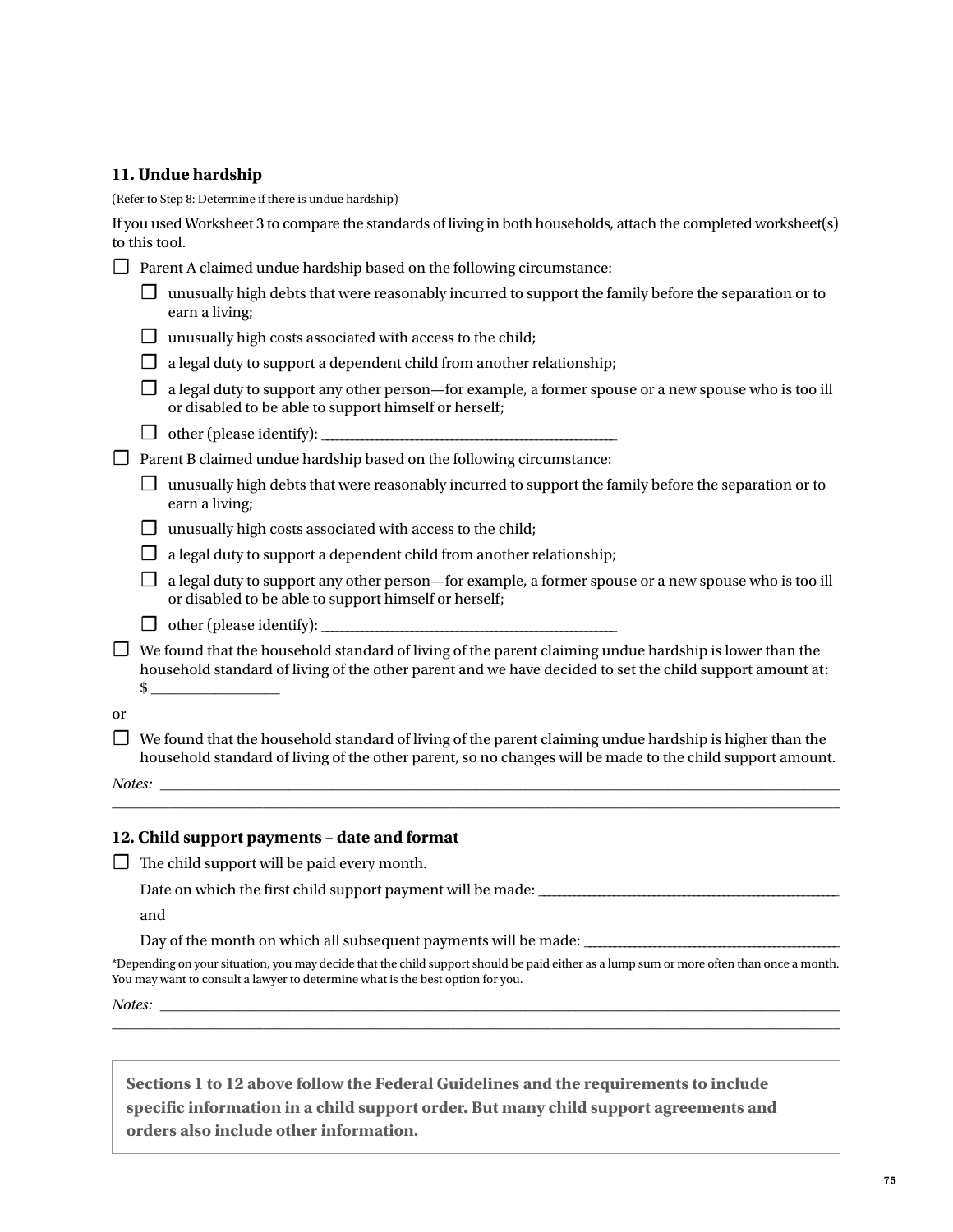**The following sections (sections 13 to 15) provide examples of additional issues you may want to address in your child support agreement. You can also use section 16 if you wish to add other information not covered in this tool.**

### **13. Future changes/Review/End of child support**

Children's needs change over time, and so do parents' situations. You may need to update your child support agreement as children get older or if there are important changes in your situation (for example, if you change jobs). It is a good idea to include a clause in your agreement that will guide these future changes.

It is important to remember that when there is a change to an income that was used to determine child support, the child support amount should be updated. Updated income information is important (see next section in this tool). In some provinces and territories, there are recalculation services that can help you.

You may want to provide a date on which you will look at whether child support needs to be updated. You may also decide to include specific clauses for reviewing your child support arrangements from time to time. The review might also occur after a particular event happens (for example, if the paying parent's income changes or when the child reaches the age of majority). When you review your child support arrangements, you may determine that the amount should stay the same. You may also decide to modify the amount, either lower or higher. You may even determine that child support is no longer needed.

You may want to include a clause that will specify how you resolve issues if you cannot agree on changes. For example, you may wish to specify that you will try to resolve the issue through mediation or collaborative law before going to court.

\_\_\_\_\_\_\_\_\_\_\_\_\_\_\_\_\_\_\_\_\_\_\_\_\_\_\_\_\_\_\_\_\_\_\_\_\_\_\_\_\_\_\_\_\_\_\_\_\_\_\_\_\_\_\_\_\_\_\_\_\_\_\_\_\_\_\_\_\_\_\_\_\_\_\_\_\_\_\_\_\_\_\_\_\_\_\_\_\_\_\_\_\_\_\_\_\_\_\_\_\_\_\_\_\_\_\_\_\_\_\_\_\_\_\_\_\_\_\_\_\_\_\_\_\_\_\_\_\_\_\_\_\_\_\_

Possible clauses:

- $\Box$  Date on which the child support arrangements should be updated or reviewed:
- $\Box$  Events that would trigger a review of the child support arrangements:

 $\Box$  Date on which support should end:

*Notes:* \_\_\_\_\_\_\_\_\_\_\_\_\_\_\_\_\_\_\_\_\_\_\_\_\_\_\_\_\_\_\_\_\_\_\_\_\_\_\_\_\_\_\_\_\_\_\_\_\_\_\_\_\_\_\_\_\_\_\_\_\_\_\_\_\_\_\_\_\_\_\_\_\_\_\_\_\_\_\_\_\_\_\_\_\_\_\_\_\_\_\_\_\_\_\_\_\_\_\_\_\_\_\_\_\_\_\_\_\_\_\_\_\_\_\_\_\_\_\_\_\_\_\_\_\_

## **14. Continuing obligation to exchange income information**

(Refer to Step 5: Calculate annual income)

To keep child support up to date, you need to keep income information up to date. To this end, you should continue to exchange income information used to determine the child support amount even after you have come to an agreement. You should also keep each other informed of any changes to your income. This is to ensure that you are paying the right amount of support-not more, not less. You may want to make this a specific requirement in your agreement.

Income information that you should exchange includes all the information that was used to determine the child support amount, such as:

- income tax returns:
- notices of assessment and reassessment from the Canada Revenue Agency;
- statements of earnings or pay slips (if you are an employee); and
- financial statements for a corporation (if you are self-employed or control a corporation).

Remember: if your income was used to determine a child support order or agreement, you must continue to provide income information if the other parent asks. The request for income information must be made in writing and may be made only once a year.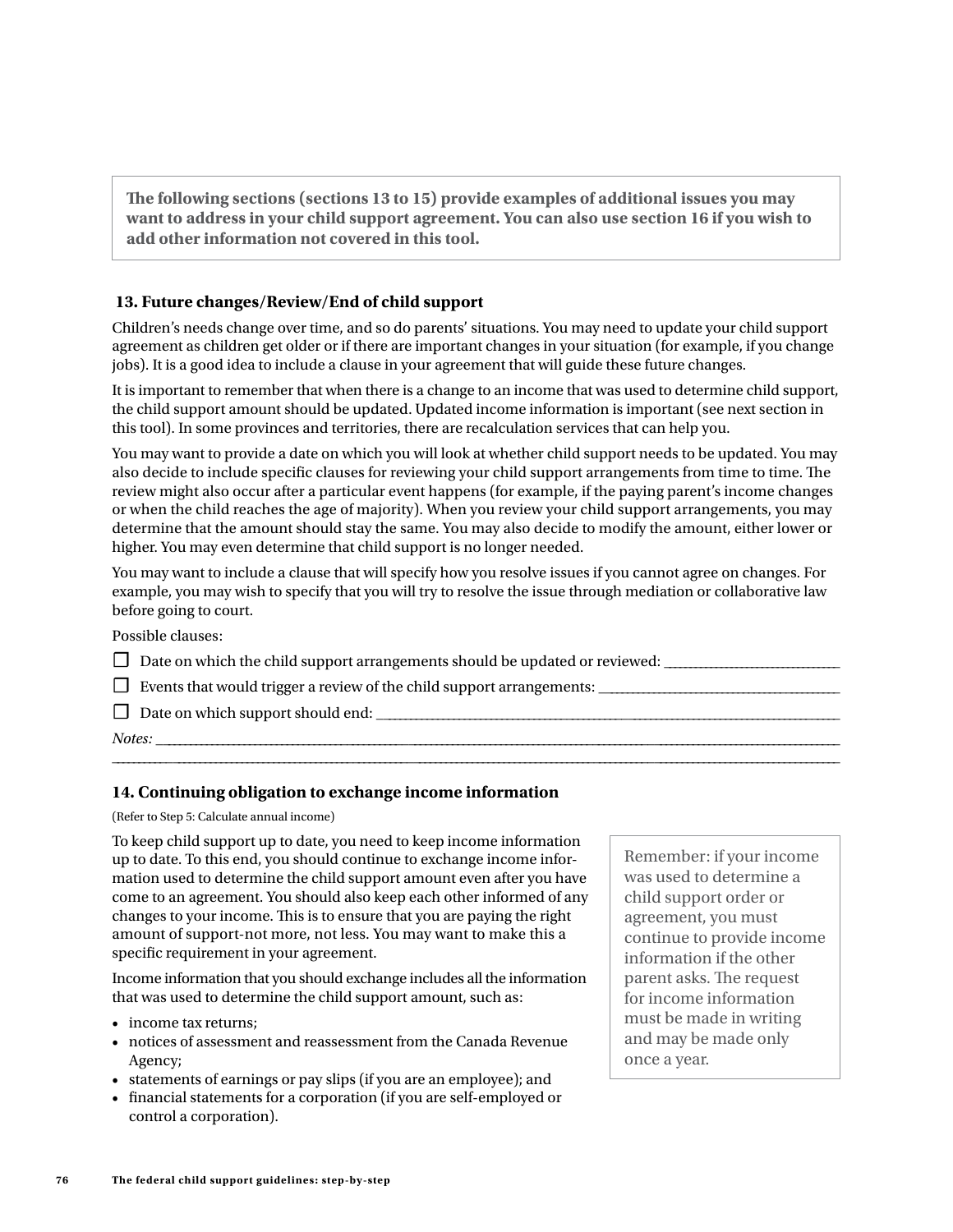If you filled out Worksheet 1 you may want to refer to it to determine the income information that was used to calculate your income and help you identify the information that you should keep sharing. You may also want to refer to Step 5 of the guide.

You have a number of options for determining how you will continue to exchange information. The following are examples of how you may deal with the continuing obligation to provide income information:

- $\Box$  Everyone whose income was used to determine the amount of child support will provide each other updated income information each year on or before \_\_\_\_\_\_\_\_\_\_\_\_\_\_\_\_\_\_\_\_\_\_\_\_\_\_\_\_\_\_\_
- ☐ The parent whose income was used to determine the amount of child support will provide updated income information within 30 days after receiving a written request from the other parent. A request for income information may be made once per calendar year.
- $\Box$  If the income of either parent used to determine the amount of child support changes, that parent will provide updated income information to the other parent within 30 days.
- $\Box$  The parent (or parents) whose income was used to calculate the amount of child support will provide updated income information at the request of the recalculation service with which they are registered. There are child support recalculation services in several provinces.

You may agree to use one or more of the above, or you may want to deal with your disclosure obligations in a different way:  $\_$  , and the set of the set of the set of the set of the set of the set of the set of the set of the set of the set of the set of the set of the set of the set of the set of the set of the set of the set of the set of th

 $\_$  , and the set of the set of the set of the set of the set of the set of the set of the set of the set of the set of the set of the set of the set of the set of the set of the set of the set of the set of the set of th

If either of you find it more practical not to share your respective incomes directly with each other, you may want to identify a third party, such as a lawyer, where the updated income information could be sent. In that case, you can agree on a date to send the information or how many times it should be sent.

For example:

| $\Box$ Parent A will send the required information |  |
|----------------------------------------------------|--|
|----------------------------------------------------|--|

 on (date): \_\_\_\_\_\_\_\_\_\_\_\_\_\_\_\_\_\_\_\_\_\_\_\_\_\_\_\_\_\_\_\_\_\_\_\_\_\_\_\_\_\_\_\_\_\_\_\_\_\_\_\_\_\_\_\_\_\_\_

 $\Box$  Parent B will send the required information

 $\text{to:}\quad$ 

to:  $\frac{1}{2}$  =  $\frac{1}{2}$  =  $\frac{1}{2}$  =  $\frac{1}{2}$  =  $\frac{1}{2}$  =  $\frac{1}{2}$  =  $\frac{1}{2}$  =  $\frac{1}{2}$  =  $\frac{1}{2}$  =  $\frac{1}{2}$  =  $\frac{1}{2}$  =  $\frac{1}{2}$  =  $\frac{1}{2}$  =  $\frac{1}{2}$  =  $\frac{1}{2}$  =  $\frac{1}{2}$  =  $\frac{1}{2}$  =  $\frac{1}{2}$  =

 on (date): \_\_\_\_\_\_\_\_\_\_\_\_\_\_\_\_\_\_\_\_\_\_\_\_\_\_\_\_\_\_\_\_\_\_\_\_\_\_\_\_\_\_\_\_\_\_\_\_\_\_\_\_\_\_\_\_\_\_\_

*Notes:* \_\_\_\_\_\_\_\_\_\_\_\_\_\_\_\_\_\_\_\_\_\_\_\_\_\_\_\_\_\_\_\_\_\_\_\_\_\_\_\_\_\_\_\_\_\_\_\_\_\_\_\_\_\_\_\_\_\_\_\_\_\_\_\_\_\_\_\_\_\_\_\_\_\_\_\_\_\_\_\_\_\_\_\_\_\_\_\_\_\_\_\_\_\_\_

It is normal for both parents to obtain life insurance – even the parent who is not paying child support. If there is no insurance and you should pass away, your estate will likely still have a child support obligation. You may wish to discuss this with a lawyer.

\_\_\_\_\_\_\_\_\_\_\_\_\_\_\_\_\_\_\_\_\_\_\_\_\_\_\_\_\_\_\_\_\_\_\_\_\_\_\_\_\_\_\_\_\_\_\_\_\_\_\_\_\_\_\_\_\_\_\_\_\_\_\_\_\_\_\_\_\_\_\_\_\_\_\_\_\_\_\_\_\_\_\_\_\_\_\_\_\_\_\_\_\_\_\_\_\_\_\_\_\_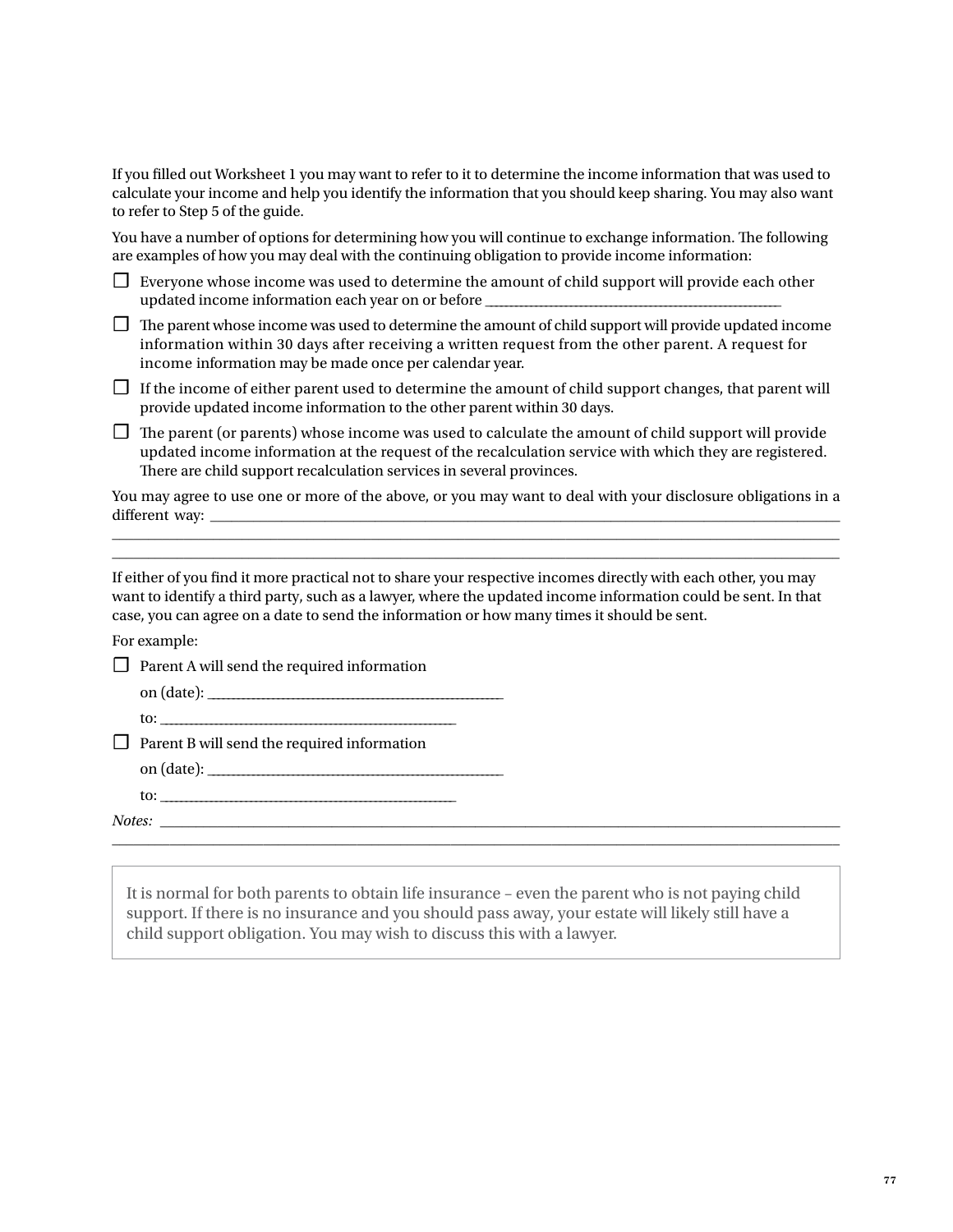#### 15. Life insurance

You may want to think about how your child will be supported if one or both parents die before the child becomes financially independent. Many child support agreements and court orders require parents to provide life insurance, with the other parent as the beneficiary in trust for the child or children.

For example, both parents will:

- 
- b) designate and keep the other parent as beneficiary in trust for the children as long as child support continues to be payable.

 $Notes: \_\_$ 

### 16. Other Information

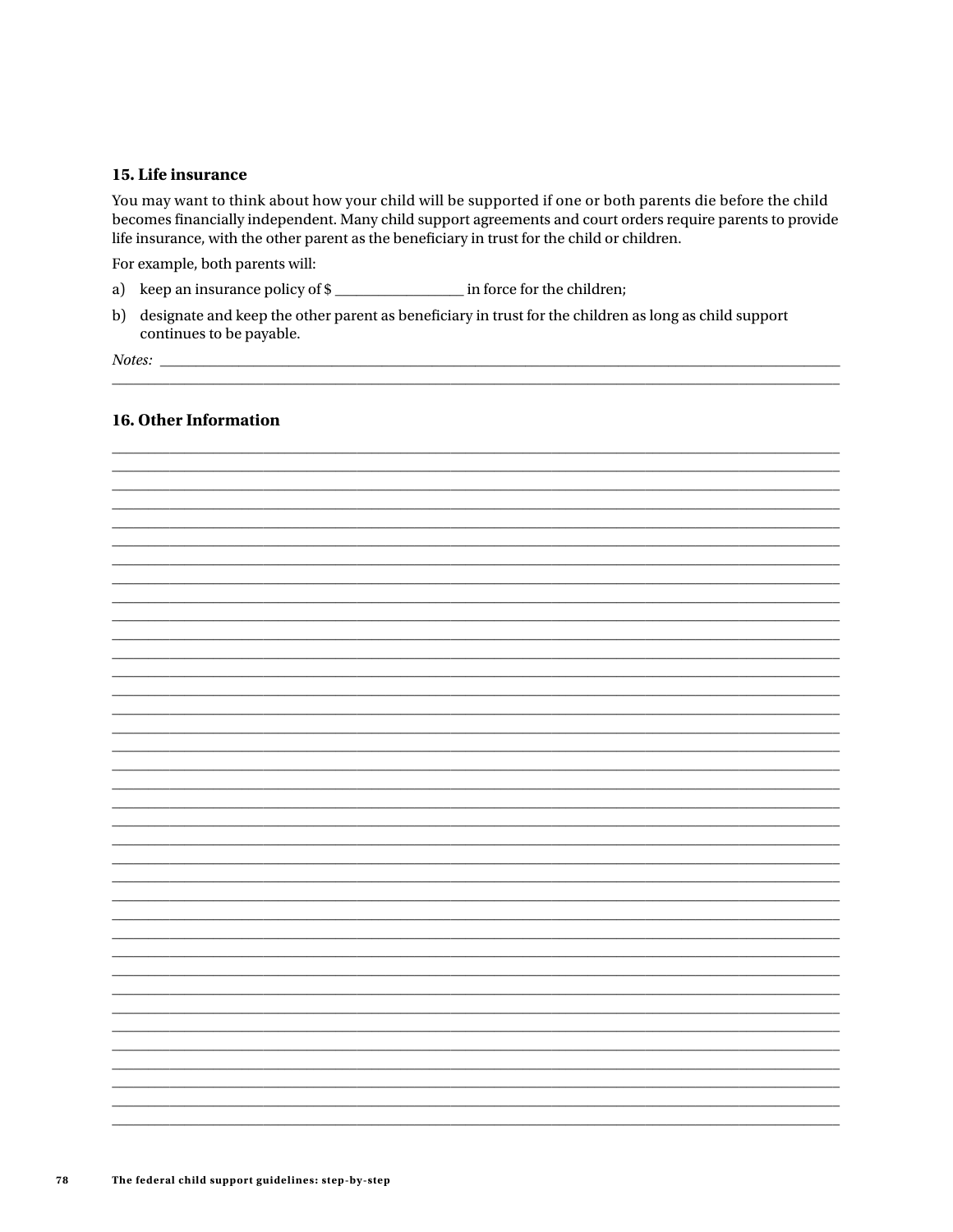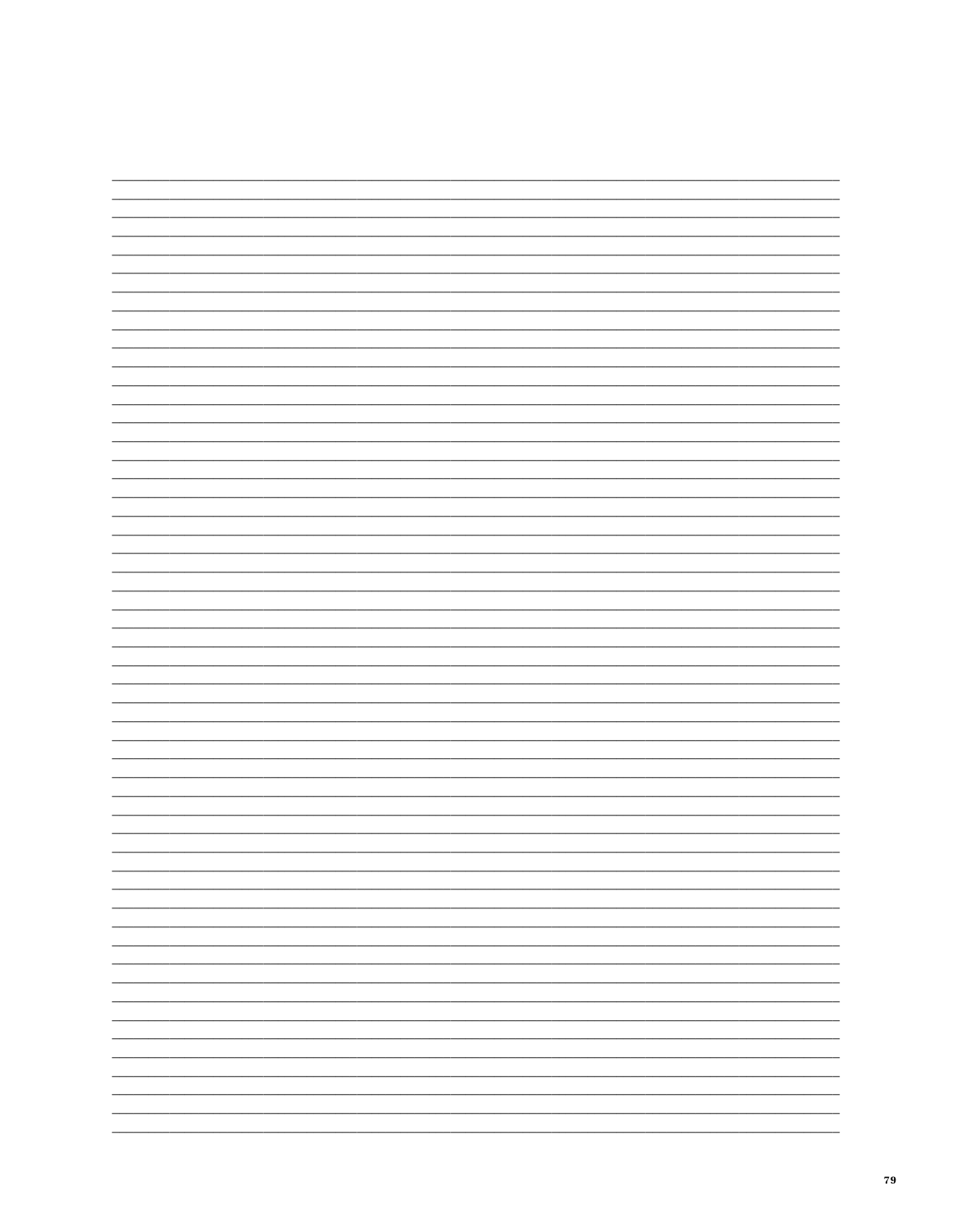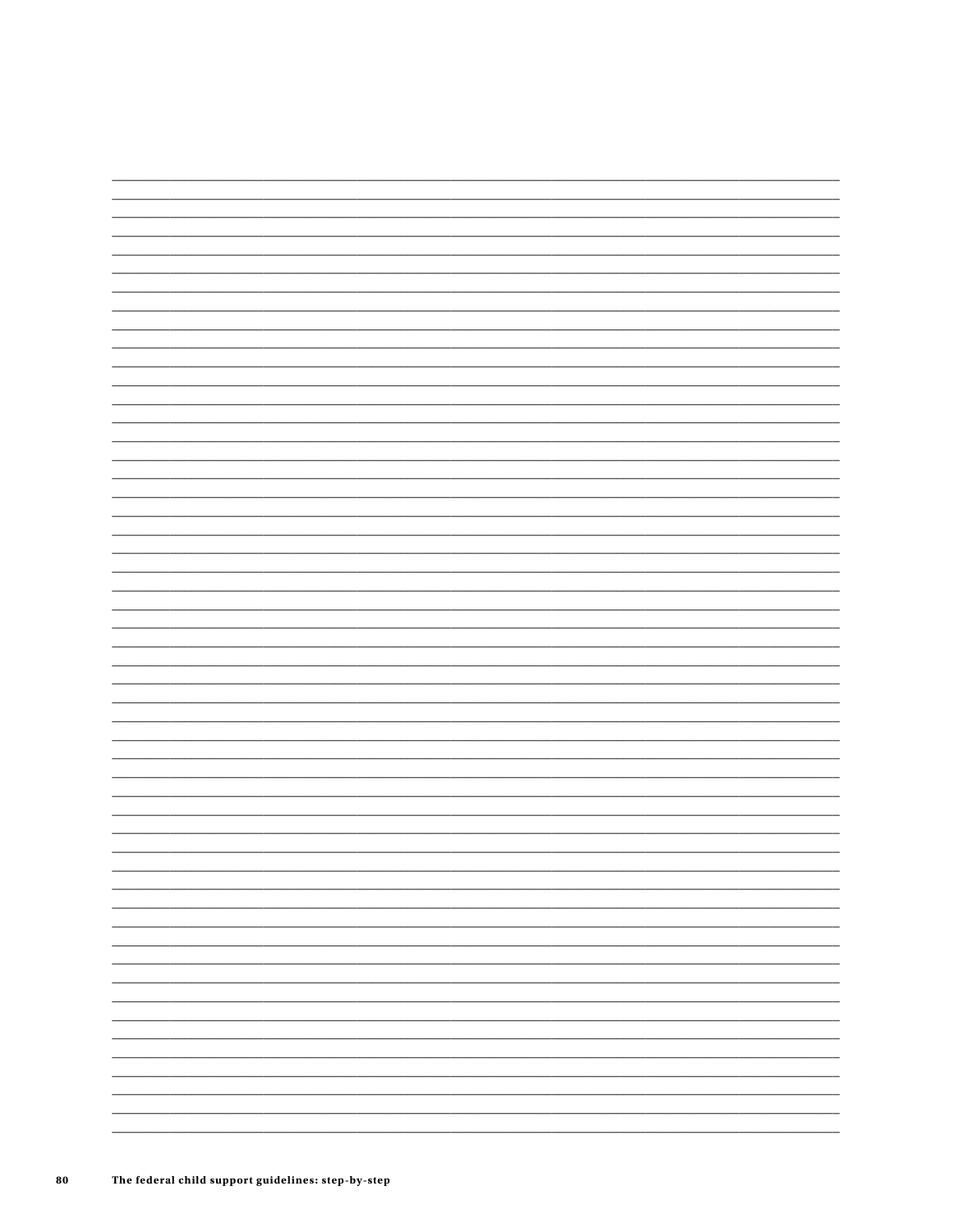